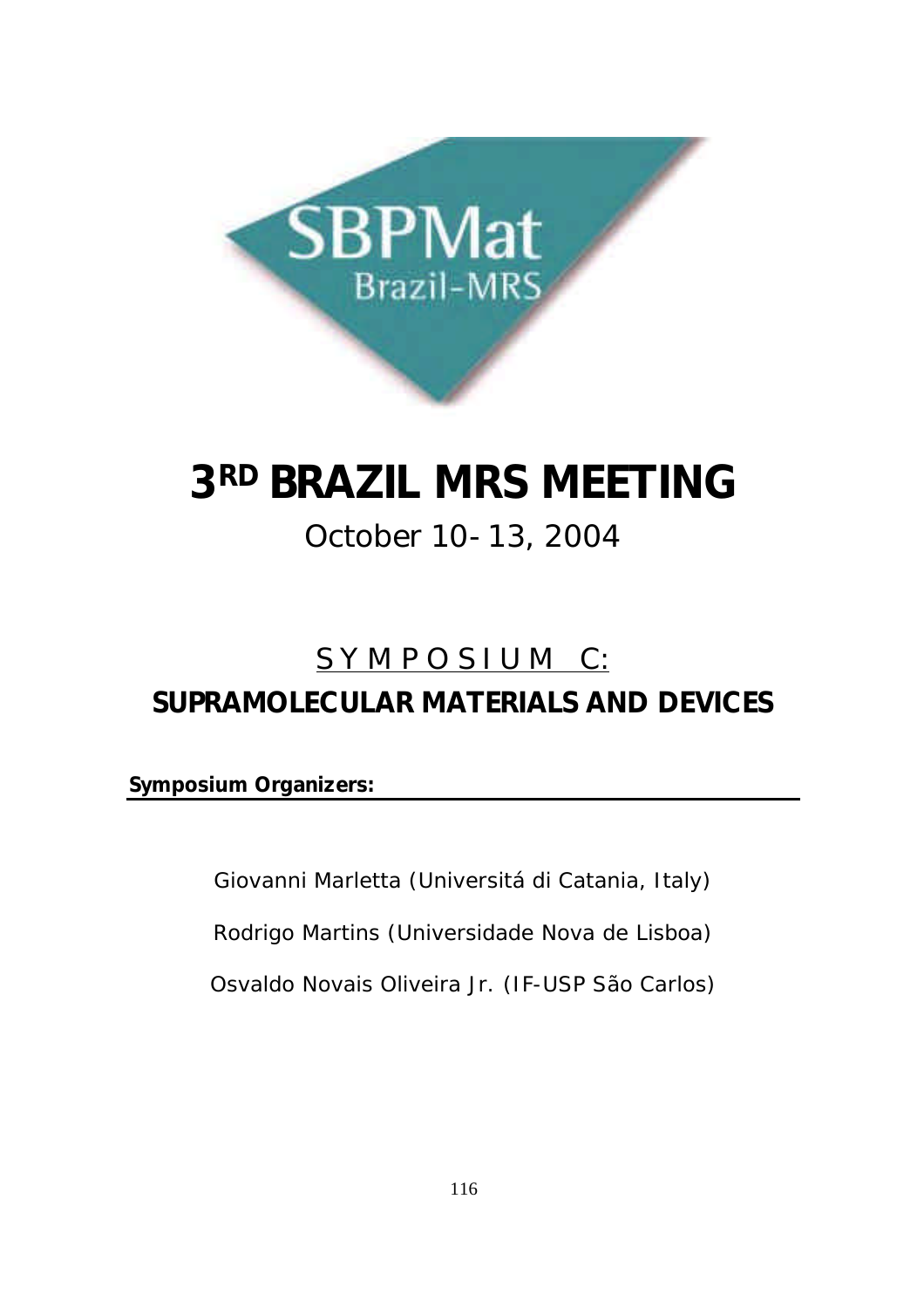### SYMPOSIUM C

### **SUPRAMOLECULAR MATERIALS AND DEVICES**

### Monday, 11 October, 2004

### **Morning Session I – M1 – Chairperson – Ivo A. Hummelgen**

- 8.00 8.40 Celso P. Melo (UFPe Brazil) Properties of conducting polymer nanostructures obtained by emulsion polymerization 8.40 – 855 Ivan H. Bechtold (IF-USP – Brazil) – Liquid crystal alignment on microtextured substrates 8.55 – 9.10 Valtencir Zucolotto (IFSC – USP – Brazil) - Enzyme immobilization in layer-by-layer films and its application in biosensing 9.10 – 9.25 Younes Messaddeq (Unesp – Araraquara) - Structural characterizations of tungstate fluorophosphate glasses
- 9.25 9.40 Elizabete Zaniquelli (DQ-USP, Rib. Preto) Sulphated polysaccharide gels containing europium ions linked to two different binding sites.

9.40 – 9.55 Mário J. Politi (IQ –USP) - Naphthalimide Functionalized Calix[4]arene a hydrophilic host cavity for apolar media.

## **Coffee Break – 9.55 – 10.30**

## **Morning Session II – M2 – Chairperson – Rodrigo Martins**

- 10.30 11.10 D. Martin Taylor (Bangor, UK) Interfaces, Traps and Related Effects in Polymer Electronics
- 11.10 11.25 Rodrigo F. Bianchi, (Poli USP) Complex impedance of polyaniline films studied by transfer-matrix technique and Cole-Cole dielectric function approach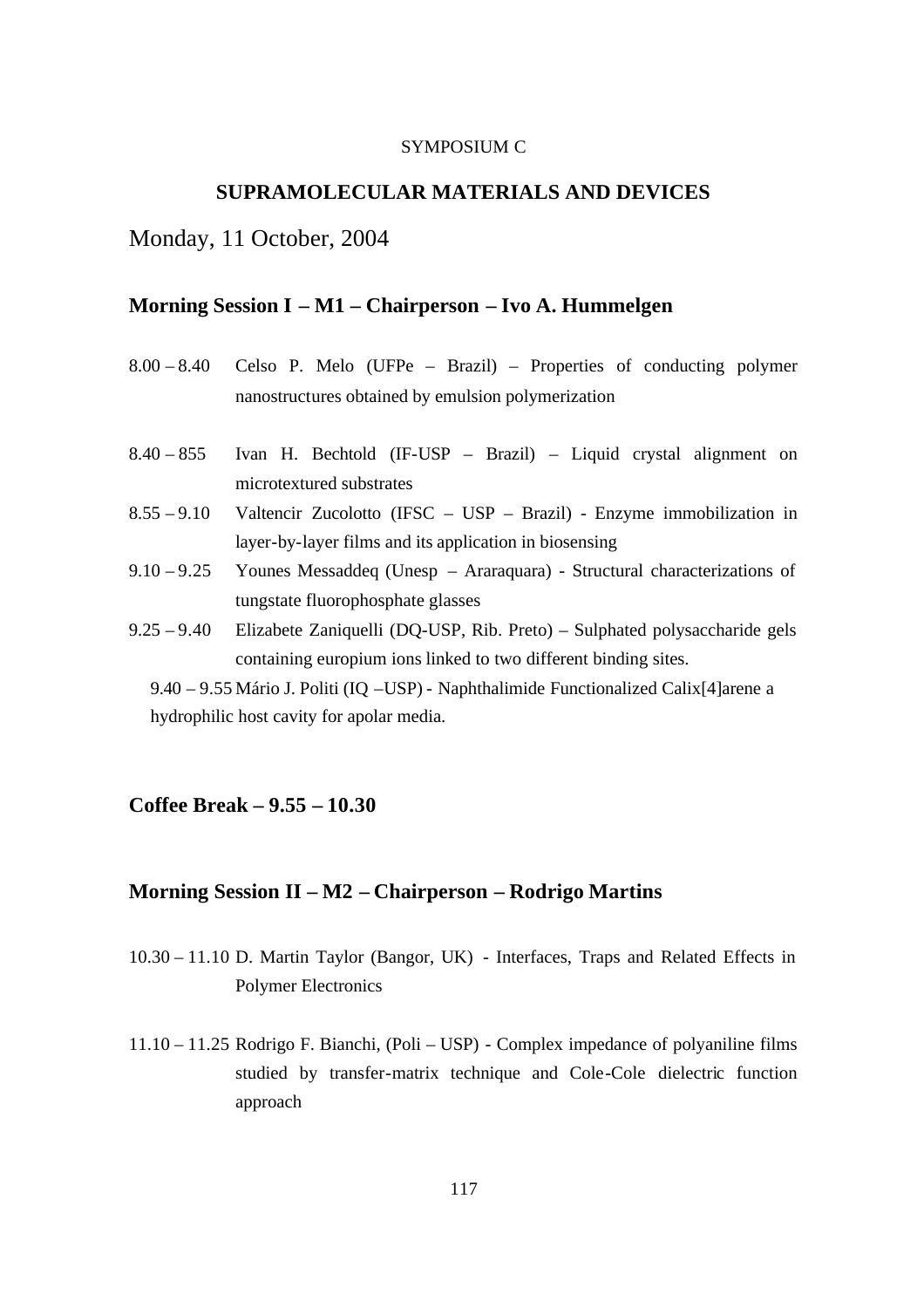- 11.25 11.40 Antonio Riul Jr. (Unesp Pres. Prudente) Layer-by-layer chitosan films for sensing applications
- 11.40 11.55 Ronaldo Giro (IF-USP) New Optoeletronic Multiblock Copolymer: Experimental and Theoretical Study

### **Afternoon Session – T1 – Chairperson: Luiz H.C. Mattoso**

- 14.00 14.40 John F. Wager (Oregon, USA) Transparent Thin-Film Transistors
- 14.40 14.55 M. N. P. Carreño (Poli USP) Plasma polymerisation of a fluorinated polymer for waveguide devices
- 14.55 15.10 Lucas F. Santos (IFSC USP) Transient photocurrent measurements in conjugated polymers
- 15.10 15.25 Paulo S.P. Herrmann (Embrapa São Carlos) Polyanilines-based sensors obtained using line patterning technique of graphite
- 15.25 15.40 W. M. de Azevedo (UFPe) Conducting polymer composite preparation catalyzed by Kaolinite clay
- 15.40 16.10 Rodrigo Martins (Lisbon, Portugal) Single Electron Thin Film Transistor

### **Poster Session**

# **Tuesday, 12 October, 2004**

### **Morning Session I – M1 – Chairperson – José A. Giacometti**

- 8.00 8.40 Frank Karasz (Amherst, USA) Efficiency in Polymer light emitting diodes
- 8.40 855 Laura H. de Carvalho (UFCG Campina Grande) Plasma modification effects on UHMWPE Membranes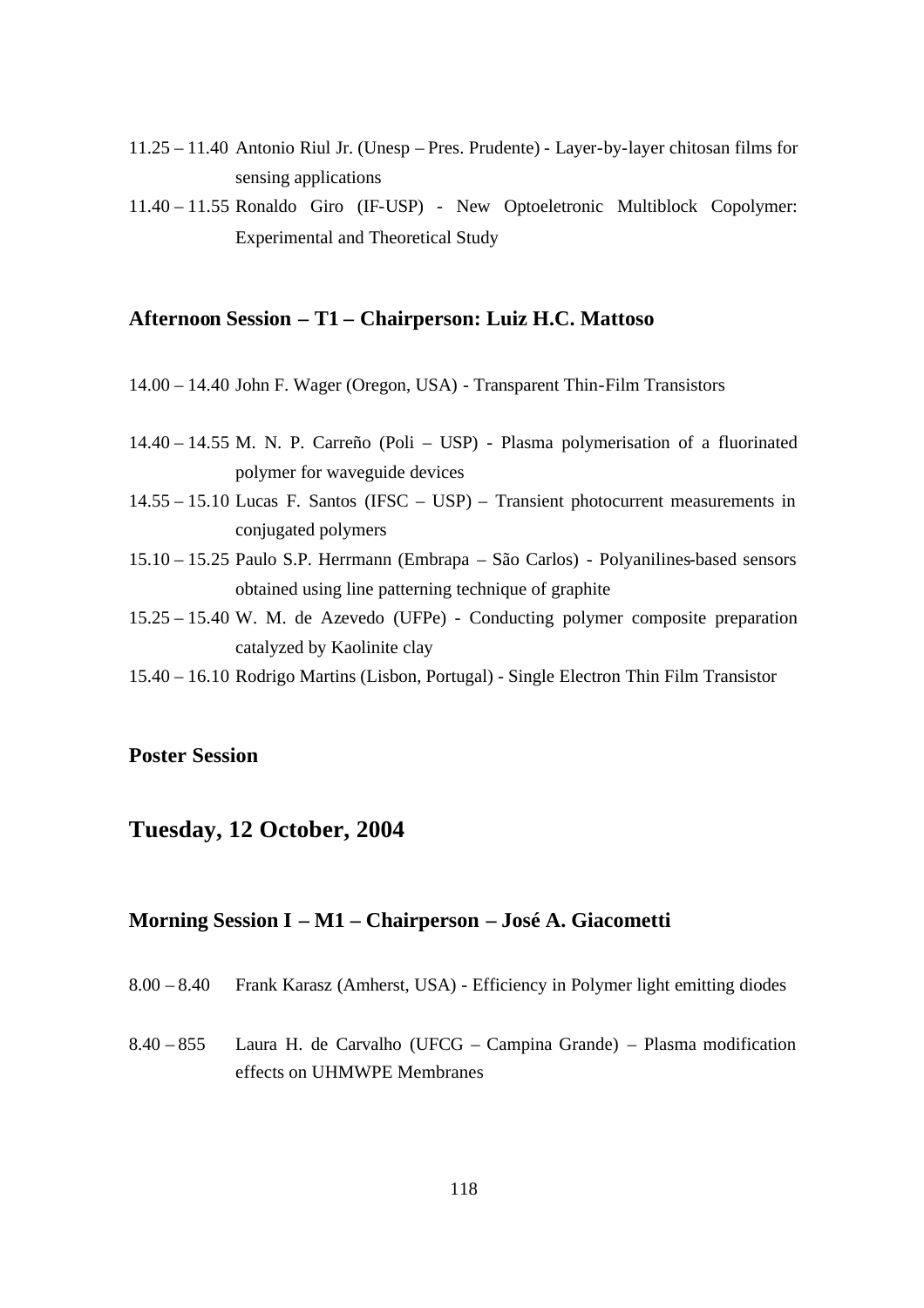- $8.55 9.10$  José P. Donoso (IFSC USP) Influence of the nano-crystals in the ion dynamics of Pb-Cd fluorgermanate glass-ceramics investigated by conductivity and NMR.
- 9.10 9.25 Maurício S. Baptista (IQ USP) Chemical and biochemical applications of surface plasmon resonance on nanostructured films
- 9.25 9.40 Paulo B. Miranda (IFSC USP) Molecular orientation in self-assembled azo-polymer thin films studied by second-harmonic generation

9.40 – 9.55 Leonardo G. Paterno (Embrapa – São Carlos) – Fabrication of polyaniline films by the self-assembly technique and their utilization in taste sensor systems

### **Coffee Break – 9.55 – 10.30**

## **Morning Session II – M2 – Chairperson – Leni Akcelrud**

- 10.30 11.10 Elvira Fortunato (Lisbon, Portugal) Recent Advances in ZnO Transparent Thin Film Transistors
- 11.10 11.25 Teodósio Del Caño (Valladolid, Spain) Photoelectrical conversion of twolayer and three-layer tytanyl phthalocyanine-perylene pigment organic solar cells.
- 11.25 11.40 Carla Rubinger (UFMG) Adhesion measurements by AFM on poly(5 amino–1-naphthol) ultrathin films
- 11.40 11.55 Michelle Meruvia (UFPR) Pseudo-metal-base Transistor
- 11.55 12.10 David S. dos Santos Jr. (IFSC-USP) On the Surface-Enhanced Raman Scattering (SERS) effects in LBL films of silver nanoparticles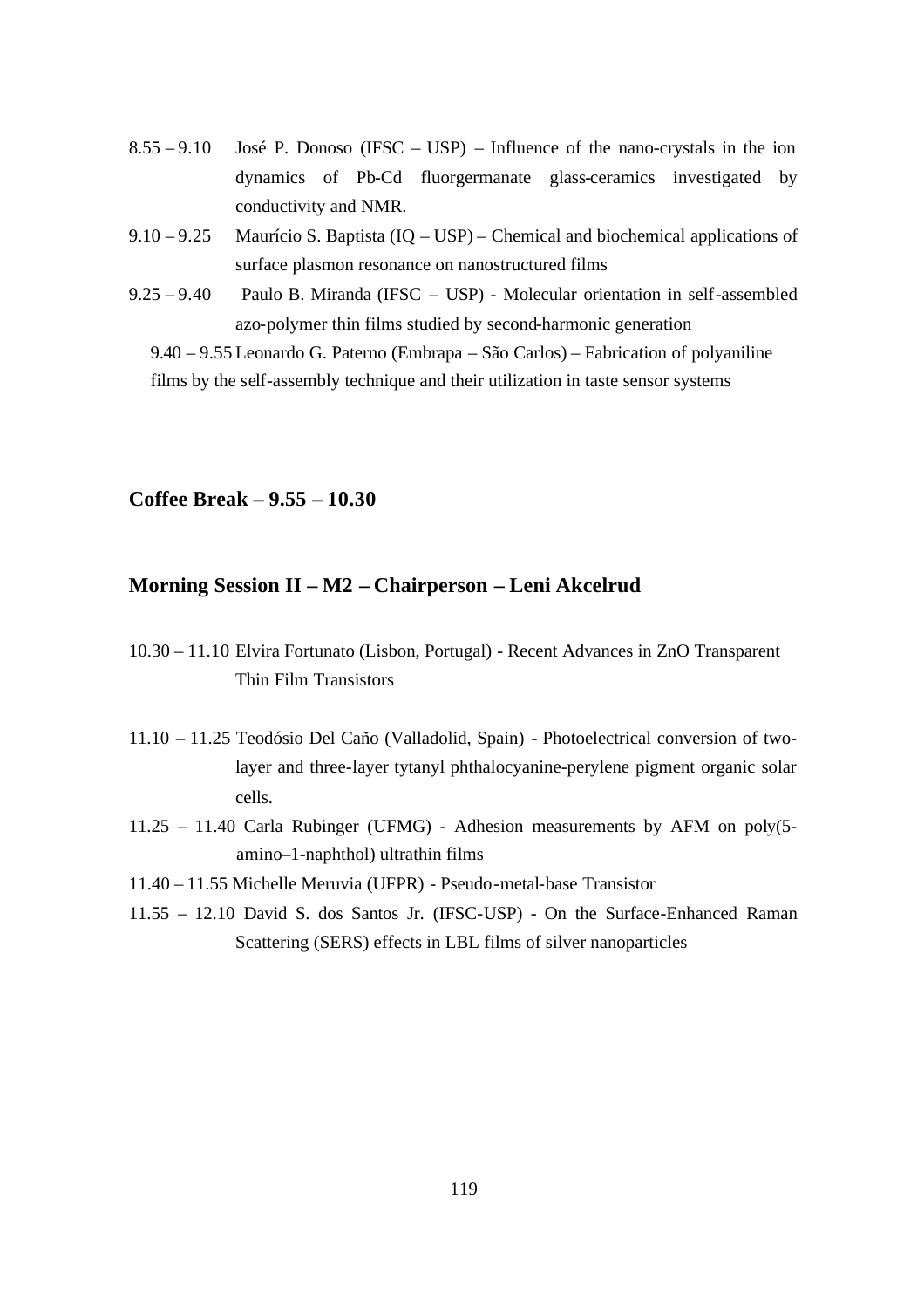# **Tuesday Afternoon – Free**

# **Wednesday, 13 October, 2004**

### **Morning Session I – M1 – Chairperson: Marília J. Caldas**

| $8.00 - 8.40$ | Alessandro Gandini (IQSC $-$ USP) $-$ Furan chemistry at the service of |
|---------------|-------------------------------------------------------------------------|
|               | functional macromolecules                                               |
|               |                                                                         |
| $8.40 - 8.55$ | Paulo T.C. Freire (UFC) - High temperature vibrational properties of L- |
|               | isoleucine and L-histidine. HCl. H2O crystals                           |
| $8.55 - 9.10$ | Victor Garcia Rivera (IFGW – Unicamp) – Ion-exchange planar waveguide   |
|               | of tellurite glasses, doped with $Er3+$ ions, for optic amplifiers      |

- 9.10 9.25 Tarik D. S. Mohallem (UFMG) Characterization of nanocryslalline TiO2
- 9.25 9.55 Carlos J.L. Constantino (Unesp Pres. Prudente) Surface-enhanced Raman Scattering Applied to Thin Film Molecular Structure Investigation

### **Coffee Break – 9.55 – 10.30**

### **Morning Session II – M2 – Chairperson: Carlos J.L. Constantino**

10.30 – 11.10 Douglas S. Galvão (IF – Unicamp) – Computer simulation of nanostructures

- 11.10 11.25 L. P. Masiero (PUC Rio) Design of New Conducting Polymers
- 11.25 11.40 L. F. Roncaratti (UnB) Dynamics of polarons propagation on molecular circuits
- 11.40 12.10 Leni Akcelrud (UFPR) Macromolecular thermal transitions of PMMA probed by chemically bound anthryl chromophores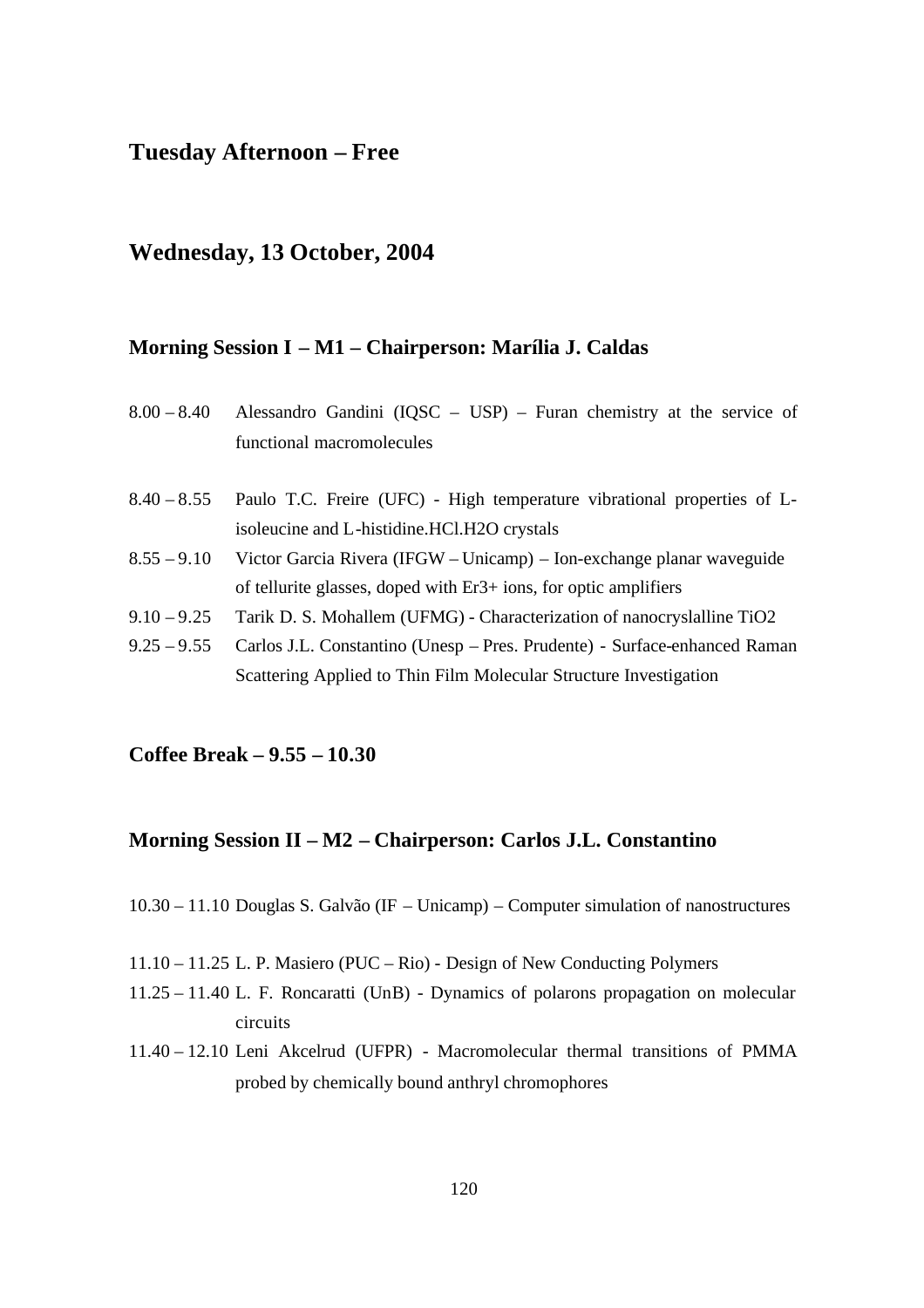# **Afternoon Session – T1 – Chairperson: Younes Messaddeq**

- 14.00 14.40 M. Elizabete D. Zaniquelli Enzymatic catalysis in organized films
- 14.40 14.55 Sérgio Brochsztain (UMC) Characterization of self-assembled thin films of zirconium phosphonate/aromatic imides
- 14:55 15.10 Cléber R. Mendonça (IFSC USP) Possible applications of two-photon absorption phenomena
- 15.10 15.40 S. O. Vásquez (Santiago Chile) Theoretical study of energy transfer between oligothiophenes included in nanochannels.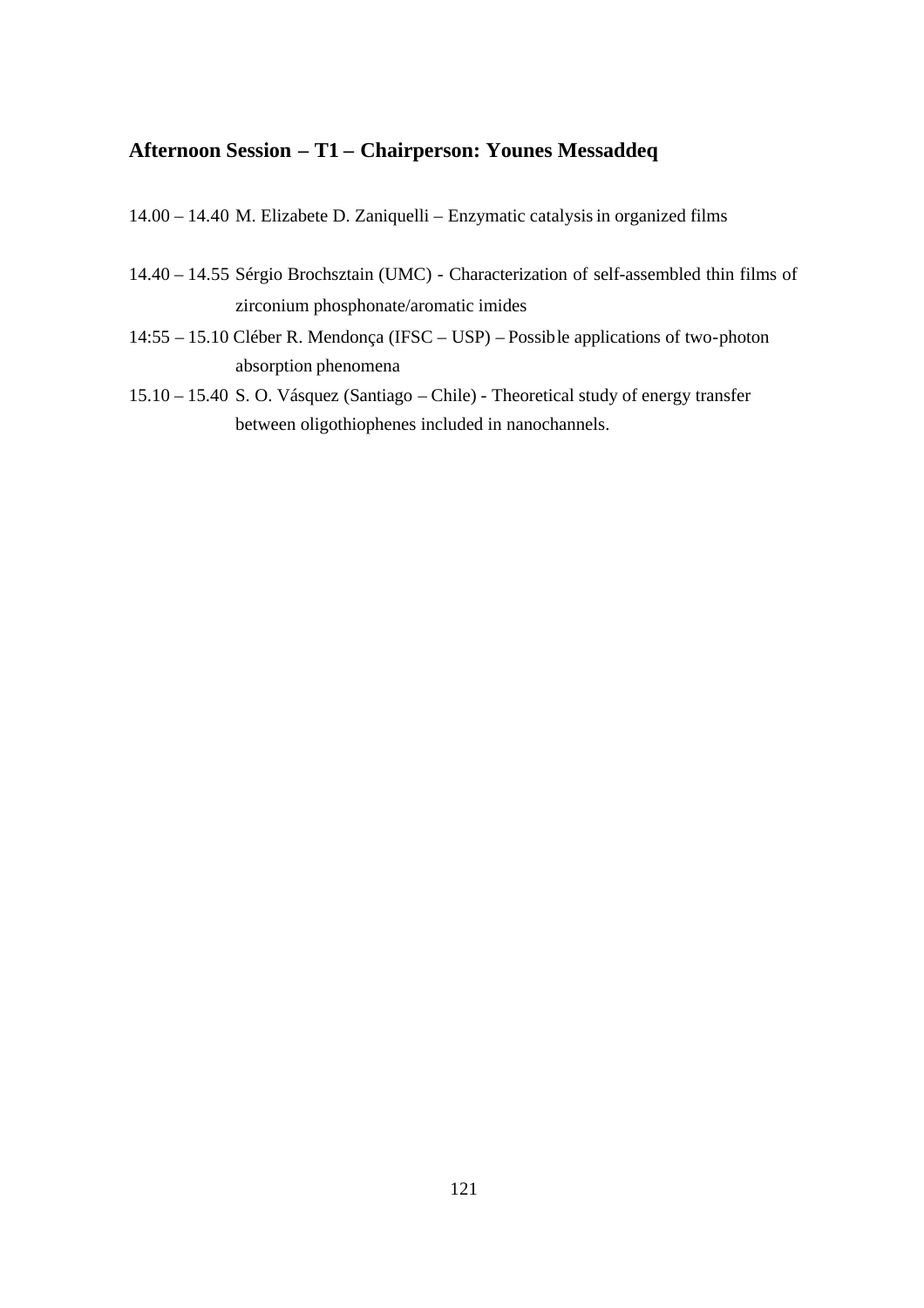### **ORAL PRESENTATION**

#### C-O001 PROPERTIES OF CONDUCTING POLYMER NANOSTRUCTURES OBTAINED BY EMULSION POLYMERIZATION C.P. de Melo, UFPE, 50670-901 Recife, PE, Brazil

We report the principal results of an on-going systematic study on the preparation of different conducting polymers (CP), such as polyaniline, polypyrrole and polythiophene derivatives, organized as nanostructures enclosed in aqueous surfactant micelles and on their characterization by electrical impedance spectroscopy (EIS), and by ultraviolet-visible and fluorescence techniques. Emulsion polymerization permits to control the synthesis of the CPs of interest, since the interior of the surfactant micelles provides an adequate ambient for the selective growth of the polymeric chains. EIS techniques allow us to follow the process of micelle formation at different surfactants/CP relative concentrations, and the dielectric characteristics (such as charge transfer and polarization effects) of the dispersed aggregates provide relevant information on their physical properties, both for the nanostructures in solution as for those embedded in a dielectric polymer film. The samples have been investigated by use of scanning electron microscopy and differential scanning calorimetry, as appropriate. We also discuss how the incorporation of metallic (like Fe and Au) nanoparticles can affect the dielectric and spectroscopic properties of these systems. Surfactant-CP nanostructures can find application in different fields such as anti-corrosive paints, environmental remediation, magnetic memories, fluorescent probes and contrasting agents for medical diagnosis.

LIQUID CRYSTAL ALIGNMENT ON MICTROTEXTURED SUBSTRATES I.H. Bechtold, L.T. Thiegui, F. Batalioto, E.A. Oliveira, USP-SP, Dpto. Física Experimental - IF/USP, São Paulo, SP, Brazil, Caixa Postal 66318, CEP 05315-970

C-O002 Surface treatments are used to obtain liquid crystal alignment, which is essential for technological applications. The competition between two aligning mechanisms open the possibility of new orientational states induced to liquid crystals. The use of azo-polymers allow the orientation of a periodic texture, with easy axis of orientation in different directions, by means of photo-alignment by polarized light. Periodic patterns have been recorded on polymers containing azo-groups covalent attached to the main chain, illuminating the film with a periodic pattern of constructive and destructive interference fringes, in the micro-size domain. The microtextured substrate is used to prepare cells, where the second surface is treated to induce a planar orientation, and the cells are filled with a nematic liquid crystal (5CB). The orientation of the liquid crystal molecules is determined by optical observations in a polarizing microscope. Using patterned substrates in the micro-size domain, planar configurations have been observed, however varying the direction of the photoalignment or the periodicity new orientational states are expected.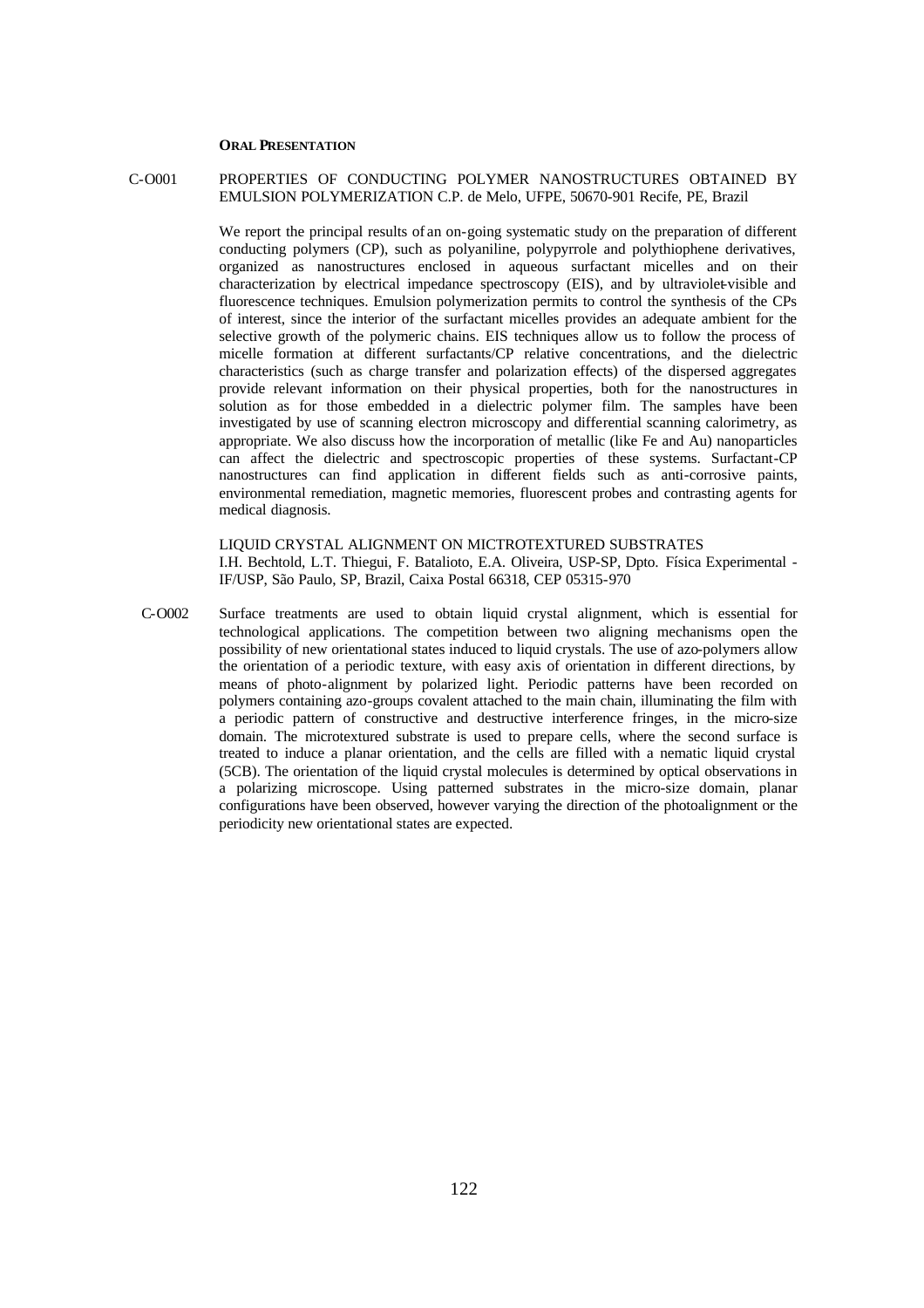#### C-O003 ENZYME IMMOBILIZATION IN LAYER-BY-LAYER FILMS AND ITS APPLICATION IN BIOSENSING

V. Zucolotto, A.P.A. Pinto, M.L. Moraes, A.P.U. Araújo, O.N. Oliveira Jr., IFSC, Grupo de Polímeros, IFSC, Av. Trabalhador Sao Carlense, 400, São Carlos, SP, Brazil CP 369

The enzyme Cl-catechol 1,2 dioxygenase (CCD) was successfully immobilized in ultrathin films obtained with the electrostatic layer-by-layer (LBL) technique, in which CCD was alternated with layers of poly(amidoamine) generation 4 (PAMAM G4) dendrimers. The fabrication of LBL films from PAMAM and CCD solutions onto quartz substrates was monitored with UV-VIS spectroscopy. An almost linear increase in absorption at 280 nm with the number of bilayers indicated homogeneous growth of the films up to 40 PAMAM/CCD bilayers. Atomic force microscopy (AFM) data showed smooth adsorption onto the substrate, with an average roughness of only 0.5 nm, which is significantly lower than for other polymeric LBL films. The thickness per PAMAM/CCD bilayer was 14 nm. The conformation of the CCD macromolecules was the same either in solution or in the LBL film, as revealed by circular dichroism (CD) spectroscopy. The enzymes showed activity for periods longer than a week after immobilization, thus allowing the LBL films to be used as biosensors for halogenated organic compounds, viz. catechol or Cl-catechol. More specifically, catechol detection was carried out by observing the formation of cis-cis muconic acid when the LBL film was immersed in a catechol solution. The acid is a product from the reaction between CCD and catechol, which displays absorption at 260 nm. Films with 10 PAMAM/CCD bilayers were employed to detect catechol in very dilute solutions, with concentrations as low as 10-11 mol/L

#### C-O004 STRUCTURAL CHARACTERIZATIONS OF TUNGSTATE FLUOROPHOSPHATE GLASSES

Y. Messaddeq, G. Poirier, S.J.L Ribeiro, UNESP, Rua Francisco Degni s/n

Tungsten based glasses have shown to be very promising materials because of their specific properties such as high thermal and chemical stability, non linear optical behavior or photosensitivity. Transparent glasses were synthesized in the NaPO3 – BaF2 – WO3 ternary system and several structural characterizations were performed by X-ray absorption spectroscopy (XANES) at the tungsten LI and LIII absorption edges and by Raman spectroscopy. Special attention was paid to the coordination state of tungsten atoms in the vitreous network. XANES investigations showed that tungsten atoms are only six-fold coordinated (octahedra WO6) and are free of tungsten oxide tetrahedra (WO4). In addition, Raman spectroscopy allowed to identify a break in the linear phosphate chains as the amount of WO3 increases and the formation of PO-W bonds in the vitreous network indicating the modifier behavior of WO6 octahedra in the glass network. Based on XANES data, we suggested a new attribution of several Raman absorption bands witch allowed to identify the presence of W-O- and W=O terminal bonds and a progressive apparition of W-O-W bridging bonds for the most WO3 concentrated samples ( $330\%$  molar) due to the formation WO6 clusters. Investigations by 31P MAS-NMR confirmed the progressive break of linear phosphate chains by WO3 incorporation and showed that the three bonding oxygens of each phosphate tetrahedron PO4 are bonded to a tungsten atom.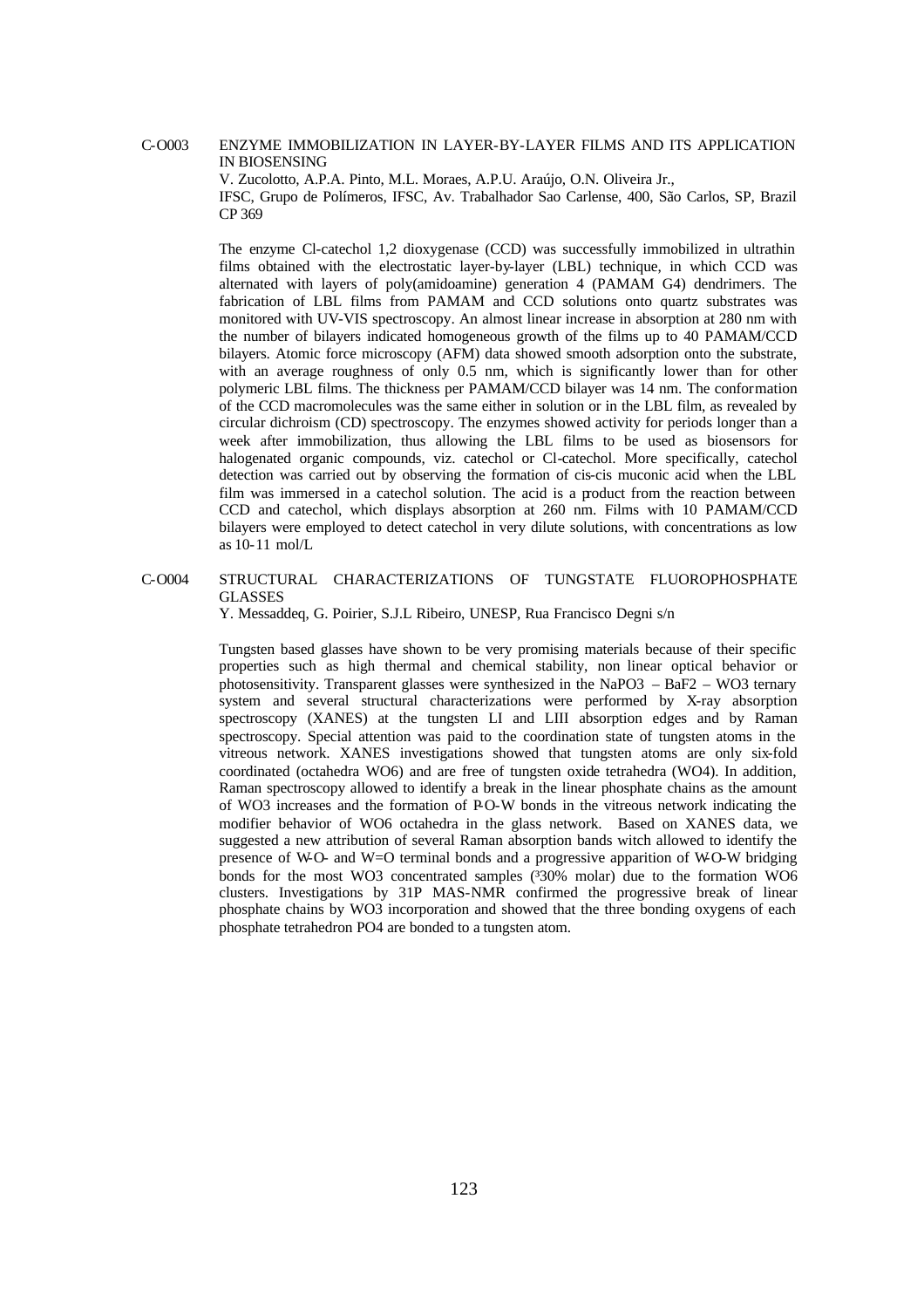#### C-PO005 SULPHATED POLYSACCHARIDE GELS CONTAINING EUROPIUM IONS LINKED TO TWO DIFFERENT BINDING SITES

M.E.D. Zaniquelli, A.P. Ramos, R.R. Gonçalves, O.A. Serra, E.L. Crepaldi, D.Quimica, Fac.Filosof.Cienc.Letras Rib.Preto, Univ.S.Paulo, Av.Bandeirantes, 3900, 14040-901, Ribeirao Preto, SP, Brazil

Applications of carbohydrate-metal complexes are mainly related to analytical chemistry, extraction of heavy metal ions and support materials for solid electrolytes. Furthermore, polysaccharides have been used as gelling or thickening agents. Carrageenans, a sulphated polysaccharide, can produce different kinds of gels. Properties as hardness and syneresis of the gel depend on the supramolecular arrange of carrageenan helices related to the polysaccharide structure and on their aggregation, usually promoted by mono and divalent metal cations. However, gels of trivalent ions are poorly studied. Interesting, Ln(III) ions and Ca(II) are particularly alike in terms of size, nature of bond formation and coordination geometry. In this work we describe the preparation and characterization of kappa, iota and kappa-2 carrageenan gels formed in the presence of different europium ion concentration. The produced gels were analyzed by UV-vis absorption spectroscopy and time resolved emission spectroscopy. Two different binding sites could be distinguished from the emission decay lifetimes (t). At very low Eu(III) concentration the emission decay data can be fitted by a mono-exponential curve  $(t1 = 0.40 \text{ ms})$ . Increasing the Eu(III) concentration, an additional faster decay is identified (t2)  $= 0.14$  ms), associated to a higher symmetry for the Eu(III) binding site, as revealed by the intensity ratio of the bands (I0-2/I0-1) related to the transitions (5D0-7F2) and (5D0-7F1).

#### C-O006 NAPHTHALIMIDE FUNCTIONALIZED CALIX[4]ARENE A HYDROPHILIC HOST CAVITY FOR APOLAR MEDIA.

Mario José Politi, I.A. Bagatin, G.J.-F. Demets, H.E. Toma, A.T. Cruz, Departmento de Bioquímica Instituto de Química B12 sala 1258, Universidade de São Paulo, Caixa Postal 26077, 05508-000 São Paulo, Brasil. IQ/USP

The synthesis and the inclusion properties of the title compound are presented. The conepinched calix[4]arene was functionalized with a naphthalimide fluorophore for the development of an optical sensor. Spectroscopic properties of the host (UV/Vis and fluorscence) were determined. Inclusion complex formation with the especially designed Nethanol-1,8-naphthalimide guest was studied and the association constant determined. Laser flash photolysis studies allowed the assignment of the pi-electron interaction character between the imide rings in the inclusion complex.

#### C-O007 INTERFACES, TRAPS AND RELATED EFFECTS IN POLYMER ELECTRONICS D. M. Taylor, University of Wales, School of Informatics, Dean Street, Bangor, Gwynedd LL57 1UT, UK

Interfaces control the performance of most electronic devices. They are no less important in polymer electronics. In this presentation results will be presented on polymer MISFETs based on poly(3-hexylthiophene) as the active semiconductor and either polyimide or polysilsesquioxane as the gate insulator, which suggest that interface states at the semiconducting polymer/insulator interface play a role in the turn-off behaviour of polymer transistors in much the same way as in silicon-based device.We will also show that timeresolved Scanning Kelvin Probe Microscopy coupled with Raman microscopy can be used successfully to investigate the charge-injection and charge charge-blocking nature of electrodes usedin polymer electronics.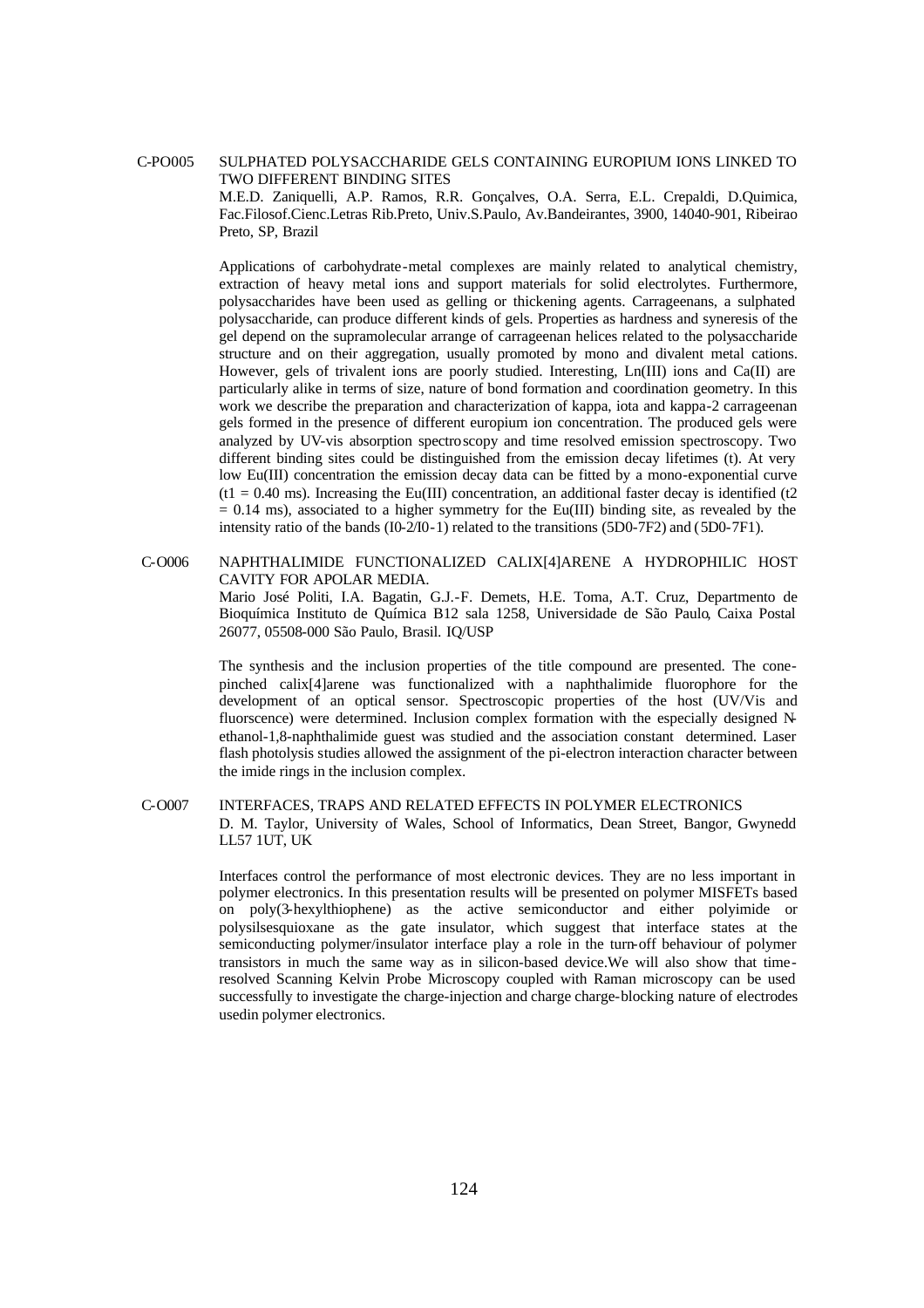C-O008 COMPLEX IMPEDANCE OF POLYANILINE FILMS STUDIED BY TRANSFER-MATRIX TECHNIQUE AND COLE-COLE DIELECTRIC FUNCTION APPROACH R.F. Bianchi, A.C. Maciel, W.S. Sousa, J. Mariz G. Neto, J.P. de Lima, H.N. da Cunha, H.N. Nagashima, R.M. Faria, IFSC-USP / LME-EPUSP, Av. Prof. Luciano Gualberto, trav. 3, n 158, 05580-970, São Paulo - SP, Brazil.

> The electrical properties of polyaniline films have been examined using a statistical model based on a resistor-capacitor network and on the Cole-Cole dieletric function approach to describe the polymer structure, the carrier relaxation time and also to simulate the real and imaginary components of its complex impedance. The developed statistical model takes into account the intrachain and interchain charge transport processes, as well as the polydispersiveness of the material. By the application of a transfer-matrix technique, it reproduces the complex impedance measurements carried out with polyaniline films in different doping degrees and at different temperatures. The results indicate that interchain processes govern the impedance behavior in low-frequency range, while for higher frequencies, intrachain mechanisms are dominant.

C-O009 THE EFFECTS OF POSITIONAL DISORDER IN EXCITON DISSOCIATION AT THE INTERFACE BETWEEN A CONJUGATED POLYMER AND AN ELECTRON ACCEPTOR

> M. Koehler, M.G.E. da Luz, UFPR, Departamento de Engenharia Elétrica, Universidade Federal do Paraná, 81531-990 Curitiba, Brasil

> The fabrication of organic photovoltaic devices is possible thanks to the efficient charge transfer across a conjugated polymer/fullerene (C60) interface. The first step of the charge transfer is the electron trapped in the C60 and the hole in the polymer, forming a short geminate pair of carriers. Due to the low dielectric constant of conjugated polymers, such short pairs must be strongly bound by the electrostatic interaction. However, the experimental activation energy of carrier photogeneration (less than 0.1 eV at room temperature) and the observed intrinsic dissociation yields ( in some cases above 50%) indicate that Coulomb attraction between carries within the pair is effectively counter balanced. Assuming the presence of a dipolar layer at the polymer/C60 interface, Arhipov et al. showed that the zeropoint oscillations of the on-chain hole can create a repulsive potential barrier at the heterojunction. Using Monte Carlo simulations, we extend Arhipov\'s model to calculate the potential barrier produced by an array of many dipole moments randomly distributed around an average position at the polymer/C60 interface. It is generally believed that the positional disorder decreases the efficiency of pair separation. We show, however, that the disorder in the position of the dipoles along the interface axis increases the repulsive potential barrier, favoring pair dissociation. This result have important consequences on the design of efficient organic photovoltaic devices.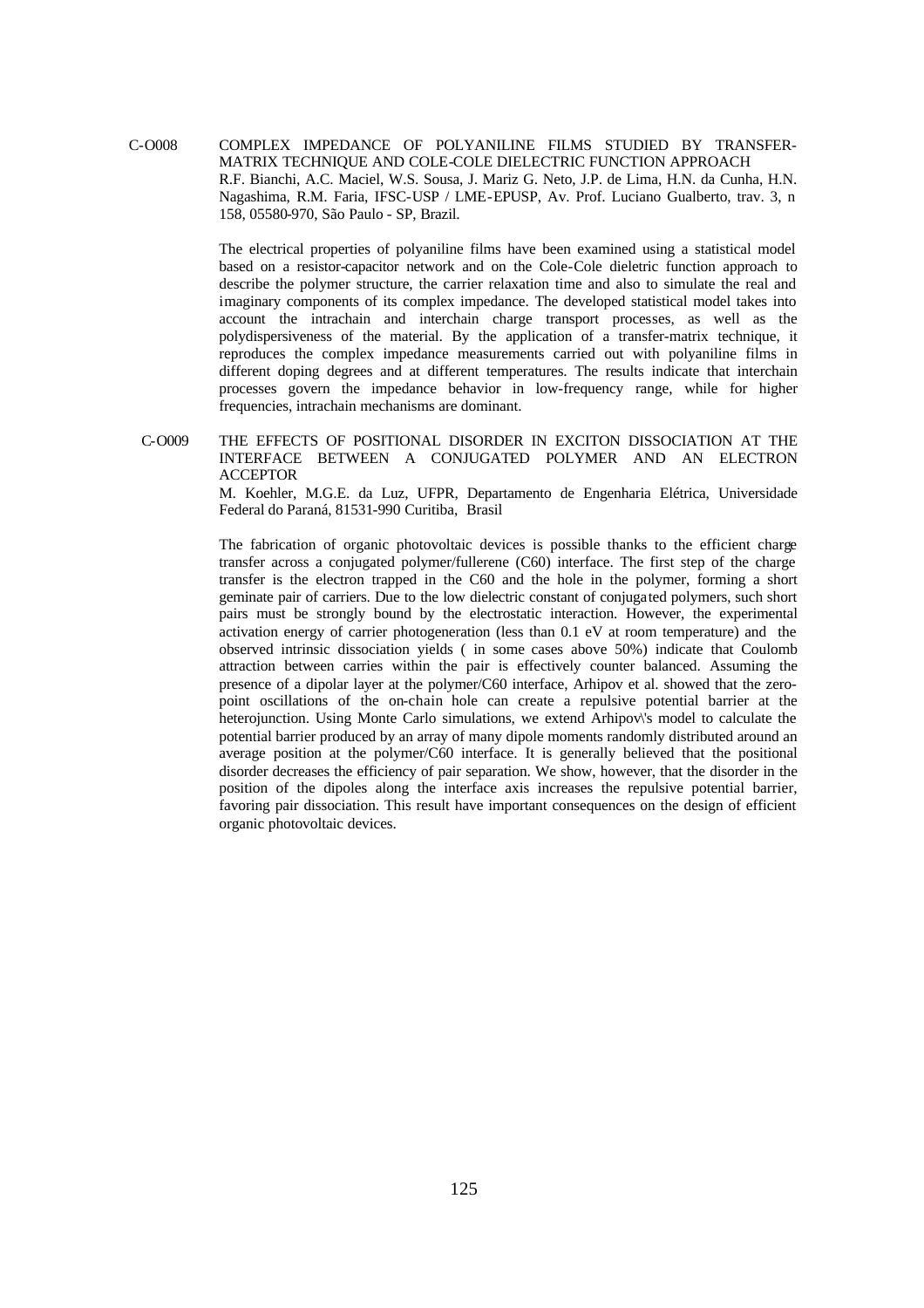### C-O010 NEW OPTOELETRONIC MULTIBLOCK COPOLYMER: EXPERIMENTAL AND THEORETICAL STUDY R. Giro, L.Y.A. Davila, A.M.M. Paredes, M.J. Caldas, L. Akcelrud, USP, Instituto de Fisica - DFMT - Rua do Matao, Travessa R, 187, São Paulo - SP - Brazil - Caixa Postal 66318 CEP

In the last decade conjugated polymers have been object of great scientific interest and large technological investments. Of particular interest are aromatic compounds of azomethyne, or Schiff-base type polymers. Polyazomethynes with thienylene and phenylene segments in an alternating form reached the electrical conductivity of 10-2 Scm-1. The low solubility of polyazomethyne is a limitation for technological applications. In this work we exploit a strategy used previosly for solubilizing PPV-type polymers (polyphenylene vinylene), that at same time confines the conjugated (cromophore) segments. To do this, we introduce nonconjugated spacers, forming a multiblock copolymer in a conjugated-non-conjugated form. We have synthetized in this way a new material, poly[oxyoctyleneoxy-(2,6-dimethoxy-1,4phenylene-1,2-ethinylene-phenanthrene-2,4diyl) named as LaPPS19. We performed also a theoretical study using a variety of methods from Molecular Mechanics (MM) to quantum semi-empirical techniques (AM1, ZINDO/S-CI). Our results show that isolated LaPPS19 chains are as expected non-conducting, with relevant electron localization over the phenanthrene group. We found that LaPPS19 could assemble in a pi $\&\#64979$ ; stacked form, leading to impressive inter-chain interaction that allows for electronic delocalization between neighbor chains and an expressive red shift of the phenanthrene-related absorption edge, in good agreement with the experimental results.

#### C-O011 TRANSPARENT THIN-FILM TRANSISTORS

05315-970

J.F. Wager, School of EECS, Oregon State University, USA

ZnO transparent thin-film transistors (TTFTs) are a recent and important development in the emerging field of transparent electronics. The purpose of this presentation is to present an overview of ZnO TTFT fabrication, performance, characterization, and possible applications. Particular emphasis will be devoted to elucidating TTFT device physics issues involving channel mobility and output conductance. Additionally, a new type of TTFT with a novel channel layer material will be reported and discussed in terms of possible future applications.

#### C-O012 PLASMA POLYMERISATION OF A FLUORINATED POLYMER FOR WAVEGUIDE DEVICES

M.N.P. Carreño, J.R. Bartoli, E. Arashiro, J. Vatavuk, J.R. Soares, V.M. Giacon, USP, Grupo de Novos Materiais e Dispositivos LME - Laboratório de Microeletrônica,Departamento de Engenharia de Sistemas Eletrônicos,Escola Politécnica da Universidade de São Paulo, Av. Prof. Luciano Gualberto, trav. 3, 158, Sala C2-66 ,CP 61548, CEP: 05424-970, São Paulo, SP, Brasil

Polymer waveguide devices have attracted much attention and investigations in communication and interconnection optics due to the easy fabrication process or patterning capability and the versatile molecular design of polymers structure, allowing refractive index modelling for core and cladding. Polymethylmetacrylate (PMMA) shows the best optical properties among transparent polymers, being a very common core material for optical devices. Fluorinated polymers, with low refractive index, are generally used for cladding. Previous works showed the feasibility to use the plasma fluorination process to produce partially fluorinated polymers on PMMA films, reducing the refractive index of PMMA surface. Plasma of fluorocarbons is frequently used in microelectronic technologies either for etching of substrates or for deposition of polymerised fluorinated films. In this work, PMMA spin coated films (5 to 10 mm) were exposed to the CHF3 plasma (13.56 MHz). The plasma process variables: gas pressure and time were investigated to improve the thickness of the fluorinated polymer deposited on the PMMA. XPS analysis indicated that the surface of the fluorinated polymer has one fluorine atom for each carbon  $(F/C=1.2)$ . The contact angle of wetting was around 100°. FTIR-ATR analyses showed high absorption intensities relative to CFx species. A thickness of approximately 0.3 mm was determined for the fluorinated layer; that should be adequate for cladding a PMMA waveguide of 10 mm core.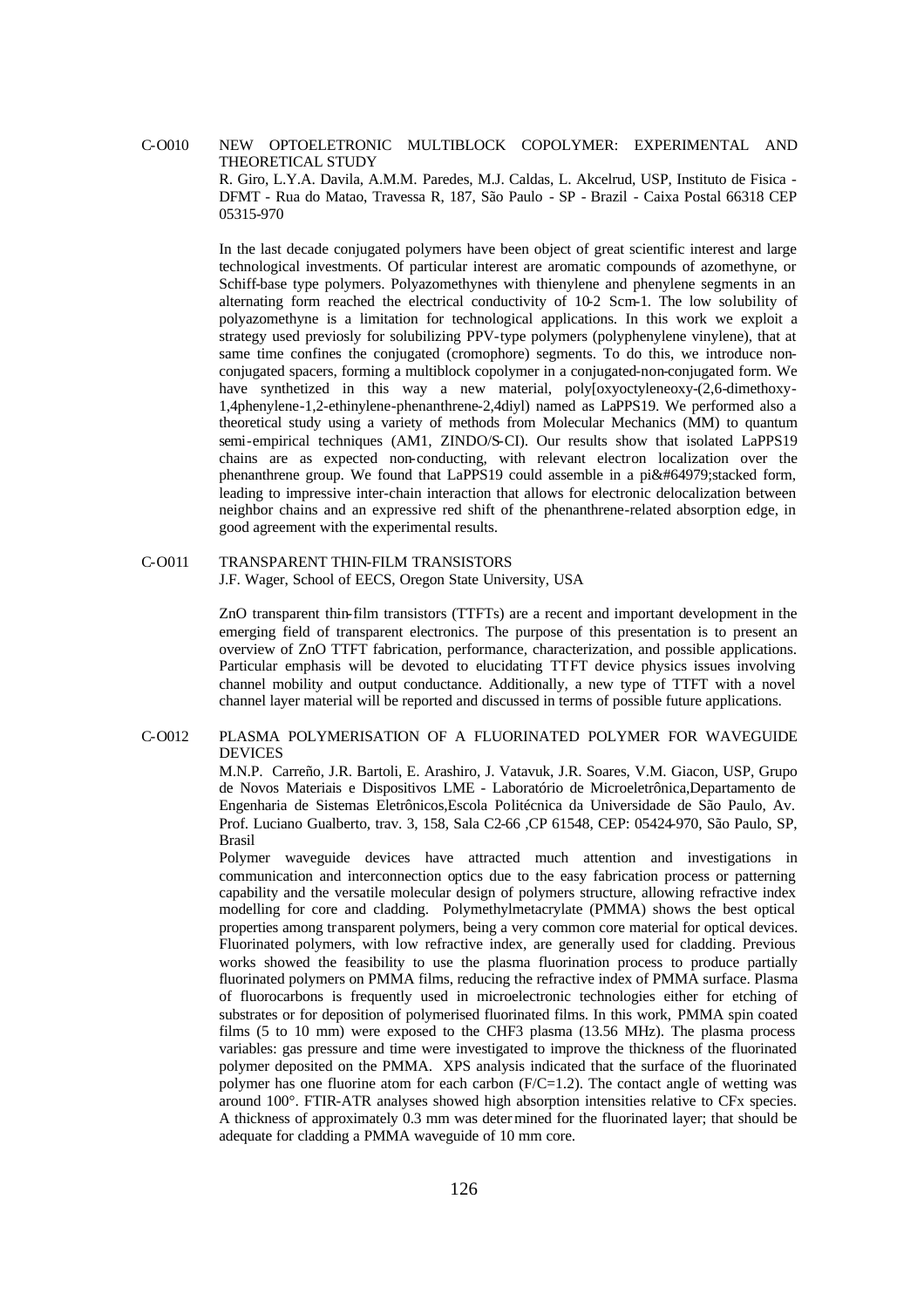#### C-PO013 TRANSIENT PHOTOCURRENT MEASUREMENTS IN CONJUGATED POLYMERS L.F. Santos, G.C. Faria, A.R. de Andrade, S. Mergulhão, R.M. Faria, IFSC/USP, Av. Trab. S. Carlense, 400, C.P. 369, São Carlos, SP, Brazil

The study of charge-carrier transport phenomena in conjugated polymers has attracted much attention due to their semiconducting properties and potential applications in electronic and opto-electronic devices. In this work, time-of-flight technique has been used to study the transport behavior of both type charge-carriers (electrons and holes) in thin films of poly(2 methoxy-5-(2'-ethyl-hexyloxy)-1,4-phenylene vinylene) (MEH-PPV) deposited onto n-type Gallium Arsenide (n-GaAs) and indium-tin oxide (ITO) covered glass substrates, with semitransparent metallic electrodes on top. The technique is based on the measurement of current transients due to the drift by an external electric field of photogenerated charge-carriers produced by a short (in the order of ns) nitrogen laser pulse. Since the optical density of the films is usually high for the excitation wavelength, the photogeneration of electron-hole pairs occurs mainly near the incident surface and the transient photocurrent through the polymer bulk is practically dominated by single-type carriers (depending on the polarity of the applied bias). The transit times and the carrier mobility dependence on the electric field and temperature have been examined in the framework of dispersive transport model, characterized by the energetic and spatial disorder inherent to polymeric systems. Different metallic top electrodes and substrates were used in order to determine the energy barriers at the polymer/electrode interfaces.

C-PO014 POLY-ANILINES-BASED SENSORS OBTAINED USING LINE PATTERNING TECHNIQUE OF GRAPHITE P.S. de P. Herrmann, E.C. Venancio, A.G. MacDiarmid, L.H.C. Mattoso, Embrapa Instr. Agropec., Rua XV de novembro n.1452, São Carlos, SP, 13560 Brazil

> The development of a novel type of electrical sensor based on the line patterning technique of graphite, to the fabrication of inexpensive, disposable and highly sensitive sensors for volatile organic compounds (VOC) and water vapor, using poly-anilines as sensing layers was evaluate. Line patterning (LPT) of graphite was used to produce electrodes of graphite on commercial tracing paper and cloth, which were used as substrates to chemical sensors (VOCs) and water vapor. The electrical resistance [ohms] of the sensors were measured with ohmmeter, in the presence of tolueno and water vapor. The sensors were obtained by coating the electrodes with poly-anilines. The results have shown that the oligomer phenyl/-NH2 end capped tetraaniline emeraldine salt, as active layer of the sensor (sensor A) prepared with tracing paper, and 16-Finger interdigitated electrode, has presented the highest sensitivity to the presence of toluene (sensitivity to  $5,000$  ppm of  $\sim$ 11.0 %) and the Emeraldine.HCL obtained by in-situ deposition (1M HCl aqueous solution) was used as sensing layer of the sensor (sensor B) on cloth, showing through the results of the electric response that the device is sensitive and reversible to water vapor in dynamic mode. The both results are showing the potentiality of the LPT to developed disposable sensor. Preliminary results, using PET as substrate, are showing that the LPT can be applied to used as sensing units in electronic tongue device.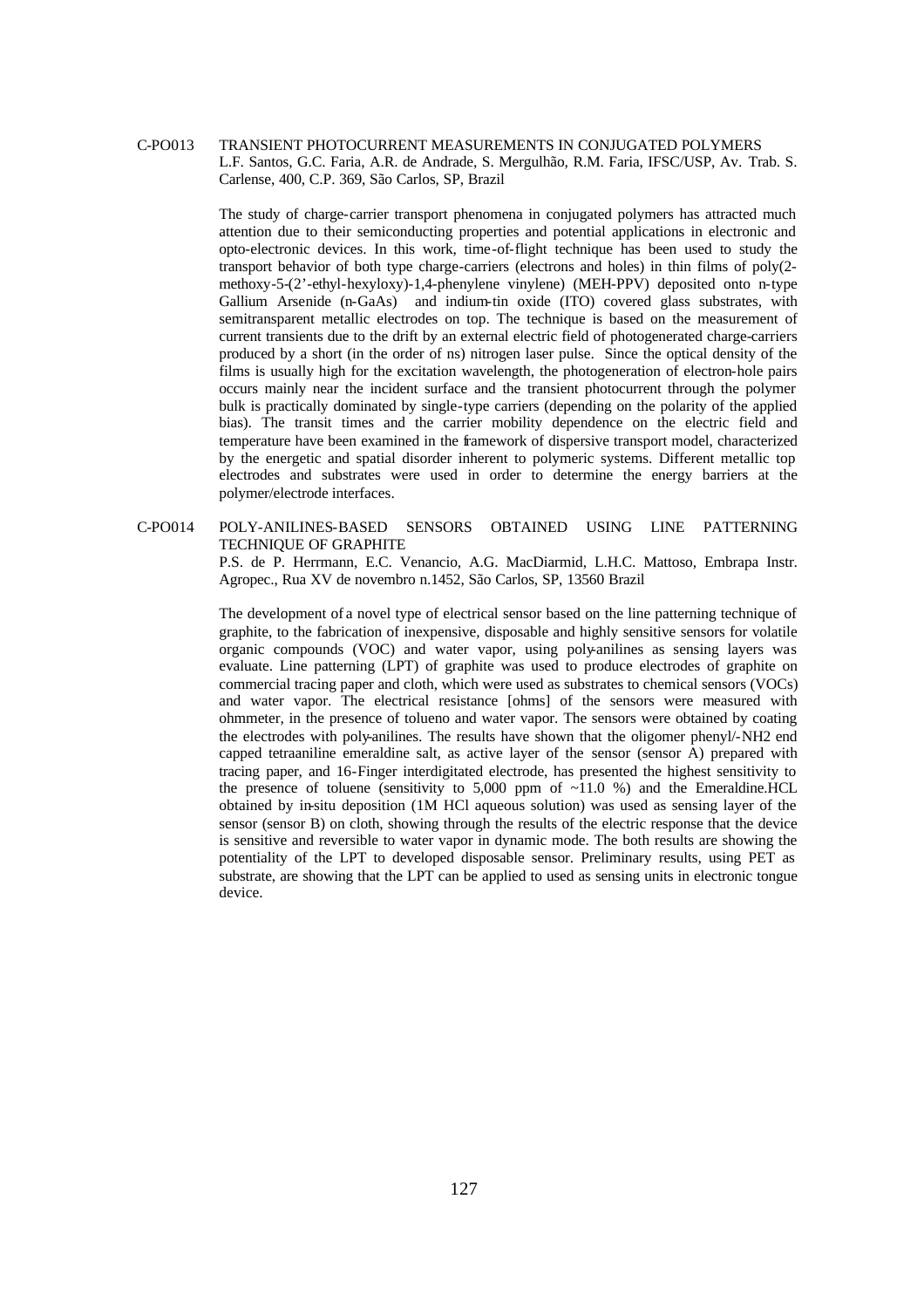#### C-PO015 CONDUCTING POLYMER COMPOSITE PREPARATION CATALYZED BY KAOLINITE CLAY

W.M. de Azevedo, G. Nascimento, E.F. da Silva Jr., UFPE, Departamento de Química Fundamental, CCEN, Universidade federal de pernambuco 50740-540, Recife, PE, Brazil

It is widely known that Al-silicates supports such as K10 montmorillonite clay behaves like a heterogeneous catalyst for the oxidation selected alcohol, benzylamine, and thiophenol in hydrocarbon solvents at room temperature with potassium ferrate (VI). Despite of excellent results, the role of the K10 solid support is not fully understood. In order to better understand the oxidation properties of Al-silicates, we investigate the oxidation properties of kaolinite clay, on the polymerization of aniline and pyrrole monomer in aqueous medium, the inorganic host serves as a template for a guest molecule to be assembled. The confined environment induces a high anisotropy of electric conductivity. Due to the complexity of this system, interesting questions related to the structure and properties of the nanocomposite remain unanswered. In this work we present an unusual route to synthesize conducting polymer /clay nanocomposites, using the oxidation properties of the Itapuama clay (a mineral clay found in the Pernambuco seaboard), to polymerize the aniline or pyrrole monomer instead of using conventional oxidizing agents. The nanocomposites are characterized by elemental analysis, Xray diffraction, FTIR, NMR and conductivity measurements. The insertion of polyaniline was confirmed by X-ray diffraction analysis, which shows a significantly larger d spacing expansion from 7.01 to 13.6 Å, thus indicating that the conducting polymer chain was aligned with layers of the clay.

#### C-O016 SINGLE ELECTRON THIN FILM TRANSISTOR

R. Martins, E. Fortunato, G. Gonçalves, P. Barquinha, UNINOVA/CEMOP, Campus de caparica, Portugal

The large advances in thin film technology lead today to the production of highly nanostructured thin films where there optoelectronic performances were highly enhanced. Most of the work until now performed aims to relate the performances of inorgani c devices. The same happens when nanoscale devices are concerned.

In this paper we present a simulation model that tries to exploit the performances of using single electron devices based on hybrid structures. By doing so, we aim to produce devices exhibiting mobility as high as  $500 \text{ cm}$ /(Vs) mare than 2 orders of magnitude larger than the actual values shown by the bulky material and with dynamic resistances above 30 Kohms. The theory and the model that supports all this assumptions will be present and discussed.

#### C-O017 INFLUENCE OF THE COLLECTIVE TRANSPORT IN THE ELECTRICAL PROPERTIES OF DOPED POLY(3-METHYLTHIOPHENE)

E.C. Pereira, L.A.G. Báring, L.C.M. Walmsley, A.A. Correa, UFSCar, Endereço: CMCDM-LIEC, Departamento de Química, Universidade Federal de São Carlos, C.P. 676, CEP 13565- 905, São Carlos, SP, Rod. Washington Luís, km. 235

In conjugated polymers, quasi-one dimensional systems, the modulation due to the shorter distance of the atoms taking part in the double bond, compared with that of the single bond, which is called dimerization, is an example of a charge-density wave (CDW) modulation. Conjugated polymers can be considered as correlated insulators that upon doping can show semiconducting or metallic behavior depending on the doping level. The existence of a CDW modulation imply that the electrical transport will take place with two type of carriers: Free carriers and carriers taking part of the CDW condensate. The free carriers are responsible for an ohmic contribution to the conductivity (assuming ohmic contacts) and the collective transport is characterized by an increase of the conductivity with the applied electric field above a very small threshold electric field. In this work we apply Grüner et al phenomenological model of a CDW conductor to the voltage dependent 1kHz impedance (Z) and phase angle (d) room temperature data of doped pellets of poly(3-methylthiophene). The model supposes that the CDW condutor is represented by a resistive-capacitive network: a resistor Rc and a capacitor C in series (CDW branch) in parallel with a resistor Rn (the free carriers branch). The model allows two solutions for the capacitive reactance. Assuming  $Rc \ll Z/\text{sen}(d)$  two equations are obtained, one for  $\cos(d)/Z$  versus V and other for Xc versus V. These equations allowed a good fitting of our data.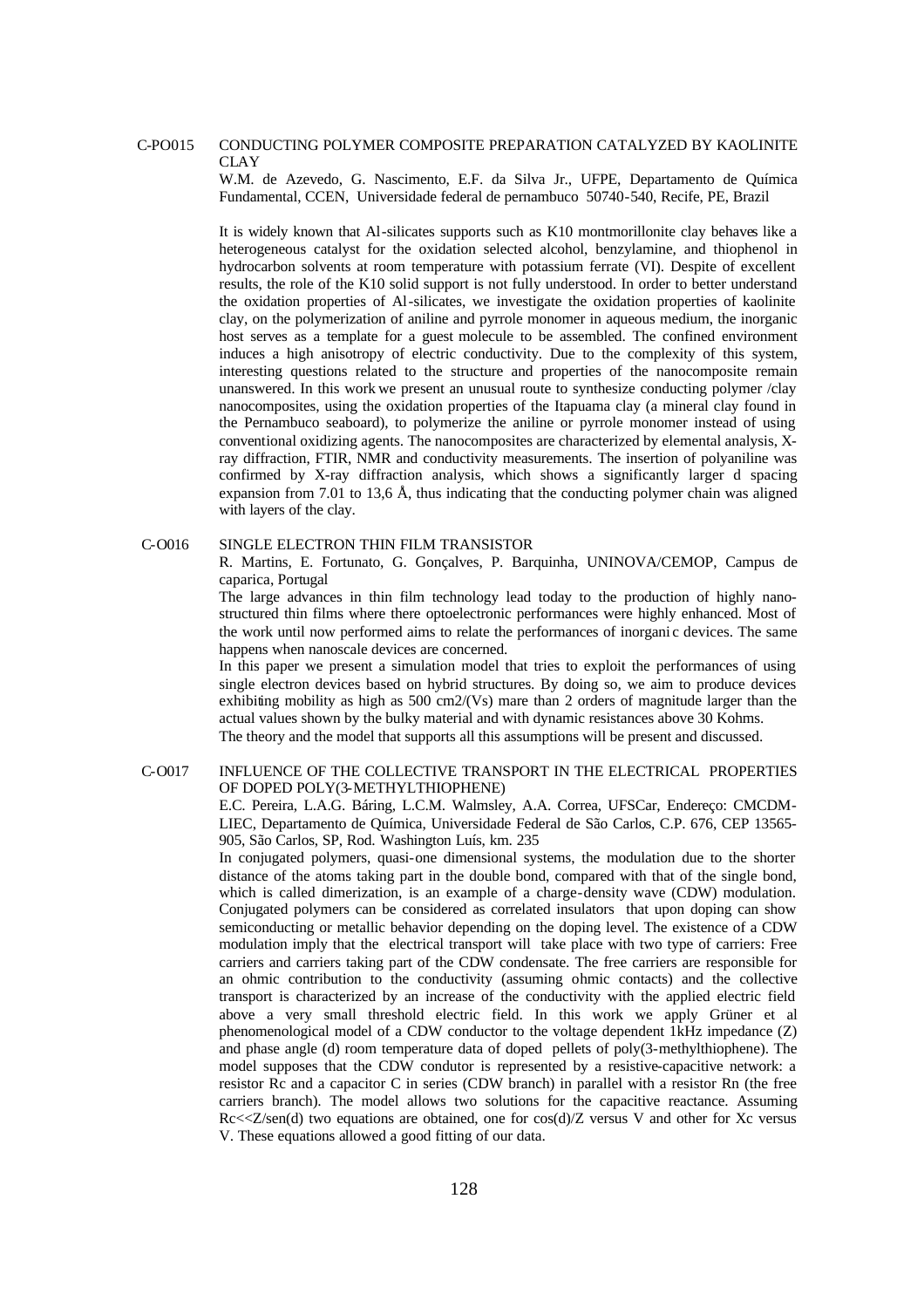### C-O019 CHEMICAL AND BIOCHEMICAL APPLICATIONS OF SURFACE PLASMON RESONANCE ON NANOSTRUCTURED FILMS M.S. Baptista, IQ-USP, Departamento de Bioquímica, AV. Prof. Lineu Prestes, 748. São Paulo, SP

The surface plasmon resonance (SPR) technique, based on the measurements of small changes (10-5-10-6) in refraction index at a solid-liquid interface, has been used in several areas of science and technology, including biosensors, new materials and biochemistry1,2. In this work we describe the development of an on-line detector for determining the index of refraction coefficient of molecules and polymer solutions using SPR3, which is then used in various applications. The latter include work from our group and collaborators on the estimation of the thickness of layer-by-layer films adsorbed on solid substrates from polyelectrolytes, dendrimers, quantum dots and enzymes. SPR is also used to characterize interactions between membrane mimetic surfaces (thiol/lipid bilayer) and proteins (cytochrome C). Finally, strategies will be presented aimed at controlling adsorption of vesicles through the specific modification of the gold surface.

### C-O020 MOLECULAR ORIENTATION IN SELF-ASSEMBLED AZO-POLYMER THIN FILMS STUDIED BY SECOND-HARMONIC GENERATION

P.B. Miranda, F.J.S. Lopes, C.R. Mendonça, S.C. Zílio, IFSC – USP, Instituto de Física de São Carlos, Av. Trabalhador Saocarlense, 400, Caixa Postal 369, São Carlos - SP, CEP 13560-970, Brazil

Ultrathin films of polymers containing azo chromophores are important for many applications such as optical data storage, formation of surface relief gratings, liquid crystal alignment layers and non-linear optical devices. Here we use optical second-harmonic generation (SHG) to study the molecular orientation of Layer-by-Layer self-assembled films of a polymer with azo side groups on a glass substrate. In the SHG technique, a high-intensity laser illuminates the sample and the intensity of the reflected light with twice the incoming frequency is measured. This SHG signal is proportional to the second-order nonlinear susceptibility of the film, which in turn depends on the orientational distribution of the azo chromophores in the film. Analyzing the SHG signal as a function of the input and output polarizations, a few parameters of this orientational distribution can be deduced. The results indicate that there is a preferential orientation of the azo chromophores in the film, leading to a significant optical nonlinearity. The films were found to be anisotropic on the surface plane due to the self-assembly procedure used for their fabrication. Such detailed structural characterization is important for understanding and optimizing the self-assembly technique to yield samples with the desired microscopic arrangement.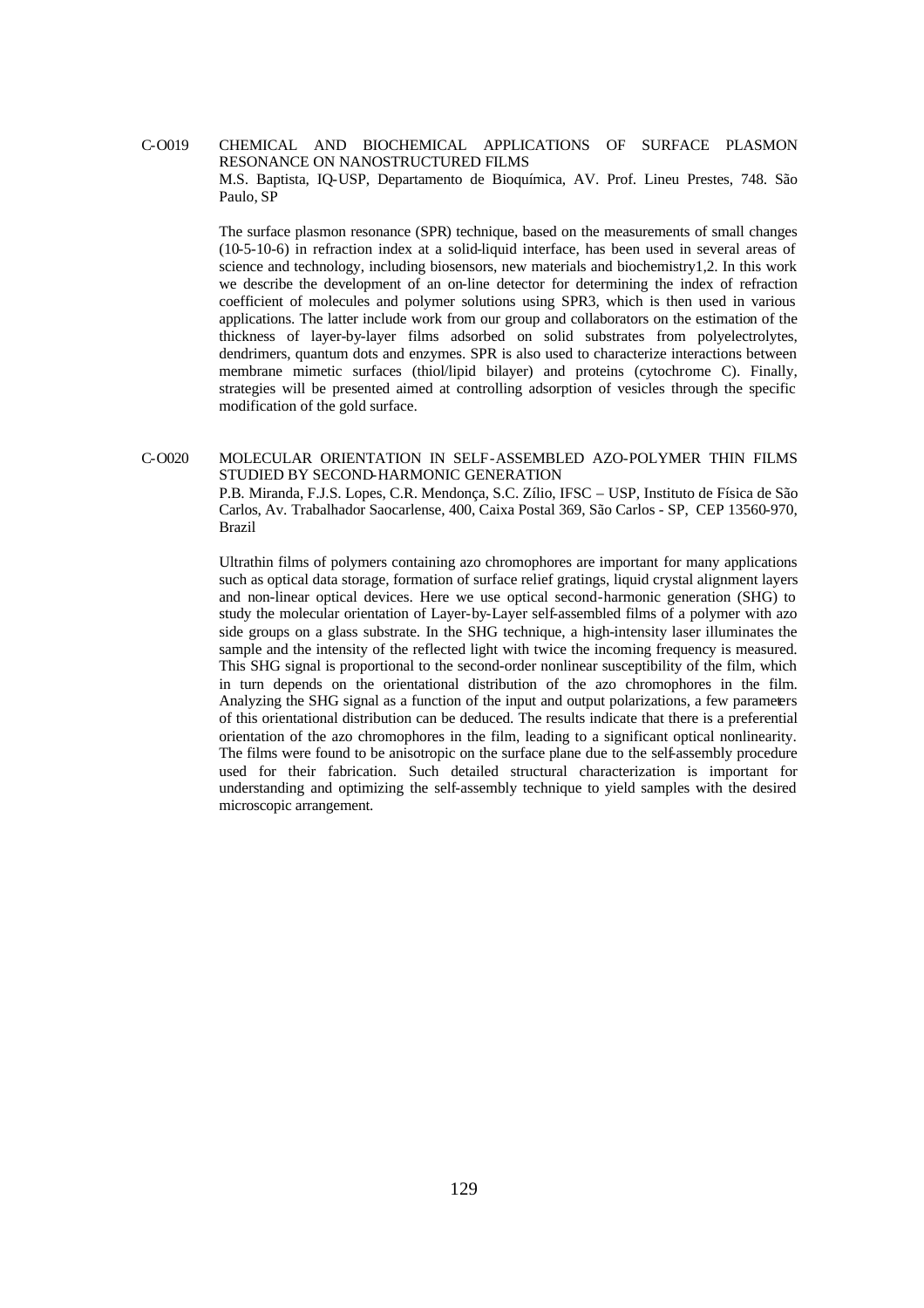### C-O021 FABRICATION OF POLYANILINE FILMS BY THE SELF-ASSEMBLY TECHNIQUE AND THEIR UTILIZATION IN TASTE SENSOR SYSTEMS L.G. Paterno, E.S. Medeiros, N.K Wiziack, F.H. Kanno, F.J. Fonseca, L.H.C. Mattoso, Embrapa Instrumentação Agropecuária, C.P.741, 13560-970, São Carlos – SP, Brazil

The Self-Assembly technique represents an attractive and simple way to produce ultrathin films of different kinds of materials, including proteins, polyssacarides, conducting polymers. The resulting nanostructured films have been used on the development of different kinds of molecular electronic devices, such as light emmitting diodes, odour and taste sensors and biosensors. Multilayer films can be built by the repetitive dipping of the suport into solutions of different materials. The way those layers are assembled depends on the kind of material deposited what can involve different types of physical and chemical interactions. In this sense, ultrathin films of conducting polymers, such as polyanilines derivatives have been fabricated by the self-assembly technique in our laboratory aiming their utilization as sensitive layers in odour and taste sensors. Different experimental conditions for the fabrication of these films have been investigated in order to understand the mechanisms involved on the polymer adsorption and for optimization of the film fabrication. In a second step, self-assembled films of polyaniline derivatives have been deposited onto gold interdigitated microelectrodes and employed as sensit units in a taste sensor system. A sensor containing 9 sensit units has been developed for beverage taste analysis and has shown to be able to distinguish different brands of commercial orange juice, by means of electrical impedance measurements and computational analysis.

#### C-O022 RECENT ADVANCES IN ZNO TRANSPARENT THIN FILM TRANSISTORS

E. Fortunato, P. Barquinha, A. Pimentel, A. Gonçalves, A. Marques, L. Pereira, R. Martins, Materials Science Department, Faculty of Sciences and Technology of New University of Lisbon and CEMOP-UNINOVA, Camp us da Caparica, 2829-516 Caparica, Portugal

Zinc oxide is a well known wide band gap semiconductor material (3.4 ev at room temperature, in the crystalline form) which has many applications, such as transparent conductors, varistors, surface acoustic waves, gas sensors, piezoelectric transducers, UV detectors and more recently is attracting considerable attention for its possible application to thin film transistors. In this paper we present some of the recent results already obtained as well as the ones that are being developed in our laboratory. The main advantage presented by these new thin film transistors is the combination of high channel mobility and transparency produced at room temperature which makes these thin film transistors a very promising low cost device for the next generation of invisible and flexible electronics. Moreover, the processing technology used to fabricate this device is relatively simple and it is compatible with inexpensive plastic/flexible substrate technology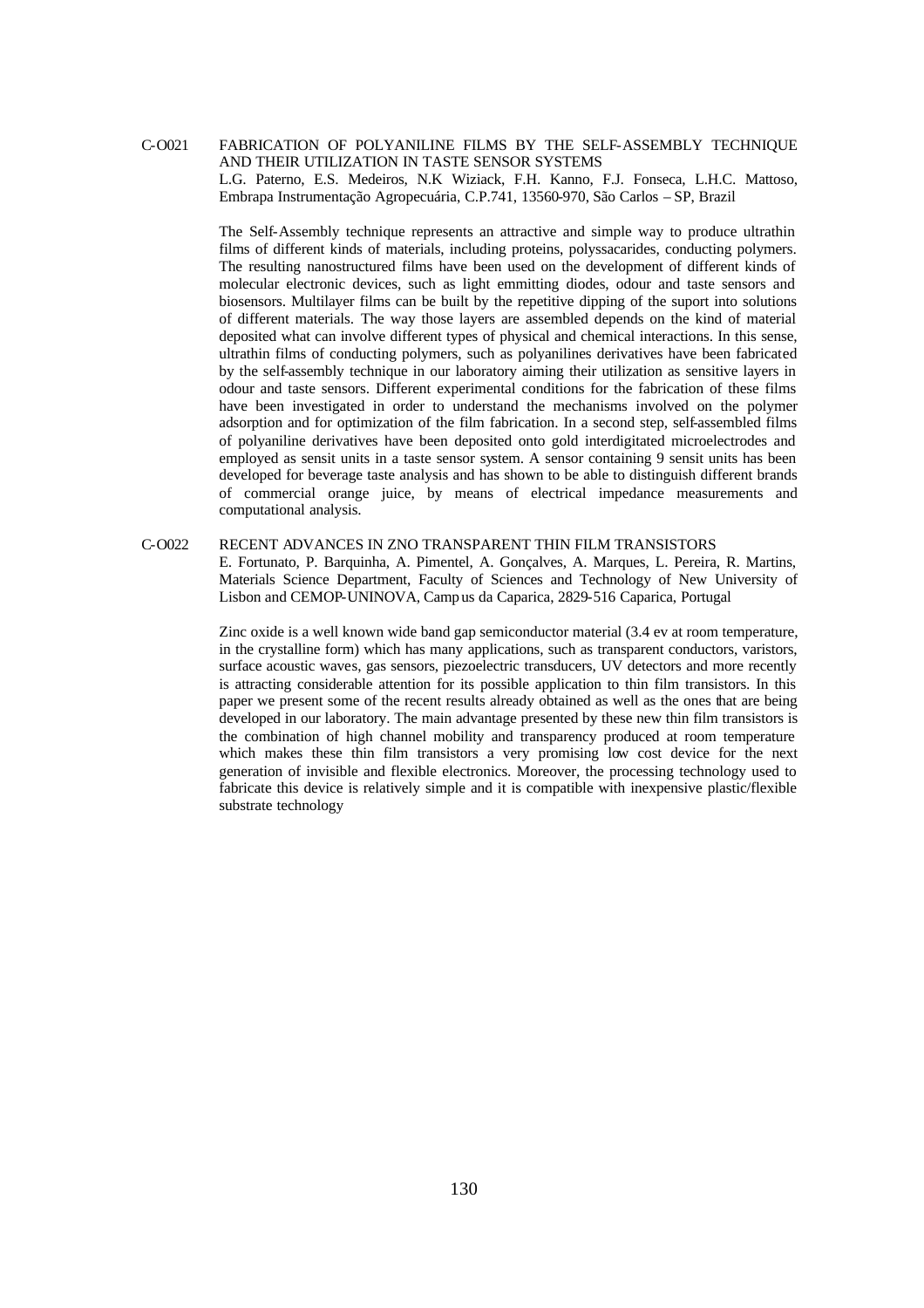### C-O023 PHOTOELECTRICAL CONVERSION OF TWO-LAYER AND THREE-LAYER TYTANYL PHTAHLOCYANINE- PERYLENE PIGMENT ORGANIC SOLAR CELLS. T. Del Caño, J. A De Saja, R.Aroca, H. Kageyama, Y. Shirota, Dpto. Física de la Materia Condensada, Facultad de Ciencias, Universidad deValladolid, Spain

In the present work, the performance of organic solar cells based on tytanyl phthalocyanine  $(TiOPc)$  and a perylene pigment,  $N.N&48217; -Bis(propvl)-3,4,9,10$ perylenebis(dicarboximide) (PTCDIPr) was investigated. TiOPc was chosen as donor material due to its excellent photocarrier generation ability. PTCDIPr was selected as acceptor due to the strong n-type character of perylene diimides The photoelectric conversion of the original ITO/PTCDIPr/TiOPc/Au bilayer cell was considerable increased by the implementation of two different approaches. First, by incorporating a thin mixed layer of both species between the donor and acceptor. This strategy improved the cell performance by increasing the opencircuit voltage (Voc) and the photocarrier efficiency at the TiOPc absorption region. Further, morphological changes on the three-layer cell were induced by ethanol vapor exposure provoking the TiOPc phase transition form amorphous to alpha-TiOPc. This treatment leads to an increase in the short-circuit photocurrent (Jsc) of the system since the photogeneration of charges carriers of the nanocrystallyne form is considerably higher than that of amorphous. This final three-layer EtOH treated cell shows a conversion efficiency of 0.57% under white light irradiance of 113 mW.cm-2.

#### C-O024 ADHESION MEASUREMENTS BY AFM ON POLY(5-AMINO–1-NAPHTHOL) ULTRATHIN FILMS

C.P.L. Rubinger, R.L. Moreira, B.R.A. Neves, R.M. Rubinger, C.A. Ferreira, A Meneguzzi, UFMG, Pça Theodomiro Santiago 104/301B Itajubá - MG CEP37500-036

Poly(5-amino–1-naphthol) (PAN) is a conjugated polymer with good electrical conductivity and chemical anti-corrosive properties. This material is obtained by electrochemical polymerization of 5-amino–1-naphthol on metallic electrodes via the oxidation of the amine group. The structure of PAN is very similar to the emeraldine form of polyaniline, which is well known for its good passivating property with respect to iron. PAN films have proved to be useful for molecular electronic applications, owing to their semiconducting response and high chemical stability. In view of any of these applications, well adhered smooth films of controlled thickness and high substrate coverage are desirable. Atomic force microscopy (AFM) was used to investigate ultrathin films of PAN deposited by Langmuir-Schaefer (LS) onto silicon substrates. The AFM probe was also used to perform nano-indentation and nanodelamination of the polymeric film. We apply the Matthewson theory developed for studying micro-indentation and micro-delamination of polymers to describe our nano-delamination results. By measuring the applied vertical force at the beginning of the delamination process and by using an appropriated model for micro-indentation of elastic continuous systems, we estimate the critical interfacial shear strength for the PAN/Si interface as being approximately 160 MPa, which indicates that the polymer is well adhered to the substrate.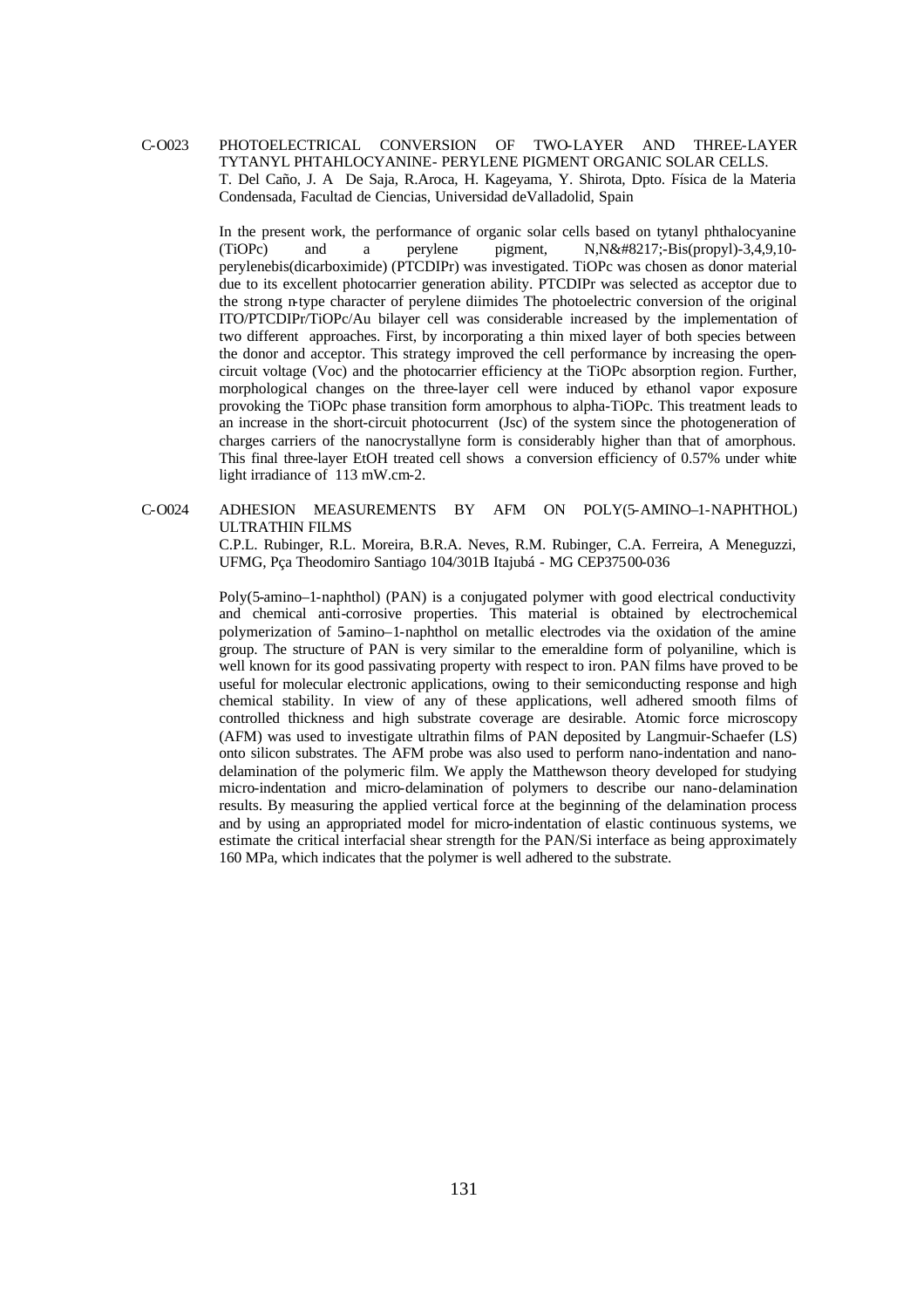#### C-O025 PSEUDO-METAL-BASE TRANSISTOR

M.S. Meruvia, A.R.V. Benvenho, I.A. Hummelgen, UFPR, Grupo de Dispositivos Optoeletrônicos Orgânicos, Depto. de Física, Centro Politécnico, Av. Francisco H. Dos Santos, s/ no., Caixa Postal 19044, Curitiba, Brazil

A metal-base transistor is a three-terminal device, similar to the bipolar transistor, proposed as high-speed

device. The base is usually composed by a metallic thin film, and emitter and collector by inorganic semiconductors. Due to technically difficult steps involved in the fabrication processes, being the most challenging the deposition of the emitter, simpler and cheaper processes are desirable for wider use of these devices. Recently, we fabricated a very efficient hybrid metal-base transistor substituting the commonly used inorganic semiconductor as emitter for an organic one, showing that the use of organic semiconductors instead of inorganic ones, is not only possible but can also be very efficient. In this work, we present the results obtained by substituting not only the inorganic emitter but also the metallic base by an organic material. The pseudo-metal-base transistors, produced in a vertical structure (C60/Polymer/n-Si), are significantly easier to fabricate and retain large values of current gain in the common base configuration.

#### C-O026 ON THE SURFACE-ENHANCED RAMAN SCATTERING (SERS) EFFECTS IN LBL FILMS OF SILVER NANOPARTICLES

D.S. dos Santos Jr, R.A. Puebla, P. Goulet, R.F. Aroca, O.N. Oliveira Jr, IFSC/USP, Grupo de Polímero/IFSC/USP, CP 369, 13560-970 São Carlos, SP, Brazil

The search for substrates for ultra sensitive spectroscopic analysis is a challenge facing surface science today. Substrates with controlled surfaces allow one to explore enhanced signals at metallic surfaces and therefore employ analytes that cannot be studied directly onto metallic surfaces. In order to obtain such systems we employed the layer-by-layer (LBL) technique to produce multilayer nanostructured films containing silver nanoparticles. We have found that dendrimers are suitable template materials that can be alternated with the layers of silver nanoparticles. Upon varying the generation of the dendrimer and the concentration of the solutions, we could alter the contents of silver nanoparticles, in addition to the surfaceenhanced Raman scattering (SERS) effect. For the SERS analysis, the 785 nm laser line was employed with 2-naphalenethiol as analyte. The SERS effect was still significant with the analyte in contact with the inert polymer atop the LBL film. This opens up the possibility of ultra sensitive spectroscopy with analytes that cannot be deposited onto the silver surface.

#### C-O027 FURAN CHEMISTRY AT THE SERVICE OF FUNCTIONAL MACROMOLECULES Alessandro Gandini, USP-SC, Av. Trabalhador São Carlense, 400, 13566-590 São Carlos - SP

The specific features of the furan heterocycle were exploited to prepare a series of value-added functional polymers with potential applications in different technologies.

The synthesis of conjugated oligomeric precursors incorporating the furan ring led to the development of macromolecular materials which include luminescent, liquid crystal, mixed conductivity (electronic and ionic) and photosensitive devices. The application of the Diels-Alder reaction to furan/maleimide couplings provided means to prepare polymers with thermally reversible properties, including: -linear and dendritic structures displaying temperature dependent monomer/polymer equilibria; - self-mending cross-linked materials; recyclable networks, particularly in the field of elastomers (tyres). The purpose of this communication is to illustrate the different approaches in terms of chemical principles (syntheses, mechanisms,...), structural characterisation, specific properties and potential applications. Apart from the intrinsic interest of these strategies, it is important to emphasise that furan derivatives are obtained from ubiquitous renewable resources (agricultural anf forestry by-products) and represent therefore a promising alternative to petroleum-based counterparts. In other words, the biomass can be rationally utilised as a source of advanced materials through farly simple procedures.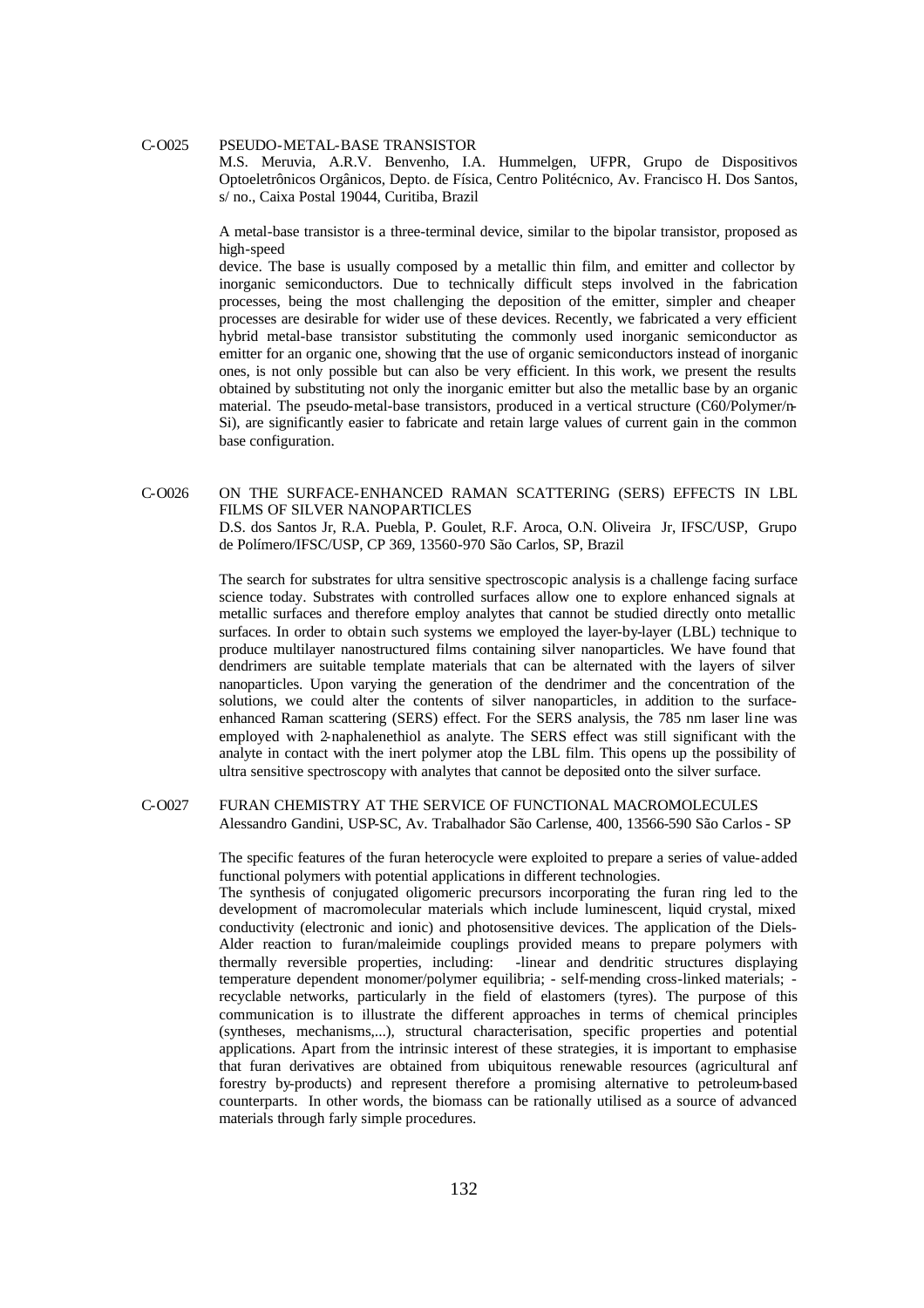### C-O028 SURFACE-ENHANCED RAMAN SCATTERING APPLIED TO THIN FILM MOLECULAR STRUCTURE INVESTIGATION C.J.L. Constantino, R.F. Aroca, DFQB, FCT-UNESP, CP 467, 19060-900 Presidente Prudente/SP, Brazil

Raman scattering is a powerful vibrational spectroscopy technique for the investigation of molecular structure, molecular organization and interfaces. However, the cross section for Raman scattering is extremely small, approximately 10-29 cm2 per molecule, reducing the scope of applications as an ultra-sensitive analytical technique. Recently, the high sensitivity of dispersive Raman equipment and the enhancement of the optical signal provided by surfaceenhanced Raman scattering (SERS) have allowed detection of the spectrum from monolayers to single molecules. Experimentally, a laser line in resonance with the dipolar plasmon absorption of metal nanostructures is chosen, leading to an amplification of the electric field around the metal. On top of that, surface-enhanced resonance Raman scattering (SERRS) has been used as a complementary technique. The latter is the result of a double-resonance, as both the surface plasmon of the metal and the electronic absorption of the material investigated are in resonance with the incident laser line. In this work we shall describe the use of SERS and SERRS to study molecular structure of Langmuir-Blodgett (LB) and layer-by-layer (LBL) films of several materials, including conducting, luminescent or azo polymers, dyes and target molecules for single molecule detection. Micro-Raman spectroscopy (including mapping and global imaging) contributes with an important addition of micrometer spatial resolution making it a suitable tool for surface analysis.

### C-O029 HIGH TEMPERATURE VIBRATIONAL PROPERTIES OF L-ISOLEUCINE AND L-HISTIDINE.HCL.H2O CRYSTALS

P.T.C. Freire, F.M. Almeida, J.L.B. Faria, F.E.A. Melo, J. Mendes, R.J.C. Lima, U.F.C., Departamento de Física, C.P. 6030 Fortaleza-CE 60455-960

The vibrational, structural and optical properties of amino acid and amino acid-inorganic complex crystals have received much attention in many laboratories around the world. In the last years we have investigated several crystals of this family under extreme conditions - low temperature or high pressure - and we have begun to study the effect of metal impurities on the growth kinetics and habit of some of them. In the present work we show results of one amino acid crystal, L-isoleucine, and one amino acid - inorganic complex, L-histidine hydrochloride monohydrate (LHICL), under high temperature conditions. L-isoleucine is a simple aliphatic amino acid, which crystallizes in a monoclinic structure with two crystallographically independent molecules with trans and gauche I conformations. We have studied the Raman spectra of L-isoleucine from 300 to 420 K, analyzing both the lattice modes and internal modes of molecular units in order to search anharmonic effects and eventual evidences of structural phase transitions. From our results we are lead to conclude that the structure is stable up to the highest temperature observed. The other material analyzed was LHICL which crystallizes in an orthorhombic structure with four molecules per unit cell. From the evolution of the Raman bands associated with the lattice modes we concluded that LHICL undergoes a structural phase transition between 380 and 400 K. Discussion related with the hydrogen bonds in LHICL crystal is also given.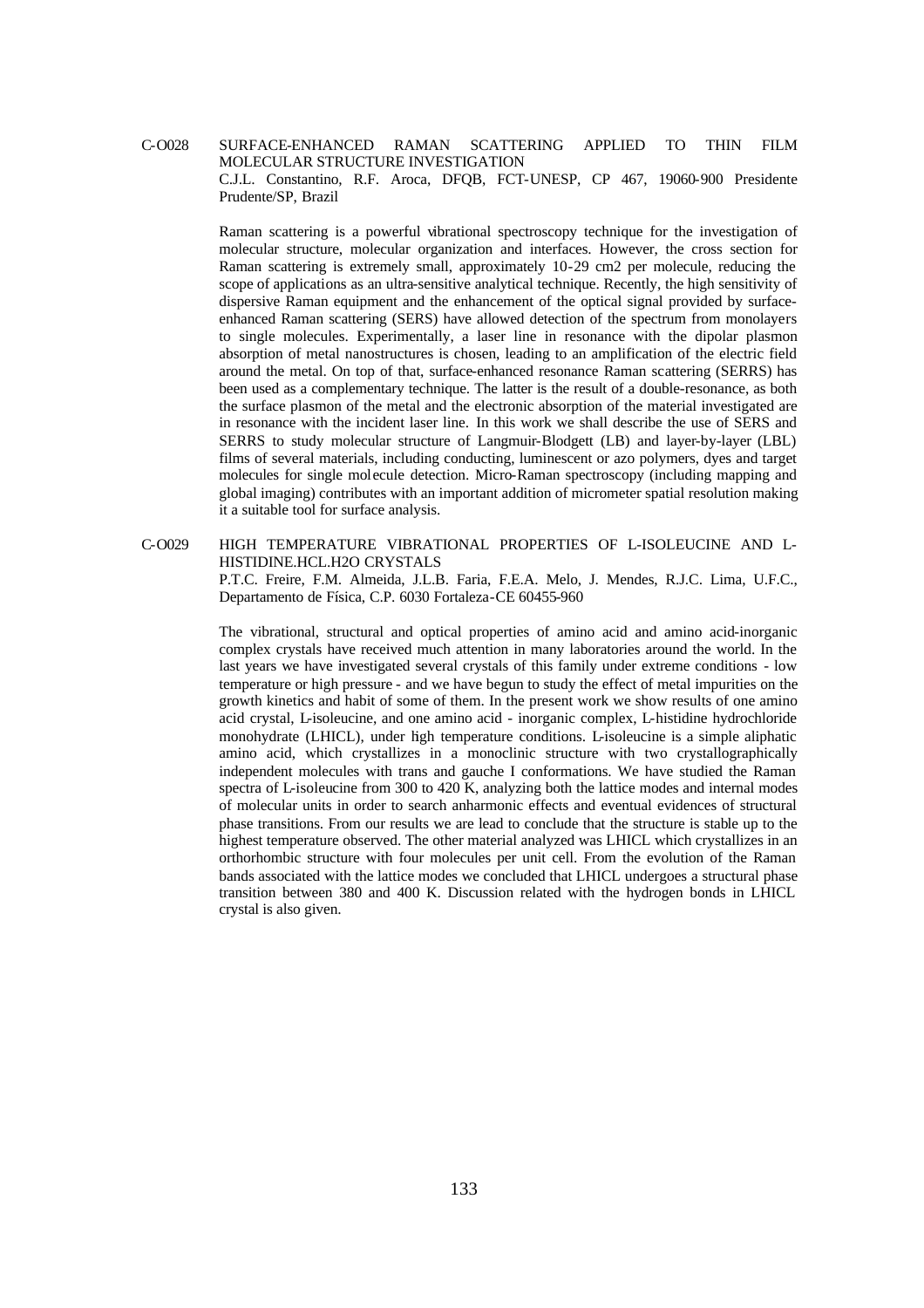C-O030 ION-EXCHANGE PLANAR WAVEGUIDE OF TELLURITE GLASSES, DOPED WITH Er3+ IONS, FOR OPTIC AMPLIFIERS V.A.G. Rivera, E.F. Chillcce, E.G. Rodriguez, C.L. Cesatr, IFGW, Laboratorio de Novos

Materiais Vítreos, Cidade Universitaria Zeferino Vaez, Campinas, Sao Paulo, Brazil, CEP 13083-970

The tellurite glasses doped with ions Er+3 have great importance in the ma nufacture of several devices in the optic integrated (IO). These glasses offer a great bandwidth in the window of the communications (1,55 um). Glass tellurite are attractive material, must that the optic amplifiers of these materials add greater capacity of transmission in the optical telecommunications systems, Dense Wavelength Division Multiplexer (DWDM), for presenting greater number channels. Detailed investigations into the characteristics silver-diffusion planar waveguides in the glasses tellurite oxides, relating the mode-propagation characteristics to the parameters of the diffusion process and deriving the refractive-index profile. Due this fact, in this work we report the manufacture and characterization of waveguides, whose matrix: 75TeO2-2GeO2-  $(10+X)Na2O-(12-X)ZnO-1Er2O3$  (%mol),  $(X=0, 2, 5)$ . The stability of the glass samples have been evaluated, using the Hruby criterion and differentiation Tx-Tg. Furthermore, had been made the measures of density, refractive index, Raman, absorption, luminescence and lifetime. After this, the best samples had been submitted to the process of ion-exchange in furnace at the temperature near Tg in a quartz container crucible with molten salt in the ratios 49KNO3- 49NaNO3–2AgNO3. The process of ion exchange of ions of  $Ag_{+}$ - Na+ is carried through in Tg±60, different time. Trough the method of prism copupling, measure the index and depth of the guides.

C-O031 CHARACTERIZATION OF NANOCRYSTALLINE TIO2 THIN FILMS PREPARED BY SOL-GEL PROCESS

> T.D.S. Mohallem, N.D.S. Mohallem, UFMG, Laboratório de materiais nanoestruturados, Departamento de Química, Av. Antonio Carlos 6627, Belo Horizonte, MG

> TiO2 is a very important material due to its multifunctional applications such as photocatalyst, gas sensors, and corrosion protector. Thin films of pure titanium oxide have prepared by the sol-gel process from titanium alkoxide mixed with isopropanol. The films were prepared and deposited on glass and quartz plates using the dip-coating process and they were adherent, transparent, homogeneous and free of microcracks. The influence of various parameters such as chemical concentration, viscosity, withdrawal speed and temperature of densification on film thickness is described. The structure was studied by low angle X-ray diffraction and infrared spectroscopy. Porosity and refraction index were estimated by spectroscopy UV/visible.

#### C-O033 COMPUTER SIMULATION OF NANOSTRUCTURES D.S. Galvão, UNICAMP, CP 6165 IFGW-UNICAMP CEP 13983-970

The study of nanostructures has been object of intense experimental and theoretical investigations in the last years. The advent of sophisticated experimental tools such as atomic force, scanning tunneling, and transmission electron microscopes has opened new and exciting fields of investigations, leading to the discovery of new physical phenomena at the nanoscale such as new allotrope forms of carbon, quantized conductance, atomic suspended chains, etc..From a theoretical point of view classical and quantum molecular dynamics (MD) simulations have been proved to be a very efficient tool to address structural, mechanical and electronic properties of nanostructures. Classical molecular dynamics is a technique to compute the equilibrium and transport properties of classical many-body systems. A large class of materials can be described in this approach. Especially for nanostructures MD simulations are in many aspects very close to real experiments. Recently, although very limited due to its high computational cost, ab initio MD techniques have been developed and implemented, largely increasing the kind of properties addressable by MD simulations. In this presentation we will review and discuss some applications of these methodologies. We will focus on recent results obtained by our group for carbon nanostructures, metallic nanowires, and supramolecular structures.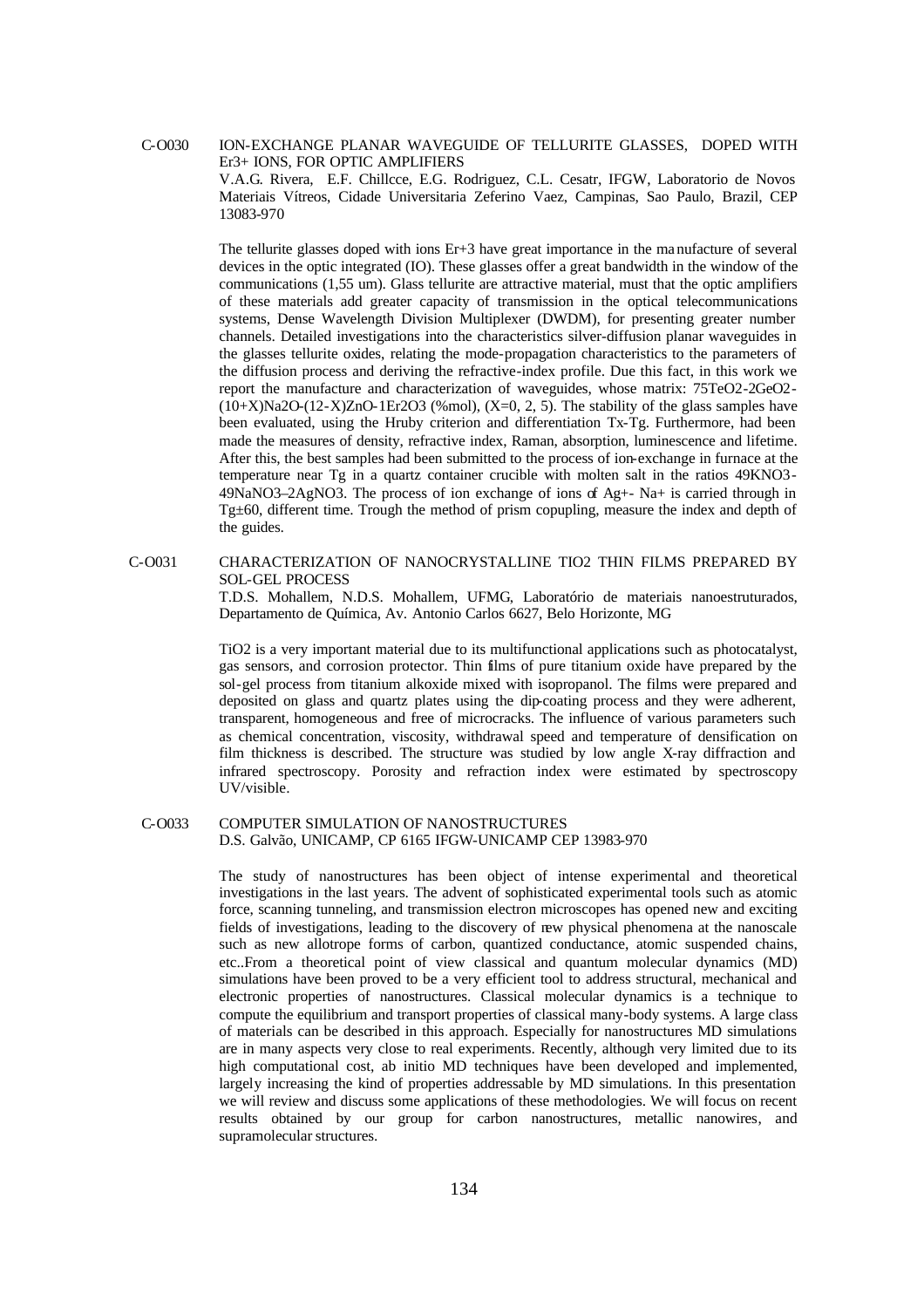#### C-O034 DESIGN OF NEW CONDUCTING POLYMERS L.P. Masiero, M.A.C. Pacheco, PUC-Rio, RUA JARDIM BOTANICO, 616 - AP 203 - BL A - CEP 22461-000

In the last years the possibility of creating new conducting polymers exploring the concept of copolymerization (different structural monomeric units) has attracted much attention from experimental and theoretical points of view. Due to the rich carbon reactivity an almost infinite number of new structures is possible and the procedure of search these new structures until now is the exhausting search. In this work, we have used a Genetic Algorithm (GA) to generate new structures with pre-specified properties. GAs are stochastic algorithms whose search methods model some natural phenomena: genetic inheritance and Darwinian strife for survival. The metaphor underlying GAs is that of natural evolution. In evolution, the problem each specie faces is one of searching for beneficial adaptations to a complicated and changing environment. The \"knowledge\" that each specie has gained is embodied in the makeup of the chromosomes of its members. Each polymer is represented by a chromosome that is evaluated using the LCAO (Linear Combination of atomic Orbitals) method. This way, evaluating each chromosome becomes a computational intensive task. Therefore, a distributed GA was employed and a cluster of computers, evaluating chromosomes in parallel. In this work, we have searched for one single structure of polymer. The results obtained suggest that the search for new complex structures of polymers is promising.

C-O035 NETWORKS AND BLENDS OF POLYANILINE AND POLYURETHANE: STRUCTURAL AND MORPHOLOGICAL CHARACTERIZATION BY CYCLIC VOLTAMMETRY, XPS AND EPR

P.C. Rodrigues, P.N. Lisboa-Filho, A.S. Mangrich, L. Akcelrud, UFPR, Laboratório de Polímeros Paulo Scarpa (LaPPS), Departamento de Química, Universidade Federal do Paraná, Curitiba, PR, CP 19081, CEP 81531-990.

The interconnection of polyaniline (Pani) chains through polyurethane (PU) blocks of the same length but with different spacing has originated a series of new semi-conducting networks of varying crosslinking density, with good mechanical properties. Cyclic voltammetry, XPS and EPR were used to probe the molecular features of the conducting species, and to test a morphological model proposed previously, where a continuous Pani phase percolates a PU matrix, linked together by a mixed interphase. Blends with the same composition of the networks and a model structure of crosslinked Pani were also prepared for comparison purposes. The linkage between the two polymers, a urea type group, as well as hydrogen bonds was demonstrated by XPS. The degree of protonation for the pure components, crosslinked Pani and the networks, determined by XPS for CSA doped materials, showed that the networks are easier to protonate than the corresponding blends. The electrochemical behavior of the Pani/PU networks is similar to that of pure Pani showing somewhat broader peaks in the second redox process. EPR parameters demonstrated that the paramagnetic species was the same for pure Pani and the networks (cation-radical with  $g=2.0028$ ) and the existence of a pure Pani phase for compositions richer in the conducting polymer, as indicated by AHpp values.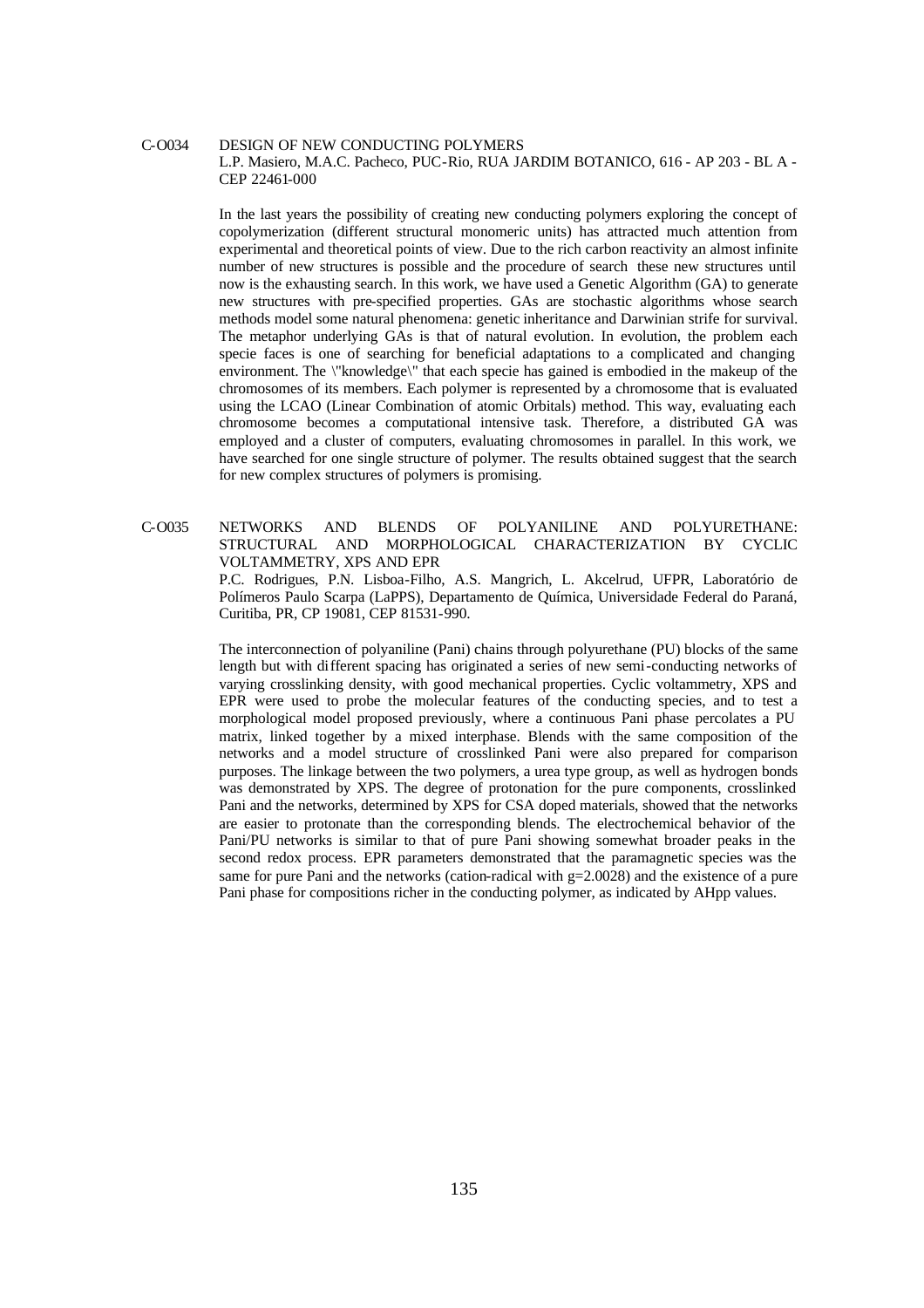### C-O036 CHARACTERIZATION OF SELF-ASSEMBLED THIN FILMS OF ZIRCONIUM PHOSPHONATE/AROMATIC IMIDES

R. de O. Marcon, S. Brochsztain, Centro Interdisciplinar de Investigação Bioquímica , Av. Dr. Cândido Xavier de Almeida e Souza, 200, Mogi das Cruzes - SP, Cep: 08780-911

The zirconium phosphonate technique developed by Mallouk et al. is one of the most versatile methods for the construction of self-assembled thin films. The method allows the incorporation into the films of organic compounds containing phosphonic acid functionalities on opposite ends of the molecule (a,w-bis-phosphonates). Our group has been employing Mallouk´s method to grow multilayered films incorporating phosphonate-substituted aromatic imides, which are organic compounds with outstanding photophysical, photochemical and electrochemical properties. The imides employed in the present work were N,N´-bis-(2 phosphonoethyl)-1,4,5,8-naphthalenediimide (NDI), N,N´-bis-(2-phosphonoethyl)-3,4,9,10 perylenediimide (PDI) and N,N´-bis-(2-phosphonoethyl)-1,2,4,5-benzenetetracarboxymide (PMI). The films were grown on silicon and quartz substrates, which were primed using 3 aminopropyltriethoxysilane (APTS), followed by phosphorylation with POCl3. The surfaces were then exposed alternately to aqueous solutions of a zirconium salt and the aromatic imide. Film growth was monitored by ellipsometry (silicon), UV/Visible absorption (quartz) and contact angle (both substrates), and was found to be linear (the same amount of material was incorporated at each deposition cycle). Comparison of the absorption spectra of the imides on the films and in solution revealed that the chromophoric groups (the aromatic rings) were stacked in the films, suggesting that compact layers were formed.

#### C-O037 PLASMA MODIFICATION EFFECTS ON UHMWPE MEMBRANES L.H. de Carvalho, H.L. Lira, T.L. Leal, K.M. Souto, C. Alves Júnior, UFCG, DEMa/CCT/UFCG, Caixa postal 10034, Campina Grande, PB. CEP 58109-970

The pore size and porosity of filtration membranes are essential for selectivity. It was shown that the pore size of UHMWPE membranes needed to be reduced if these membranes were to be used for water/oil separation. In this work, plasma surface modification effects on the pore size of sintered UHMWPE were investigated. Two different UHMWPE samples, having the same particle size (180  $\&\#61549$ ;m) and different molecular weights (3x108 and 7x108 g/mol) were used to make the membranes. Sintering conditions were: 200ºC for 60, 75 and 90 minutes. Surface modification was performed by methane plasma for 60 min; 419-423V; 0,01- 0,02 A and 46-58ºC. Membranes were characterized by SEM, contact angle and permeated water flow rate. Our results indicate that, for the unmodified membranes, increased sintering times led to flow reduction and that this decrease was more significant for the membrane manufactured with the lower molecular weight polymer. These results were associated with pore size reduction and better compactation. Plasma surface modification led to significant water flow reduction of the membranes. A 90% flow reduction was achieved for the membrane manufactured with the higher molecular weight polymer, sintered for 60 minutes. This behaviour was attributed to higher surface tension of the walls, lowering the flow. SEM analysis and contact angle measurements showed that plasma modification successfully modified the membranes surface characteristics and led to pore size reduction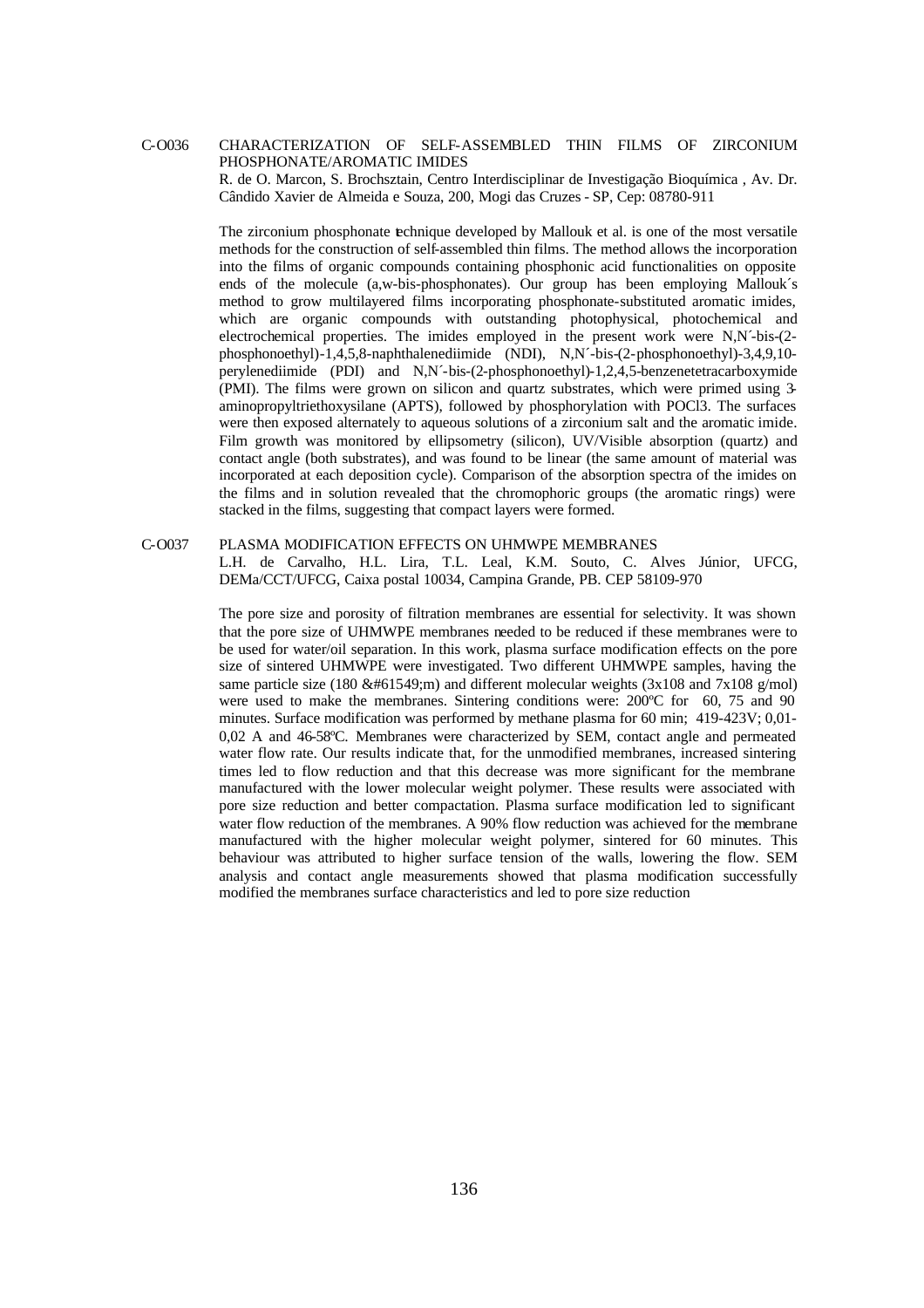#### C-O038 LAYER-BY-LAYER CHITOSAN FILMS FOR SENSING APPLICATIONS A. Riul Jr, B.A. Stracçalano, D.S. dos Santos Jr, C.J.L. Constantino, O.N. Oliveira Jr, UNESP, DFQB, Rua Roberto Simonsen 305, Presidente Prudente, SP, Brazil, CP 457, CEP 19060-900

The control of molecular architecture provided by the layer-by-layer (LbL) deposition method has been exploited in nanostructured films of chitosan and poly(styrenesulfonate, sodium salt) (PSS) to be used as sensing units in an "electronic tongue". Positively charged chitosan was obtained according to [1] while the commercially available PSS was used as the negatively charged polyelectrolyte. All solutions employed had  $pH = 3$  and were prepared with ultrapure water supplied by a Milli-Q system. Three bilayers of (PSS/chitosan), (chitosan/PSS) and (chitosan/chitosan) films were adsorbed onto quartz plates. The rationale is to obtain distinct electrical properties for the LbL films with different architectures, though using the same materials. A further degree of control in film properties was the use of two acids to process chitosan, namely hydrochloric and acetic acid. In all cases studied a higher material adsorption occurred for chitosan processed with acetic acid. Strong hydrolysis of chitosan was observed in a short period of time (~ a week), altering significantly the film assembly. In order to check the suitability of the chitosan LbL films for sensing applications, stability studies were carried out in which the films were extensively washed with distilled water. Ongoing studies are being taken to look into possible interactions of chitosan LbL films with trace levels of heavy metal ions in aqueous solutions.

[1] D.S. dos Santos Jr et al, Macromol. Biosc. 3 (2003) 591.

#### C-O039 OPTICAL AND ELECTROCHEMICAL PROPERTIES OF ELECTROCHROMIC SMART **WINDOWS**

A. Pawlicka, R.G.F. Costa, C.O. Avellaneda, IQSC-USP , Av. Trabalhador São Carlense 400, CP 780 , 13560-970 São Carlos-SP, Brazil

Electrochromic smart windows are of considerable technological and commercial interest because of their controllable transmission absorption and or reflectance. We have investigated the optical and electrochemical properties of an all-solid electrochromic. The electrochromic layers were WO3 and WO3:Ta films and CeO2-TiO2 film as counter-electrode, polymeric films based on natural polymers like starch or cellulose was used as electrolyte. Transmission spectra were recorded in the wavelength range 350–2200nm at different intercalation levels. The results show that transmittance of the device decreases upon intercalation in the devices and the insertion/extraction processes are reversible. The transmission difference between transparent and blue color states was about 40 %.

#### C-O040 THEORETICAL STUDY OF ENERGY TRANSFER BETWEEN OLIGOTHIOPHENES INCLUDED IN NANOCHANNELS

S. O. Vasquez, Departamento de Ciencia de los Materiales, Fac. Cs. Físicas y Matemáticas, Universidad de Chile, Av. Tupper 2069, PO Box 2777, Santiago. CHILE.

Energy transfer processes between guest chromophores in host-guest organic systems show interesting properties for optoelectronic applications. Recent experimental data of energy transfer processes between thiophene oligomers included in self-assembled nanochannels of perhydrotriphenylene (G. Bongiovanni et al.) are studied from a microscopic quantum chemical viewpoint. Ground state and excited states calculations for Terthiophene and Quinquethiophene molecules at different ab-initio levels are in good agreement to reported data on geometry and energy levels. Orientational and distortive effects due to inclusion of chromophores in the nanochannels are studied at a semi-empirical level and allows to determine in more detail mechanistic aspects and calculation of energy transfer rates between these oligomers. Macroscopic observables such as temporal resolved decays from the singlet excited states are obtained using statistical averages over the entire optical center\'s population.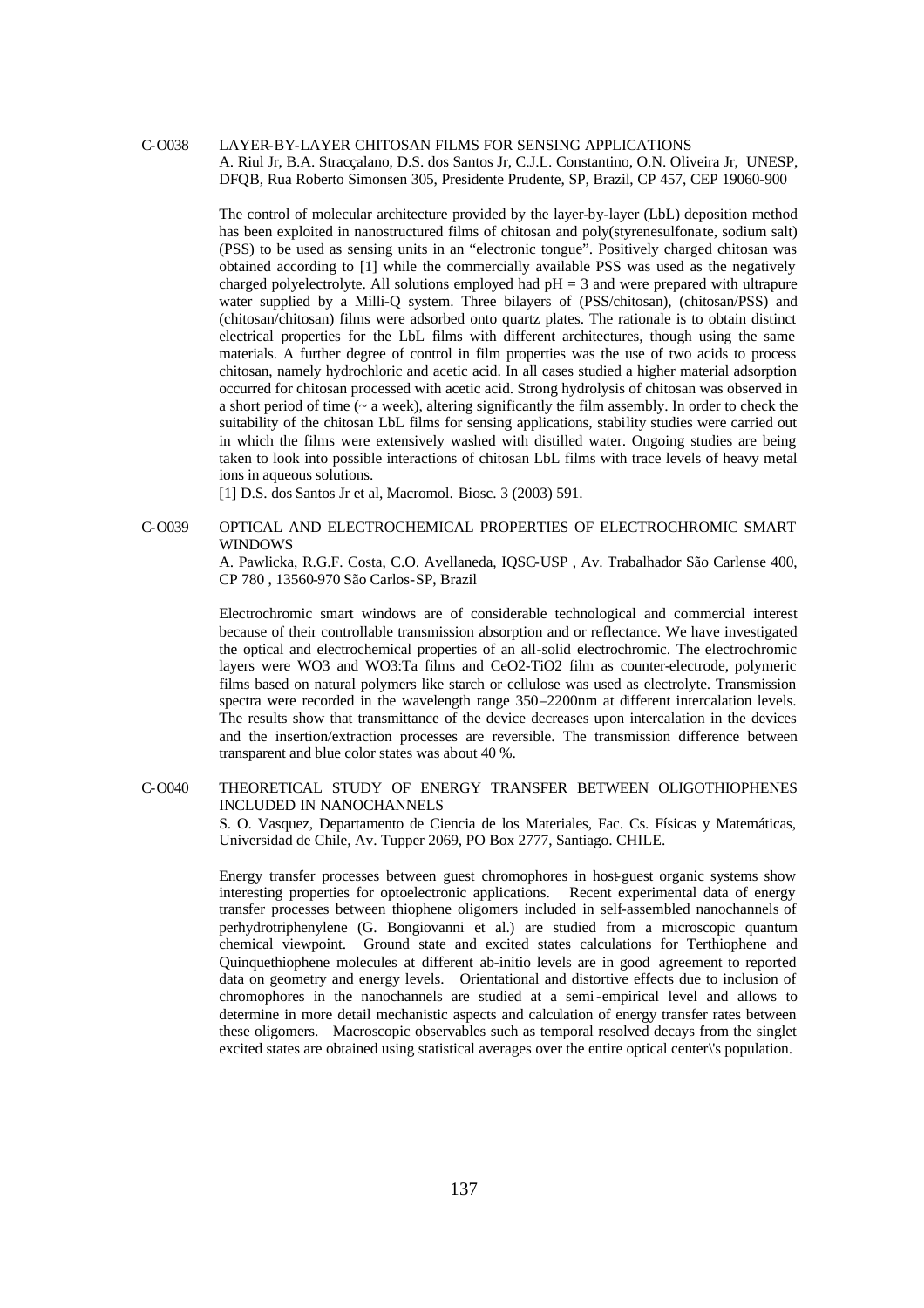### C-O041 DYNAMICS OF POLARONS PROPAGATION ON MOLECULAR CIRCUITS L.F. Roncaratti, G.M. e Silva, UnB, Intituto de Física, Universidade de Brasília, 70910-900 Brasília, DF, Brazil

The branching of polyene chains has important consequences on the dynamics of nonlinear exitations like solitons and polarons. We concentrate ourselves to the scattering problems of a polaron caused by a branching in the polymer chain.

In the current work we study the charge propagation on conjugated polymers with bifurcation in order to model a molecular circuit. We report molecular dynamics results of charge propagation in molecular circuits build from branching off conjugated polymers. A 2-D tightbinding Hamiltonian is used to model the conjugated polymers with a bifurcation.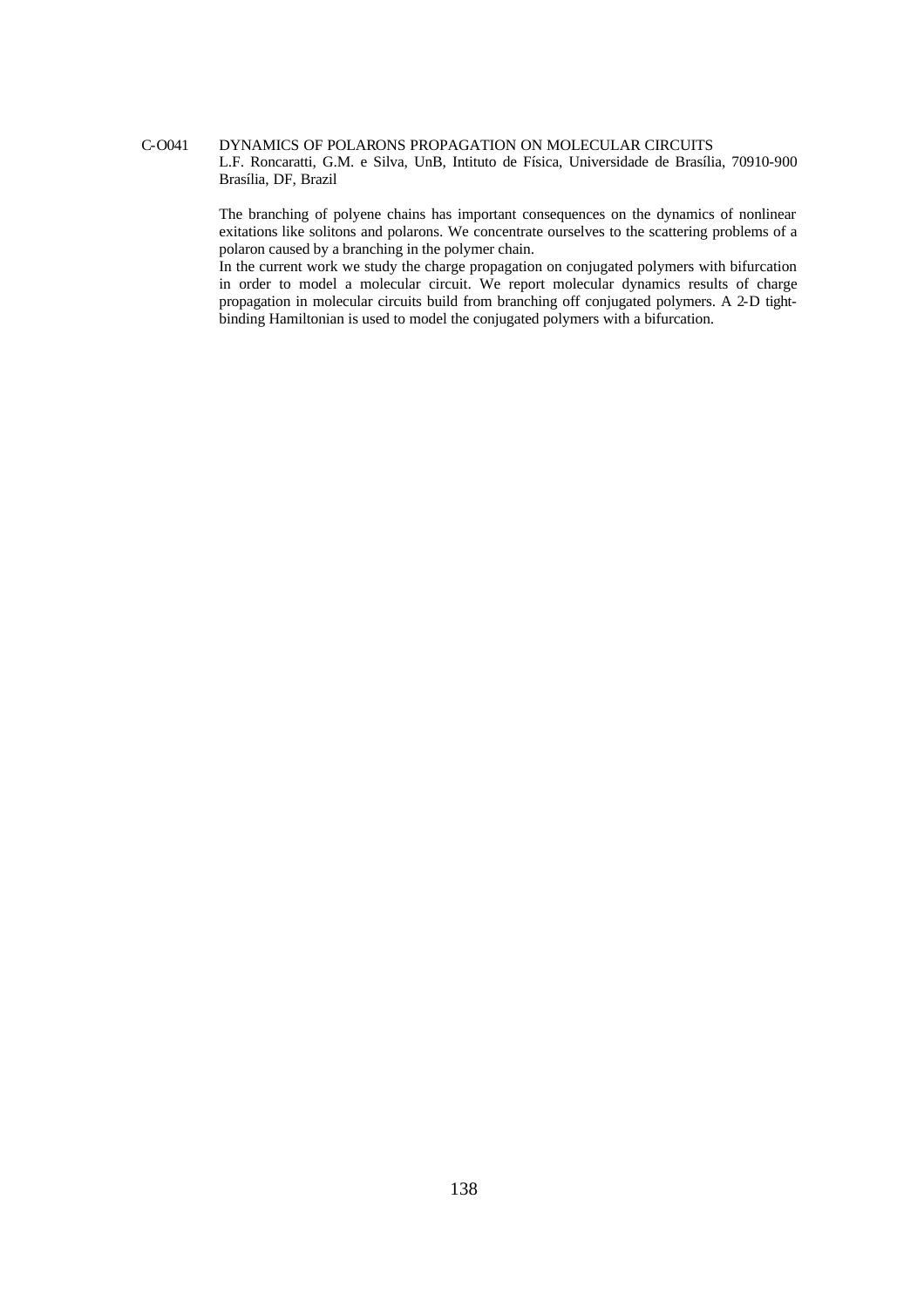### **POSTER PRESENTATION**

C-P001 POLARIZATION OF A SILICA SURFACE BY ELECTRIC FIELD: A STUDY BY SCANNING ELECTRIC POTENTIAL MICROSCOPY R. F. Gouveia, A. R. Costa, M. C. V. M. Silva, F. Galembeck, UNICAMP, Bloco D sala 218. Caixa Postal 6154 - Campinas, SP - CEP 13083-970

> Silica thin films grown on silicon wafers are electrostatically nanopatterned by DC polarization of gold stripe electrodes deposited on silica. The patterns are detected by concurrent AFM and scanning electric potential imaging. Samples used are 500 nm thick silica films formed by wafer oxidation and partially coated with sets of interdigitated parallel electrode stripes, using microlithography techniques. One set of electrodes was biased at voltages in the 1-10 V range while the other set was grounded. The images were acquired while electrodes were biased and also after they were all grounded, by scanning 10 nm above the surface. Potentials change while the electrodes are biased producing patterns that disappear slowly when the electrodes are short-circuited. These results are interpreted considering the following model: the silica surface contains OH groups from silanol or adsorbed water, that are reduced by electron injection from the electrodes and discharged as H2, leaving behind –SiO- negative ions firmly bound to the silica, that cannot be oxidized. The excess negative charges thus produced are slowly dissipated following adsorption of water vapor and O2 release. Surface charge concentrations were calculated and they reach 2.2 electron charge units per square micron. These results point towards the clear possibility for silica surface electrostatic nanopatterning by stamping with patterned electrodes.

#### C-P002 NANOSTRUCTURED ORGANIC-INORGANIC HYBRID POLYANILINE FILMS FOR DOPAMINE SENSING

M. Ferreira, V. Zucolotto, M. R. Cordeiro, W. C. Moreira, L. R. Dinelli, K. Wohnrath, A. A. Batista, O. N. Oliveira Jr, UNESP-PP, DFQB, Rua Roberto Simonsen, 305, CP 467, 19060- 900, Presidente Prudente, Brazil

Nanostructured polyaniline (PANI) films were employed in the fabrication of modified electrodes for dopamine (DA) sensing using either the Langmuir-Blodgett (LB) or the electrostatic layer-by-layer technique (LBL). The PANI used in the LB films was chemically synthesized in the emeraldine base form and then functionalized with CSA and m-cresol prior to the dissolution in CHCl3. LB hybrid films (31 layers) were deposited onto ITO substrates in conjunction with a ruthenium complex Rupy 10 mol%. The water-soluble PANI used in the fabrication of the LBL films was prepared via the functionalization of the PANI emeraldine form with DMAc. LBL films were deposited using PANI as polycation in conjunction with FeTsPc. The LB or LBL films were subjected to DA detection using cyclic voltammetry experiments. In the presence of DA in the electrolytic solution (HCl), the PANI modified electrodes showed additional redox peaks at 0.27 and -0.09 V, and 0.23 and 0 V for LBL and LB films, respectively. The detection limit of concentration of DA was  $4 \times 10^{-5}$  and  $2 \times 10^{-4}$ mol/L for PANI-Rupy LB films and for PANI-FeTsPc LBL films, respectively. Of special interest in modified electrodes used in DA detection is the ability to distinguish between DA and ascorbic acid (AA) since these substances coexist in vivo. Both LBL and LB electrodes were able to distinguish between AA and DA.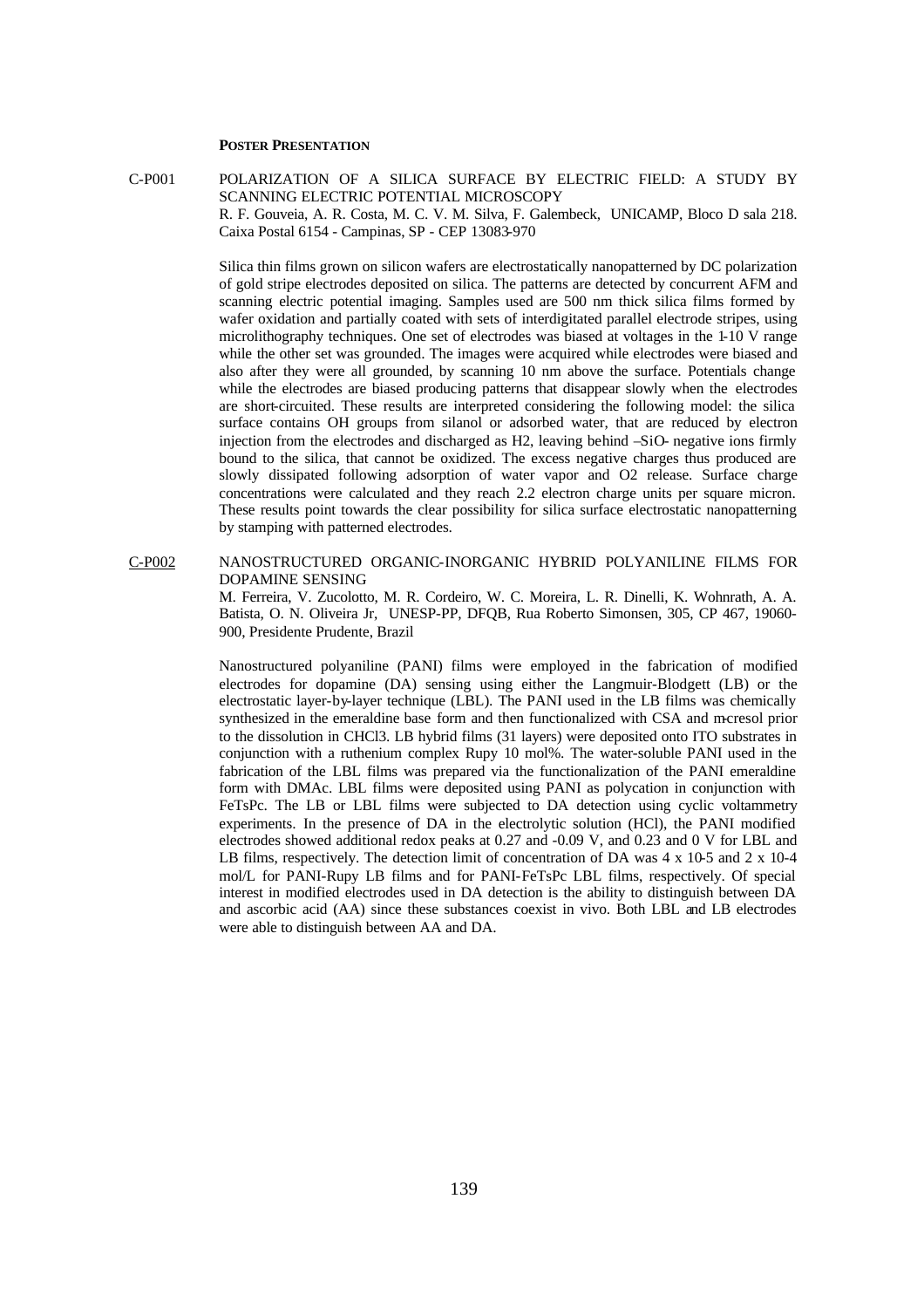#### C-P003 POLYMER LIGHT-EMITTING DIODES BASED ON LANGMUIR-BLODGETT (LB) FILMS PRINCIPAL

C.M. Ferreira, D.T. Balogh, O.N. Oliveira Jr., R.M. Faria, USP-SC, Av. Trabalhador Sãocarlense, 400, CEP: 13560-250

Among the several types of conjugated polymers used in recent investigations, PPV derivatives are prominent for being able to combine a reasonably good environmental stability with good optoelectronic properties. In this context, LB films may be an interesting alternative, once may be obtained with high degree of thickness control, low number of defects, and some degree of organization at the molecular scale. In this work, we report the use of a OC1OC6-PPV (poly(2 metoxy-5-hexyloxi) p-phenylenevinylene), in the form of LB films for the fabrication of devices. We report the optical and electrical characterization of the device, which was fabricated in a sandwich configuration (ITO/OC1OC6-PPV/Al). UV-vis absorption measurements were used to probe the structural anisotropy of the LB films. For the sake of comparison, cast films also were fabricated and also deposited onto ITO to obtain the same device structure described above. The current vs. voltage measurements reveal that the device presents a classical behavior of a rectifying diode. The threshold value is about 1 V, and the onset of visible light occurs at around 8 V. The current for this LB-based device is 2 orders of magnitude higher than in a similar device, but with a cast film of OC1OC6-PPV as active layer. In addition, the LB device appears brighter than its cast-film counterpart, probably due to the anisotropy of the LB films.

#### C-P004 TREATMENTS WITH OXYGEN PLASMA ON THE ITO FILMS FOR CONSTRUCTION OF ELECTROLUMINESCENT DEVICES

E.R. Santos, A.F.F. Santos, A.M. Nardes, G. Santos, F.J. Fonseca, E.A.T. Dirani, A.M. Andrade, USP, Av. Luciano Gualberto, trav. 3, nº 158, Cidade Universitária, São Paulo, S.P., CEP: 05424-970, Brazil.

Indium Tin Oxide (ITO) films are called Transparent Conductive Oxides (TCOs) has been a very used in electroluminescent devices as: Polymer or Organic Light Emitting Diodes (P/O PLEDs) devices due present good electrical and optical characteristics as: with wide-bandgap 4,5-4,8 eV, low resistivity, adherence on polymer and gl ass substrates and transparency (90 % at 550 nm), fundamental factors for construction of devices. Treatments with oxygen plasma on the ITO films surface improve the performance increasing the shine and decreasing voltage operation. In our experiment we carry out treatments on the ITO surface using Oxygen Plasma in Reactive Ion Etch (RIE) reactor type. The samples used in this work are commercial and deposited on Polyethylene Terephthalate (PET). The parameters condition were the exposition time from 5 to 80 minutes and 100 and 200 mtorr pressure, maintaining the constant temperature in 293 K inside the chamber. For analyses we used the sheet resistance measures with four point probe equipment, the thickness by profilometer technique and transmittance with UV-Vis spectroscopy. All techniques were measured in room temperature.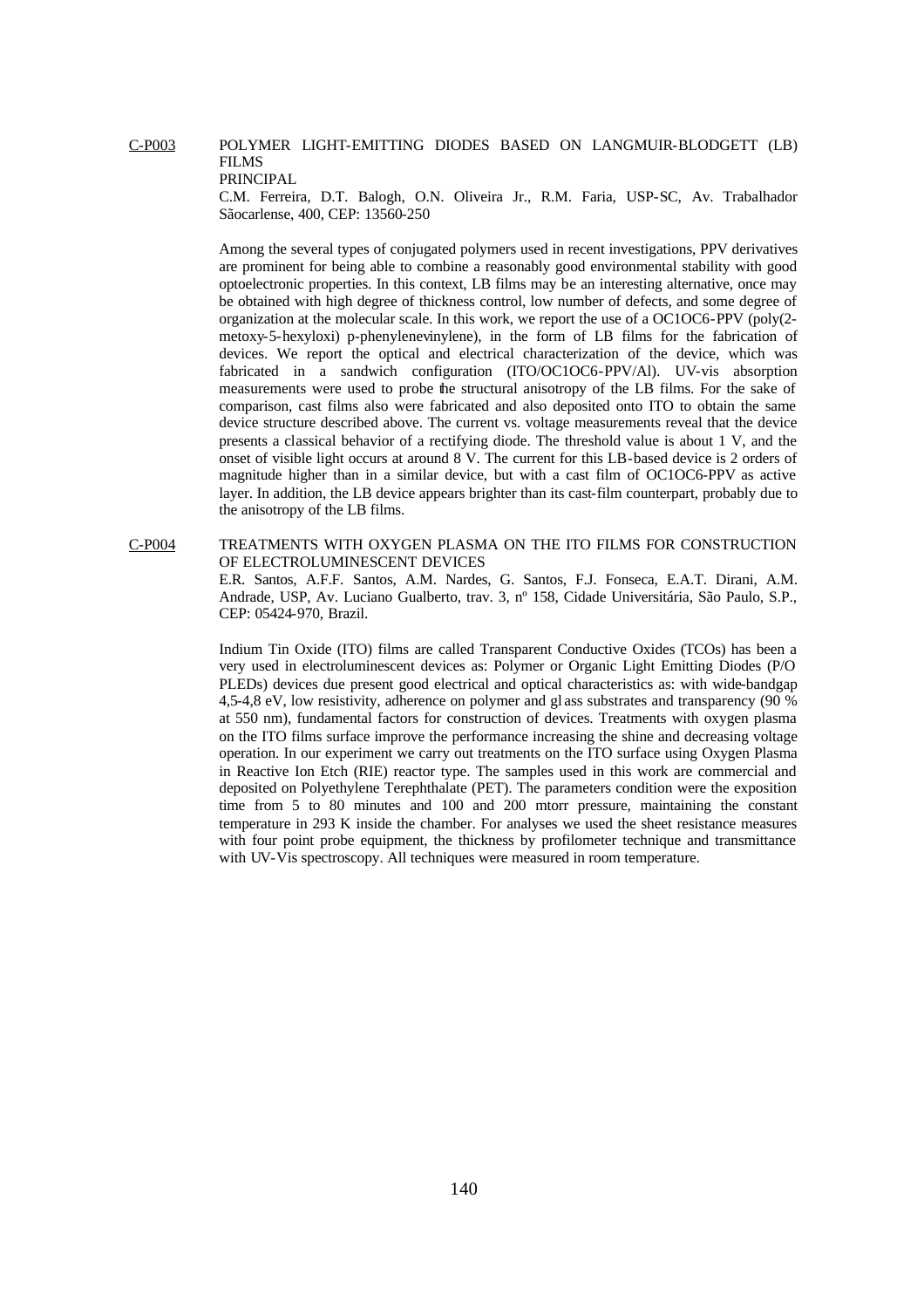#### C-P005 MOLECULAR BLENDS WITH APPLICATION TO ORGANIC LIGHT EMMITING DEVICES

J.P.M. Serbena, I.A. Hümmelgen, UFPR, Rua Francisco H. dos Santos, s/n Curitiba, Brazil, Caixa Postal 19044, CEP 81531-990

Since the first report of an organic-light emmiting device (OLED), much research has been done aiming understanding the charge injection and recombination mechanisms in these devices. The simplest OLED wich can be done is constituded by a single emmiting organic layer. But these devices are not efficient enough. Adding some organic layers or blending materials with specific properties can enhance the luminescence and efficency of the devices. In this work, we investigate the electrical characteristics of devices made from blends of two molecules, one hole transporting (HTM Tri) and the other electron transporting and light emmiter (ETM Alq3). A band diagram of the HTM based on absorption spectrum and cyclic voltamogram is proposed. The devices are constructed in sandwich structure, the hole injection electrode being FTO (fluorine doped tin-oxide) and the electron injection electrode Ca:Al. The molecular layer is evaporated under vacuum. Devices made with different relative concentration of the molecules show different transport mechanisms, as revealed by the current density versus voltage cuves. At same voltage, the better device is that one in wich the current density is the highest one, increasing the recombination probability. The major current at 2 V is achieved by device with a concentration of 0.75 ETM. The morfology of the devices was studied using AFM, demonstrating a strong concentration dependence with the device with 0.8 ETM showing a comparable smoother surface.

C-P006 OPTICAL AND ELECTRICAL CHARACTERIZATION OF A NEW BIPHENYLENEVINYLENE DERIVATIVE

A.R.V. Benvenho, R. Lessmann, R.M.Q. Mello, I.A. Hümmelgen, R.W.C. Li,

J. Gruber, UFPR, Avenida Cel Francisco H. dos Santos s/n, Curitiba, Brazil, Caixa Postal 19044, CEP 81531

In this work we determine the optical and electrical characteristics of a poly(pphenylenevinylene) derivative, poly(2,2'-bromo-5,5'-hexyloxy-biphenylenevinylene) or BHBPV. We determinate the positive charge carrier mobility of this polymer using currentvoltage measurements in F-TO/BHBPV/Al devices, applying the space-charge limited current model (F-TO:fluorine doped thin oxide). The F-TO substrates are conducting, showing low sheet resistivity (10 -15 ohm/ $&\#61695$ .). We determine the optical gap using UV-visible absorption spectrum and the ionization potential from the oxidation onset in cyclic voltammetry experiments, where BHBPV was deposited onto gold substrate. We use the photoluminescence spectrum to determine CIE chromaticity coordinates. Another important aspect in this work is a comparison with a previous work with another PPV derivative, poly(2 bromo-5-hexyloxy-p-phenylenevinylene) (BHPPV), correlating changes in electrical and optical behavior with changes in the polymer backbone.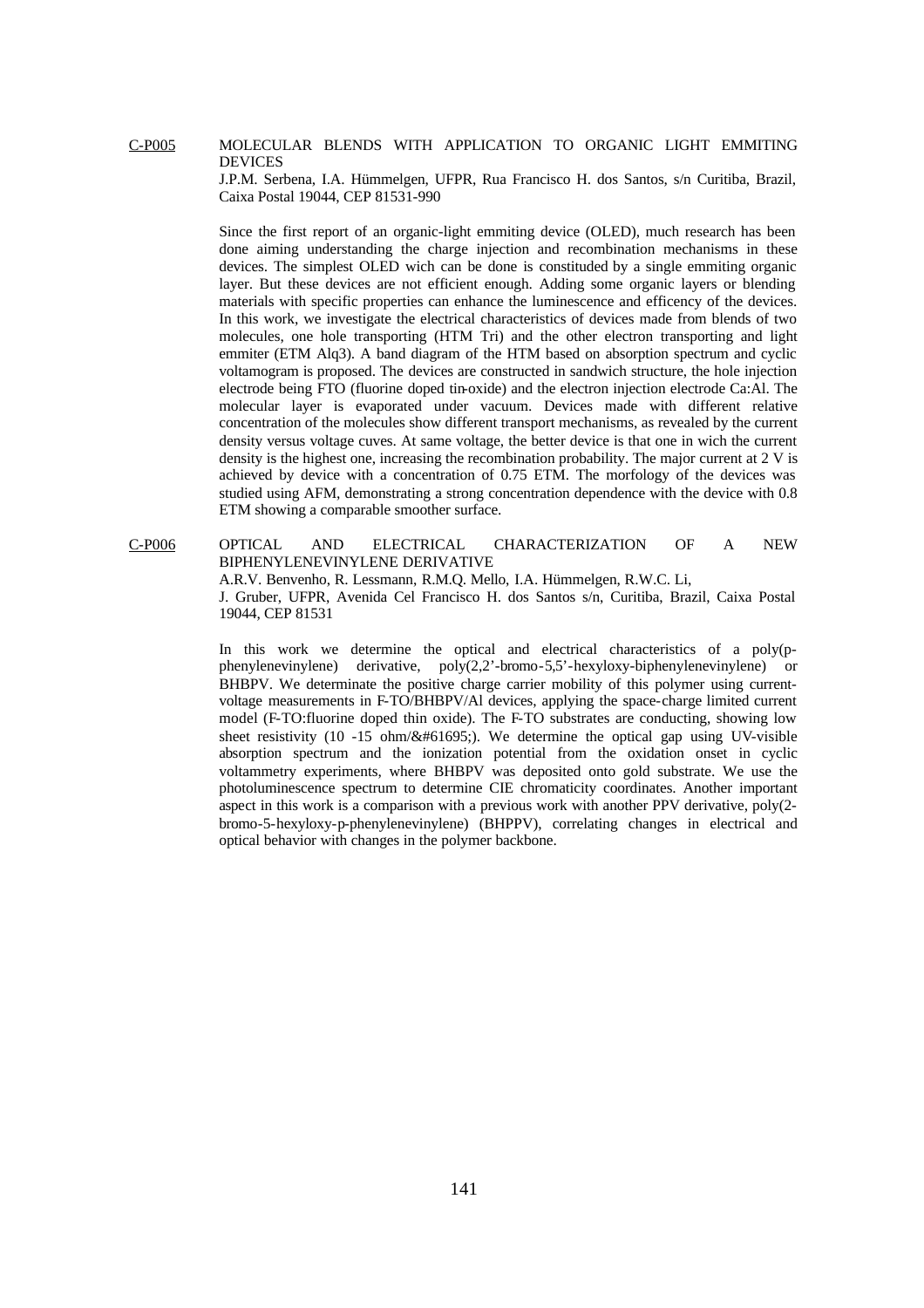#### C-P007 SYNTHESIS AND OPTICAL CHARACTERIZATION OF PSS-ND FILMS A. Marletta, M.C. Silva, F.H. Cristovan, W.O. Cruz, UFU, Faculdade de Física, Universidade Federal de Uberlândia, CP 593, 38400-902, Uberlândia-MG, Brasil.

The physic-chemistry phenomena present in the study of new materials are scientific important due to their relation with the development of technological products. In the case of Rare-Eaten (TR), this application is now present in optical components, glasses, phuorescence lights, nuclear energy equipments and others. Moreover, the optical properties of lantanideous are independent of the host matrix and, consequentially, the electronic structure is not affected considerable. For that reason, the solid-state materials, amorphous or crystalline, can be used to study the electronic structure of these elements. In this work, we present the synthesis route and the photo-physic study of polystyrene sulphonate (PSS) films doped with Neodymium ions (Nd3+). Films are available using conventional chemical characterization and the chemiometic methods were used to optimization the synthesis process. In best experimental condition, the incorporation of Nd3+ in the matrix is 13.92% without decrease the optical characteristic. In comparison of the literature, the spectroscopy data present similar results for this ion. The UV-Vis-IR spectrum presents an intense characteristic electronic transition 4I9/2 ® 4F5/2 + 2H9/2 at 800 nm and the infrared spectrum presents an enlargement as a result of Nd3+ coordination with PSS molecule. Nd-PSS films emission at 1061 nm (transition 4F3/2®4I11/2) was observed

#### C-P008 THE METAL/POLYMER INTERFACE OF LAYER-BY-LAYER PPV FILMS

A. Marletta, M.L. Veja, E. Piovesan, A.D. Faria, UFU, Faculdade de Física, Universidade Federal de Uberlândia, CP 593, 38400-902, Uberlândia-MG, Brasil.

Electronic properties of conjugated polymers in the interface electrode/polymer depend, generally, on the polymer chemical syntheses and the film processing. In this work we investigate the influence of the thermal conversion process of  $poly(p$ -phenylene vinylene) (PPV) films on hole injector electrode (indium-tin oxide - ITO). The thermal reaction elimination of the non-conjugated PPV precursor polymer introduces chemical sub-products (HCl) that react with ITO forming InCl3. These products diffuse in the polymer film and act as an oxidative agent, changing the polymer electronic structure in ITO/PPV interface. To minimize this effect, we used a new PPV precursor route with less aggressive chemical leaving groups deposited via layer-by-layer technique (LBL) in non-self-limited process. In this case, the LBL ITO/PPV films showed the same absorption and emission line shape when compared with the PPV films on a non-metal substrate. With this analysis we indirectly observe the decrease in the ITO-electrode degradation on metal/semiconductor interface. Atomic force microscopy technique was used to analyze quantitatively the microscopic proprieties of the film surface.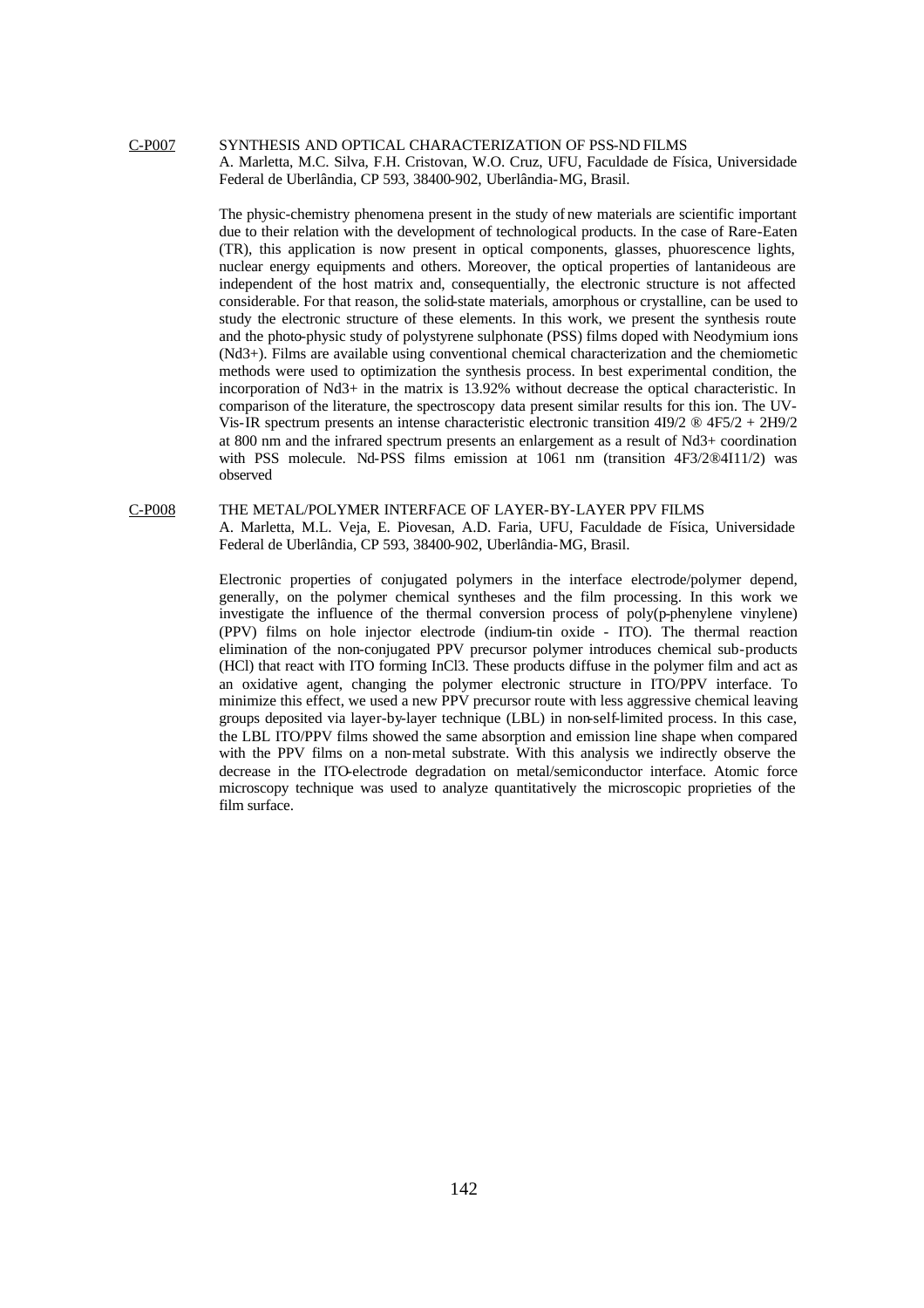#### C-P009 EFFECT OF ANNEALING ON RHODIUM PHTHALOCYANINE LANGMUIR-BLODGETT FILMS L. Gaffo, M.J.S.P. Brasil, F. Cerdeira, M.A. Cotta, W.C. Moreira, UNICAMP, Instituto de

Física Gleb Wataghin, Cidade Universitária Zeferino Vaz, Campinas, Brazil, Caixa Postal 6165, CEP: 13.083-970

Metallic phthalocyanines (MPc) are highly conjugated molecules with a wide range of applications due to their interesting optical and transport properties as well as their high thermal and chemical stability. Possible applications of MPcs include dyes, light-emitting diodes (LEDs), solar cells, gas sensors, electrochromic devices, electrochemical microsensors, optical sensors and high-speed printers. These compounds can be deposited as thin films using several techniques, such as the Langmuir-Blodgett (LB), vacuum-deposition, casting and others. We have studied the annealing effect over rhodium phthalocyanine (RhPc) LB films using ultraviolet-visible (Uv-vis.) spectroscopy and atomic force microscopy (AFM). The annealing was performed at temperatures between 100 and 200°C under a helium (He) or air atmospheres. Significant changes in the Uv-vis. spectra were only observed when the samples were annealed at 200°C. The changes depend on the presence or absence of oxygen in the atmosphere. The oxygen presence can be responsible for destroying bonds at high temperatures resulting in a markedly decrease of the Uv-vis. absorption bands. Annealing at 100°C resulted in a significant decrease of the film roughness. When the LB films are transferred to the substrate, water molecules are trapped with the RhPc molecules. Heating these films, water molecules are released from the film, while RhPc molecules are reorganized on the substrate.

C-P010 SELF-ASSEMBLING LITHIUM CLUSTERS STABILIZED BY AMINE LIGAND IN MOS2 - DIALKYLAMINE INTERCALATION COMPOUNDS, INVESTIGATED BY NMR SPECTROSCOPY

> J.P. Donoso, A.C. Bloise, C.J. Magon, J. Schneider, H. Panepucci, E. Benavente, V. Sanchez, M.A. Santa Ana, G. Gonzalez, : IFSC-USP, C.P. 369, CEP 13560-970, São Carlos, SP

> Intercalation compounds of the group 4-6 transition metal dichalcogenides have been a subject of considerable interest during the last two decades mainly due to their potential importance as materials for electrodes in solid-state batteries. In this work we investigate the lithium mobility in a series of molybdenum disulfide-dialkylamine intercalation compounds. NMR experiments were carried out in the nanocomposites Li0.1MoS2[X]0.1-0.2, where X represents the organic species C4H10NH (diethylamine), C8H18NH (dibutylamine) and C10H22NH (dipentylamine). The temperature dependence of the NMR line shape and relaxation times of both Li-7 and H-1 resonances indicated the formation of self-assembling clusters stabilized by amine ligands within the interlaminar space of the intercalation compounds. The temperature dependence of the Li-7 spin-lattice time relaxation rates was attributed to fast exchange motion of the lithium ions between sites of this cluster. The NMR results shown that the lithium motional correlation time scale with the amine size of the nanocomposite, suggesting that the lithium exchange rate became smaller in the nanocomposites with greatest amine sizes. The alteration in the lithium dynamics (the gradual decrease in exchange rate) seems to be related to confinement effects in these systems, which can be ascribed to the geometrical restriction and packing effects resulting from the intercalation of the molecules.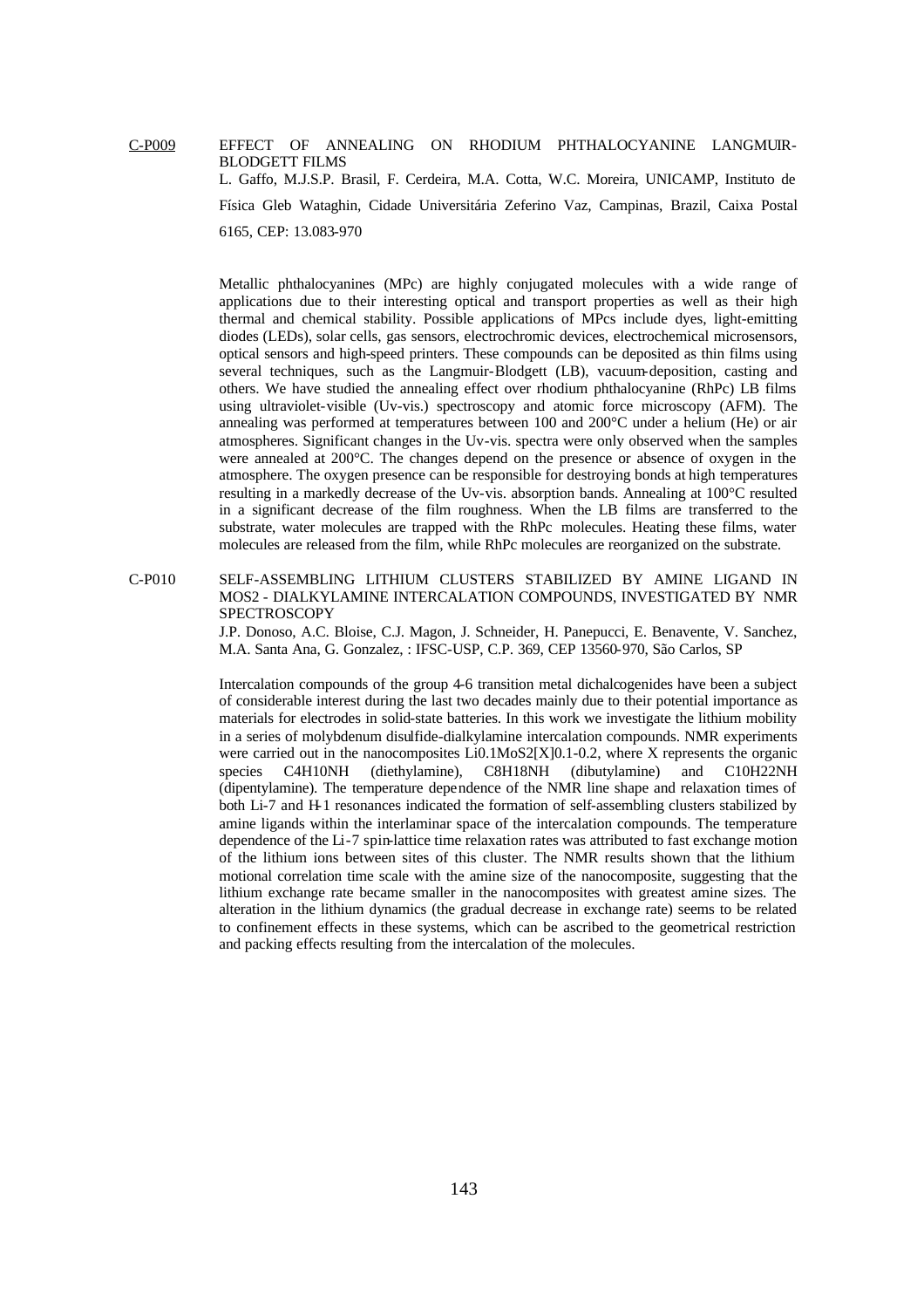C-P011 NEW POLYMER GEL ELECTROLYTES BASED ON HYDROXYETHILCELLULOSE STUDIED BY CONDUCTIVITY AND NMR J.P. Donoso, L.V.S. Lopes, G.O. Machado, A. Pawlicka, IFSC-USP, C.P. 369, CEP 13560-970 São Carlos, SP

> The polymer gel electrolytes formed by hydroxyethylcellulose plasticized with glycerol and containing lithium perchlorate are investigated by complex impedance spectroscopy and Nuclear Magnetic Resonance (NMR). Solid polymer electrolytes have been extensively studied because of their potential use in technological applications, as solid state batteries and electrochromic devices. The characterization of the film samples was performed by thermal analysis (DSC), X-ray diffraction, scaning electron microscopy, and  $UV - Vis - NIR$ spectroscopy. The results shown that the addition of solvent enhances the conductivity, which reaches 6´10-5 S/cm at room temperature in heavily plasticized samples. The Li-7 NMR results indicate that this enhancement is associated with a decoupling of the lithium ion dynamics from the local motion of the polymer host, the increase in the mobility of the ionic species, and the increase of the charge carrier concentration resulting from the salt dissiociation after the addition of the solvent. The temperature dependence of the lithium NMR spin-lattice relaxation are interpreted assuming that there are two lithium ion dynamics. The potential applications of these gel electrolytes in electrochromic devices are discussed in consideration of the conductivity, NMR and optical spectrosopy results.

#### C-P012 CHARGE MOBILITIES VALUES OF ORGANIC MATERIALS IN THIN FIELD EFFECT **TRANSISTORS**

R. Possagno, F. Nadal, L. S. Roman, UFPR, Departamento de Fìsica, Universidade Federal do Paraná, Caixa Postal 19044, 81531-990, Curitiba, Brazil

The development of organic electronics is growing fast due to the potential advantages of using organic materials as the semiconducting layer in electronic devices. In this work we have investigated the electrical characteristics of polymers and molecules using thin field effect transistors. The FET charge mobility could be obtained measuring current-voltage characteristics of the transistor with known channel length, operating in depletion mode under different gate voltages. Current – voltage characteristics of FET devices of organic materials will be presented and their FET mobility values compared with conventional mobility values obtained form sandwich diodes previously published. The FET-transistors were constructed using gold as the gate electrode, poly methyl-metacrilate as the insulator and nickel electrodes as the source and drain electrodes. The channels length are lower than  $40 \mu m$ . We would like to thank RENAMI/CNPq for financial support

#### C-P013 EFFICIENT LUMINESCENCE POLARIZATION IN CONJUGATED POLYMERS UNDER LOW STRETCHING LEVELS

T. Cazati, F.E.G. Guimarães, M. Faria, IFSC-USP, Grupo de Polímeros, AV. Trabalhador São Carlense, 400, São Carlos, Brazil, 369

This work reports a detailed characterization of the absorption and luminescence polarization properties of poly-(phenylenevinylene), PPV, thin films under very low deformation levels. The samples were prepared by casting the PPV precursor on Teflon tape, followed by a thermal conversion step at 230ºC. Continuous axial stretch was applied at room temperature to the PPV/Teflon films inside the cryostat under vacuum (10-5 torr) which enabled simultaneous luminescence and absorbance measurements. Unlike the usual methods that use high draw ratios (L/Lo 2) to obtain highly ordered films, we demonstrate that low levels of deformation (1<L/Lo<2) are enough to obtain high luminescence polarizations ( $P$ //  $P^{\wedge}$  =9). We suggest that the weak stretching is more effective in the disordered emissive regions, forcing a stacking not usually found in pure PPV, favoring polarization conversion.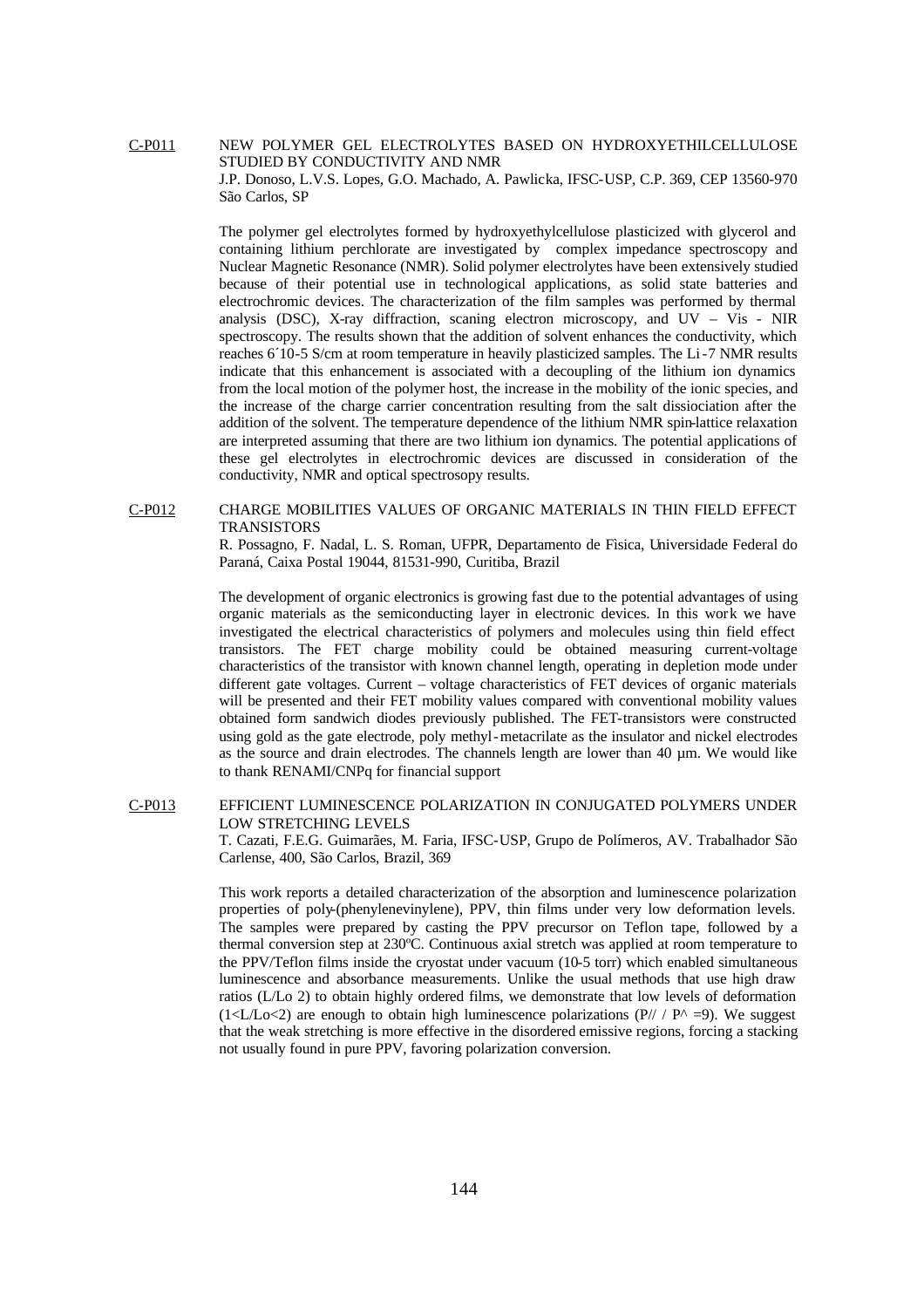### C-P014 ELECTRICALLY DETECTED MAGNETIC RESONANCE APPLIED TO ALQ3 BASED LIGHT EMITTING DIODES G.B. Silva, C.F.O. Graeff, F. Nüesch, L. Zuppiroli, FFCLRP-USP, Av. Bandeirantes 3900, 14040-901 Ribeirão Preto, Brasil

In this work, we use electrically detected magnetic resonance (EDMR) to provide microscopic insight in processes such as charge injection, transport and recombination. We demonstrate that this sensitive technique can be used to study processes such as carrier transport and recombination in real devices. For this study we used homopolar and bipolar device architectures based on tris(8-hydroxy-quinolate) aluminum (Alq3), such as ITO/CuPc/alpha-NPD/Alq3/LiF/Al (bipolar), ITO/Alq3/alpha-NPD/Ag (hole-only) and Al/LiF/Alq3/LiF/Al (electron-only). In an EDMR experiment, microwave-induced changes in the conductivity are measured as the sample is subjected to a swept DC magnetic field. The measurements were done using an X-Band (9 GHz) and a K-Band (24 GHz) spectrometer at room temperature. In the case of bipolar devices, the EDMR signal is only observed in forward bias and when the diodes start to emit light. This signal is attributed to the spin dependent exciton formation and is composed of two lines. The first component has a linewidth of 16 G and a gfactor that decreases from 2.0046 to 2.0041, as the forward bias increases from 3 to 8 V. The second one is attributed to anions, and has a  $\epsilon$  factor of 2.0035 and linewidth that increases from 20 to 35 G. The first component is attributed to cations, while the second one to anions. These signatures are corroborated by measurements in hole-only and electron-only devices where spin dependent hopping processes were observed.

C-P015 PHOTOPHYSICAL STUDY OF A CONJUGATED-NONCONJUGATED PPV-TYPE ELECTROLUMINESCENT COPOLYMER A.M. Machado, J.D. Da Motta Neto, S.B. Yamaki, T.D.Z. Atvars, L. Ding, F.E.Karasz, L. Akcelrud, UFPR, LACTEC, LaPPS-Laboratório de Polímeros Paulo Scarpa-Departamento de Química, Universidade Federal do Paraná, Centro Politécnico, Caixa Postal 19081, 81531-990, Curitiba/PR, Brazil

> This work reports photo and electroluminescence studies of emitting species of one the first reported blue emitters, the conjugated-non conjugated multi-block copolymer, poly[1,8 octanedioxy-2,6-dimethoxy-1,4-phenylene-1,2-ethenylene-1,4-phenylene-1,2-ethenylene-3,5 dimethoxy-1,4-phenylene]. The steady-sate fluorescence spectroscopy of the polymer in solution at several concentrations as well as in film form, showed that in concentrated solutions and solid state, the spectra are characteristic of associated forms, such as ground-state dimers and/or excimers. Time-resolved fluorescence on the nanosecond time scale recorded at lem = 415 nm (24096 cm-1) showed a monoexponential decay of 1.20 ns, which is compatible with rigid forms of stilbene derivatives. It was demonstrated that only the aggregated forms are the emitting species in electroluminescence. The interplanar distance between the associated chains estimated by the Davidov splitting and theoretically calculated, was 3-5 Å.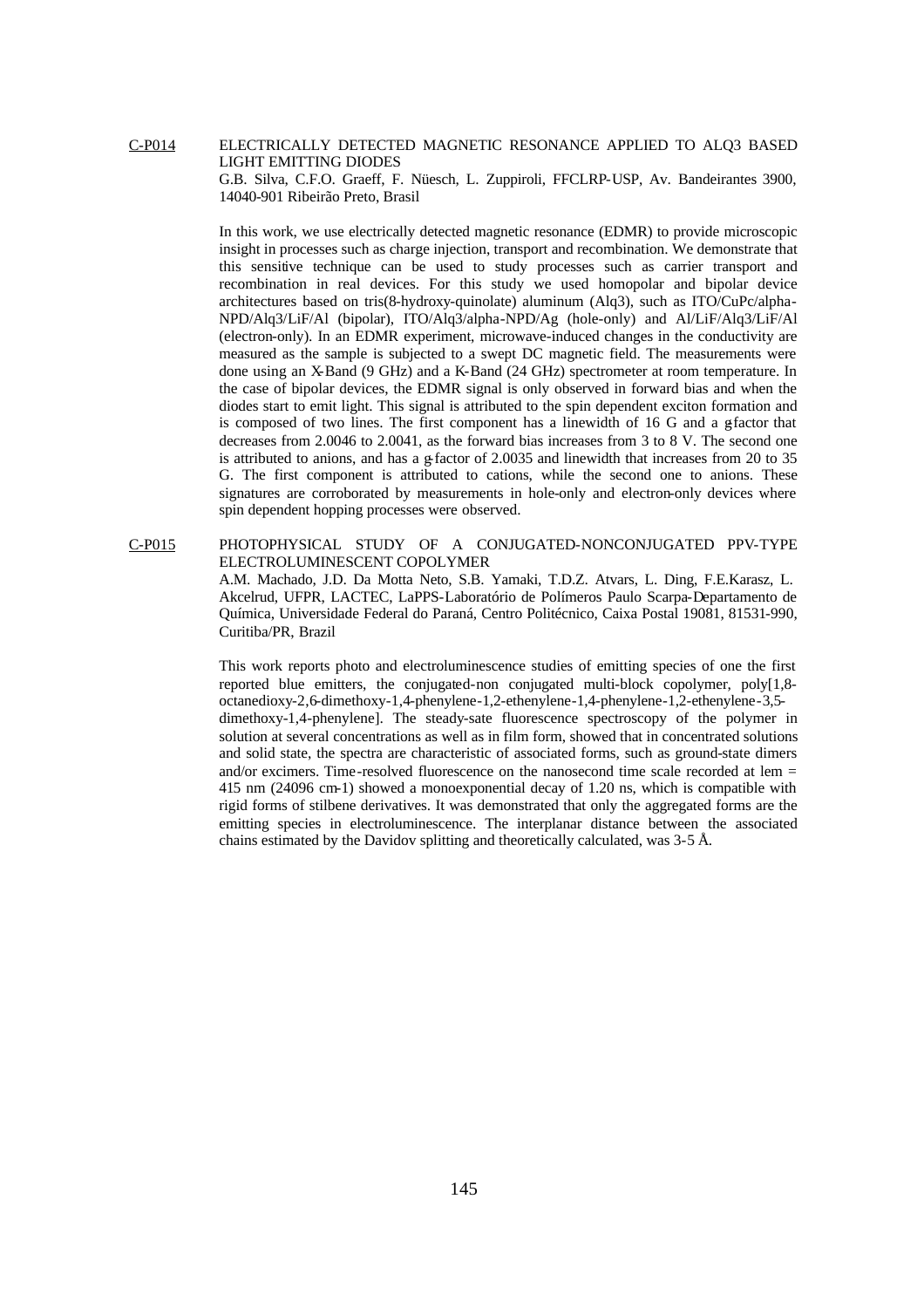C-P016 INFLUENCE OF CARBON NANOTUBES IN THE PERFORMANCE OF ORGANIC PHOTOVOLTAIC DEVICES

C.D. Canestraro, M.C. Schnitzler, M.G.E. da Luz , A.J.G. Zarbin , L.S. Roman , UFPR, Departamento de Física, Universidade Federal do Paraná, C. P. 19044, 81531-990 Curitiba PR, Brazil.

Studies have been demonstred that the eficiency of photovoltaic systems is increased when the photoinduced charge transfer occur in interfaces conjugated polymer/fulerenes. Similar behavior can be obtained with mixtures of conjugated polymers and carbon nanotubes. In this work, we have used poly(3-hexyl thiophene) (P3HT) and different concentrations of multi walled carbon nanotubes (MWNTs) filled with iron oxide as active layer. The devices were made in sandwich structure with tin oxide doped with fluorine (FTO)/Baytron-P (Bayer) and aluminun as electrodes. The optical and electrical properties were studied by action spectra and J x V characteristics. The morfological aspects of films were analysed by SFM and TEM. Photovoltaic devices based on these composites demonstrated being more eficiency in exciton dissociation and charge transport until an certain concentration of MWNTs in the mixture. Above the specific concentration the J x V characteristics are MWNTs property. In order to improve some engineering aspects of the devices, a bilayer geometry was proposed and it was possible to modify the J x V characteristics obtaing rectifying curves with open circuit current.

#### C-P017 CHALCOGENIDE FILMS FOR HOLOGRAPHIC RECORDING

S.H. Messaddeq, C. Morland , G.Y. Poirier , S.J.L. Ribeiro , I. Sckripachev , M. Siu Li, Y. Messaddeq Laboratório de Materiais Fotônicos, r. Francisco Degni, s/n, Araraquara, São Paulo, Brazil, CEP:14800-900.

Because the density of information storage in optical media can be up to orders of magnitude better than in magnetic discs, there has been extensive researche into materials capable of optical recording. Chalcogenide films have potencial in this area and have been investigated as optical recording media for mass-memory applications such as data disc for video recording. In this paper we used the photoexpansion to record diffraction grating on a surface of photosensitive Ga10Ge25S65 thin films by means of interference of two UV laser beams at 351 nm.The diffraction efficiency (η) of first diffracted order were measured. Atomicforce-microscope (AFM) was used to perform a 3D imaging analysis of the sample surface topography that shows the superposition of an imprinted grating over the topography of the glass. The change in the absorption edge and the refractive index has been evaluated and a structural approach of the relief grating on the film surface has been discussed.

C-P018 CHARACTERIZATION AND OPTICAL PROPERTIES OF A POLYQUINOLINE WITH ETHER LINKAGES

> E.R. Simas, L.C. Akcelrud, UFPR – LACTEC, Universidade Federal do Paraná UFPR, Departamento de Química, Centro Politécnico da UFPR, Caixa Postal 19081, CEP 81531-990, Curitiba/PR, Brazil.

> The interesting photophysical properties,high thermooxidative stability and high electron affinity of polyquinolines have attracted attention due to their potential application in electronic and optoelectronic devices.This work describes the synthesis and characterization of a polyquinoline where the quinoline rings alternate with phenyl ether, namely poly $\{[(2,2)\text{-}bis-\}$ (4-phenylquinoline)-1,4-phenylene]-alt-phenoxy. The monomers were 2,2'-bis-(6-bromo-4 phenylquinoline)and 1,4-hydroquinone.The phenylquinoline was obtained through the Friedlander reaction that involves the condensation of an aminoketone and a diketone.Hydroquinone was used as received. The polymer was prepared by the aromatic nucleophilic substitution polymerization technique. The structural characterization was performed using FTIR. Good films were cast from NMP solutions. The absorption spectrum showed peaks at 290 and 360nm. The fluorescence spectrum exhibited emission maximum at 425nm and is red shifted 20nm in relation to the quinoline moiety. The absorption spectrum of protonated solutions showed a shoulder at 440nm in addition to the spectrum of non-protonated solutions. The fluorescence spectrum presented a large band centered at 464nm. The observed red shift of 40nm in relation to the non-protonated form suggests the presence of charge transfer from a non-protonated to a protonated part via an intra and/or intermolecular pathways.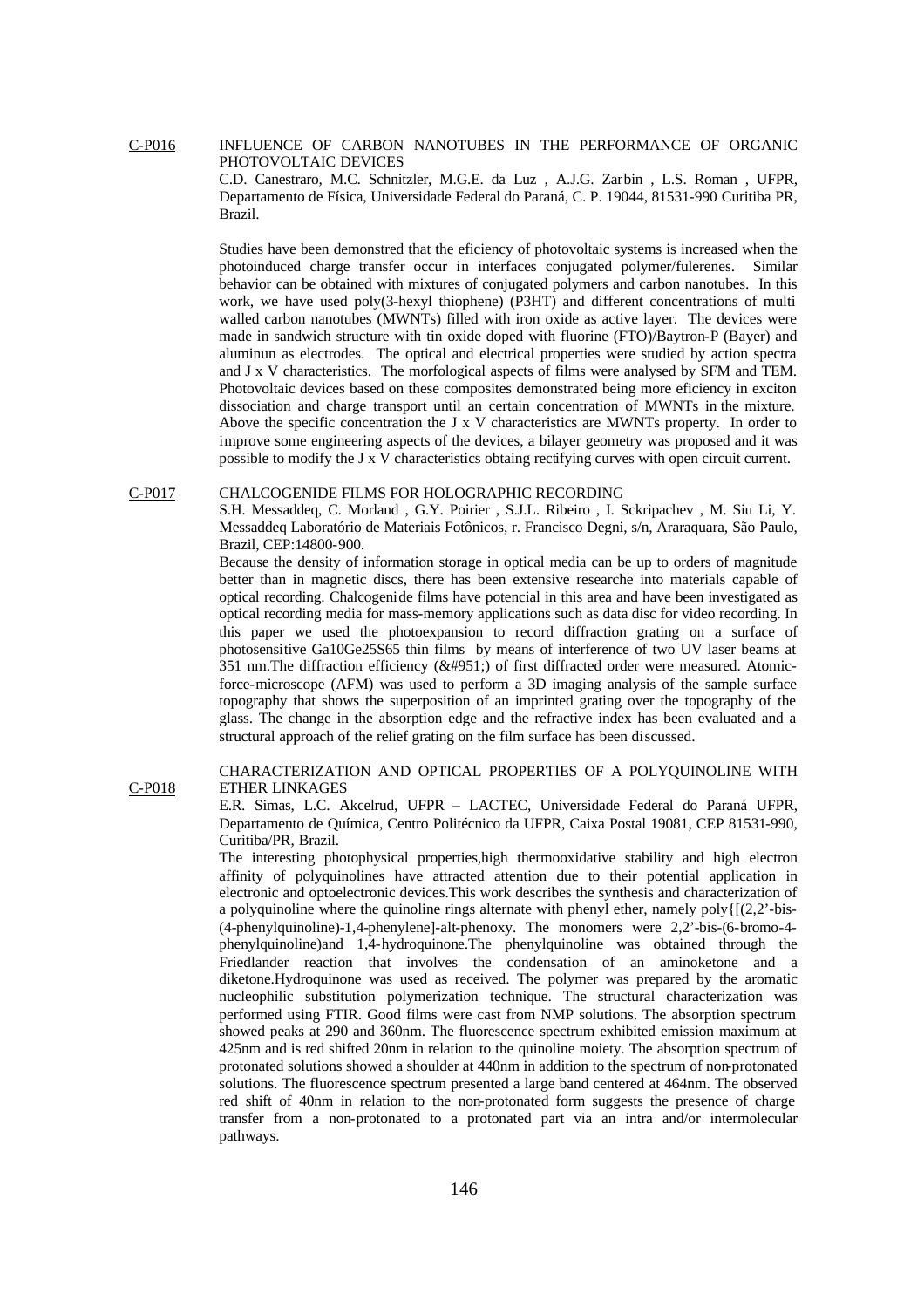#### C-P019 PECVD SILICON OXYNITRIDE FILMS FOR APPLICATION IN OPTICAL WAVEGUIDES

M.I. Alayo, M.N.P. Carreño, D. Criado, I. Pereyra, EPUSP, LME, EPUSP, São Paulo,

In recent years, the interest for silicon oxynitride  $(SiOxNy)$  films in integrated optoelectronic devices applications has received great attention mainly motivated by their promising optical properties such as: low absorption losses in the visible and near infrared range, low mechanical stress and mostly because these materials would permit an integration with microelectronic devices making possible a larger packing density. Besides this, SiOxNy films, obtained by plasma enhanced chemical vapor (PECVD), can be easily deposited with different composition ranging from SiO2 to Si3N4 by simply varying the deposition parameters, such as it has already been demonstrated in previous works. These results lead to a high flexibility in choosing the refractive index of the films allowing the fabrication of waveguides structures with favorable characteristics and tunable properties. In this work, SiOxNy films with different chemical compositions were deposited by PECVD technique and used as core and cladding layer in optical waveguides. In order to obtain high optical quality and low attenuation levels the nitrogen composition of the core and cladding was varied from 3% up to 34% and the index contrast from 1% up to 12%. The optical characterization showed that depending on the chemical composition of the core and cladding layers it is possible to obtain low optical loss. Finally, these results are correlated with the physical and chemical characteristics of the constituent materials.

#### C-P020 ORGANIC SWITCHING DEVICE FOR MEMORY APPLICATIONS R. Toniolo, M. Lepienski, A. Hümmelgen, UFPR, Departamento de Física

Organic switching devices are able to abruptly decrease its electrical resistance when the applied voltage reaches a critical value (Vcrit). This phenomenon is particularly useful for applications in data storage devices. In this work we present some results obtained with switches made of poly(5-amino-1-naphthol) between silver contacts. The device structure consists of a silver stripe formed onto a glass substrate. Perpendicular to the stripe length a gap is made thought a controlled scratch (using a nanoindenter) that cutes the stripe. In the gap, PAN is deposited and the device is ready to operate. When the applied voltage reaches Vcrit the device reduces its resistance by a factor between three and four orders of magnitude. This condition remains until the applied voltage is lowered to a limit value (Vhold < Vcrit). Thus, the high resistance (ON) and low resistance (OFF) states can be achieved adjusting the applied voltage. An important parameter for designing memory devices is the switching time, i. e., how fast the device can switch between OFF and ON states. In the present device, switching times of about 30 ms were observed. The controlled change between OFF and ON states and the fast switching time achieved for this device are suitable in applications where a volatile memory (RAM: random access memory) is required. The authors acknowledge CNPq and CAPES for financial support.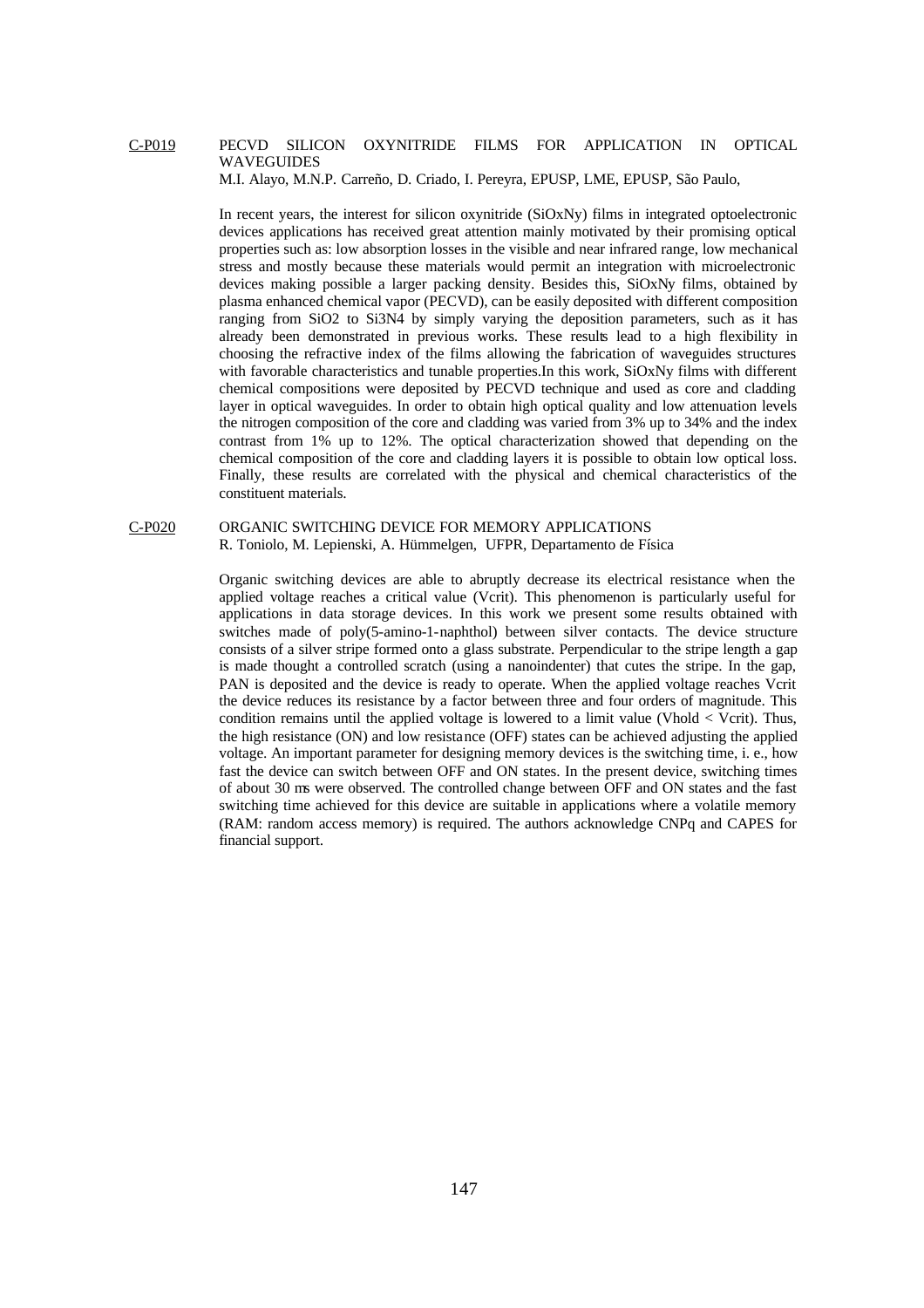C-P021 FABRICATION AND ELECTRICAL CHARACTERIZATION OF POLYANILINE/SILICON CARBIDE HETEROJUNCTIONS M.L.L. Tashiro, E.A. de Vasconcelos, E.F. da Silva Jr., W.M. de Azevedo, UFPE, Grupo de Física de Semicondutores e Novos Materiais, UFPE- Departamento de Física, Recife, PE, Brazil, 50670-901

> Polyaniline (PANI) is a promising material for organic-semiconductor systems and devices. In the past few years, we demonstrated the fabrication of high quality PANI/Si diodes with high reliability and rectification ratio and its use in gas detection and ionizing radiation monitoring [1]. In this work, we present new developments in PANI/semiconductor applications with the successful fabrication of PANI/silicon carbide heterojunctions. We discuss the technique to obtain rectifying heterojunctions and the basic electrical characterization of the devices. The heterojunctions were formed by spin-coating of polyemeraldine base onto a silicon carbide (SiC) substrate (epitaxial layer, n-type 6H SiC, Si face). A gold top contact and a large area aluminum backside contact were deposited onto the PANI and SiC surfaces, respectively, to complete the device structure. The current-voltage (I x V) measurements were taken with a HP4155A Semiconductor Parameter Analyzer in a shielded dark box. At low biases (below  $\pm 1.0$  V) the I x V characteristics are approximately linear. At higher forward biases, they follow a power law dependence typical of space charge limited current in poor conducting materials with traps. Further investigation is under way to clarify the details of current transport and evaluate potential applications for this newly developed device structure.

C-P022 PEO-BASED COMPOSITE POLYMER ELECTROLYTES STUDIED BY NMR AND **CONDUCTIVITY** 

> J.P. Donoso, E.C. Pereira, A.C. Bloise, C.J. Magon, A.V. Rosário, IFSC – USP, C.P. 369, CEP 13560-970, São Carlos, SP

> Composite polymer electrolytes formed by poly(ethylene oxide) PEO, lithium salt and inorganic oxides have been the object of a great deal of research in the last decade because of their potential importance in the development of solid state batteries. The addition of nanoparticles of inorganic materials to polymer electrolytes materials has been found to improve ionic conduction and in some cases enhance film mechanical properties. In this work we investigated the influence of the space charge created by the presence of TiO2 nanoparticles on the lithium and polymer chain mobility in PEO LiClO4, by using complex impedance spectroscopy and nuclear magnetic resonance (NMR). The purpose of our investigation was to establish new reliable criteria for the composite preparation, in which the effect of the different parameters affecting the conductivity, as the space charge created by the presence of TiO2 nanoparticles, can be evaluated separately. Conductivity and H-1 and Li-7 spin-lattice relaxation NMR measurements were undertaken in composite samples prepared with PEO8LiClO4 and TiO2 nanoparticles of different sizes. Special care was taken with the synthesis and the characterization of the TiO2 particles and with the composite preparation. The NMR and conductivuty results shows that total surface area of the nano-particles is a important parameter in the definition of the electric properties of the composite and its control is necessary to achieve reproducible results.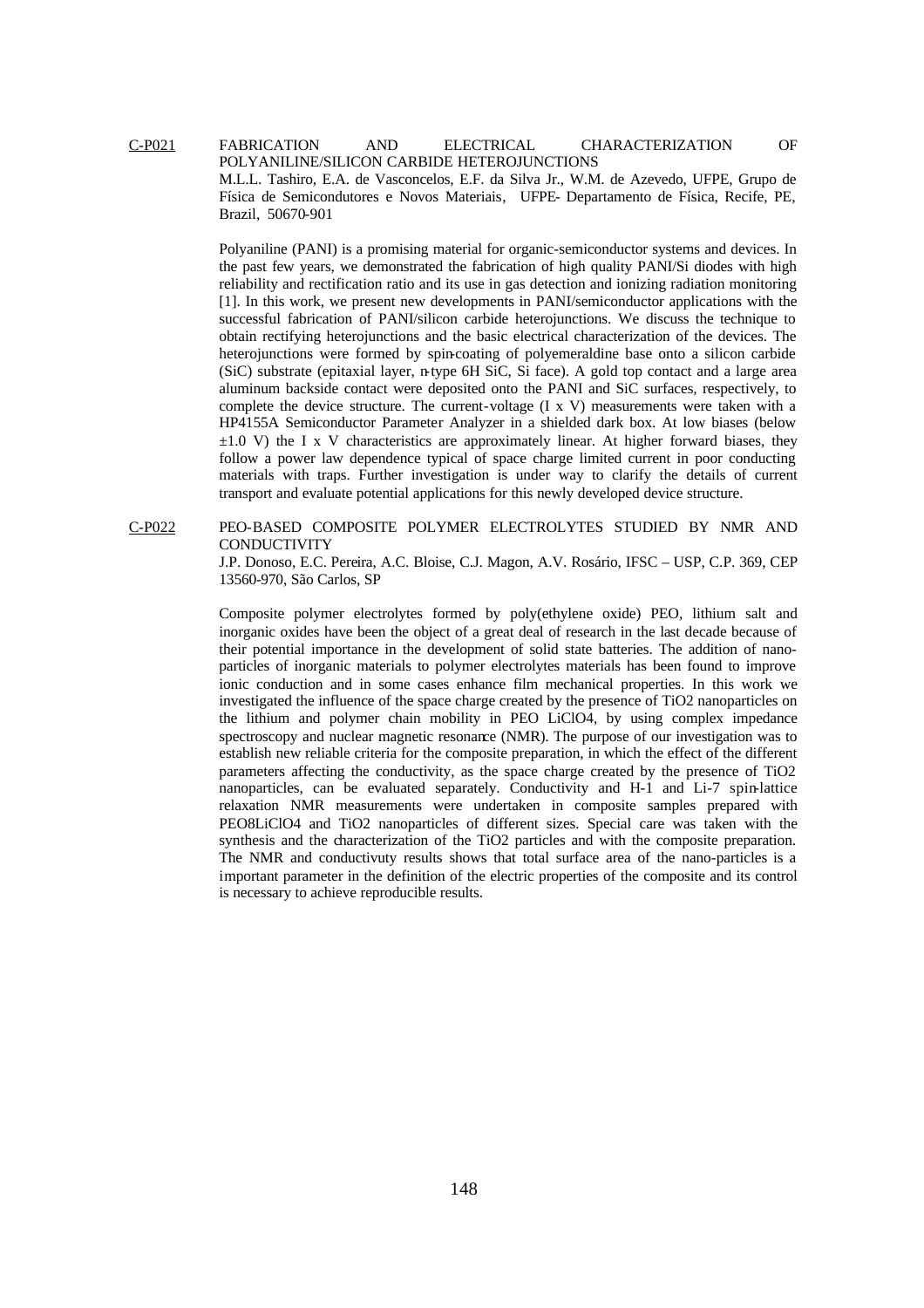#### C-P023 A PHOTOPHYSICAL STUDY OF POLY(METHYL METHACRYLATE-CO-9-ANTHRYL METHYL METHACRYLATE)

J.F. de Deus, M.L. Andrade, T.D.Z. Atvars, F. Karasz, L. Akcelrud, UFPR, PIPE, Centro Politécnico, Caixa Postal 19011, CEP 81531-990, Curitiba/PR, Brazil

A series of poly(methyl methacrylate-co-9-anthryl methyl methacrylate) was prepared in which the anthryl groups were interspersed between each 2, 4, 10, 25 and 35 methyl methacrylate mers. The effect of the proximity of the chromophores in the photophysical properties was studied in dilute and concentrated conditions, showing that the association of anthryl groups giving rise to aggregates or excimers is strongly dependent of the chain conformations. The photophysical properties of cast-films of largely spaced copolymers are characterized by two decays: one of the isolated chromophore (longer decay rate and vibronically structured emission) and another of aggregated species (faster decay with some broadening of the rededge of the emission band). Copolymers having the chromophores separated by two or four methyl methacrylate units presented the highest degree of association and were the only electroluminescent materials. The proximity of anthryl moieties and the conformation of the polymer chains are important factors governing excimeric-like emission and film properties of anthracene containing polymers used in technological applications.

#### C-P024 INFRARED-TO-VISIBLE CW FREQUENCY UPCONVERSION IN ER+3/YB+3 DOPED PHOSPHATE GLASSES WAVEGUIDES

A.J. Barbosa, R.R. Gonçalves, F.A.Dias Filho, R.H.Shibuya, Y. Messaddeq, S.J.L. Ribeiro, UNESP, Laboratory of Photonic Materials, PoBox 355, Araraquara-SP, 14801-970, Brazil

Glasses with nominal composition of xEr+3/yYb+3 doped 0.75NaPO3- 0.25Nb2O3 were prepared using conventional melting process, with y of 1 mol % and x ranging from 0.1 to 1.0 mol %. The optical properties of the glasses were measured by prism coupling technique at 632.8 nm, 543.5 nm and 1550 nm. Absorption spectra have been obtained at room temperature and Er3+ emission at 1.5 mm was evaluated as a function of the Er3+ concentration. Infraredto-visible upconversion emission, upon excitation at 980 nm, has been observed for all the samples. The upconversion results in green and red emissions. The investigation of the upconversion dynamic as a function of the Er3+ concentration and excitation power, show that processes such as excited state absorption and energy transfer upconversion are efective.

#### C-P025 ELECTRICAL CHARACTERIZATION OF FLEXIBLE POLYANILINE FILMS FOR STRAIN GAUGE APPLICATIONS

R.F. Bianchi, E. Mara, S.A. Travain, F.J. Fonseca, E.A.T. Dirani, A.M. de Andrade, IFSC-USP / LME-EPUSP, Av. Prof. Luciano Gualberto, trav. 3, n 158, CEP 05508-900, São Paulo SP, Brazil

This work describes the design and the operation of thin polyaniline films used to produce a conducting polymer base-strain gauge sensor. Polymer strain gauges are of great interest due to their large recoverable strains, low cost, and potential for integration with other polymer devices, including diodes, transistors and batteries. Thin polyaniline films were prepared by insitu polymerization method on an interdigited chromium-gold microelectrodes previously deposited on poly(ethylene terephthalate) - PET substrates. The electrical characteristics of the polymer device were carried out as function of the polyaniline doping level using a typical Wheatstone bridge circuit in order to improve the device performance and efficiency. This circuitry allows the measurement of small strains characteristics of the polymer system deformation around 0.1 % and gauge factor higher than 5, which is typical of inorganic solids material under tension. The excellent adherence of the PANI films on PET, as well as the recoverable strain of greater than 1 % may be useful in the design of future devices. This work was sponsored by Fapesp, CNPq and IMMP/MCT.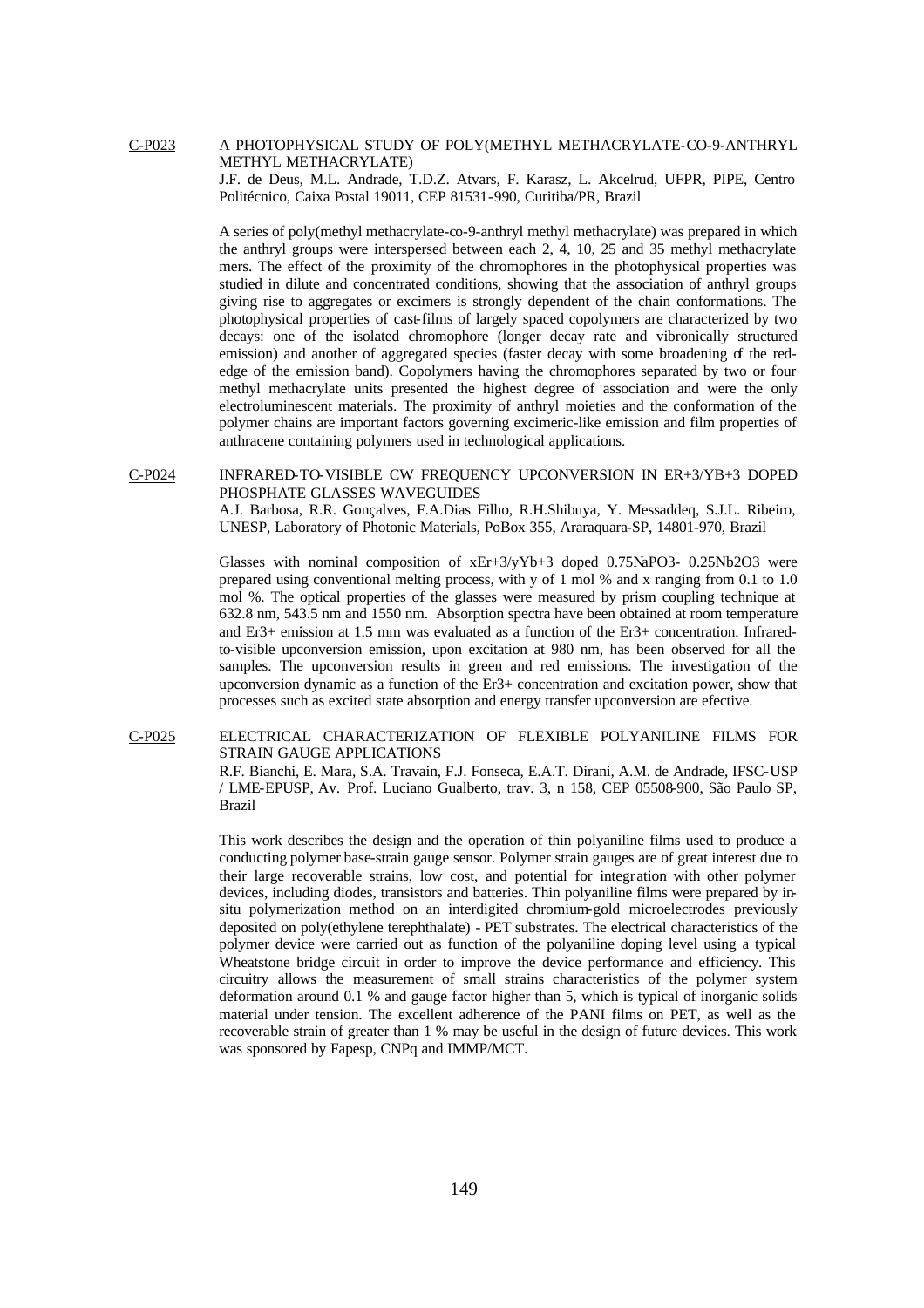### C-P026 ENCAPSULATION OF FLEXIBLE ORGANIC LIGHT-EMITTING DIODES USING PHOTOCURABLE COATINGS AND POLYVINYLIDENE CHLORIDE (PVDC) C.S.B. Ruiz, R.F. Bianchi, E.A.T. Dirani, F.J. Fonseca, A.M. de Andrade, LME-EPUSP, Av. Prof. Luciano Gualberto, trav. 3, n 158, CEP 05508-970 São Paulo - SP, Brazil

One of the most promissing display technology to come along the last decades are the organic light-emitting diodes (OLEDs). They have potential to be produced on large flexible substrate which would enable processing in a roll-to-roll manner. However, as the organic material is very susceptible to water vapor and oxygen, thorough encapsulation is indispensable, which is crucial to performance and lifetime of the polymer display. Moreover, the barriers coatings requirements for such flexible devices must exhibit good adhesion to the display surface, as well as it must not damage their actives components. In this work we have investigated the use of photocurable coatings (urethane aliphatic diacrylate resin, 1,6 hexanodiol diacrylate monomer, photoinitiator, light stabilizer HALS and UV absorber) and polyvinylidene chloride (PVDC) films as protective layers of flexible light-emitting diodes based on poly (2-methoxy-5- (2'ethyl-hexyloxy) p-phenylene vinylene) - MEH-PPV. The material coatings were applied onto the botton and top of a typical device structure (PET/ITO/MEH-PPV/Al), and the electrical and optical characterisitcs of the OLEDs were carried out as function of light exposure time in air. The improving of the lifetime, as well as the excellent adherence of the coatings on the flexible sustrate, on the cathode and on polymer emissive layer shows the potential for such class of barrier materials to be used in OLEDs. This work was sponsored by Fapesp, CNPq and IMMP/MCT.

#### C-P027 WRITING WITH CONDUCTING POLYMER

R.A. Barros, C.R. Martins, W.M. Azevedo, UFPE, Departamento de Química Fundamental, CCEN-UFPE, Cidade Universitária, 50740-901, Recife,

One of the promises of this century will be the development of extremely low cost disposable plastic/paper electronic, which will be found in intelligent material devices, the requirement will be the use of standard office equipment instead of multiple etching and lithographic steps used in semiconductor technology. In this meeting we present a straightforward route to prepare conducting polymer patterns in subtract such as, plastic, transparence, paper, any material, using mostly standard office equipment, e.g. an office deskjet printer. Different of the process developed by MacDiarmid our proposal involve the polymer printing instead of use the printer ink to produce the patterns and afterwards proceed the polymerization on the blanc space left in the printing process. This work is an up to date of our recently results for the production of conducting polymer images and ready only memory ROM devices using polyvinyl alcohol as a solid support doped with aniline monomer and transition metals. This method uses photons and transition metals instead of conventional oxidants to promote polymerization of aniline monomer deposited on a surface medium. The photo induced polymerization methods yields a composite patterns composed of conducting polymer and reduced metals.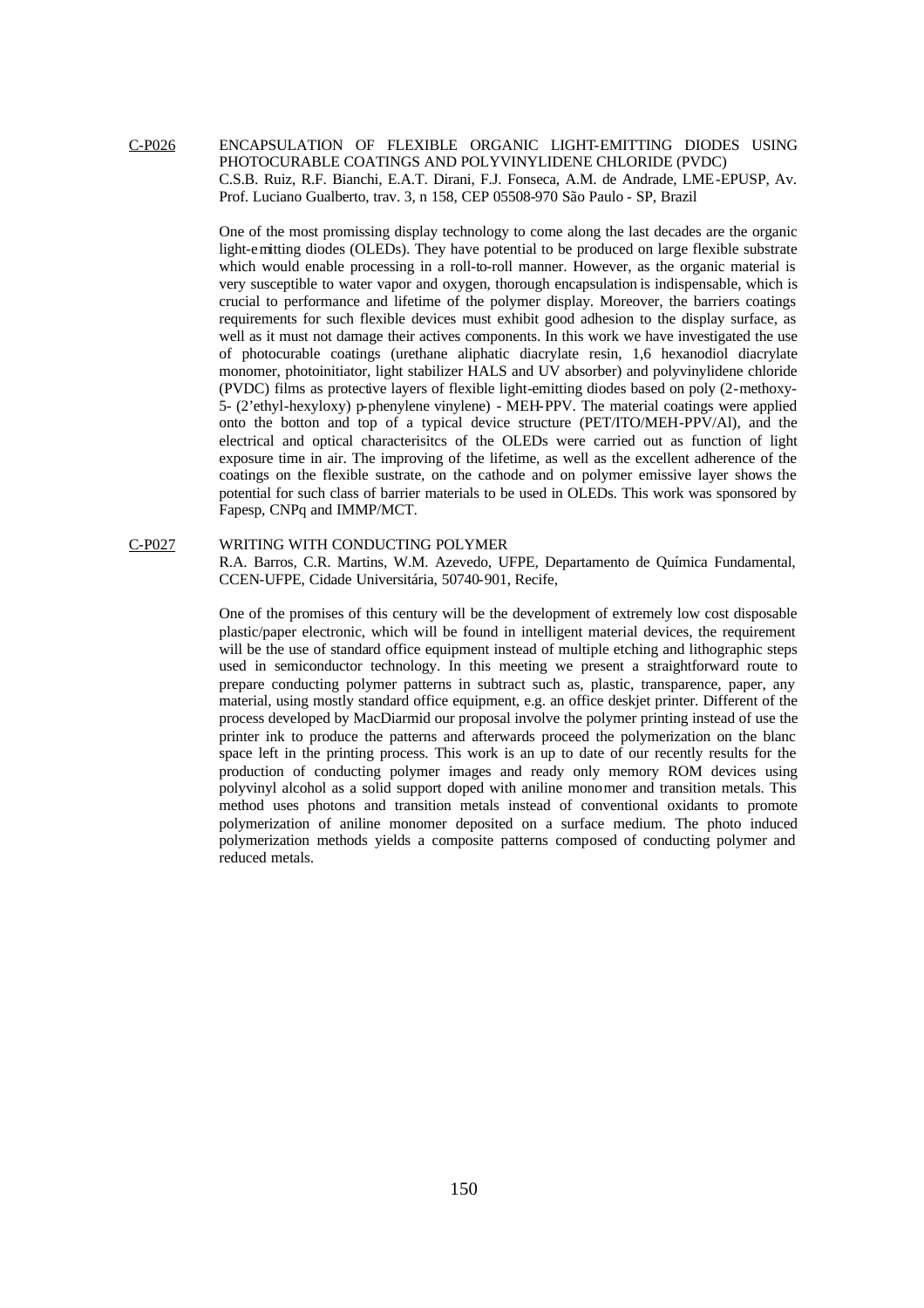C-P028 OPTIMIZATION OF SYNTHESIS OF POLYSTYRENE WITH END-FUNCTIONALITY FOR CONSTRUCTION OF WELL-DEFINED BLOCK COPOLYMER WITH OPTICAL PROPERTIES

> M.R.G. Coelho, A.S. Gomes, UFRJ-IMA, Instituto de Macromoléculas Professora Eloisa Mano - Centro de Tecnologia - Bloco J - Ilha do Fundão.

> The synthesis of well defined block copolymer by living free radical polymerization, have been studied in our research group be used in optical data storage materials. The synthesis strategy employed use a polymer chain end-capping with a nitroxide who acts as macroinitiator during copolymerization step. To obtain useful yielding in copolymer is necessary a good chain-end fidelity of nitroxide groups in macroinitiator to permit the re-initiation of chains with other comonomer. The literature points that the fidelity of chain-ends in case of polystyrene decreases as molecular mass increase, committing like this its employment in copolymerization step. In this study we use a factorial design[3] to plan the synthesis of polystyrene by living free radical polymerization mediated by 2,2,6,6-tetramethyl-piperidynoxy (TEMPO) to better understanding the factors that in reality affect the fidelity of nitroxyl groups in chains. The bulk reactions were design using a factorial planning 3x3 where the temperature, reaction time and molar ratio TEMPO/initiator (AIBN) were investigated. Three level of each factor were evaluated to better understand the possible interactions of these factors and how theses affect the yield. Until now the experimental results shows for low reaction time that high conversion can be reached in low and high temperature but good polymer yielding just is reached when temperatures in range of 122 at 130 oC is used.

C-P029 COMPARISON OF THE STRUCTURAL PROPERTIES OF THE PECVD SIOXNY DIELECTRIC LAYER WITH THE INTERFACE ELECTRICAL PROPERTIES IN SI/SIOXNY/AL CAPACITORS

K.F.Albertin, M.C.A. Fantini, I. Pereyra, USP, Laboratório de Microeletrônica, Av.Prof. Luciano Gualberto, 158, Travessa 3, CEP 5424-970, CP 61548, São Paulo, SP, Brazil

Plasma enhanced chemical vapor deposition technique is considered an excellent candidate for fabricating SiOxNy dielectric materials due to the low temperatures utilized and to the ease of tuning the films dielectric properties with the deposition conditions. In previous works we demonstrated the possibility of producing higher dielectric constant SiOxNy films, allowing thicker insulating layers, minimizing tunneling current problems. However the interface state and effective charge density is worst than the obtained with standard SiO2 thermally grown films. This was attributed to a certain extent to the low deposition pressure of these films, which causes a high ion-bombardment of the growing surface. In this work we produce and characterize SiOxNy films deposited from SiH4/N2O/He gaseous mixtures at different deposition pressures in order to analyze the effect of this parameter on the films structural properties and on the SiOxNy/Si interface quality. The inert gas He is added to the gaseous mixture in order to prevent phase gas reactions when the deposition pressure is increased. In order to compare the film structural properties with the interface (SiOxNy/Si) quality, MOS capacitors were fabricated using these films as dielectric layer. The results show that for a deposition pressure of 120 mtorr, films with lowest interface state densities are obtained. A correlation between interface state density and concentration of nitrogen in oxygen-like sites is observed.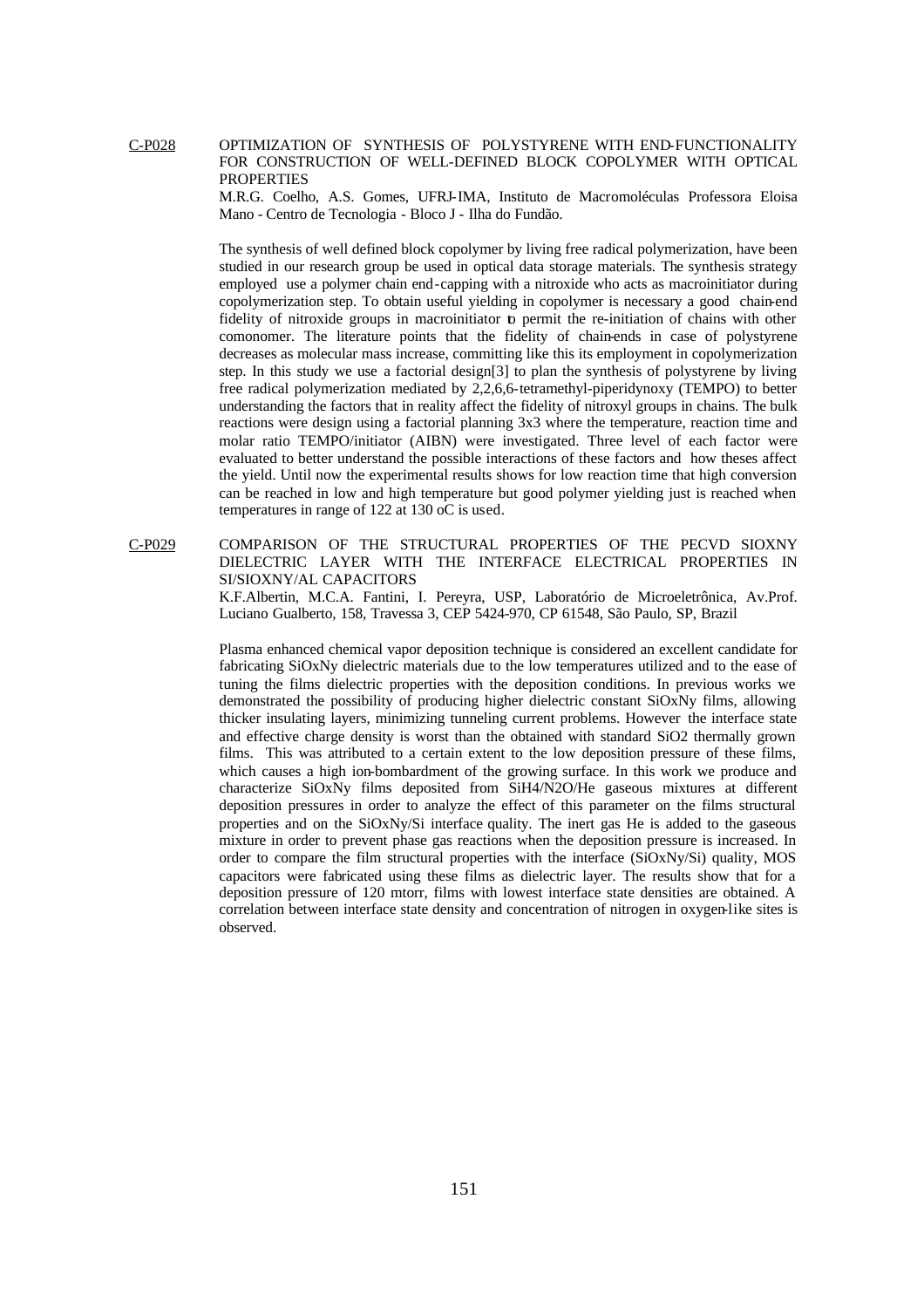# C-P030 VERY WIDE BAND GAP DIAMOND LIKE A-SIC:H OBTAINED BY PECVD K.F.Albertin, A. Abe, M.N.P. Carreño, EPUSP, Laboratório de Microeletrônica, Av.Prof. Luciano Gualberto, 158, Travessa 3, CEP 5424-970, CP 61548, São Paulo, SP, Brazil

Hydrogenated amorphous SiC alloys (a-Si1-xCx:H) obtained by PECVD technique are of great interest due to the possibility of control the carbon content of the films by varying the relative concentration of the carbon gas precursor. In previous works we have studied the production of high quality stoichiometric  $a\text{Si}0,5\text{CO},5$ : H semiconductor films, however the production of a high quality dielectric for future applications in opto-electronic devices is also important. So, in this work we focus on the production and properties of carbon rich material, with wide optical band gap and with the higher possible electrical resistivity. The a-SiC:H films are deposited from methane (CH4) and silane (SiH4) gas mixtures and two series off samples are studied : in the first series was varied the CH4 concentration in the chamber (90 to 99%) and in the second one was varied the substrate temperature  $(50^{\circ}$  to  $250^{\circ}$ C). The films are characterized through electrical measurements and by infrared, Raman, UV-Visible and RBS spectroscopy to study the Si and C chemical bonding, optical band gap and carbon content of the films. Preliminary results show that the samples with the highest carbon content exhibit a very high optical band gap ( 3,6 eV) and very low electrical conductivity. This suggest that the excess of carbon in the films is incorporated in a diamond like form (sp3 GC bonding). However, it is still not clear whether it is incorporated in a random bonding network or in diamond nano-clusters.

# C-P031 AN ALGEBRAIC SOLUTION FOR THE PREISACH FUNCTION V.B. Nunes, S.I. Zanette, A.O. Caride, Pontifícia Universidade Católica do Rio de Janeiro, Departamento de Física - Laboratório Van de Graaff - Caixa Postal : 38071 - Cep : 22452-970 - Rio de Janeiro - Brazil

In this work the Preisach function for the hysteretic behavior of a ferroelectric material is assumed to be approximated, as usual, by the product of two one-dimensional distributions with different mean values. We show that when the distributions are in bell shape, positive defined and they can be normalized, an algebraic expression for these functions is obtained using only the polarization data of the maximum loop and its derivative.

# C-P032 CORRELATIONS BETWEEN MORPHOLOGY AND AGEING PROCESSES IN XLPE L. Akcelrud, J.V. Gulmine, UFPR, Departamento de Química, Centro Politécnico da UFPR, Caixa Postal 19081, CEP 81531-990, Curitiba/PR, Brazil

Crosslinked polyethylene (XLPE) is progressively replacing other types of polyethylene in electric cable insulation due the combination of better mechanical and thermal performance with good dielectric properties. An important issue related to this particular application is the resistance to outdoor conditions, since the replacement of damaged parts is onerous and requires the interruption of electric supply. In this regard morphology plays a very important role and was approached in terms of crosslinking density and crystallinity. The changes in the structure and properties of series of XLPE samples wth systematic variation in the extent of crosslinking were evaluated by SEM, DMA, XRD and tensile tests. A morphological model was proposed for these materials, in terms of the mechanisms and rate of the processes involved. Depending on time and temperature, gel content and average molecular weight between crosslinks can reach a plateau where further increments in peroxide concentration are detrimental since they only lead to more degradation products, without any consequence in structural parameters. The major part of the crosslinking process occurs at the first minutes of cure, therefore it is also of no use to extend the reaction for longer times. It seemed that the crystallization mode is more likely the Flory crystallization lamellar model than the "folded chain" structure, based on the differences found for crosslinking density for molten and crystalline samples.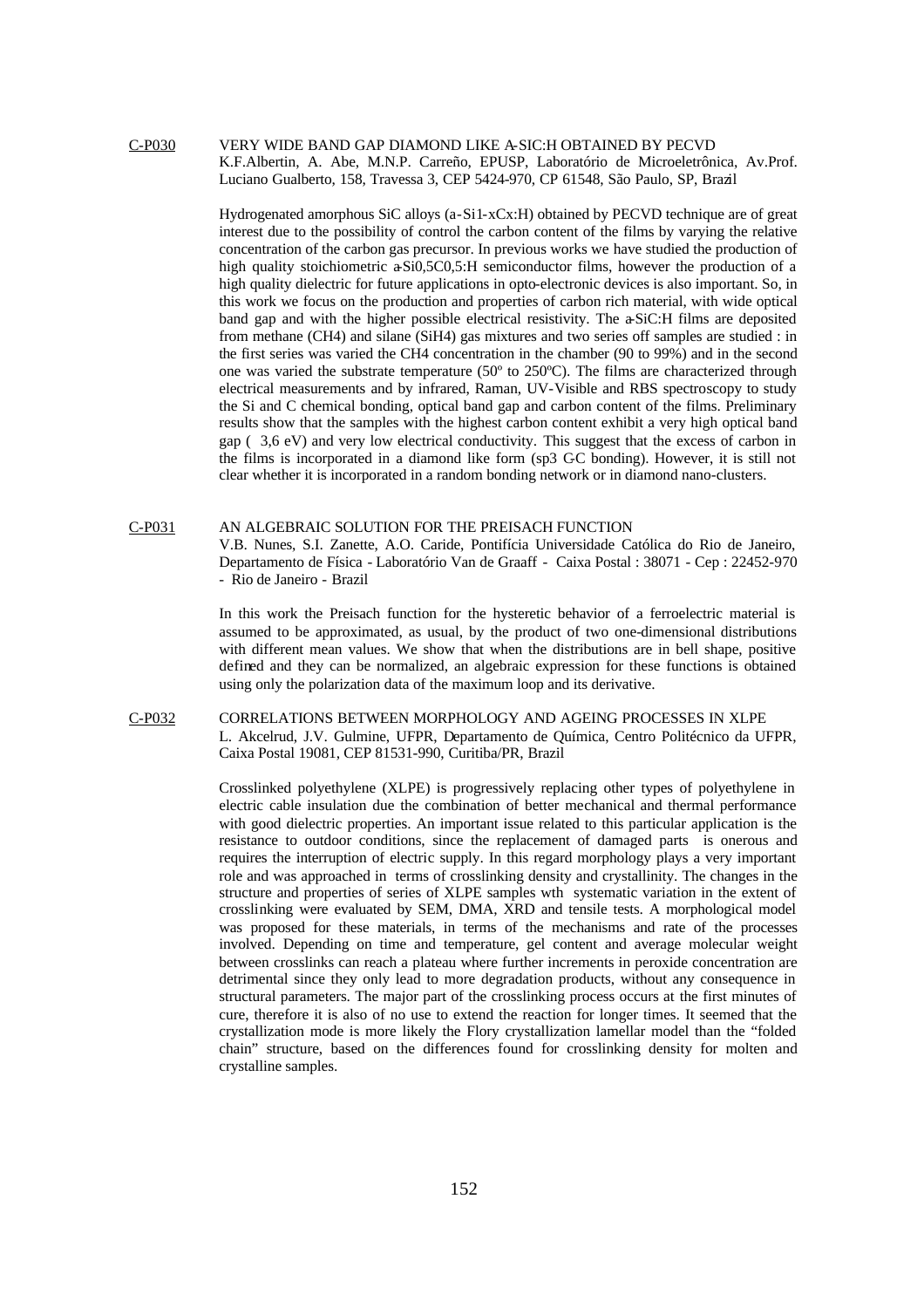# C-P033 EFFECT OF DOPANTS ON NANOSTRUCTURED POLY(O-ETHOXYANILINE) FILMS E.D. Brugnollo, D.S.Izidoro, H.H. Takeda1, F.J. Fonseca, L.G. Paterno, L.H.C.Mattoso, Interunidades em Ciências e Engenharia de Materiais

Nanostructured films containing layers of conducting poly(o-ethoxyaniline) POEA alternated with sulfonated poly(styrene) PSS were fabricated by the layer-by-layer method and the effect of different dopant acids on the film properties was evaluated by UV-Vis spectroscopy and AC impedance measurements. Different films were deposited onto gold interdigitated microelectrodes to test their sensing ability. UV-Vis data have shown that the amount of POEA on the POEA/PSS films increases linearly with the number of layers deposited independently on the type of dopant acid used in the polymeric solution. As a consequence, each layer deposited has contributed with the same amount of polymeric material but this amount was found to be strongly dependent on the type of dopant used. From the impedance measurements it has been observed that films containing different dopants have exhibited distinct electrical responses when immersed in a same kind of liquid leading to a characteristc finger print of the liquid analysed. Preliminary data have demonstrated the possibility of using such different POEA/PSS films as sensing units in a gustatory sensor system.

#### C-P034 EFFECTS OF ADDITIVES ON THE WEATHERING OF POLYETHYLENE FILMS WITH VARYING THICKNESS

M. Munaro, J.V. Gulmine, F. Piazza, LACTEC, Centro Politecnico da UFPR, caixa postal 19067, CEP 81531-990, Curitiba -Pr, Brazil

The rate of ageing polymeric materials used in outdoor conditions, in particular cables and assemblies for the electric industry are of prime importance, since they determine the lifetime of these items. The main parameters that govern weathering effects are solar radiation, temperature and thermal cycles, humidity, atmospheric pollutants, incidence of rain, oxygen content in the air. The resistance to ageing is determined by intrinsic factors as chemical structure and morphology and extrinsic factors as well, such as shape and dimensions. The incorporation of stabilizers to prevent photo- and thermal oxidation to weathering and to protect the material during processing is a widespread practice. This communication reports the results obtained with exposing polyethylene films to natural ageing in the city of Cuiabá, which is located in Mato Grosso State, having a warm weather with rain and dry periods. The polyethylene samples built with four polymer layers, were submitted to exposure during six months, with regular times of inspection. The ageing effects on the chemical structure were evaluated by the carbonyl absorption in ATR – FTIR. The attenuated total reflectance (ATR) was the most appropriate technique to probe the modifications, due to the films' lack of transparency in most of the cases. The performance of polyethylene was followed in samples with and without antioxidants, and with and without carbon black and correlated with the depth reached by the radiation.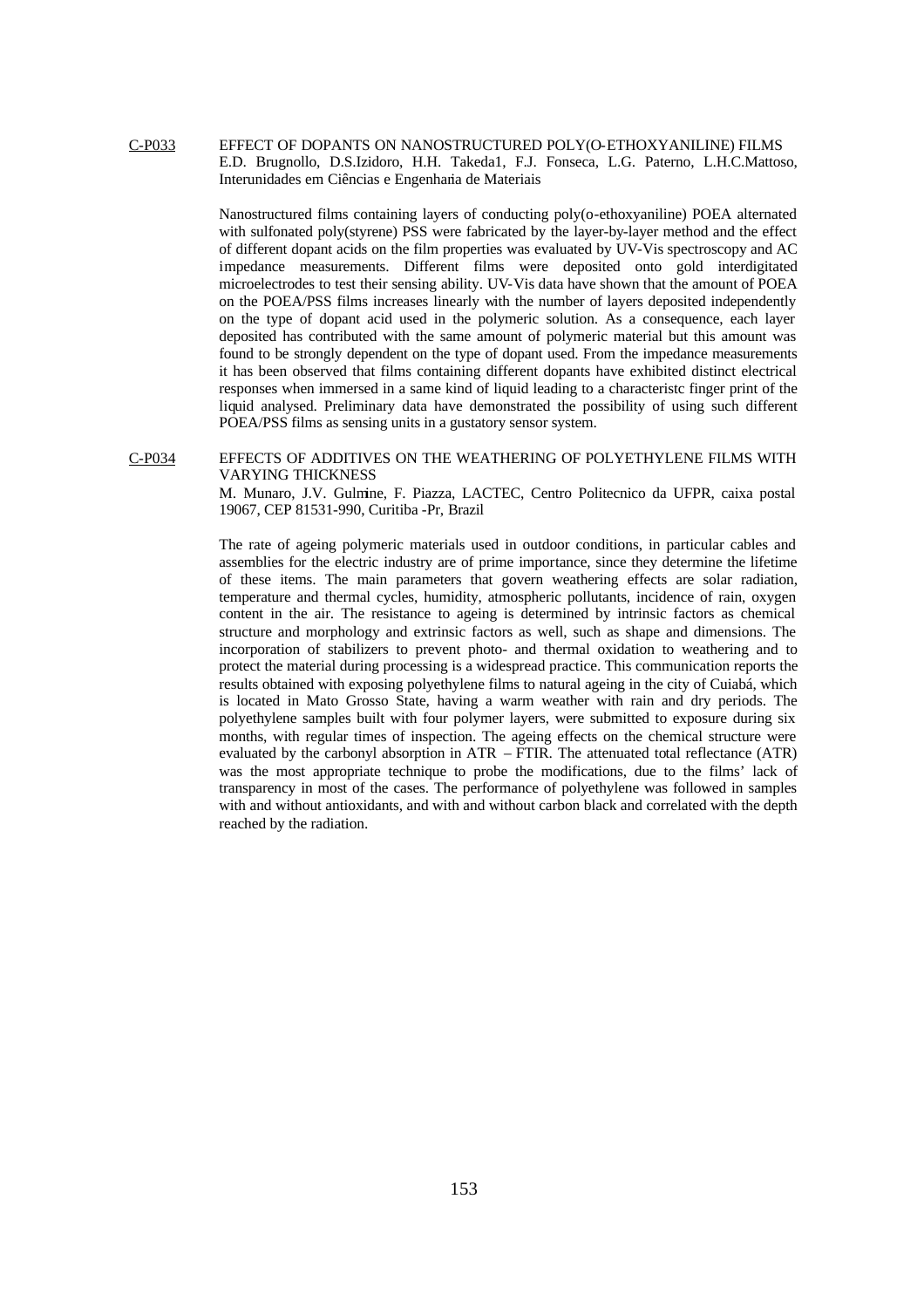# C-P035 DEPOSITION AND CHARACTERIZATION OF CONJUGATED POLYMERS ON TEFLON FOR POLARIZED AND FLEXIBLE LIGHT-EMITTING DISPLAYS F.C.B. Maia, F.E.G. Guimarães, R.M. Faria, IFSC/USP, Rua Trabalhador.

In display technology, flexible organic light emitting device (FOLED) is an organic light emitting device (OLED) built on a flexible base material, such as clear plastic film, instead of the usual glass base. The combination of flexibility and transparency raises new possibilities for displays. FOLED displays can be rolled up, folded, or worn as part of a wearable computer. The combination of flexibility and transparency raises new possibilities for displays. This work reports on absorption and luminescence properties of poly-(phenylenevinylene), PPV, films on Teflon. A thin PPV precursor (poly-(xylylidene tetrahydro-thiophenium chloride) was deposited by spin-cast and Layer-by-Layer methods on a Teflon tape (Dielectrix, 250  $&\#61549$ ; thick) and thermally converted at 110 and 220 oC under vacuum during 30 minutes. Optical measurements, such as absorbance, could be easily carried out with Teflon which has a wavelength window that is almost transparent for the emitted visible light. In addition, the use of a Teflon tape as substrate for PPV allows the application of a cold stretching on very thin PPV films with an isotropic lateral contraction. It is particularly interesting, however, to study the optical properties of polymeric films under very low deformation levels. Unlike the usual methods that use high draw ratios (L/Lo 2) to obtain highly ordered films, we demonstrate that low levels of deformation  $(1 < L/L<sub>O</sub> < 2)$  are enough to obtain high luminescence polarizations.

C-P036 POLYMER/FULLERENE PHOTOVOLTAIC DEVICES: OPTIMIZATION AND CARACTERIZATION

> F.M. Nodari, M. Koehler, L.S. Roman, Centro Politécnico Prédio da Administração 2° andar , Curitiba-PR, Brazil, Caixa Postal: 19011.

> In this work we investigated the opto-electrical properties of organic photovoltaic devices formed by a heterojunction of a semiconducting polymer and fullerene. This combination has attracted significant attention after the discovery of the ultrafast photoinduced electron transfer from conjugated polymer to C60, wich is an excellent electron acceptor. Our photovoltaic bilayer devices were fabricated in a sandwich structure, using FTO(Tin Oxide doped with Fluorine)/PEDOT(PSS) as hole collecting electrode and aluminum as electron collecting electrode. The photoactive layers are the poly(3-hexylthiophenewith a sublimed layer of C60. The P3HT layer has different thicknesses, and the C60 layer has a fixed thickness. We present dependence of photocurrent with photoactive thickness layer. The electrical properties were investigated by measuring the action spectra and the current versus voltage characteristics in dark and under illumination in several wavelengths. The understanding of the process of charge generation and transport of these charges is indeed important for obtaining improved efficiency. The authors acknowledgements CT-ENERG/CNPq and RENAMI for financial support.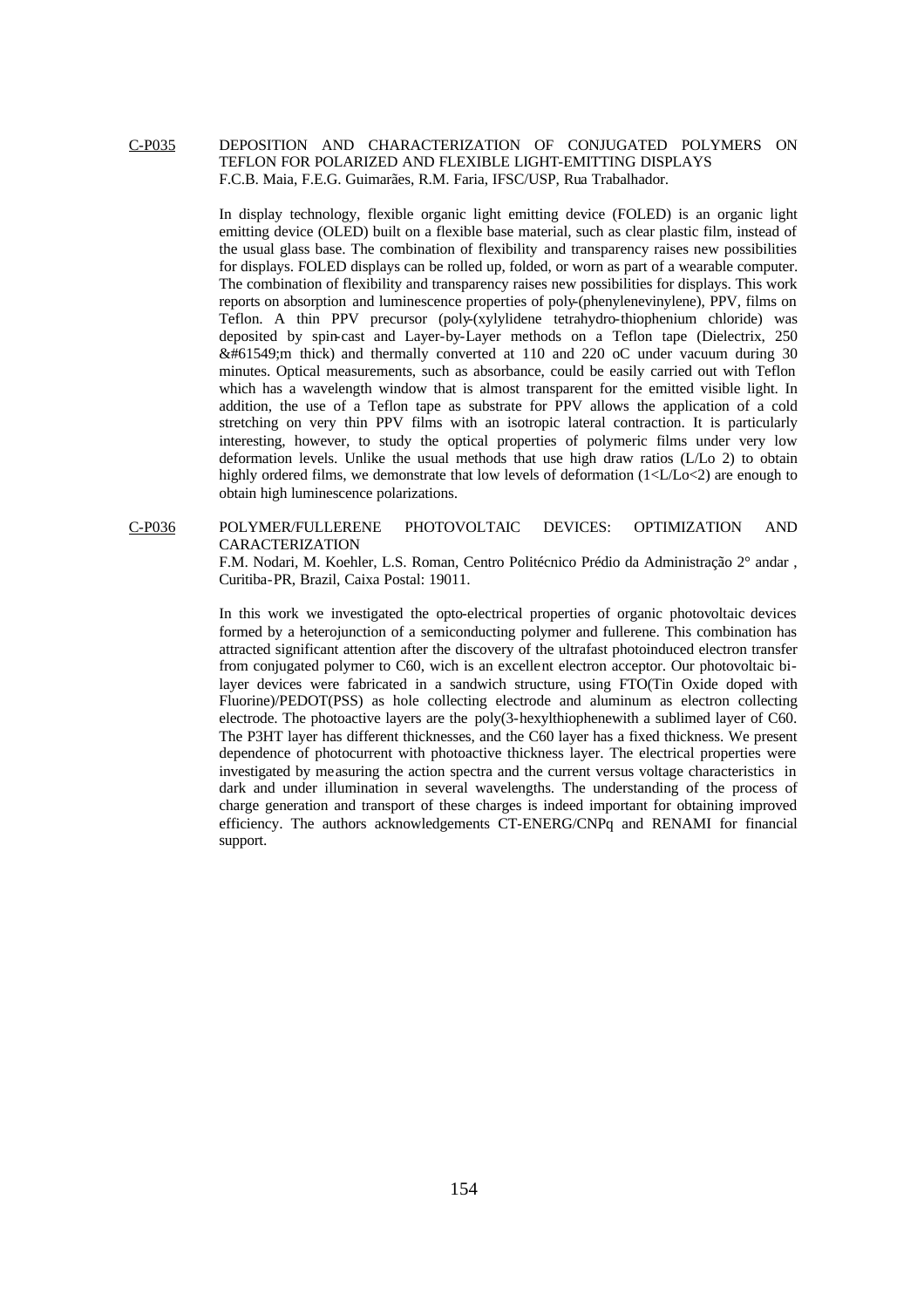AL-SI MATRIX PREPARED NON-HYDROLYTIC SOL-GEL ROUTE USED IN IONOMER GLASS

E.J. Nassar, A. Cestari, L.A. Rocha, L.R. Avila, E.C.O. Nassor, K.J. Ciuffi, A.C.P. Gomes, Av. Dr. Armando Salles Oliveira, 201 Parque Universitário, Franca, São Paulo, Brasil, CP 82, CEP 14404-600

In this work we investigate the preparation of the ionomers glasses by non-hydrolytic sol-gel route as an alternative methodology to obtain aluminum-silicon matrices. The preparations of the gels were carried out in oven dried glassware in two ways. In the first one, the AlCl3, SiCl4, CaF2, AlF3, NaF, AlPO4 and ethanol were reacted in reflux under argon atmosphere. In the second one, only AlCl3, SiCl4 and ethanol were initially mixed, and the other components were added at the end of the reaction. Europium III chloride was added as a structural probe. The powders mixtures were dried and –heated-treated at 1000oC during 4 hours. The formation process and structure of the powders were studied by means of thermal analysis (TGA/DTA/DSC), photoluminescence (PL) and nuclear magnetic resonance (NMR 27Al-29Si). The TGA/DTA/DSC show a constant loss of mass in the first methodology and this can be ascribed to a structural change during heat. In the second methodology only one loss of mass occur until 300oC, indicating that the matrix stabilized after this temperature. The excitation spectra present maximum in 392 nm corresponding to 5L6 level and emission spectra of Eu III ion present bands characteristic transitions arising from the 5D0 - 7FJ ( $J = 0$ , 1, 2, 3, 4) monifolds excited at their maximum. The magnetic dipole 5D0 - 7F1 and electric dipole 5D0 - 7F2 transition present more band than allow, this indicated different Eu III site in matrix.

C-P038 MICROWAVE SYNTHESIS OF YAG:EU BY SOL-GEL METHODOLOGY

> E.J. Nassar, P.F.S. Pereira, C. Mello, K.J. Ciuffi, J.M.A. Caiut, S.J.L. Ribeiro, Y. Messaddeq, Av. Dr. Armando Salles Oliveira, 201 Parque Universitário, Franca, São Paulo, Brasil, CP 82, CEP 14404-600

> With this work we investigated the preparation of YAG by non-hydrolytic sol-gel route as an alternative methodology to obtain yttrium-aluminum matrix from inorganic precursors (yttrium and aluminum chloride). The preparation of the gel was carried out in oven dried glassware. The AlCl3, YCl3 and ethanol were reacted in reflux under argon atmosphere. Europium III chloride was added as a structural probe. The powder was dried and heat-treated in modified microwaves. The samples were pre-treated at 50 and 800oC during 1 hour and then heated in microwaves for 30 seconds, 2 and 4 minutes. The formation process and structure of the powders were studied by means of X-rays diffraction (XRD) and photoluminescence (PL). XRD presents only picks corresponding to the YAG phase. PL date showed that the YAG phase was formed in 2 minutes with the samples pre-treated at 50oC. For the samples pretreated at 800oC, the YAG phase appears in 30 seconds. The excitation spectra present a maximum of 394 nm corresponding to the 5L6 level and emission spectra of Eu III ion present bands characteristic transitions arising from the 5D0 - 7FJ  $(J = 0, 1, 2, 3, 4)$  monifolds excited at their maximum. The magnetic dipole 5D0 - 7F1 transition presents more intensity than the electric dipole 5D0 - 7F2 transition. This methodology showed efficiency in obtaining YAG phase.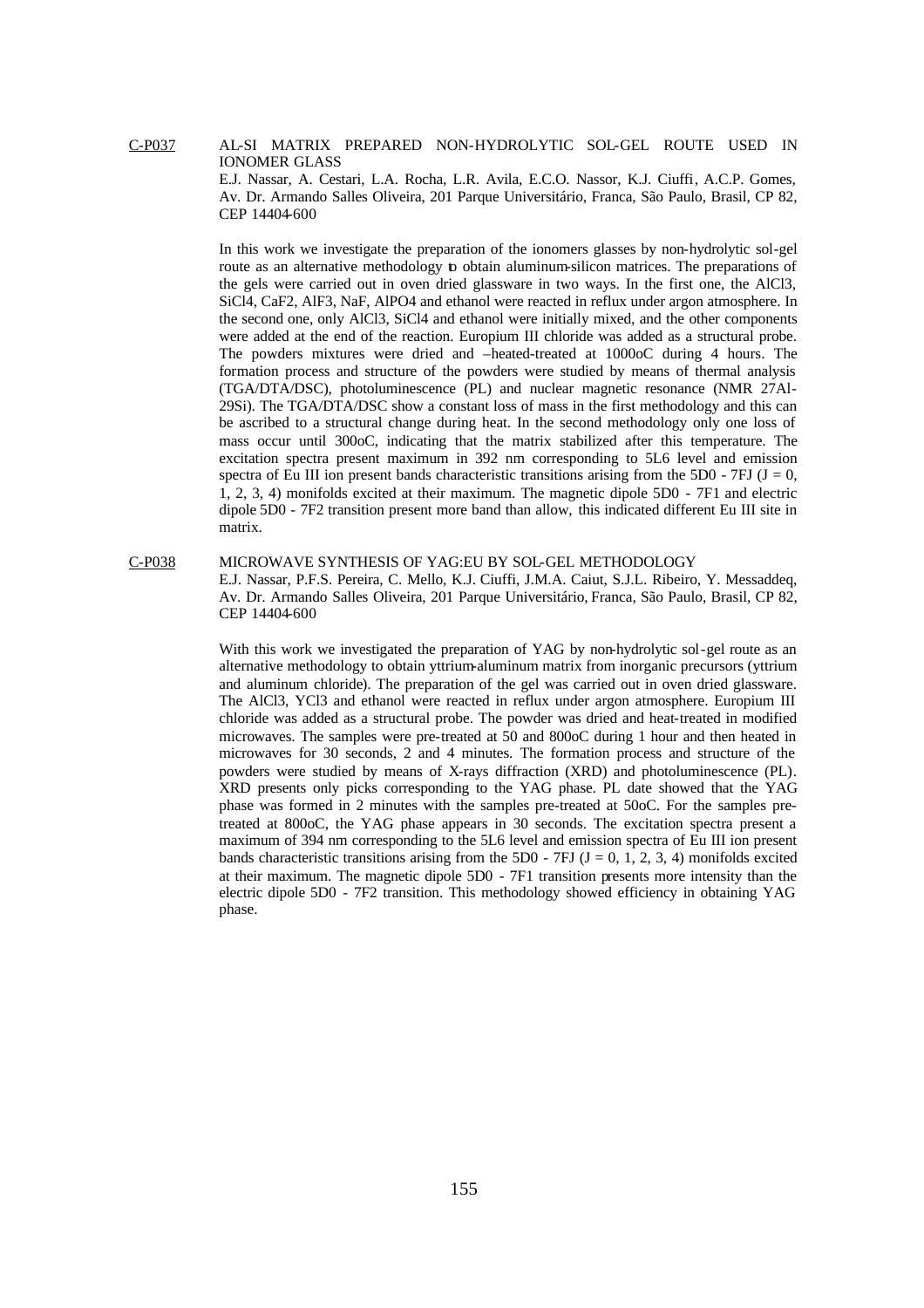C-P039 REVERSIBLE COLOUR CHANGES IN PHOSPHONIOBATE GLASSES A.J. BARBOSA, R.R. GONÇALVES, F.A. DIAS FILHO, R.H. SHIBUYA, J.P. DONOSO, C. MAGON, Y. MESSADDEQ, S.J.L. RIBEIRO, 1: UNESP-IQAr Endereço: Laboratory of Photonic Materials, PoBox 355, Araraquara-SP, 14801-970, Brazil

> Glasses were prepared by using conventional melting process with nominal composition (molar fraction) of 1-x NaPO3- x Nb2O5, with x varying from 0.15 to 0.30. Stable glasses have been obtained with refractive index varying from 1.58 to 1.75 with the increase in the Niobium content. The optical and structural properties were analysed as a function of experimental parameters, such as melting temperature ranging from 1100 to 1400C and nominal composition. Changing the melting temperature distinct coloured vitreous systems were obtained with reversible behaviour. Absorption spectra and Electron Paramagnetic Resonance results clearly show that the colour transition could be assigned to the Nb5+DNb4+ equilibrium. Structural properties were analysed by Raman, FT-IR, UV-VIS and 31P NMR. The introduction of the Nb2O5 promotes a strong modification in the phosphate chains evidenced by 31P NMR and Raman analysis. This changes together with the observed increase in Tg with the increase in the niobium content allowed suggesting that niobate groups are incorporated in the vitreous network by P-O-Nb-O-P bonds.

C-P040 LAYER-BY-LAYER NANOFILMS INCORPORATING HUMIC ACIDS AND POLYELECTROLYTES

F.N. Crespilho, J.R. Siqueira Jr., V. Zucolotto, O.N. Oliveira Jr., IQSC/USP, Grupo de Polímeros Prof. Bernhard Gross, Instituto de Física de São Carlos - USP, Brazil,Av. Trabalhador Sãocarlense, 400 Cx. Postal 369 - CEP: 13560-970 - São Carlos - SP

We report on the preparation and characterization of nanostructured layer-by-layer films incorporating poly(allylamine hydrochloride) (PAH) and humic acids (HAs). HAs are organic macromolecules with polydisperse colloidal and polyelectrolyte characteristics. The functional groups in HAs are mainly carboxylic and phenolic hydroxylic groups. Based on the effective charge reversion (PAH-HA), many PAH/AH bilayers were deposited onto different substrates, namely glass, quartz, and ITO and Au-covered glass substrates. Film growth was monitored layer by layer via UV-VIS spectroscopy. The films presented well-defined globular morphology comprising grains of ca. 10 nm, as revealed by atomic force microscopy (AFM). The thickness of a PAH/AH bilayer was estimated with AFM to be ca. 0.8 nm. The HAincorporating LbL films were further analyzed using cyclic voltammetry, showing a reduction peak at ca. 0.67 V (vs Ag/AgCl). A linear increase o the reduction peak as a function of number of bilayer was observed. Furthermore, the influence of the scan rate on the peak current of ITO/PAH-HA is indicative of charge transport involving the HAs layers and PAH. FTIR-ATR measurements confirmed the presence of specific interactions between the carboxylic groups from HAs and the amine groups from PAH.

C-P041 CAPACITANCE SPECTROSCOPY APPLIED TO OPTOELECTRONIC POLYMERIC DEVICES

L.F. Santos, F.T. Reis, R.M. Faria, IFSC/USP, Endereço: Av. Trab. S. Carlense, 400

In this work, we apply capacitance spectroscopy in a broad frequency range (10-1 to 106 Hz) to study photocarrier generation, transport and recombination processes in semiconducting polymeric devices using monochromatic light excitation (photon energy  $\sim 1.5$  - 4 eV). It is observed that the illumination increases the device overall dc conductivity as well as the equivalent capacitance for photon energies above the optical absorption band edge. The dc photocurrent action spectra as well as the photocurrent-voltage curves (I-V) of the devices are used in the interpretation of the capacitance spectra obtained at different photon energies. The increase of the capacitance in the low-frequency regime is attributed to the formation of a thin depletion layer close to the polymer/electrodes interfaces. The temperature dependence of the capacitance-frequency curves presents activation energies in the order of few tenths of eV, indicating the presence of shallow carrier trapping levels. In addition, the bias dependence of the junction capacitance, extrapolated from dielectric response functions, allows the determination of the acceptor concentration as well as the width of the space charge region.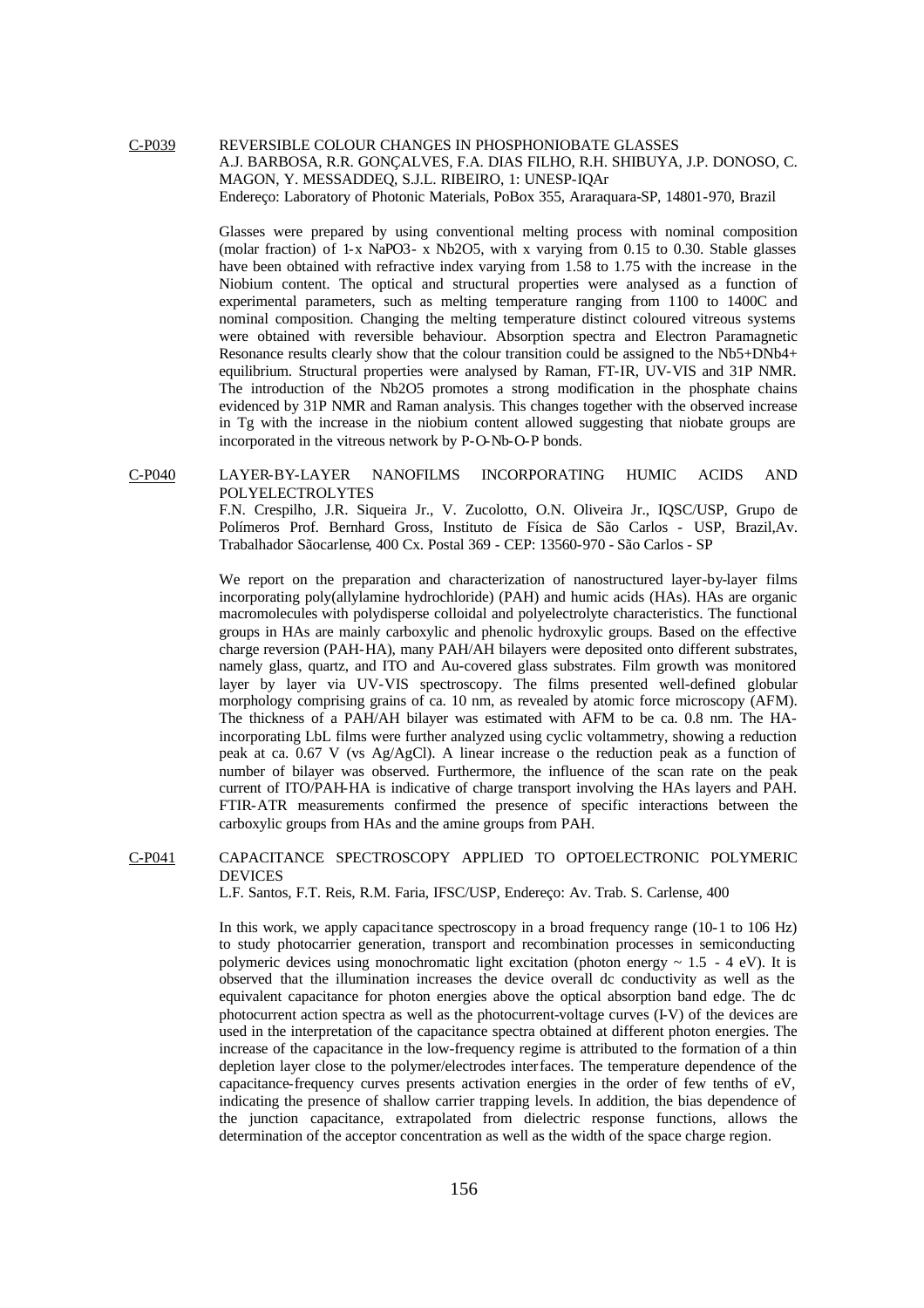C-P042 SULFONATED POLYANILINE/POLY(3-METHILTHIOPHENE) - BASED PHOTOVOLTAIC DEVICES

F. Muchenski, R.M.Q. Mello, L. Micaroni, L.S. Roman, : I.A. Hümmelgen, UFPR, Departamento de Física, Rua Francisco H. dos Santos, s/n°, Curitiba, Paraná, Brazil, Caixa Postal 19044/81531-990.

We investigate the influence of sulfonated polyaniline (SPAN) film as intermediate layer between electrode, tin oxide (TO), and the active layer of photovoltaic devices based on poly(3-methilthiophene), PMeT. Both, PMeT and SPAN are prepared by eletrochemical methods. TO fims are produced by chemical vapor deposition onto glass substrates. The TO films had a thickness of  $\sim$  470 nm, roughness of  $\sim$  6 nm and electrical resistivity of  $\sim$  7x10-5 ohm.m. In TO/SPAN/PMet/Al devices the IPCE reaches 12.1 %and power conversion efficiency 0.8 % under monochromatic irradiation (wavelenght =  $580$  nm; 0.8W/m2). When submitted to AM 1.5 irradiation these devices present power conversion efficiency of 0.04 % at 1,000 W/m2. As the morphology of the films produced by eletrochemical methods has strong thickness dependence, it is reasonable to expect that it largely influences the present results. For larger thickness we have an increase in the roughness in the PMeT surface and as a consequence, an expected improvement in the electron-hole pair dissociation rate at the PMeT/Al interfacedue to increase in effective interface area and existance paths for exiton diffusion up to dissociation sites shorter than those of homogeneously thick films. The authors thank CNPq and CT-ENERG/CNPq for financial support.

C-P043 PHYSICAL AND THERMOCHROMIC PROPERTIES OF WO3 BASED THIN FILMS B. Montanari, G. Poirier, M. Siu Li, S.J.L. Ribeiro, Y. Messaddeq, UNESP – IQA Laboratory of Photonic Materials, Araraquara, São Paulo, Brazil, PoBox 355

> Tungsten oxide films have been studied intensively during the last decades, due to their interesting properties such as electrochromism, photochromism, thermochromism and catalysis. Many applications have been envisaged for WO3 films, such as switchable windows, displays and mirrors, gas sensors and others. Many systems were investigated but the properties of these films are largely influenced by many experimental parameters witch are difficult to control. This behavior is due to the facility of tungsten atoms to adopt various oxidation states.

> In this work, vitreous samples were prepared in the NaPO3 – BaF2 – WO3 ternary and in the NaPO3 – WO3 binary systems. These glasses present high thermal stability, large chemical and mechanical resistance and good optical quality. Samples containing high amount of WO3 (concentrations above 40% molar) have been used as target to prepare thin and thick films. Such films were deposited by electron beam evaporation method. The evaporation rate has shown to be a fundamental parameter for the final chemical composition. The films were characterized by X-ray diffraction, perfilometry, UV-visible transmittance, infrared reflectance spectroscopy. The optical properties of these films are very dependent of the room atmosphere. In fact, their thermochromic properties are related with the oxidation states of tungsten atoms witch are influenced by the atmospheric humidity.

> > 157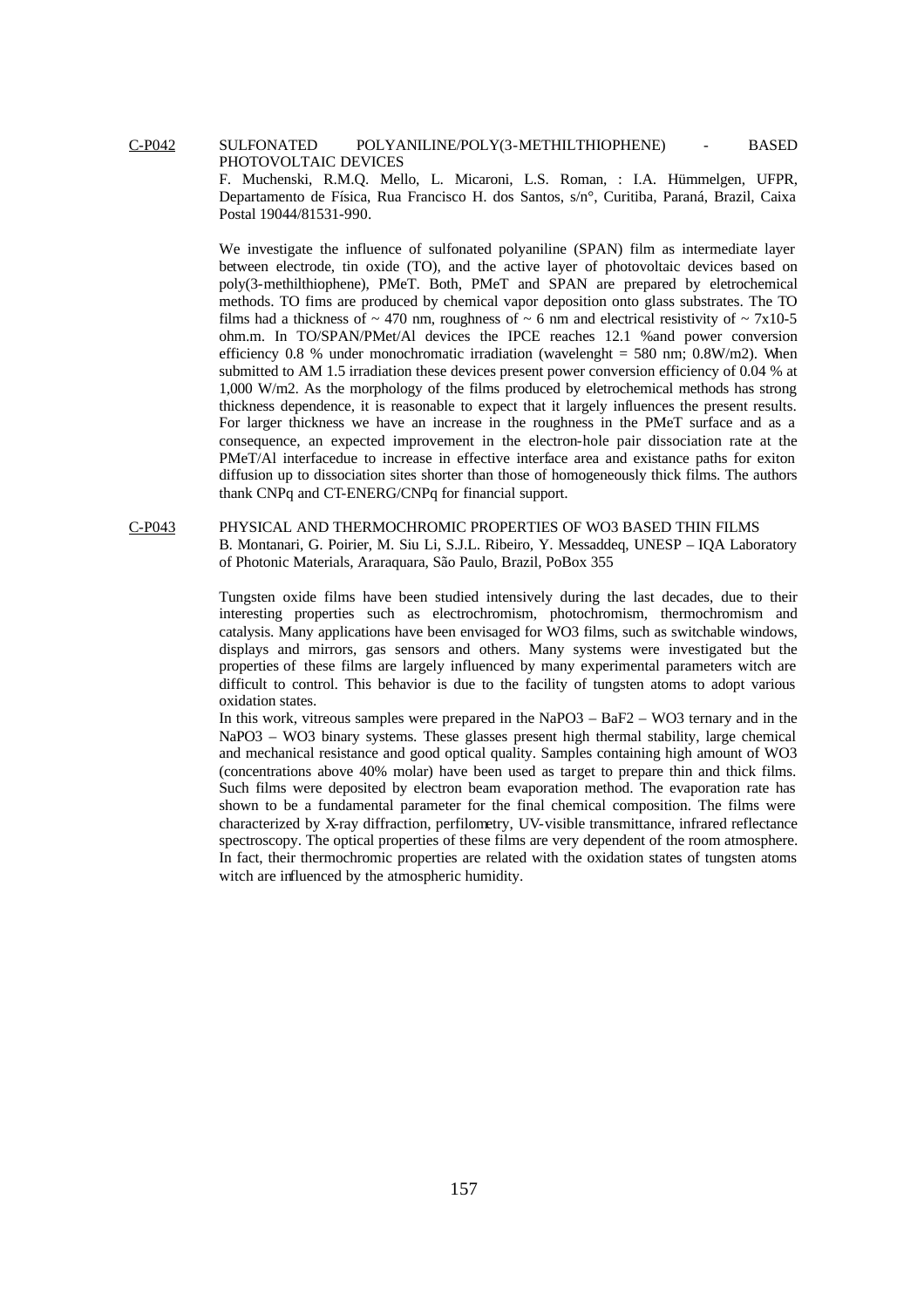# C-P044 A THIENYLENE-PHENYLENE COPOLYMER AND OLIGOMER WITH DI (ETHYLENE OXIDE) SIDE CHAINS AND ITS USE IN LIGHT EMITTING DIODES R.A. Silva, L.A. Cury, F.M. Matinaga, P.S.S. Guimarães, M. Bouachrine, J.-P. Lère-Porte, S. Löis, J. Moreau, F. Serein-Spirau, UFU, Faculdade de Física, Bloco X, Campus Santa Mônica, CEP:38400-902, Uberlândia, Minas Gerais, Brazil

An entirely new copolymer, thienylene-dialkoxyphenylene, was prepared by condensation between a bis-stannylthiophene reagent and a substituted dibromobenzene derivate in the presence of a palladium catalyst. Owing to the presence of 2-(2-butoxy-ethoxy)-ethoxy polar side chains the polymer is soluble in most organic solvents and exhibits excellent glass adhesion properties. The optical properties of the copolymer can be controlled by adjusting the size and nature of the side chains, making it a promising material for the fabrication of light emitting diodes (LED) and light electrochemical cells (LEC). In this work we report a study of the electrochemical and optical of thin films of thienylene-dialkoxyphenylene. The calculated bandgap derived from cyclic voltammetry data (2.21eV) is in good agreement with the one calculated from the UV-VIS spectrum edge (2.15eV). The films for the optical measurements were prepared by spin casting on glass and silicon substrates. Photoluminescence and absorption spectra were recorded in the temperature range from 279 K to 18 K. The evolution of the optical spectra with temperature allows the determination of the variation of the bandgap with temperature. The analysis of the relative intensity of the zero-phonon, 0-1 phonon and 0-2 phonon bands indicates a change in the conjugation length with temperature.

C-P045 STRUCTURAL CHARACTERIZATION OF BLENDS CONTAINING PVDF AND NATURAL RUBBER LATEX R.D. Simões, A.E. Job, N. Alves, J.C.S. Camargo Filho, O.N. Oliveira Jr., C.J.L. Constantino, UNESP, Faculdade de Ciências e Tecnologia, Rua Roberto Simonsen, 305, 19060-900, Presidente Prudente, SP, Brazil

> We report on the investigation of blends made with PVDF and natural rubber latex, whose biocompatibility could be explored in bone tissue growth. The choice of these materials was based on the piezoelectric activity of PVDF, which is crucial for growing bone tissue, while using latex allows one to produce blends with no solvents to dissolve PVDF. Different volumes of latex (0.3, 0.5, 0.7 and 1.0 mL) were added to 2.0 g of PVDF. The mixture was submitted to high pressure under 180oC during ca. 5 minutes. Thermomechanical properties were investigated through thermogravimetric analysis (TGA), differential scanning calorimetry (DSC) and dynamic-mechanic analysis (DMA). The blends are thermally stable up to ca. 300oC, the phase transitions found were Tg at ca. -60oC and the crystalline melting point at ca. 167oC. The elasticity modulus was in the range of the bone (MPa) and could be varied by altering the amount of latex in the blend. Spectroscopic characterization of the blends, using micro-Raman scattering and Fourier transform infrared absorption (FTIR) techniques, indicated that the blends become more homogeneous as the amount of latex is increased. However, no chemical interaction was noted between the latex and PVDF. These results suggest that the PVDF/latex blends are suitable for the intended applications, particularly because of their thermomechanical properties. The implantation of blends in rabbits is being carried out.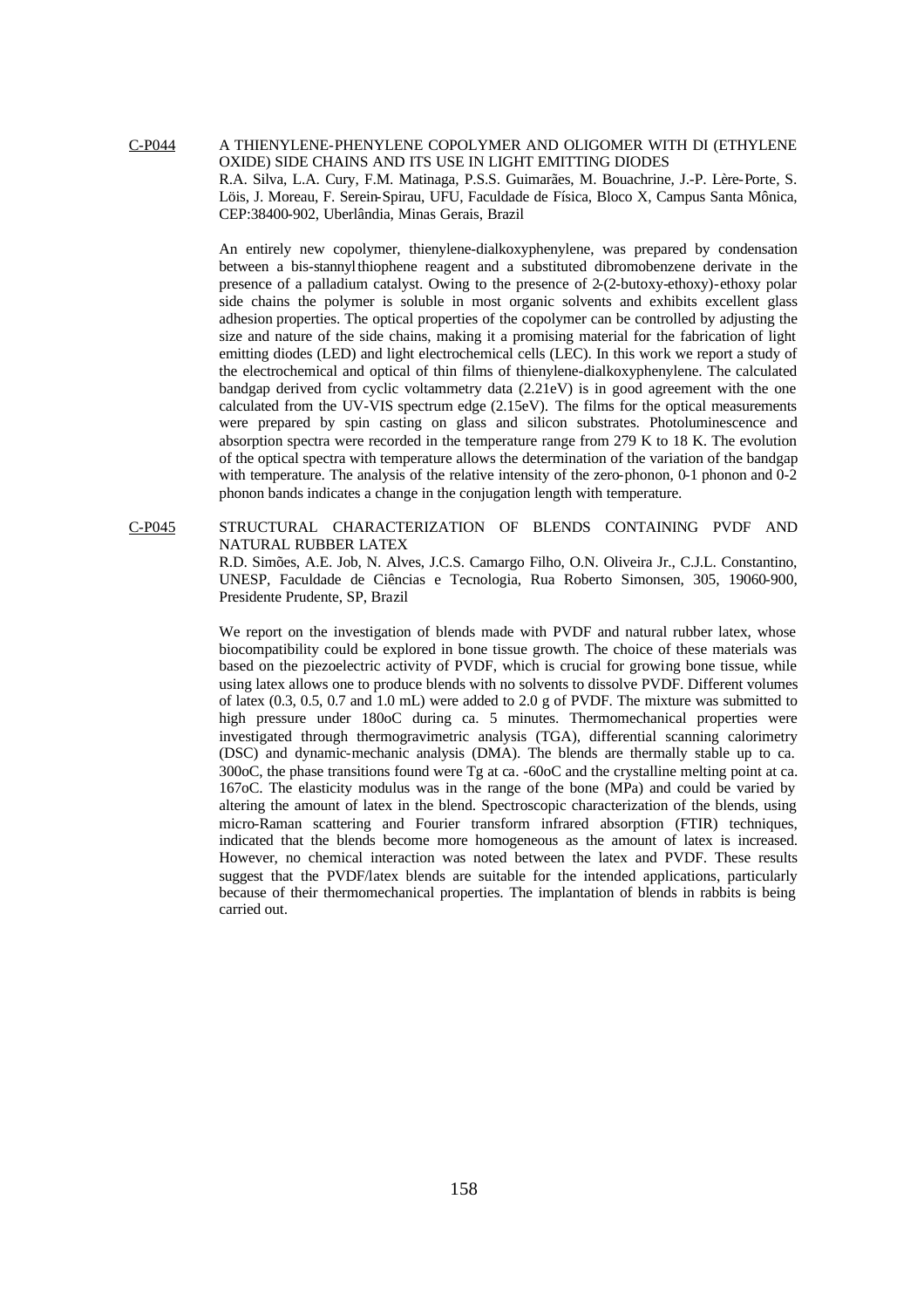C-P046 INVESTIGATION OF THE MOLECULAR STRUCTURE IN LANGMUIR AND LANGMUIR-BLODGETT (LB) FILMS OF A POLYMER CONTAINING AN AZO DYE D. Volpati, P.A. Antunes, F. Pavinatto, A. Riul Jr., O.N. Oliveira Jr., C.J.L. Constantino, J.A. Giacometti, UNESP, Faculdade de Ciências e Tecnologia, Rua Roberto Simonsen, 305, Presidente Prudente, SP, Brazil, 19060-900

> Langmuir and Langmuir-Blodgett (LB) films of a polymer containing an azo dye (DR19Cl-IPDI) mixed with stearic acid have been produced, aimed at future applications in optical storage and surface-relief gratings. The  $&\#61552$ :-A isotherms showed that the Langmuir films can support high collapse pressure indicating a good molecular packing on the water surface. Only a slight aggregation was observed during the compression-decompression cycle (hysteresis). However, the molecular structure of the Langmuir film is restored after each cycle, which is indicated by the superposition of the isotherms. The slight aggregation is maintained in the LB films as confirmed by the similarity between the UV-VIS. Absorption spectra for the LB film and the polymer solution. The spectrum for the mixed LB films containing 1, 11, 24, 33 and 51 layers showed also that absorption increased linearly with the number of deposited layers. Polarized UV-VIS. absorption spectra did not indicate any preferential molecular organization parallel or perpendicularly to the dipping direction in the plane of the substrate. The vibrational spectroscopy characterization using micro-Raman and surface-enhanced Raman techniques of the LB films has not revealed any chemical interaction between the azopolymer and the stearic acid. With enhancement of the Raman signal it was possible to investigate even the LB monolayer. This surface-sensitive method indicated that all LB films investigated here have the same molecular structure.

C-P047 STUDIES ON THE INTERACTION BETWEEN HUMIC SUBSTANCES AND CONDUCTING POLYMERS FOR SENSOR APPLICATION E.C. Venancio, N. Consolin Filho, C.J.L. Constantino, L. Martin Neto, L.H.C. Mattoso, EMBRAPA-CNPDIA, Rua XV de Novembro, 1452, São Carlos,

> The interaction between humic substances and poly(o-ethoxyaniline) (POEA), a conducting polymer, was investigated for both solution and self-assembled films. The results have shown that the humic substances induce doping of POEA by protonation, as indicated by UV-vis and Raman spectroscopies. The atomic force microscopy studies on the self-assembled films have shown that the average roughness of the polymer film has increased after exposing it to humic substances (fulvic and humic acids), consistent with the interaction between POEA and the humic substances. However, this change in morphology is reversible by washing the sensing units with water, in agreement with the electrical data, allowing using this system in sensor applications. Here, the sensor formed by an array of different sensing units has distinguished between two humic substances (fulvic and humic acids) as shown by multivariate analysis (principal component analysis). The motivation to detect humic substance comes from its importance in terms of quality control of water or soil.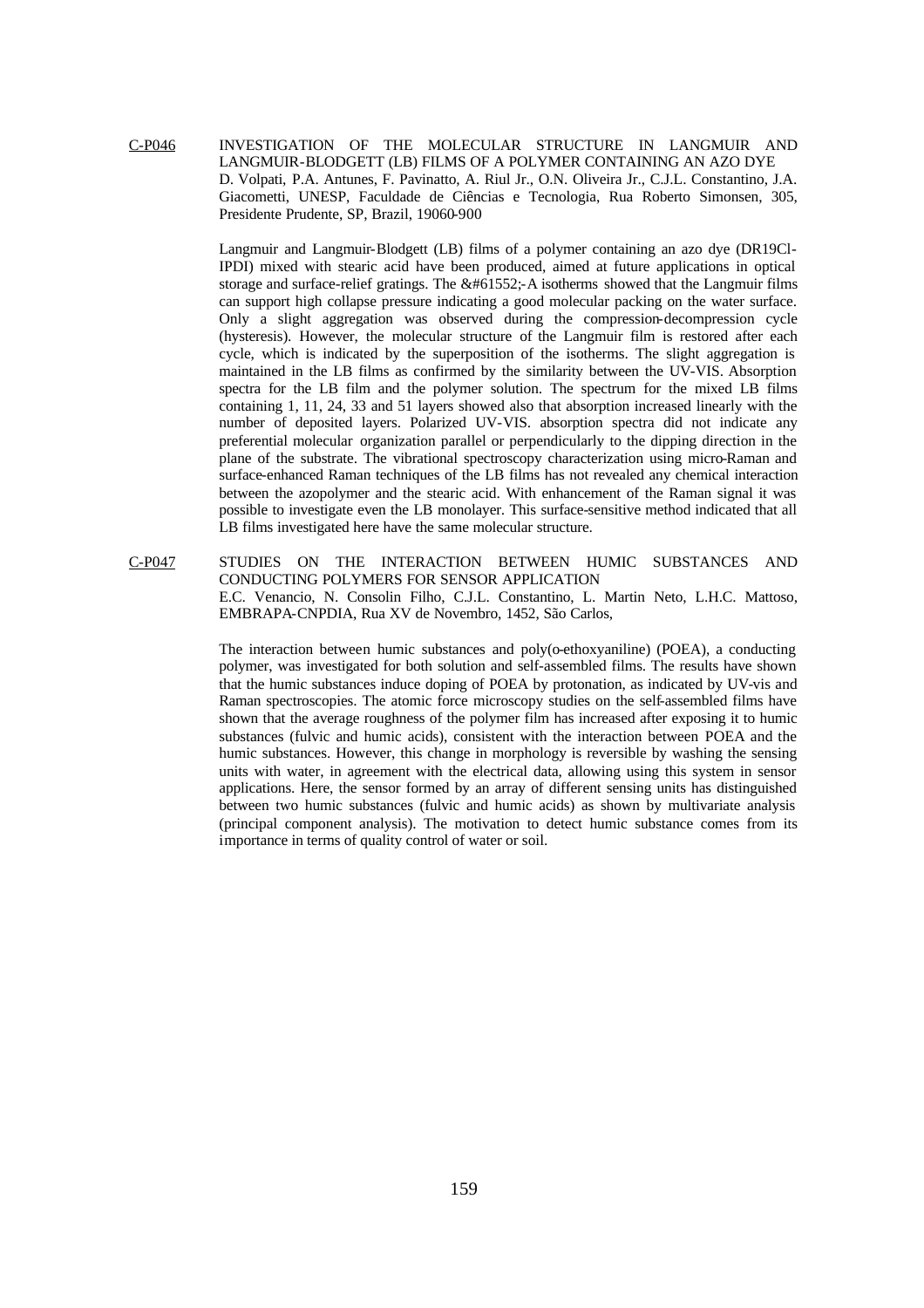# C-P048 PHOTOLUMINESCENCE IN LANGMUIR BLODGETT (LB) FILMS OF A POLYFLUORENE DERIVATIVE M. Ferreira, A.M. Machado, L. Akcelrud, O.N. Oliveira Jr, UNESP/PP, Rua Roberto Simonsen, 305, CP 467. 19060-900

The Langmuir and Langmuir-Blodgett (LB) properties of a PPV type polyfluorene derivative, namely poly(9,9-di-hexylfluorenediyl vinylene-alt-1,4-phenylenevinylene)(LaPPS16) are reported. Langmuir films of LaPPS16 were formed rom chloroform solutions spread on an ultrapure water subphase. The area per monomer in the condensed phase in surface pressure (p-A) isotherms was ca. 75 Å2, indicating the formation of true monolayers. The maximum surface potential was approximately 320 mV. Y-type LB films were transferred onto quartz and ZnSe substrates at a constant surface pressure of 35 mN m-1 and with dipping speed of 6 mm min-1. UV-VIS. absorption and FTIR spectroscopy measurements on 21-layer LB films confirmed the transfer of LAPPS16, with an absorption peak centered at 320 nm and FTIR bands assigned to uC-H (hexyl) at 2954-2844cm-1, uC-H (olefinic) at 3054cm-1 and uC=C (olefinic) 957cm-1. The absorption at 1687cm-1 corresponds to the di-substituted trans  $C=C$ olefinic bonds. The photoluminescence (PL) of the film can be readily seen by naked eyes upon shining UV light onto the sample. The PL spectrum displays an emission peak at approximately 500 nm.

# C-P049 AZOBENZENE POLYMER FILMS AS COMMAND SURFACE FOR ALIGNING LIQUID CRYSTALS

L.T. Thieghi, E.A. Oliveira, I.H. Bechtold, F. Batalioto, J.J. Bonvent, J.A.Giacometti, D.T. Balogh, IFUSP, Grupo de Fluidos Complexos, , São Paulo, SP, PO Box 66318, CEP05315-970

The use of azo-dye molecules attached to polymers allows manipulating the liquid crystal alignment by trans-cis-trans isomerization cycles. When a polymer film containing azo-dye moieties randomly oriented is irradiated with linearly polarised visible light, a selective reorientation of the azo-dye groups takes place perpendicular to the polarisation direction. This linear photoisomerization gives a certain anisotropy to the polymer film that can be used to align the liquid crystal molecules once in physical contact with the irradiated polymer surface. In this work a systematic study of the orientation induced to a thermotropic nematic liquid crystal, 5CB, by polymeric films containing different concentrations of azo-dye groups in the side chain, p(MMA-DR13), was performed. The investigated aspects are the kinetics of orienting the azo-dye polymer film, the influence of the irradiation energy and of the azo-dye concentration on the polymer alignment, the thermal and temporary stability of the alignment induced to the liquid crystal, and the azimuthal anchoring strength. The photopolymerization was performed using a Nd:YAG laser operating at 532 nm. The sample transmittance was measured as function of the incident laser power and of the exposure time, for different azodye concentration. We expect to find experimental parameters that allow us to make a theoretical description between the azo-dye concentration and the induced liquid crystal orientation.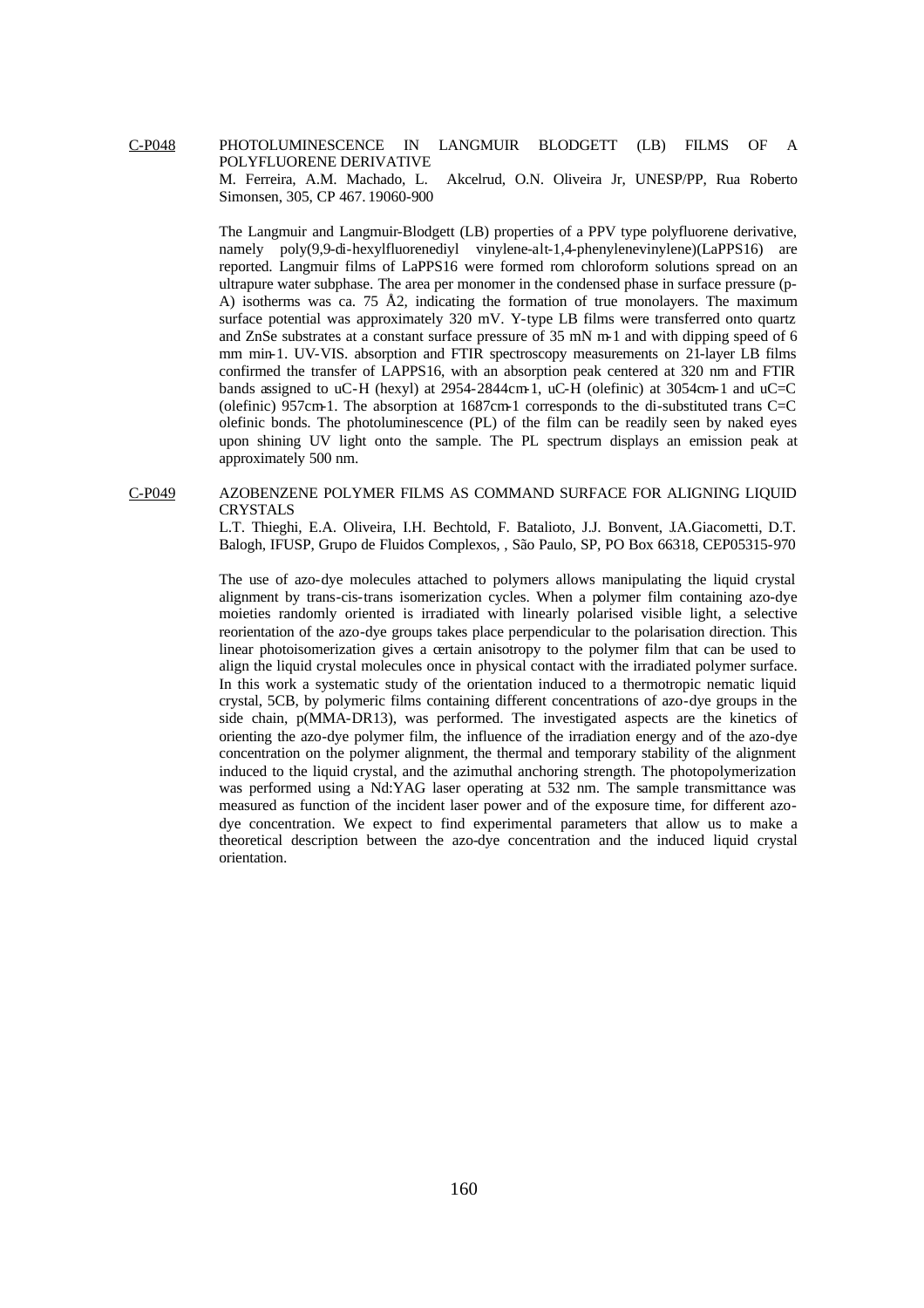#### C-P050 HIGHLY SENSITIVE SENSOR ARRAYS OF CHROME ELECTRODES FOR TASTE **SENSORS**

C.E. Borato, F.L. Leite, O.N. Oliveira Jr., L.H.C. Mattoso, Interunidades em Ciência e Eng. de Materiais / USP - São Carlos; Embrapa / CNPDIA, Embrapa Instrumentação Agropecuária, Rua XV de Novembro 1452, São Carlos, SP, Brazil, CP 741, CEP 13560-970

A novel sensor array with inexpensive electrochemically chrome-deposited electrodes is employed as taste sensors, which show high sensitivity, using impedance spectroscopy measurements and a different electrode geometry [1]. With data analysis based on principal components analysis (PCA), the array was capable of distinguishing among solutions containing trace amounts of basic taste substances, namely NaCl (salt), HCl (sour) and sucrose (sweet). The high sensitivity allowed detection of these substances and of CuSO4 at a concentration of 10E-12 mol/L. This sensitivity was achieved at low frequencies (i.e. 200 Hz), where double-layer effects become important, whereas with frequencies above 800 Hz the array was considerably less sensitive. In addition to detecting trace amounts of substances, the array was used to distinguish samples of wine, thus demonstrating that it also works with complex liquids. In order to further test the new electrodes, we observed that a reasonable distinguishing ability can be obtained when only one electrode is employed, but the electrical response computed contains signal from different measuring conditions. This feature also lowers the cost of the taste sensor, which extends the possible applications of taste sensors.

# C-P051 CHARACTERIZATION OF BLENDS OF MEH-PPV AND COMMERCIAL POLYMER V.C. Gonçalves, K.C. Teixeira, D.T. Balogh, IFSC/USP, Grupo de Polimeros - IFSC-USP , Av. Trabalador Sao Carlense, 400 - C.P. 369 - 13560-250, São Carlos- SP - Brasil

In this work polymer blends of poly[(2-methoxy-5-(2-ethyl-hexyloxy))-p-phenylenevinylene] (MEH-PPV) and polycarbonate (PC) were studied. Blend films onto glass substrate were prepared in appropriate proportions of MEH-PPV from chloroform solutions. The blends were characterized by FTIR and UV-Vis absorption and photoluminescence and the photodegradation was followed by exposing the films to a white light (25 mW/cm2) and recording their absorption spectra in visible region. FTIR showed that there is no interaction between MEH-PPV and PC in molecular level. The thermal transitions of the MEH-PPV could not be visualized clearly by the DSC technique and the thermal transitions of PC were not significantly changed by the presence of MEH-PPV. The photoluminescence spectrum of MEH-PPV was not affected by the presence of PC in the blends. The blend degradation kinetics in solid state are monoexponential, first-order, for all film thickness. However for the pure MEH-PPV, the photodegradation kinetics is biexponential (slow and fast stage) for higher thickness. These results indicate that MEH-PPV can be dispersed in PC forming immiscible blends but with no phase separation could be clealy observed by optical microscopy. The presence of PC presence changed the MEH-PPV photodegradation mechanism probably by changing the oxygen diffusion, the blend films showing photodegradation rates similar to the slower stage of pure MEH-PPV films. Acknowledgements: FAPESP, CNPq, IMMP/MCT.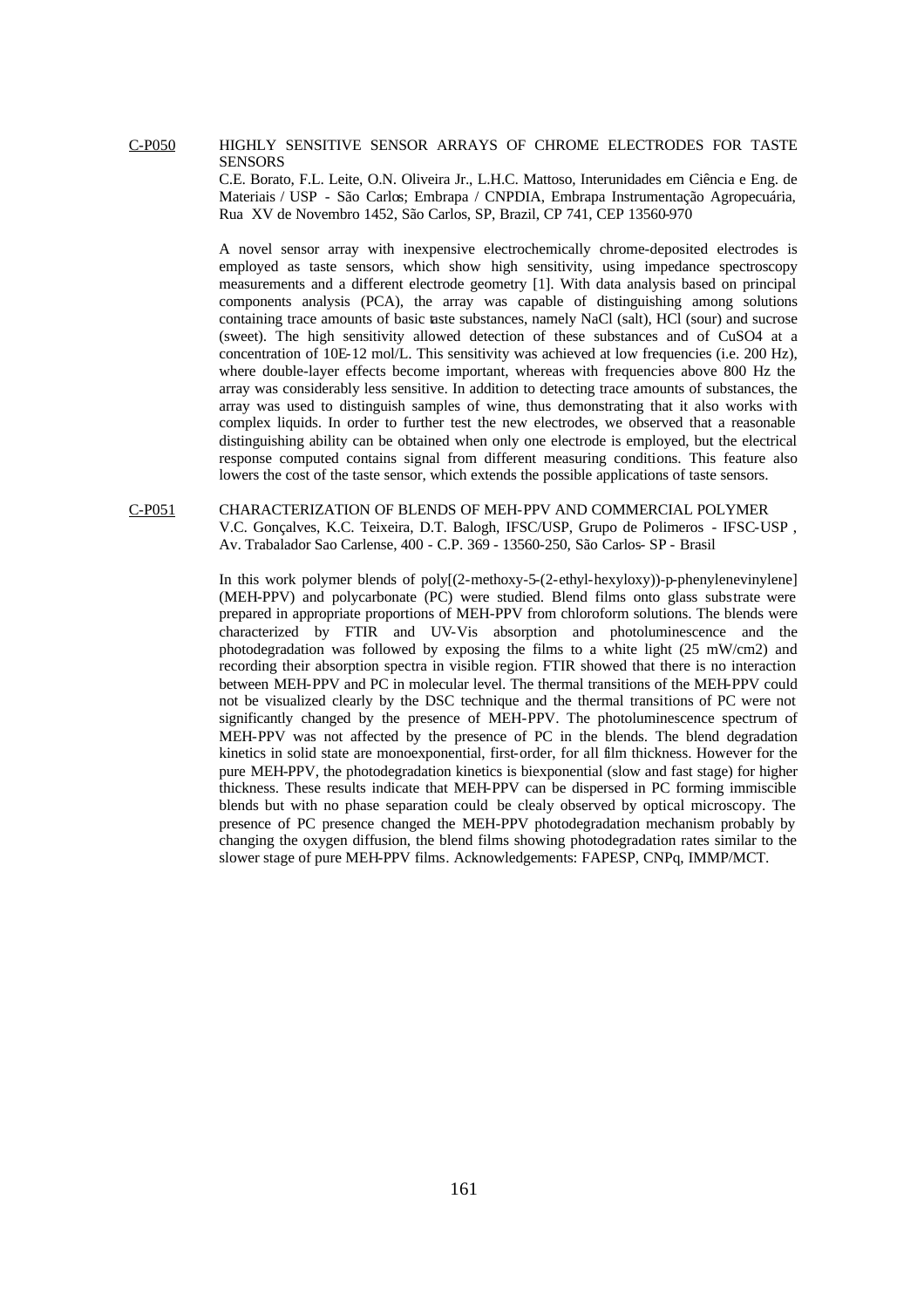C-P052 THERMALLY STIMULATED DISCHARGE CURRENT OF SULFONATED POLYSTYRENE IONOMERS FOR APLICATION IN POLYMERIC ELECTROLUMINESCENT DEVICES

V.G.F. Viana, J.M.Guimarães Neto, R.F. Bianchi, A.J.F. Carvalho, R.M. Faria, UFPI/USP, Av. Trabalhador Sãocarlense, 400

Ionomers are íon-containing polimers that have a relatively small amount ionic group along polymer backbone chains. Recently research reported the effect of ion concentration in the ionomers used as an electron injecting layer in polymer light-emitting devices. Interactions between the ionic groups attached to the polymer backbone changes dramatically the properties of ionomers and are responsible for the electron injection properties of these materials. These interactions are dependent on the number of ionic groups and on its chemical nature. This paper describes the use of thermally stimulated discharge current (TSDC) technique to investigate structural transition of potassium sulfonated polystyrene ionomers, with sulfonation level ranging from 1 to 15 mol% as a function of ionic conduction in the temperature interval of 273 to 500 K. The TSDC spectra exhibit three discharge features in order of increasing temperature with two main transition around 120-160 °C and above 180 oC. A region of diffusion is observed above of Tg material. The results were interpreted in order to explain the effect of the number of charges in ionomers on the discharge current of depolarization. These results were discussed in order to use these ionomers as electron injection material in polymer EL devices.

C-P053 POLY-(AMIDE-IMIDE) AND AZOPOLYMER MIXTURES. I. EFFECTS ON POLYAZOURETHANE PROPERTIES

> L. Ceridorio, M.R. Cardoso, F.J. Pavinatto, A.J.F. Carvalho, C.R. Mendonça, D.T. Balogh, : IFSC/USP, IFSC/USP - São Carlos - SP - Brasil

> An important challenge in the production of polymers containing azo chromophores is that the azopolymers are generally brittle, with poor mechanical properties. This difficulty may be overcome if mixtures of azopolymers are made with commercial polymers. In this work mixtures of poly-(amide-imide) with a polyurethane synthesized by polymerization of 4,4' methylene- diphenylisocyanate and the azo dye 4-[N-bis-(2-hydroxy-ethyl)]-amino—2´chloro-4'-nitroazobenzene (MDI-DR19Cl) were prepared in order to obtain self-standing and flexible films with optical storage properties. Films with 5% of azopolymer were obtained, showing good optical properties and high coloration degree and flexibility after a curing process. The mixture presented a glass transition temperature 10 oC lower than the values obtained for the glass transition of the pure PAI and no phase separation could be visualized by optical microscopy. The films of the mixture showed better mechanical stability showing no degradation after several weeks, whereas films of the pure azopolymer were brittle. The self standing films used in optical storage experiments showed remanent optical storage values after relaxation slightly lower than the value obtained for a film of the pure azopolymer cast on glass slides. But the values obtained are sufficient high to show the viability of the use of these mixtures in optical storage applications that require flexible films.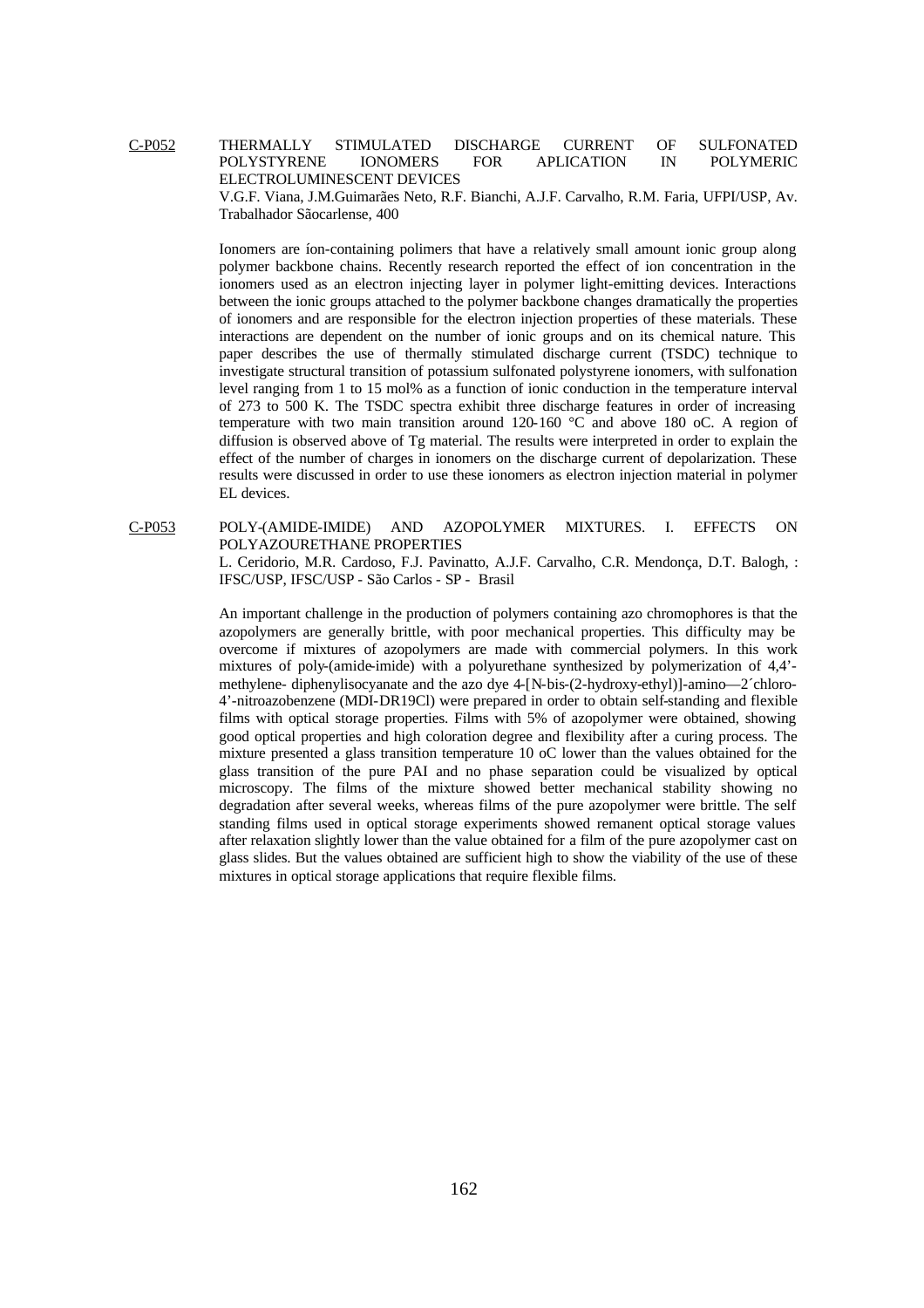# C-P054 SYNTHESIS AND CHARACTERIZATION OF A PPV ORTHOGONALLY SUBSTITUTED WITH FLUORENE UNITS A.M.Assaka, P.C. de Souza, A.R.M. Oliveira, L. Akcelrud, UFPR/LACTEC, Centro Politécnico - Curitiba - PR – Brasil

Despite its good opto-electronic characteristics, PPV lacks processibility and various approaches have been tried to overcome this drawback,like the insertion of alkyl and /or alkoxy substituents.This strategy also provides a means to tune the emission color,and good film forming ability as well. In the present contribution, we propose a new type of substituent:orthogonally placed fluorene units in the 3,6 positions of the aromatic ring of PPV,which apart from solubilizing the main PPV chain,contributes to a better thermal and oxidative stability in relation to the usual aliphatic substituents.Another interesting feature of the new structure is the emissive character of the ramification.The synthesis was performed through the Wittig condensation between 1,4-difluorenyl-3,6-dicarboxaldehyde-benzene(1) and p-xylylenebis(triphenylphosphonium bromide) $(2)$ .(1) was prepared by reacting p-xylene with bromine resulting in 1,4-dibromo-p-xylene (3),which was reacted with acetic acid in acetic acetate to form 1,4-dibromo-3,6-dicarboxaldehyde-benzene(4) and then lithiated to form 1,4-diboronic acid-3,6- dicarboxaldehyde-benzene(5).Finally, 2,7-dibromofluorene was reacted with (5) to form (1).All structural characterizations were performed using FTIR, 1H and 13C NMR.The photophysical behavior of polymeric structure was characterized by UV absorption and fluorescence emission spectroscopy, in solution and in the solid state.The molar weight was determined by GPC technique with PS standards.

# C-P055 CARRIER INJECTION AND TRANSPORT OF IN-SITU POLYMERIZED POLYANILINE FILMS

S.A. Travain, R.F. Bianchi, J.A. Giacometti, Grupo de Polímeros, Avenida dos Trabalhadores, 400, São Carlos-SP, Brazil, Caixa Postal 369, CEP 13560-970

The electrical properties of in-situ polymerized polyaniline (PANi) thin films have been examined upon different doping levels, temperature and metals used as electrode (Au and Al). The polymer was prepared using the chemical synthesis and deposited in-situ onto glass substrate having on its surface gold or aluminum lines arrays as electrodes. Electrical measurements were performed using a Solartron Impedance/Gain-Phase analyzer, in the frequency range from 0.1 Hz to 10 MHz (AC measurements) and a Keithley current-source measuring unit, in the -10 to 10 V range (DC measurements) in the dark and under vacuum, to avoid photocurrent and photoxidation processes, respectively. A model is presented for describing the DC and AC measurements characteristics of the PANi systems that encompass: (i) the charge injection from metal to the polymer bulk through the metal-PANi interfaces, and (ii) the Cole-Cole dielectric function and the the random free energy barrier model for accounting the conduction process. Fittings of DC and AC electrical characteristics are in good agreement with experimental data. The dependence of the zero-field contact barrier (PANi-Al and PANi-Au interfaces) for carrier-injection, as well the carrier mobility on the electrical field and the influence of doping level on the polymer permittivity are obtained.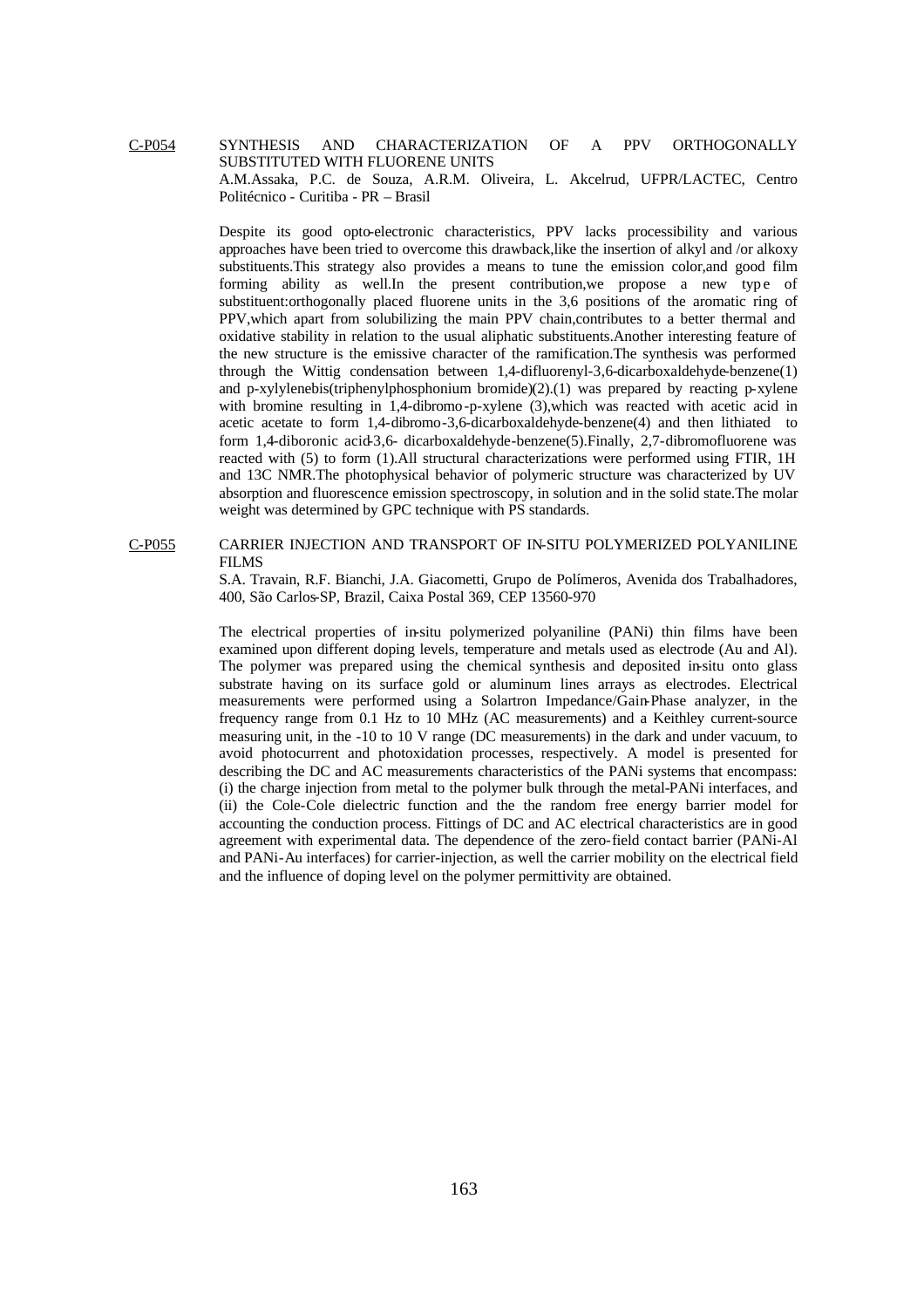# C-P056 SYNTHESIS AND SPECTROSCOPIC STUDY OF EU(B-DIKETONATE):A-CYCLODEXTRIN INCLUSION COMPOUND A.O. RIBEIRO, O.A. SERRA, FFCLRP-USP, Ribeirao Preto, Brasil - 14040901

Cyclodextrins (CD) are cyclic oligosacharides compounds that can incorporate molecules of appropriate size in your hydrophobic cavity, forming of the so-called inclusion compound. In this work we describe a study of the photophysical properties of the Eu(b-diketonate)3:a-CD inclusion compounds in aqueous solution and in a solid state. The complexes [Eu(tta)3.2H20] and [Eu(bta)3.2H20] (tta=thenoyltrifluoroacetone, bta=benzoyltrifluoroacetone) were synthesized, characterized and included in a alpha-cyclodextrin aqueous solution by stirring the suspension for one week. Part of the solution was dried to obtain the inclusion complexes in a solid state. The study of the properties of the materials was done through luminescence spectroscopy, ultraviolet-visible absorption (UV-Vis), 1H NMR, infrared (FTIR), MALDI and thermal analysis (TGA/DTA). The excitation spectra of Eu(tta)3:a-CD and Eu(bta)3:a-CD inclusion compounds in aqueous presented the maximum shifted approximately 15 nm relatively to the non a-CD complexes. Infrared absorption and 1H NMR confirmed the interaction of the complexes with the a-CD. The emission spectra of compounds show the bands characteristics of the Eu3+ in all environments. The stoichiometry of the inclusion compounds was calculated by absorption in aqueous solution by Job's method of continuous variation and was confirmed by MALDI and thermal analysis of solid compounds.

#### C-P057 SURFACE TENSION STUDIES ON DIMER AND TRIMER LIQUID CRYSTALS

L.S. Gomes, N.R. Demarquette, A. Abe, Dept. de Eng Metalurgica e de Materiais da Escola Politécnica da USP, Rua Prof. Mello Moraes, 2463, 05508-900 São Paulo, Brazil

In this work, the surface tension of  $a, w\text{-}bis[(4,4'-cyanobjphenyl)oxy]$  alkane dimer liquid crystals (CBA-n) and trimer liquid crystals (CBA-Tn) having –O(CH2)nO- flexible spacers (n  $= 9, 10$ ) between the 4,4<sup>2</sup> cyanobiphenyl ends was evaluated for ranges of temperatures corresponding to the nematic and isotropic phases of the materials, using the pendant drop method. Pressure Volume Temperature (PVT) data of dimer and trimer liquid crystals were used to predict the influence of temperature on the surface tension of materials studied. For all the LMMLCs studied it was observed that the surface tension suffers a discontinuity near the transition temperature nematic to isotropic, TNI. The results of surface tension discussed in light of the ordering of the molecules.

## C-P058 INFLUENCE OF THE SOLVENT IN THE OPTICAL STORAGE FEATURES OF AN AZO DOPED CHITOSAN FILMS

C.R. Mendonça, J.P. SIQUEIRA, D.S. DOS SANTOS JR., M.R. Cardoso, O.N. OLIVEIRA JR., Grupo de Fotônica, Av. Trabalhador São Carlense, 400, São Carlos, Brazil

Chitosan can sequestrate azodyes, in a process that depends on the chemical structure of the dye and on pH. It opens up new possibilities to combine optical properties from the azo compounds with chitosan in biological applications in order to produce sensors and probes. Systems containing azoaromatic chromophores has been exploited for optical storage and formation of surface-relief gratings. In this paper we report on the optical storage properties of chitosan films doped with azo dye Ponceau-S (PS). Particular emphasis is given to the increase in the optically induced birefringence signal and rate, when the samples are immersed into different solvents prior to the optical storage measurements. Our results indicate that the solvent is entrapped in the samples affecting the electrostatic interactions between the molecules in the film, in such a way that the preclusion effect brought about by such interactions on the writing processes could be diminished.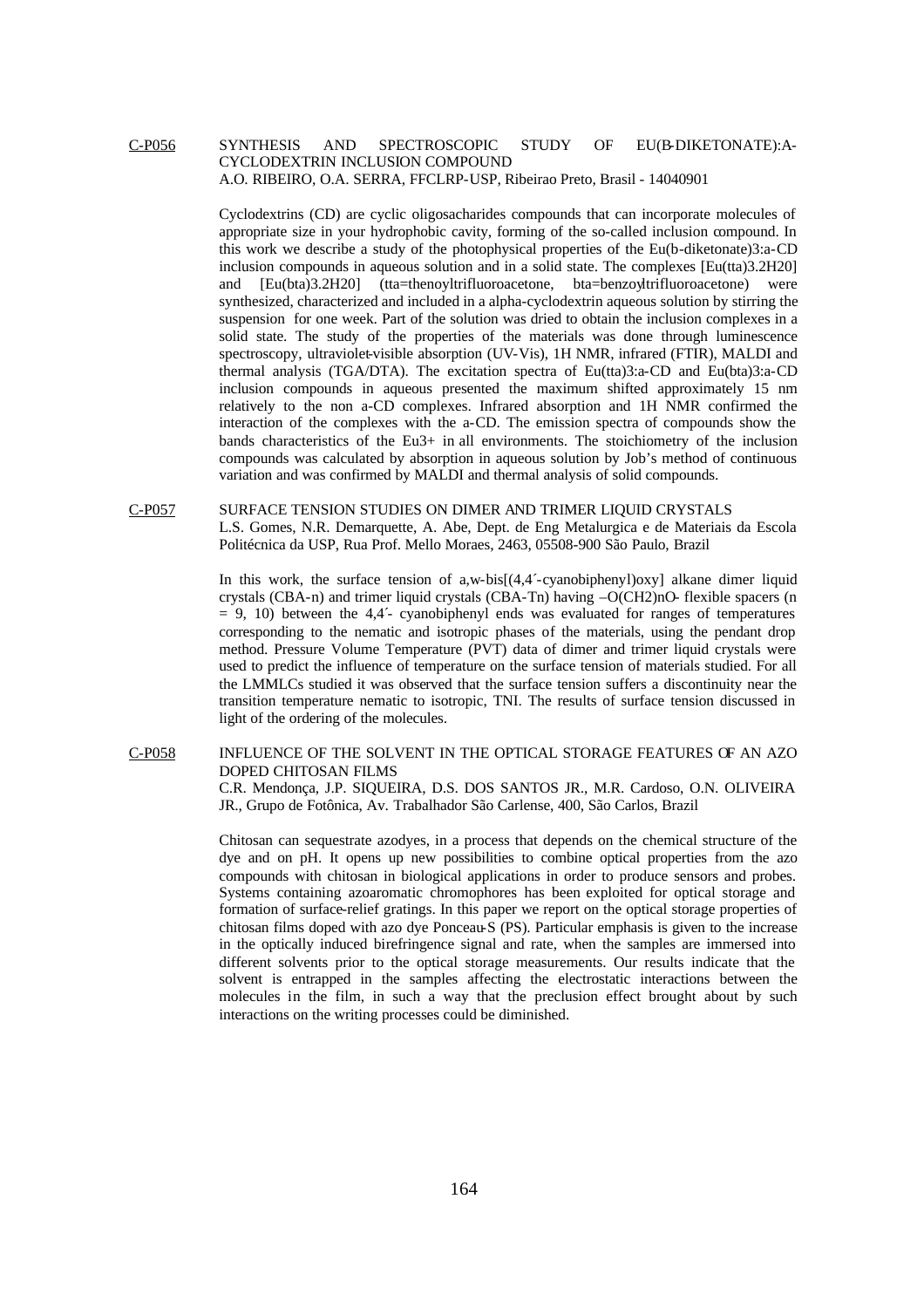# C-P059 MORPHOLOGICAL AND OPTICAL CHARACTERIZATION OF SILICA HYBRID FILMS PREPARED BY SOL-GEL PROCESS

G.L.T. Nascimento, B.R.A. Neves, N.D.S. Mohallem, UFMG, Laboratório de Materiais Nanoestruturados, Departamento de Química, Av. Antonio Carlos 6627, Belo Horizonte, MG

The sol-gel process have been used to prepare inorganic-organic glasslike films, providing unique possibilities to tailor the mechanical, electrical and optical properties with respect to numerous applications. In this work, thin silica hybrid films were prepared on glass plates using the dip-coating process, from starting solutions of silicon alkoxide (TEOS) dissolved in ethyl alcohol and methacrylic acid or TMPS. The influence of parameters such as concentration, pH, dipping velocity and temperature of thermal treatment were determined with the purpose of obtaining hybrid films. The films are adherent, transparent and free of cracks. The morphology of the obtained films was studied by atomic force microscopy and the optical properties were determined by UV-Vis spectroscopy. Hydrophobic tests were made with the aim of study application in ophthalmic lens supplies.

C-P060 CHIRAL 3-SUBSTITUED POLYTHIOPHENES AND N-SUSTITUED POLYPYRROLES J.C. Ramos, R.M. Souto Maior, M. Navarro, UFPE, Departamento de Química Fundamental - CCEN-laboratório de eletrossíntese orgânica-Cidade Universitária- CEP 50.670.901- Recife – PE

> 3-Substitued thiophenes and N-substitued pyrroles monomers with  $R(-)$  or  $S(+)$  3,5dinitrobenzoyl-alfa-phenylglycine has been chemically polymerized in chloroform using FeCl3 as oxidant agent for 48 h under N2 flux at room temperature. FTIR spectra were taken to analyze the structural properties of polymers, indicating alfa-alfa coupling of monomers. Surface analyses of polymers powder were clarified by scanning electron microscopy. Thermal analyses were done by thermogravimetric analysis and showed a typical three step weight loss behavior. The first step started at about 150 ºC for polypyrroles and 140 ºC for polythiophenes. Polarimetry measures showed that chiral properties of monomers were maintained in the polymers. Electropolymeric synthesis, determinmation of electrochromic properties and evaluation as polymeric chiral stationary phases are carrying out.

C-P061 OPTICAL PROPERTIES OF LINB1-XTAXO3 THIN FILMS PREPARED FROM POLYMERIC PRECURSORS

> A.H.M. González, A.Z. Simões, M.A. Zaghete, J.A. Varela, Instituto de Química-UNESP/Araraquara, CMDMC, Rua Prof. Francisco Degni s/n, Quitandinha, Araraquara, São Paulo, Brazil, CEP 14801-970

> Lithium niobate-tantalate (LiNb1-xTaxO3) thin films were deposited on sapphire (0001) substrates by dip coating process using polymeric organic solution. The coated substrates were thermally treated at 600°C for 3 h under oxygen atmosphere. In order to study the influence of tantalum composition (x) on the crystallinity, morphology and optical properties, films with x  $= 0$ , 0.5 and 1 were deposited. X-ray diffraction results showed that preferentially (006)oriented LiNb1-xTaxO3 films were obtained. Atomic force microscopy (AFM) analyses revealed that the surfaces are not only crack-free but also appear relatively dense. The multilayer LiNb1-xTaxO3 films displayed spherical grain structures with a superficial roughness of approximately 1-3 nm. Modified envelope method was used for obtaining optical properties and the thickness of the films by using the transmission spectra. The packing density for the LiTaO3 film was 0,9337, indicating that this film presented a best morphologic quality.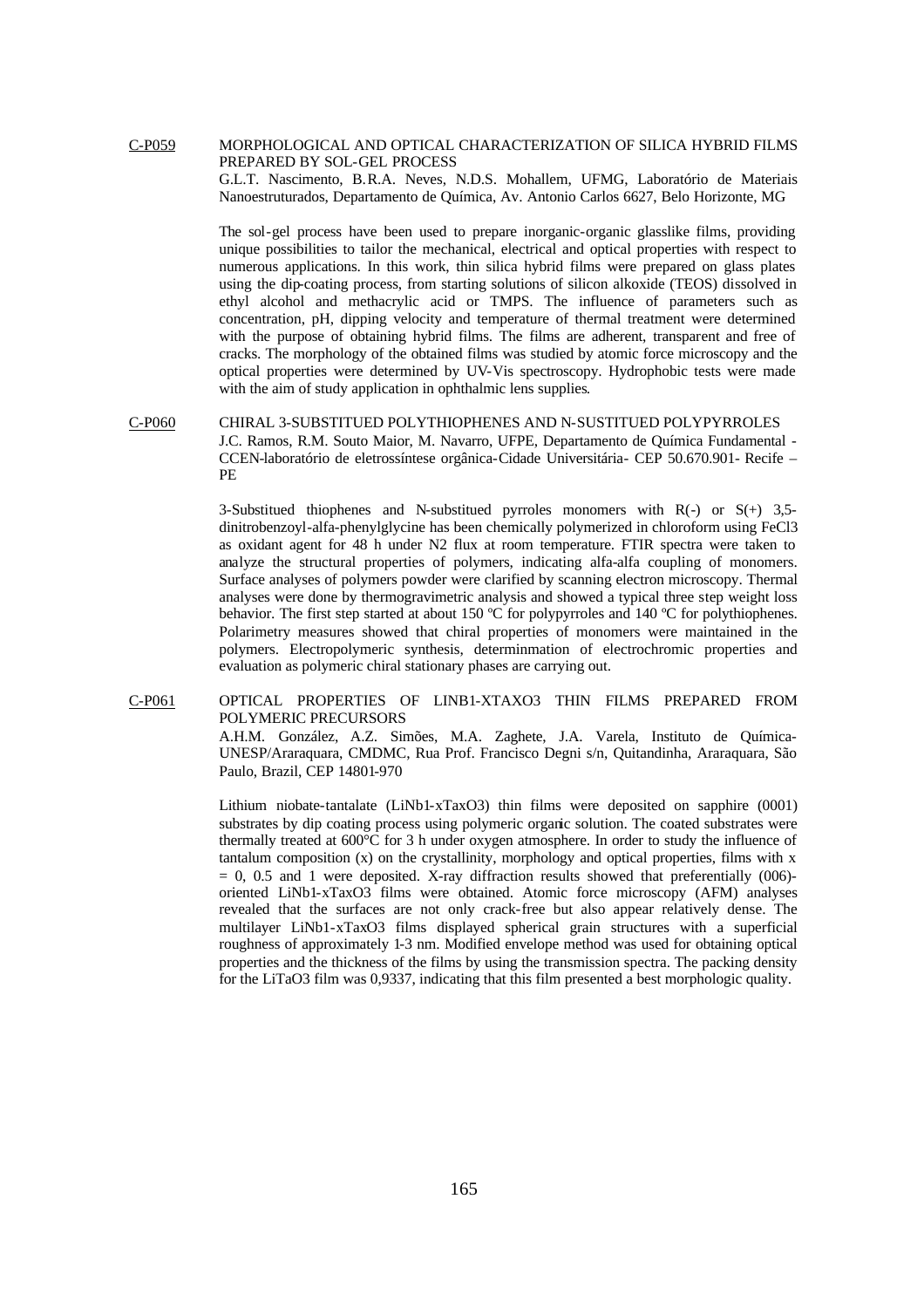C-P062 INTERACTION OF SMALL AMOUNTS OF BOVINE SERUM ALBUMIN WITH PHOSPHOLIPID SURFACE MONOLAYERS INVESTIGATED BY SURFACE TECHNIQUES AND ATOMIC FORCE MICROSCOPY W. Caetano, M. Ferreira, R. Itri, O.N. Oliveira Jr, USP/IF/SP, CP 66318, 05315-970, São Paulo-SP, Brazil.

> Surface pressure and surface potential isotherms have been used to investigate the dynamic adsorption and penetration of small amounts (nanomolar) of bovine serum albumin (BSA) into the Langmuir monolayers of zwitterionic dimethyl-DPPE and anionic DMPA at the air-water interface. Emphasis is placed on the monolayer stability under successive compressiondecompression cycles. The surface pressure isotherms are shifted to larger molecular areas when a waiting time elapses between spreading and compression. This indicates adsorption and penetration of BSA, causing the phospholipid monolayer to reorganize, especially in the anionic DMPA. The morphology and stability of supported phospholipid monolayers transferred as Langmuir-Blodgett films onto mica substrates were investigated using atomic force microscopy. The AFM images of one-layer LB films from DPPE and DMPA, transferred from the condensed phase, displayed a non-uniform morphology with defects and regions with different heights. On the other hand, the LB films transferred from phospholipid/protein monolayers were uniform with defect-free areas, indicating the presence of lipid domains modified by interaction with BSA. Taken together with the results from the surface pressure and surface potential isotherms, the effects from such small amounts of protein mean that the phospholipid responds cooperatively to BSA.

C-P063 LANGMUIR-BLODGETT FILMS OF MIXED MONOLAYERS OF PORPHYRIN (TPYP)/DMPA

R. Conrrado, M. Ferreira, W. Caetano, R. Itri, L.R. Dinelli, A.A. Batista, O.N. Oliveira Jr, Unesp/PP, Presidente Prudente/SP/ Brazil

Langmuir monolayers and Langmuir-Blodgett (LB) films have been produced from neat tetrapyridyl porphyrin (TPyP) and metalated Ni(II)-TpyP or mixed with dipalmitoyl phosphatidic acid (DMPA). The increase in the area per lipid molecule confirms incorporation of the porphyrins. In anionic DMPA a stronger effect was observed for Ni(II)-TPyP, with the appearance of a liquid-expanded to liquid condensed phase transition at approximately 10 mN/m. This phase transition is probably due to reordering of the zwitterionic, anionic lipid molecules within free spaces between the bound pure and mettalated Ni(II)-TpyP. In this case, reordering may be enhanced by interaction of metallic center with the negatively charged phosphate groups of DMPA. Y-type LB films were transferred onto quartz and Au substrates at a constant surface pressure of 45 mN m-1 and with dipping speed of 7 mm min-1. UV-VIS. absorption and FTIR spectroscopy measurements on 21-layer LB films confirmed the transfer of neat porphyrin and porphyrin/DMPA 25% in weight of porphyrin. The electronic spectra show absorption peaks centered at ca. 410 nm (soret band) and 540 nm, 560 nm and 600 nm (Q bands) and FTIR bands at ca 3000 cm-1 (CH), 1275 cm-1 (CN). The spectroscopy data are consistent with a stronger interaction between the porphyrin and the lipid, in comparison with neat porphyrin.

166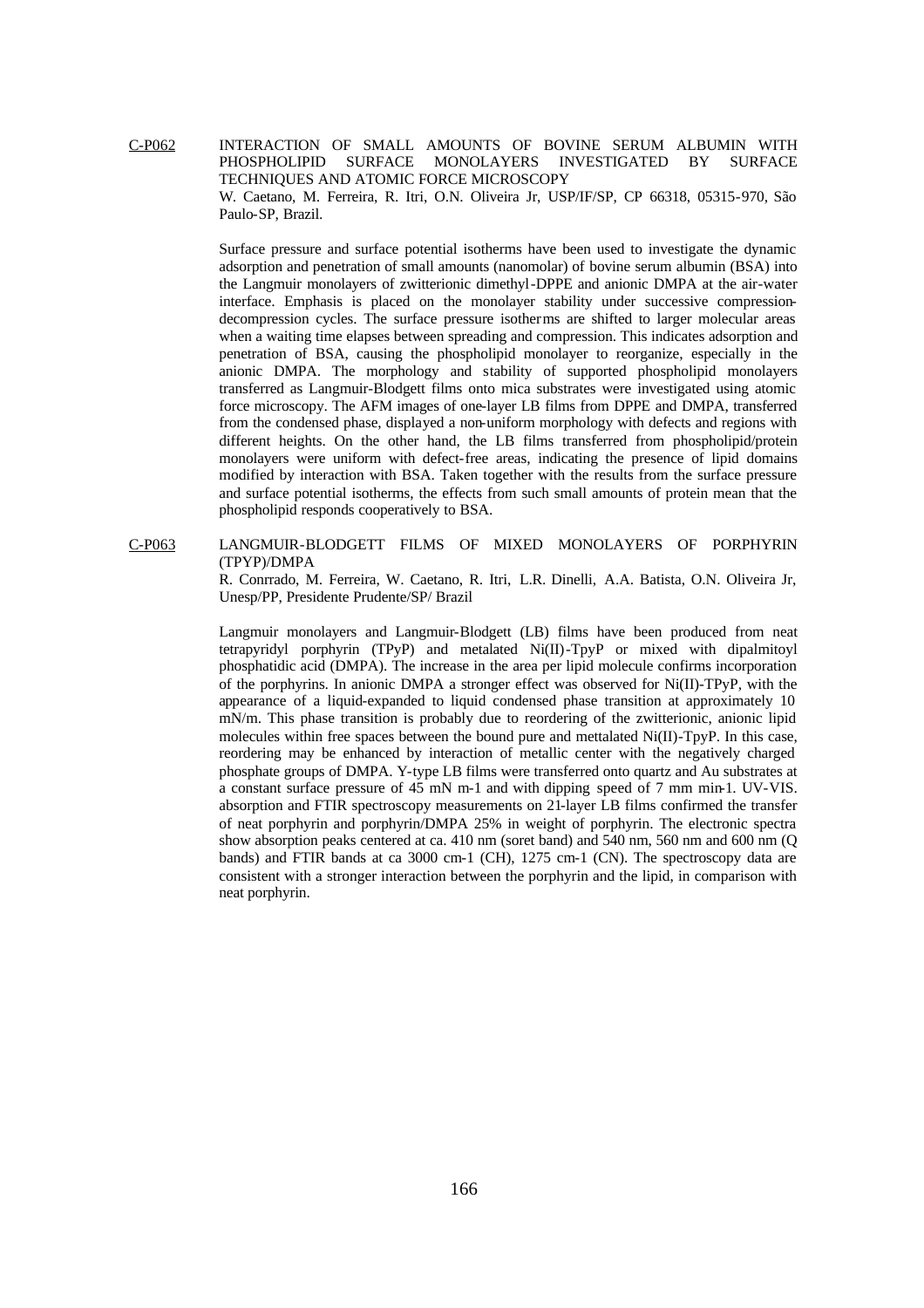# C-P064 HARDNESS OF ACETYLENE PLASMA POLYMERS TREATED BY PIII D.C.R. dos Santos, R.P. Mota, R.Y. Honda, E.C. Rangel, UNESP, Laboratório de Plasmas, Guaratinguetá, SP - Brazil, 12516-410

Plasma-polymerized thin films have many applications in electronic, optical and biomaterial industries, among others, due to their interesting physical and chemical characteristics. Plasma polymer application, however, can be limited because of some surface properties. These properties can be improved by post-treatments, such as plasma immersion ion implantation (PIII). In this technique, the target immersed in a plasma environment is polarized by high voltage negative pulses. Consequently, the energetic ions from the plasma are accelerated and implanted into the exposed areas of the target, inducing modifications in the chemical structure and atomic composition of the near-surface region of the sample. The degree of such changes is highly dependent on the plasma conditions (composition, frequency, power, pressure), pulse parameters (form, magnitude, frequency, duty cycle) and implantation time. In this work, amorphous a–C:H films deposited from radiofrequency (RF) plasmas of acetylene (13.56 MHz, 100 W, 9.3 Pa, 90 min) were treated by nitrogen PIII (13.56 MHz, 70 W, 1.87 Pa). In order to do that, triangular pulses (10 kV, 2.3X10-3 s) were applied to substrate-holder, at two different frequencies, 30 and 100 Hz. For each frequency, implantation time varied from 15 to 120 min. Polymer film hardness was availed by indentation technique, using an automated Hysitron Triboindenter®.

### C-P066 STUDY OF GEOMETRIC PROPERTIES OF PHENYLENE SYSTEMS THROUGH DIFFERENT AB INITIO METHODS

M.A. Santos, L.Y.A. Dávila, R.B. Capaz, H.M. Petrilli, M.J. Caldas, IF-USP, Instituto de Fisica-Universidade de Sao Paulo, R. do Matao, Tr R, Cidade Universitaria, CEP 05508-900 Sao Paulo, SP Brasil

There is urgent need to describe accurately the structure of

open systems, dependent on interaction between non-bonded atoms, within Density Functional Theory DFT. However, for these systems there are regions with very low electronic density, where errors are amplified. A typical case is the conjugated polymer polyparaphenylene PPP in which the phenylene rings are connected through carbon-carbon bonds in para-position. The torsion angle between rings (a structural parameter that can strongly influence the electronic properties) is affected by the balance between the coulombic repulsion between hydrogen atoms from neighbour rings, van der Waals attraction and pi-delocalization energies coming from the backbone pi-electrons. We compare DFT methods, within the Local-Density LDA and the Generalized Gradient Approximation GGA to calculate the torsion angle between rings of finite and infinite systems of PPP: molecular biphenyl, crystalline biphenyl and 1D PPP. We have chosen three different basis set expansion models: localized functions SIESTA[1], plane waves ABINIT[2] and mixed-basis PAW[3]. For LDA we find a difference in torsion angles between methods of roughly 7 degrees while for the GGA the difference is 12 degrees approximately. We found that the results strongly depend on the XC potential used, and on the convergence criteria.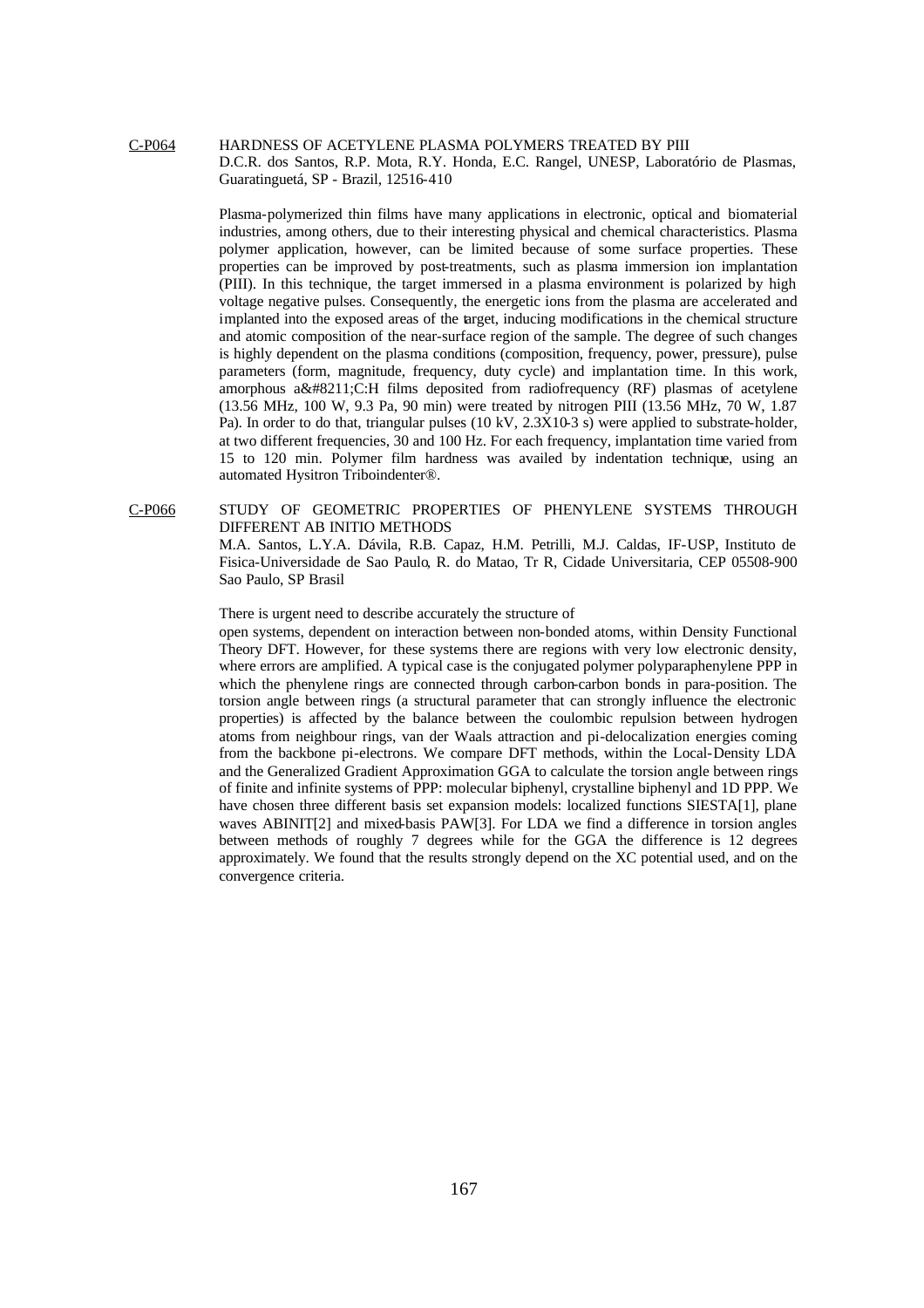# C-P067 TRANSPORT PARAMETERS IN OLIGO-ANILINE CRYSTALS L.Y.A. Dávila, M.M. Garcia, M.J. Caldas, IF-USP, Instituto de Fisica-Universidade de Sao Paulo, R. do Matao, Tr R, Cidade Universitaria, CEP 05508-900 Sao Paulo, SP Brasil

Organic polymers such as polyanilines (PANi) are in evidence due to conducting properties comparable of metals, however, despite the large amount of theoretical and experimental efforts, the mechanism of transport in PANi compounds is still not completely and quantitatively understood, not less because the material is usually disordered, which makes it difficult to model. Recent experiments in crystals of oligomers of aniline have called our attention, since in the case of trimers of pernigraniline the arrangement results in crystalline order, with almost-perfect pi-stacking of the central rings. We thus studied theoretically the geometrical and eletronic properties of this crystal, using ab initio methods within the density functional theory (DFT) with the local density approximation (LDA). To proceed, we need to treat an open, current-driven system: the most successful theoretical approach to transport in confined systems is the formalism of Buttiker-Landauer, that allows to calculate the conductivity from electronic properties. We then extract, from the obtained crystal and isolated molecule wave functions, the energy terms that allows us to calculate the transfer integrals between molecules (via the projection of the coefficients of wave functions of the isolated molecules in the crystal). The transfer integrals are then used as input parameters to the formalism of Buttiker-Landauer, that in turn supplies the conductance of the material.

#### C-P068 LIGHT-EMITTING DEVICES BASED ON GREEN-PHOSPHOR/CONDUCTIVE-POLYMER BLEND COMPOSITES

L.F. Santos, D.L. Chinaglia, G. Gozzi, T.F. Schmidt, D.T. Balogh, O.N. de Oliveira Jr., R.M. Faria, IFSC/USP

A new composite based on a conductive polymer blend and a zinc silicate phosphor (ZSP) has been produced for applications in electroluminescent devices (ELD). The polymeric blend was composed by p-Toluene Sulfonic Acid (TSA) doped poly-o-methoxyaniline (POMA) and poly(vinylidenefluoride-co-trifluoroethylene) (PVDF-TrFE copolymer), in different compositions. Manganese-doped zinc silicate (Zn2SiO4:Mn) was used as the green-emitting phosphor. We report on the electroluminescence (EL) of devices formed by a single layer of the active composite deposited by drop-casting onto ITO substrates with vacuum-evaporated Aluminum top electrodes. The distribution of the solid phase (ZSP) was analyzed with Scan Electron Microscopy (SEM) for various relative concentrations. Current density-voltage (J-V) and radiance-voltage (R-V) characteristics were analyzed in order to investigate the nature of the electroluminescence of the active material. The devices presented good stability in time, high luminance in the green and homogeneous bright over effective areas up to 5 cm2. This kind of device represents an attractive alternative for potential low-cost flexible displays applications.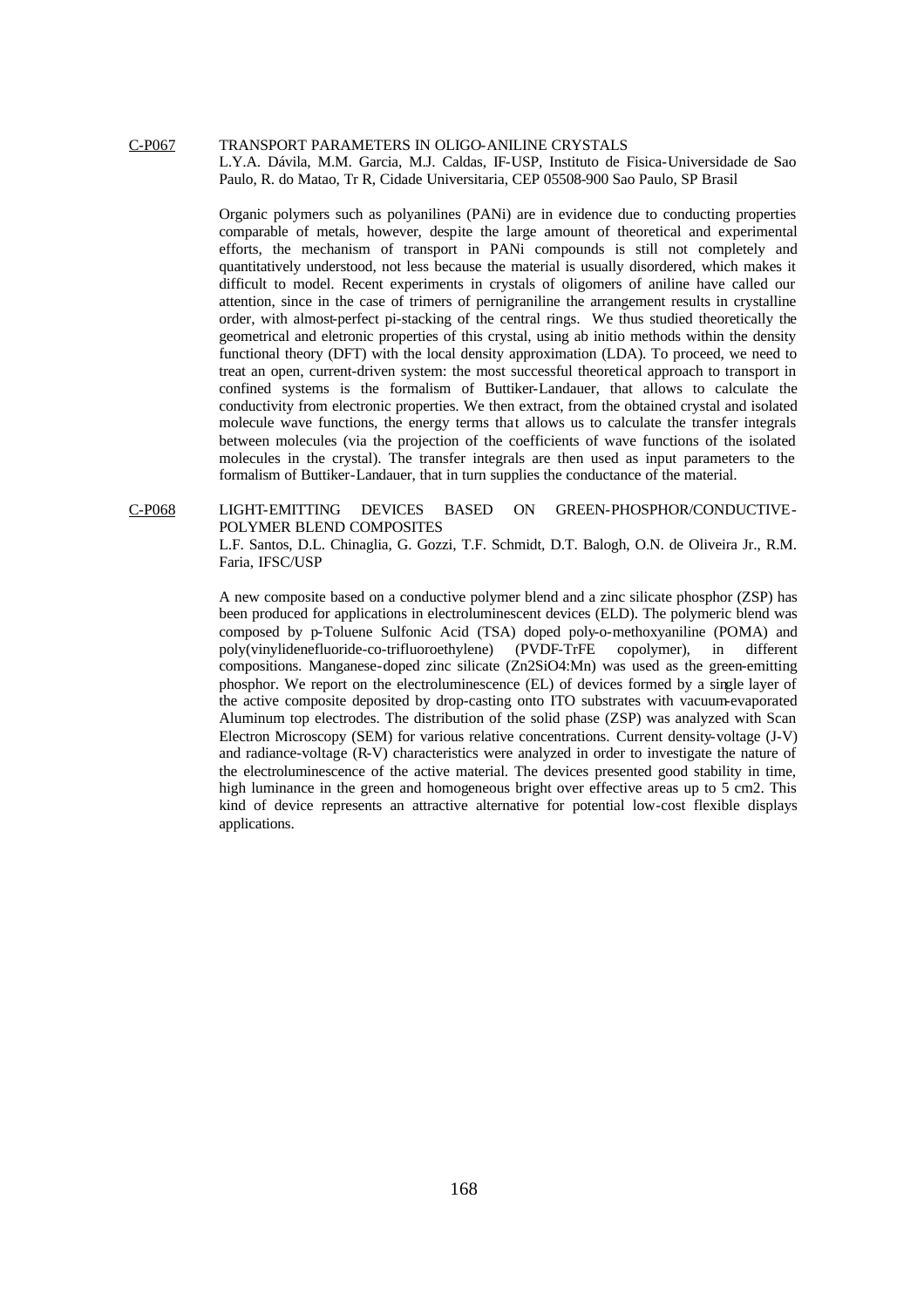C-P069 CHARGE CARRIER MOBILITY INVESTIGATIONS IN MOLECULARLY DOPED POLY(9-VINYL CARBAZOLE)

> G.C. Faria, A.R. de Andrade, S. Mergulhão, L.F. Santos, L. Gaffo, R. M. Faria, DF/UFSCar, Rodovia Washington Luiz, 235, São Carlos, SP, Brazil

> A systematic investigation of the charge transport mechanisms in molecularly doped poly(9 vinylcarbazole) (PVK) films with Ytterbium bisphthalocyanines (YbPc2) at different doping levels is presented is this work. Devices in a ITO/PVK:YbPc2/Al structure presented a substantial modification in the absorption spectrum, with appearance of bands in the visible range due to the organo-metallic dopant specie. Transient photocurrent technique has been used to determine the transit time of charge carriers in the samples and, consequently, the carrier mobility. The analysis of the experimental results is based on the dispersive transport model proposed previously by Scher and Montrol. . It has been observed that the transit time presents a E-1/ $\&$ #61537; dependence, with  $\&$ #61537; $\&$ #61472;   corroborating the dispersive character of the transport. The variation of the dopant concentration influenced the charge carrier mobility as well as the disorder parameter. Additionally, for high dopant levels, a photocurrent response was observed in the visible region, in contrast to pure PVK films which only respond when excited with shorter wavelengths (in the UV region).

# C-P071 SURFACE ENERGY CHARACTERIZATION OF LIGHT-EMITTING DIODES BY ATOMIC FORCE MICROSCOPY (AFM): CONTACT ANGLE AND SURFACE ENERGY DETERMINATION

A.J.F. Carvalho, M.A. Pereira-da-Silva, R.M. Faria, IFSC-USP, São Carlos - SP - Brazil

Polymer light-emitting diodes (PLEDs) devices consist of a thin film (100 to 300 nm) of an electroluminescent (EL) conjugated polymer sandwiched between two electrodes, where at least one is transparent. Intermediate layers between the EL polymer and the electrodes are used as electron/hole injection and/or as hole blocking layer and also as protective coatings over the (ITO) anode to avoid the electroluminescent polymer contamination by ITO. As a consequence these systems are constituted by several interfaces and interfacial properties such as interfacial energy or surface energy are important parameters to be controlled in the development and design of PLEDs. The development of micro and nanometer scaled devices has encourage the development of new characterization tools suitable to monitor these surfaces at micrometric/nanometric scale. In this work we propose the use of AFM to monitor the wetability of the substrate by the polymers used as EL active or as interface materials and a procedure to determine the contact angle and the surface energy of the substrates. As substrates it was used glass, glass substrate coated with indium tin oxide (ITO) (untreated and aquaregia treated). Thin films were deposited by spin coating and than annealed to cause dewetting at temperatures above the glass transition temperature of the polymers (MH-PPV, PS-PMMA ionomer).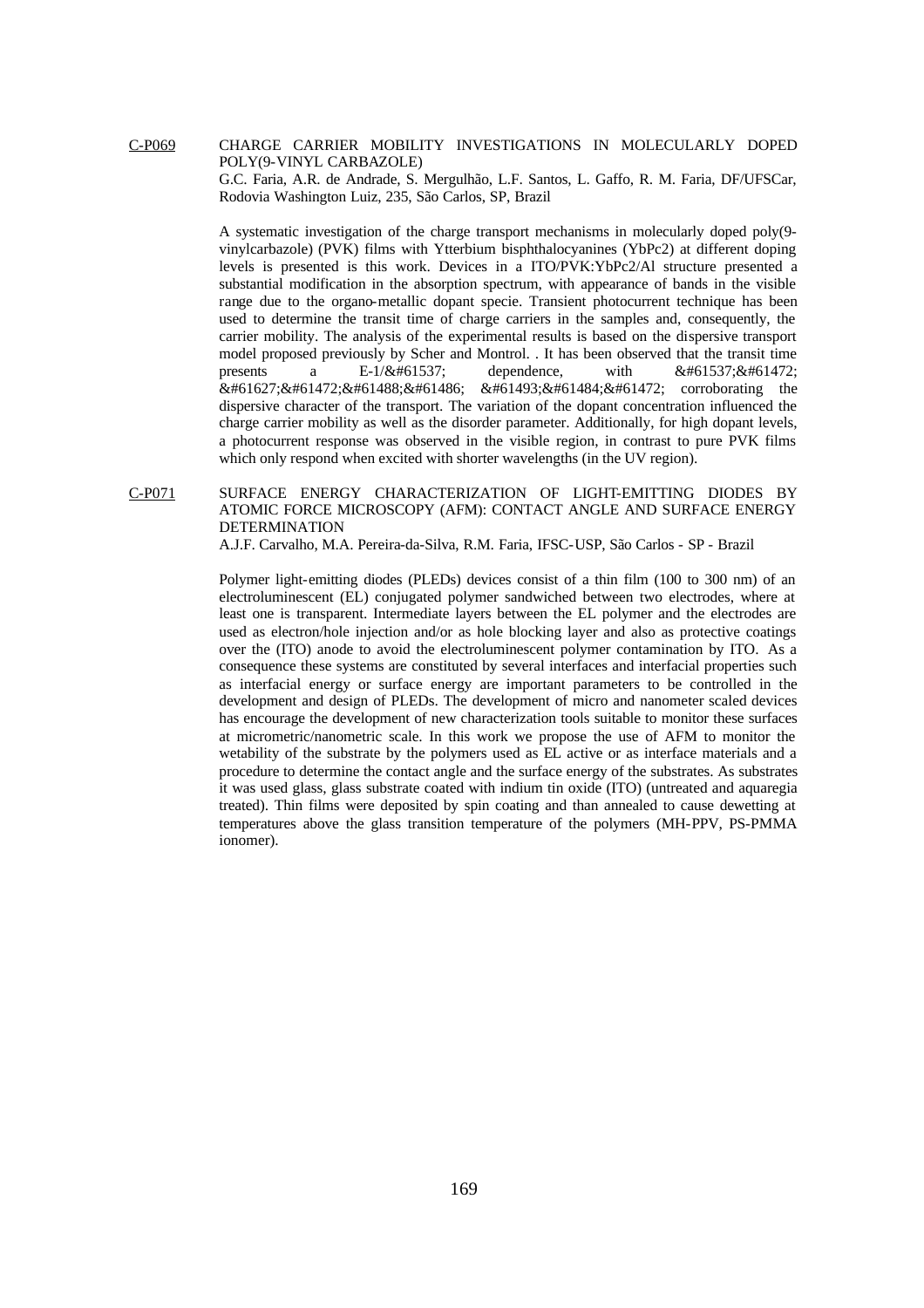C-P072 XPS AND AFM SURFACE STUDIES OF PVC/PHB BLENDS C.M. Almeida, G.B. Baptista, R. Prioli, R. Sánchez, M.O. Siqueira, PUC-Rio, Depto. de Fisica, PUC-Rio, Caixa Postal 38071, CEP 22452-970, Rio de Janeiro, Brasil E-Mail: clara@vdg.fis.puc-rio.br

> Blends formed by the biodegradable polymer Poly-3-hydroxybutyrate (PHB) and by the conventional polymer Polyvinylchloride (PVC), were prepared in a chloroform solution leading to membranes with different relative concentrations. The blends were chemically analyzed using X-ray photoelectron spectroscopy (XPS) while its surface was observed with atomic force microscopy (AFM). The amount of each polymer in the blend surface was determined by XPS and contact angle measurements. The blend surface analyzed by AFM presents crystalline structures that are characteristic of PHB. The crystalline structure is inserted in an amorphous PVC/PHB phase. The presence of these crystalline structures in the blend was confirmed through the observation of the change of polarization of the incident light. We correlate here the morphology of the surface with the relative concentration of two polymers in the surface of the blend.

# C-P073 DESIGN OF A NEW SUPRAMOLECULAR COMPOSITE BY THE ELECTRONIC STRUCTURE INVESTIGATION OF RHODAMINES+SOL-GEL MATRIX A. Sampaio-Silva, S.G.C. Moreira, P.A. Alcantara Jr., J. Del Nero, UFPA, Conj. Cidade Nova IV. WE42. n.212. Bairro Coqueiro.Ananindeua. Pará

Rhodamines are a fascinating class of materials for opto-electronic applications. They form an exciting group of molecular materials and could be compared with several organic materials and presents properties between the monomolecular and polymeric regimes. In a recent study it has been demonstrated that the rhodamines could be used as dye laser. Also, these gels are attractive hosts to new hybrid materials, envisaging temperature sensitive compounds entrapment on the polyphosphate network in mild reaction conditions, thus preventing degradation of the active species. This strategy may lead to new sensors and optical devices. In this work we describe a new material that could be utilized as supramolecular composite resulting from the incorporation of rhodamine dye within this matrix, envisaging the preparation of a new sensor. The aims of this work were to investigate theoretically the optical properties of rhodamine and new possibilities of synthesis of a supramolecular composite based on the incorporation of this dye in a polyphosphate gel network. The theoretical methodology were based on semiempirical (AM1, PM3 and INDO/S-CI) and Density Functional Theory (B3LYP/3-21G). Our results reveal the existence of different electronic patterns for the different forms of these molecules. Our results show that rhodamine could be successfully incorporated in the host matrix, leading to auto-standing films and the gel network differs from its behavior in aqueous solution.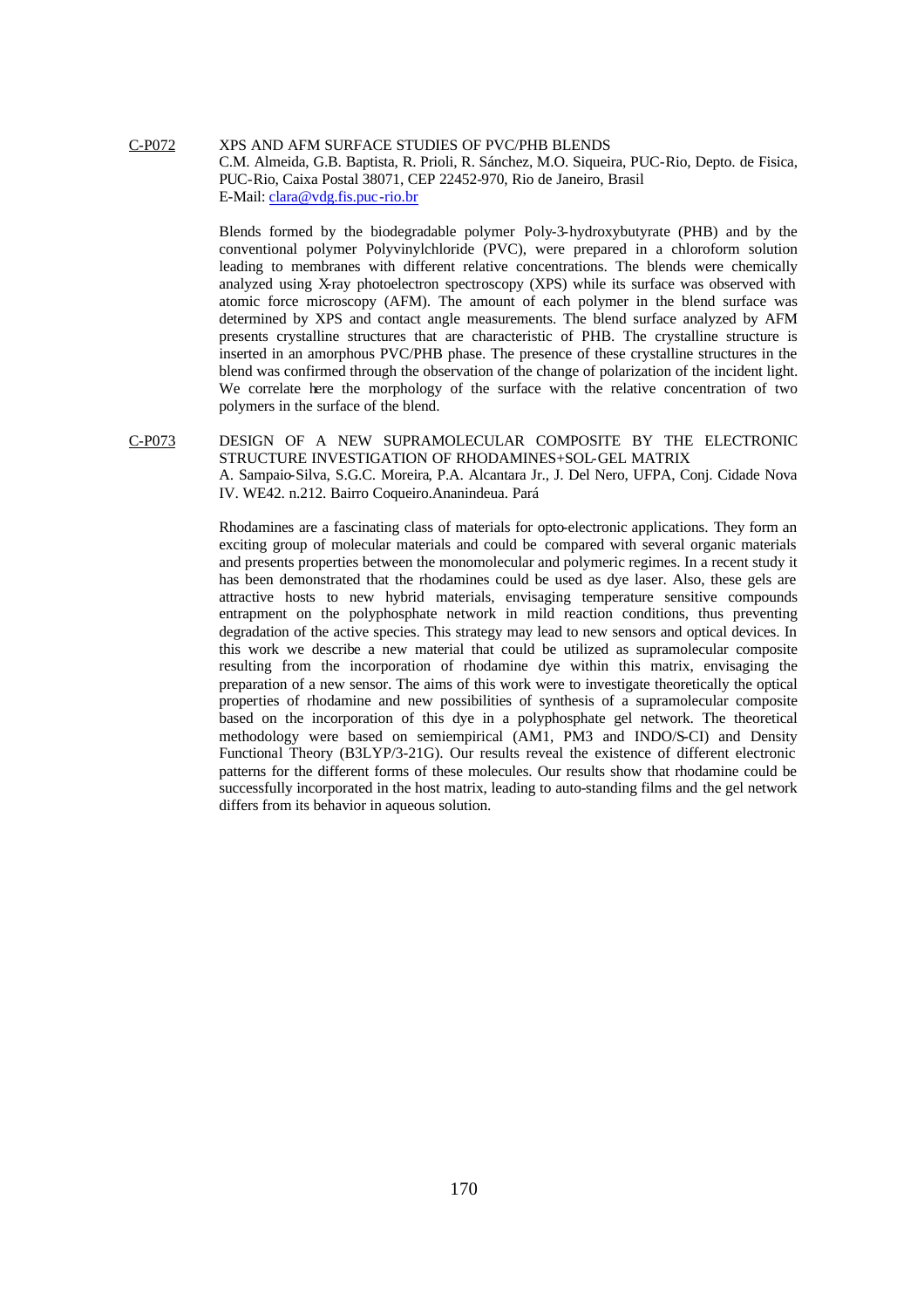# C-P074 ENERGY TRANSFER FROM ALQ3 TO RH590 IN A THIN FILM COMPOSITE R.D. Fazenda, J. Ramirez-Fernandez, W. J. Salcedo, Laboratório de Microeletrônica da EPUSP, Av. Luciano Gualberto - travessa 3 ,São Paulo, SP, Brazil, C.P.61548, 05424-970

This work report the energy transfer process from tris(8-hydroxyquinouline) aluminum (Alq3) to Rhodamine-590 (Rh590) molecules in the thin solid film composite. The solid thin films were obtained by spin-coated the organic solution of Alq3:Rh590:Polystyrene on glass substrate. The organic solution was obtained through the following process: First it was prepared 1wt% polystyrene (PS) solution in chloromethane, after this was added 30% of Alq3 and 20% of Rh590 relative to weight of PS. The film was characterized by optical absorption and fluorescence spectroscopies. The optical absorption spectrum shows three band features centered at 353nm corresponding to Alq3 absorption and 514nm and 550nm corresponding to Rh590 absorption. The film was excited by light source at 355nm because results obtained by mean of optical absorption spectra; the emission spectra of the film showed a two bands emission centered at 500nm and 580nm which can be corresponded to Alq3 emission and Rh590 emission respectively. The band centered at 580nm showed highest emission intensity. In order to identified the emission mechanism, it was analyzed the emission spectra of thin film containing only the Rh590 moieties; in this case the emission spectra not showed features at 500nm and 580nm. These results showed that the band emission at 580nm, in the Alq3:Rh590:PS film, was due to energy transfer process from Alq3 to Rh590 moieties.

C-P075 STRUCTURAL AND MORPHOLOGICAL STUDY OF RUBBER PARTICLES OF ABS POLYMERS BY TRANSMISSION ELECTRON MICROSCOPY (TEM), SMALL ANGLE X-RAY SCATTERING (SAXS) AND SOLID-STATE NMR G.L. Mantovani, E.R. de Azevedo, T.S. Plivelic, I. Torriani, E. Hage Jr, T.J. Bonagamba, IFSC – USP, Laboratório de Espectroscopia de Alta Resolução, Av do Trabalhador Saocarlense, 400, Caixa Postal 369, São Carlos, Brazil.

> Regular morphologies that are routinely observed in multiphasic polymer systems can be suitably probed by small-angle neutron scattering (SANS), small and wide-angle X-ray scattering (SAXS, WAXS), transmission electron microscopy (TEM), and recently by scanning probe microscopy (SPM). The spin diffusion technique in solid-state NMR spectroscopy has been widely used in recent years to simultaneously study phase domains size and interface thickness of multiphasic polymer systems, which provides important information without destructing the samples. In this work, transmission electron microscopy, small-angle X-ray scattering with synchrotron radiation and solid-state NMR spin-diffusion experiments were used to characterize the morphology of the rubber particules and interface structure of ABS polymers. SAXS measurements were performed at the small-angle scattering workstation of the LNLS - National Synchrotron Light Laboratory (Brazil). Spectra were taken for all samples for 15 minutes using a wavelength of  $? = 1.608 \text{ Å}$ , at a sample-detector distance of 794.1 mm. The SAXS curves were registered using an one dimensional position-sensitive gas detector. The morphologies were examined using a PHILIPS CM 120 transmission electron microscope (TEM) at an accelerating voltage of 120 KV. Ultrathin sections were obtained by cryomicrotoming samples from moulded IZOD bars, using a REICHERT ULTRACUT FC S microtome at –80 oC. Thin sections (20-25 nm) were stained with OsO4 vapour for 15 h.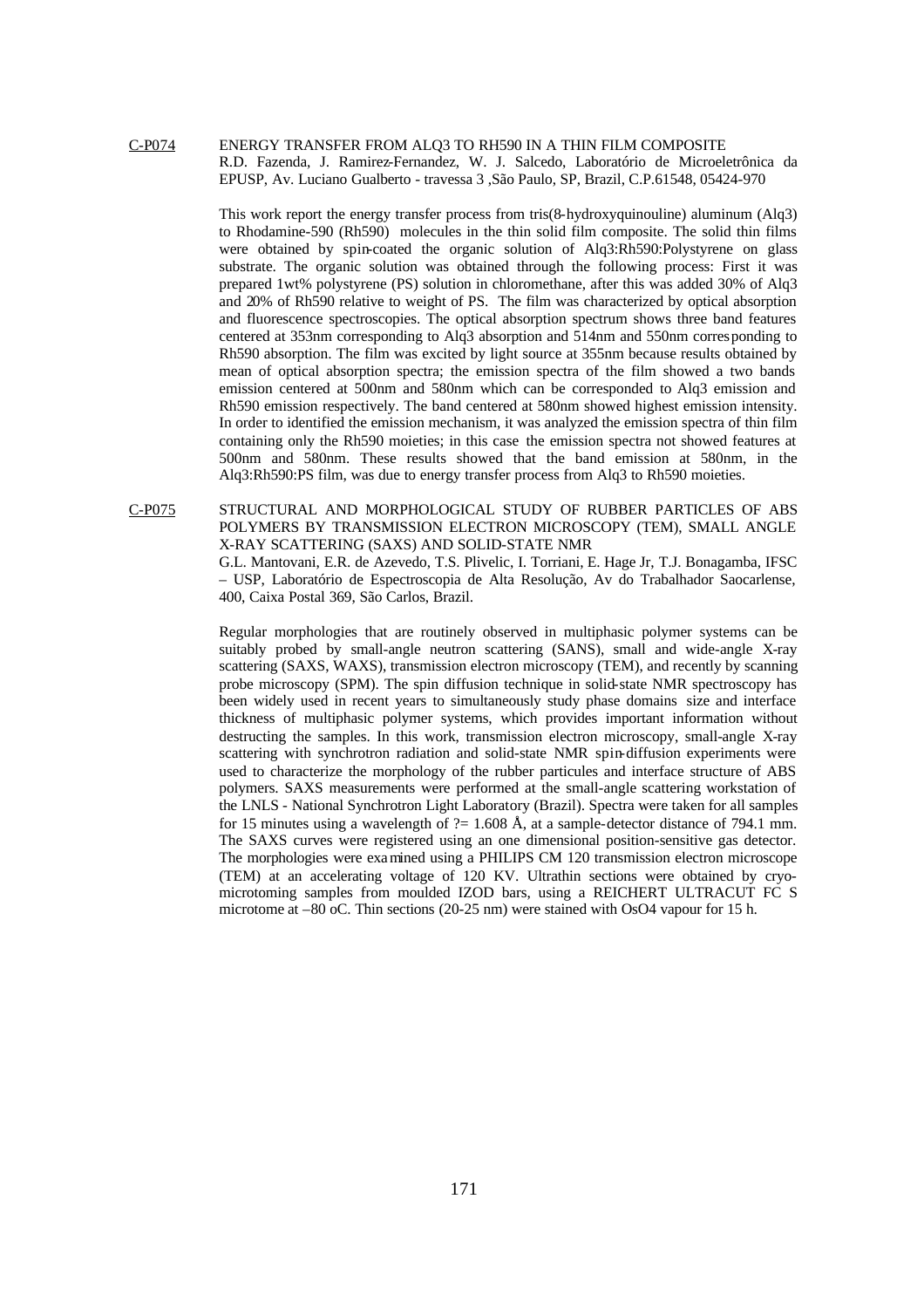C-P076 SYNTHESIS AND CHARACTERIZATION OF DIPYRIDYL CONTAINING POLYMERS FOR THE PREPARATION OF EU3+RED-EMITTING POLYMERS V.A.F. Deichmann, L. Akcelrud, UFPR/LACTEC, Laboratório de Polímeros Paulo Scarpa, Departamento de Quimica-UFPR, Centro Politécnico, S/Nº, Jardim das Américas, Curitiba, PR, Brasil.

> One promising approach for the obtaintion of red-emitting polymers is the complexation of appropriate chain sites with Eu3+(monochromatic fluorescence emission at 613nm).The excitation mechanism of the central metal ion differs widely from that of organic fluorescent compounds;the ions are excited via intramolecular energy transfer from the triplet excited states of the ligands.The excitation energy of the ligand's triplet state,which may be directly generated by carrier recombination,can also be utilized to excite the emitting center.Thus,there is no limitation,up to 100%,of the internal quantum efficiencies for devices using lanthanide ion chelates as emitters.In this work we have used 2,2'dipyridine units as complexing sites alternated with 2,5-dihexyloxy-1,4-phenylene,providing a fully conjugated polymer,namely poly(2,5-dihexyloxy-1,4-phenylene-alt-biyiridil)in which the level of Europium incorporation could be controlled and measured.The synthesis was accomplished via a Suzuki polycondensation,using 5,5'-dibromo-2,2'-dipyridyl(1) and 2,5-dihexyloxy-hidroquinone boronic diacid(2)as starting materials.(1)was obtained from the bromination of bipyridine,in the 5,5'positions,(2)was obtained from the the alkylation of 2,5dibromohydroquinone with hexyl bromide in basic medium,after lithiation and reaction with isopropyl borate.The desired structure was confirmed by NMR and GPC,absorbed at 350nm and emitted 440nm.It will be used as a precursor for Eu3+ red emitting polymers.

C-P077 MECHANICAL CHARACTERIZATION OF ACRYLONITRILE-BUTADIENE-STYRENE / POLYANILINE COMPOSITES OBTAINED WITH PREVIOUS SUPERFICIAL ADSORPTION OF ANILINE

> R.B. Nogueira, L.O.S. Bulhões, UFSCar, Laboratório Interdisciplinar de Eletroquímica e Cerâmica - Departamento de Química, Universidade Federal de São Carlos. Rod. Washington Luiz, Km 235, São Carlos, SP - Brazil; 13565-905

> The great potential and the diversity of applications for the polymeric films intrinsically conductive demand a good compatibility with other materials. There is a great interest in application of conductor / conventional polymeric composites in the control of the optical characteristics and mechanical and electric properties. In this work the polymerization of the aniline was promoted on acrylonitrile-butadiene-styrene (ABS) substrate (with previous aniline superficial adsorption from 0 to 10 minutes) resulting in the growth of a superficial layer of polyaniline (PANI). By mean of the four probe superficial conductivity measure system and of the tensile test in the films composites with different times of aniline adsorption was possible correlate the superficial conductivity with the mechanical properties of the composites. It was also possible to analyze by scanning electronic microscopy the interface between the substrate and the superficial layer of polyaniline after cryogenic fracture of the composite. It was observed that a small aniline adsorption degree promoted an increase of the PANI anchorage (in the ABS surface) and of the superficial conductivity about four times higher. It´s possible to conclude that the mechanical and electric properties of the composites can be controlled through aniline adsorption degree in ABS matrix surface making possible countless applications.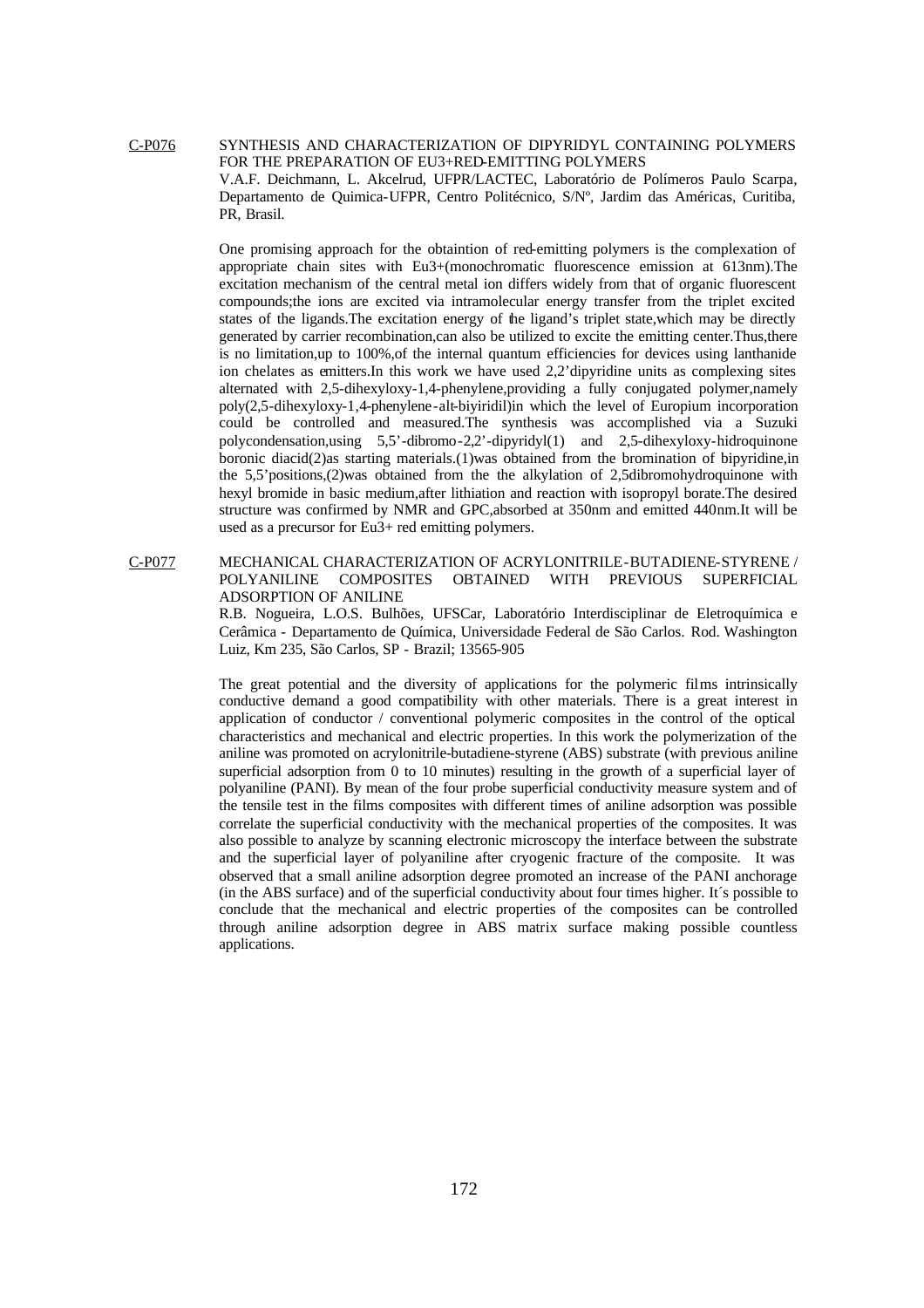C-P078 ENERGY TRANSFER BETWEEN CONJUGATED POLYMERS AND AZO CHROMOPHORES: EFFECT FROM EXCITON SPECTRAL DIFFUSION BEFORE RECOMBINATION

H.R. Favarim, D. Spadacio, V. Zucolotto, O.N. Oliveira Jr, F.E.G. Guimarães, IFSC/USP, São Carlos-SP, Brazil.

Radiationless energy transfer between an emissive polymer (donor) and a dye molecule (acceptor) has been used to control the emissive properties of polymer films. Generally, a basic prerequisite for energy transfer (Förster type) is the resonance between the emissive states of donors and the acceptor absorption states. Here we demonstrate that this resonance condition is not sufficient to account for the energy transfer process in disordered conjugated polymers when efficient exciton spectral diffusion (donor-to-donor process) occurs prior to the radiative recombination. This was carried out using layer-by-layer (LBL) deposition of poly(pphenylene vinylene), PPV, and an azodye, the Brilliant Yellow (BY), spatially separated by inert bilayers of polyelectrolytes. The novelty lies in the possibility of changing the energetic position of the BY absorption band with respect to the polymer emission by changing the pH of the BY solution during the LBL fabrication. Luminescence results indicate that efficient Förster transfer still occurs even for a small overlap between the polymer emission and the BY absorption spectra. Probably the donor-to-donor exciton relaxation process (spectral diffusion) is affected by BY states, which are controlled by producing BY layers under different pH conditions. The introduction of BY states as non-radiative channels may be important to produce devices employing a polymer-dye system as emissive layer.

C-P079 CORRELATION BETWEEN INDIUM TIN OXIDE ELECTRODE AND OPTICAL MODIFICATIONS IN POLYMER LIGHT-EMITTING DEVICES C.A.M. Borges, F.E. Montoro, R.M. Faria, F.E.G. Guimarães, IFSC/USP, Av. Trabalhador São carlense 400, C.P. 369, 13560-970, São Carlos-SP, Brazil.

> Organic light-emitting devices (OLED's) are based on very thin polymeric multilayered structures and have been subject of growing interest. These devices may contain conductive films that act as electrodes for charge injection to an active electroluminescence polymeric layer. As the total multilayer thickness is of the order of 100 nm in OLED's, one expects that electrode material parameters such as diffraction index and reflectance, as well as surface morphology may play an important role. This work reports the dependence of the optical properties of a polymer active emitting layer on the Indium Tin Oxide (ITO) pre-treatment and on the insertion of an inert spacer layer between the ITO electrode and the emissive layer. A very thin poly(p-phenylene vinylene), PPV, probe layer (1.5 nm) was used to map the optical properties of the ITO/polymer interface. We have employed Layer-by-Layer method, which allows control of layer deposition at the monolayer level. The ITO surface modifications were carried out by soft acidic aquaregia treatment. We observe that ITO reflectivity is strongly dependent on the treatment time and on the inert spacer thickness. The effect of the morphology of the ITO surface is discussed. In spite of the constant thickness, the PPV emission and absorption increase with the increasing of the spacer layer thickness. These results can be explained in terms of interference effects produced by the optical cavity formed by ITO, spacer and polymer films.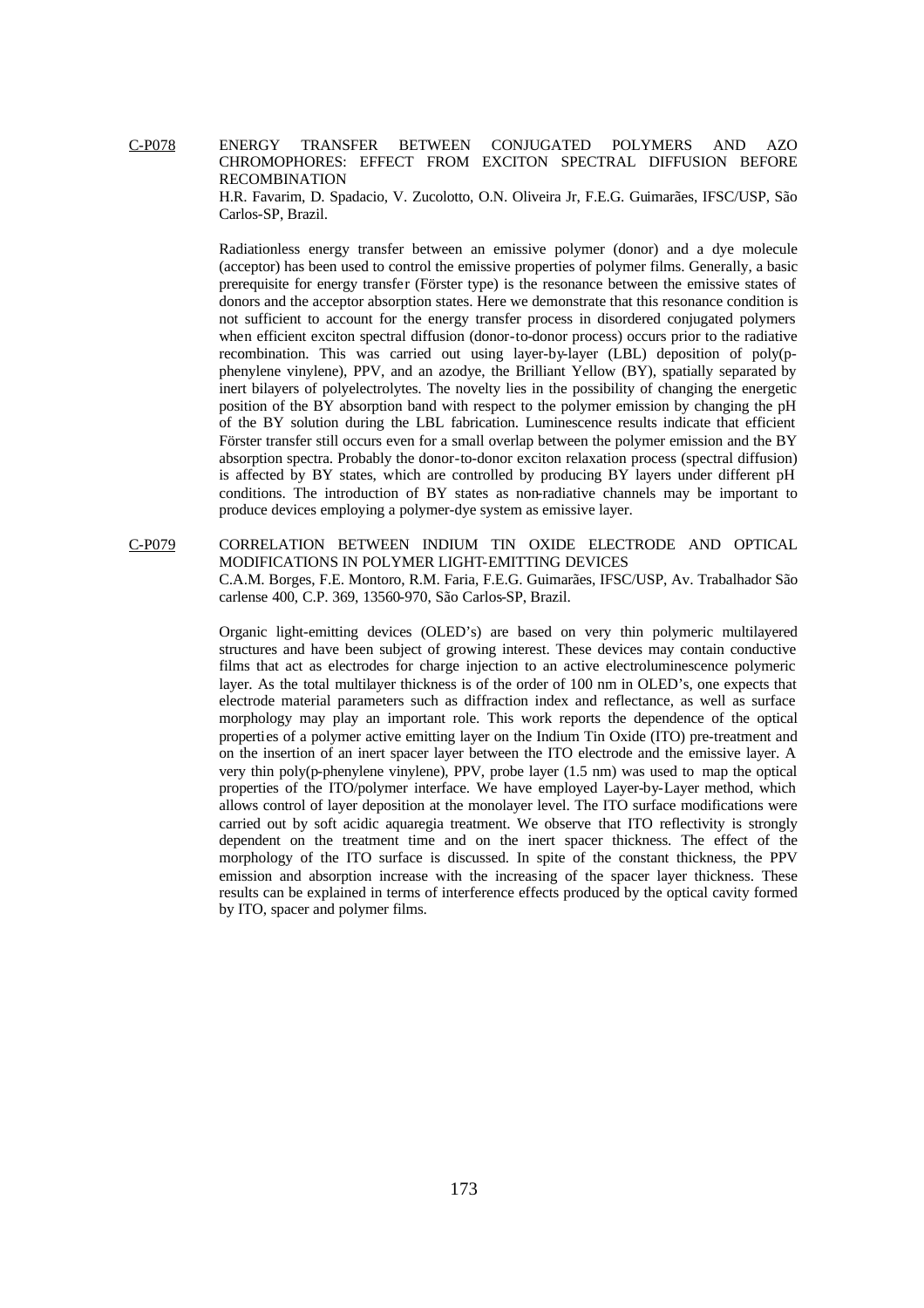## C-P080 ELECTRICAL CHARACTERISTICS OF MEH-PPV LIGHT-EMITTING DIODES USING ZnO AS ANODE

E.L. Queiroz, R.M. Faria, R.F. Bianchi, E. Fortunato, IFSC-USP, Av. Trabalhador São Carlense, 400 caixa postal 369 cep 13560-970 São Carlos-SP

Current vs. voltage (I vs. V) and alternating conductivity (AC) measurements were carried out in poly[(2-methoxy- 5-hexyloxy)-p-phenylenevinilene] – MEH-PPV light-emitting diodes having zinc oxide (ZnO) as transparent anode and Al as metallic cathode. MEH-PPV is a PPV derivative, which emits in red spectra; ZnO has work function similar to that of ITO, but is less aggressive to the polymer, less expensive and easily processed. The retificated I vs. V curves shows that the direct current depends on the temperature. Moreover, the real and imaginary components of alternating conductivity (ac) present typical behavior of somewhat disordered material: the imaginary component grows as a function of the frequency and the real component was observed to be frequency-independent for lower frequencies, and follows a power-law above a certain frequency. The Random Free Barrier model approaches and a resistance in series for the interface phenomenon were developed and adjusted for the ac results. This experimental-theoretical fitting we obtained important parameters of the devices as well as, quantitative informations about the MEH-PPV transport phenomenon.

C-P081 THERMALLY STIMULATED DISCHARGE CURRENT OF SULFONATED POLYSTYRENE IONOMERS FOR APLICATION IN POLYMERIC ELECTROLUMINESCENT DEVICES

> V.G.F. Viana, J.M.Guimarães Neto, R.F. Bianchi, A.J.F. Carvalho R.M. Faria, UFPI/USP, Av. Trabalhador Sãocarlense, 400

> One of the obstacles for the good performance of polymeric light-emitting diodes is the difficult of finding on appropriate material for electron injection. Recently, an ionomer deposited as electron transport layer in between the Al-cathode and the luminescent active polymer showed a good result, improving the device efficiency. In the sense to understand how the thin layers of potassium sulfonated polystyrene ionomers improve the injection of electron from the anode; we performed several studies of this material by thermal stimulated current technique. We varied the sulfonation level in between 1 a 15 mol% and the measurements were carried out in the 300 to 500 K range. The TSDC spectra of this material exhibit three discharge features in order of increasing temperature with two main transition around 400-440 K and about 500 K. A region of diffusion is observed before of Tg material. The results were interpreted in order to explain the effect of the number of charges in ionomers on the discharge current of depolarization. These results were discussed in order to use these ionomers as electron injection material in polymer EL devices.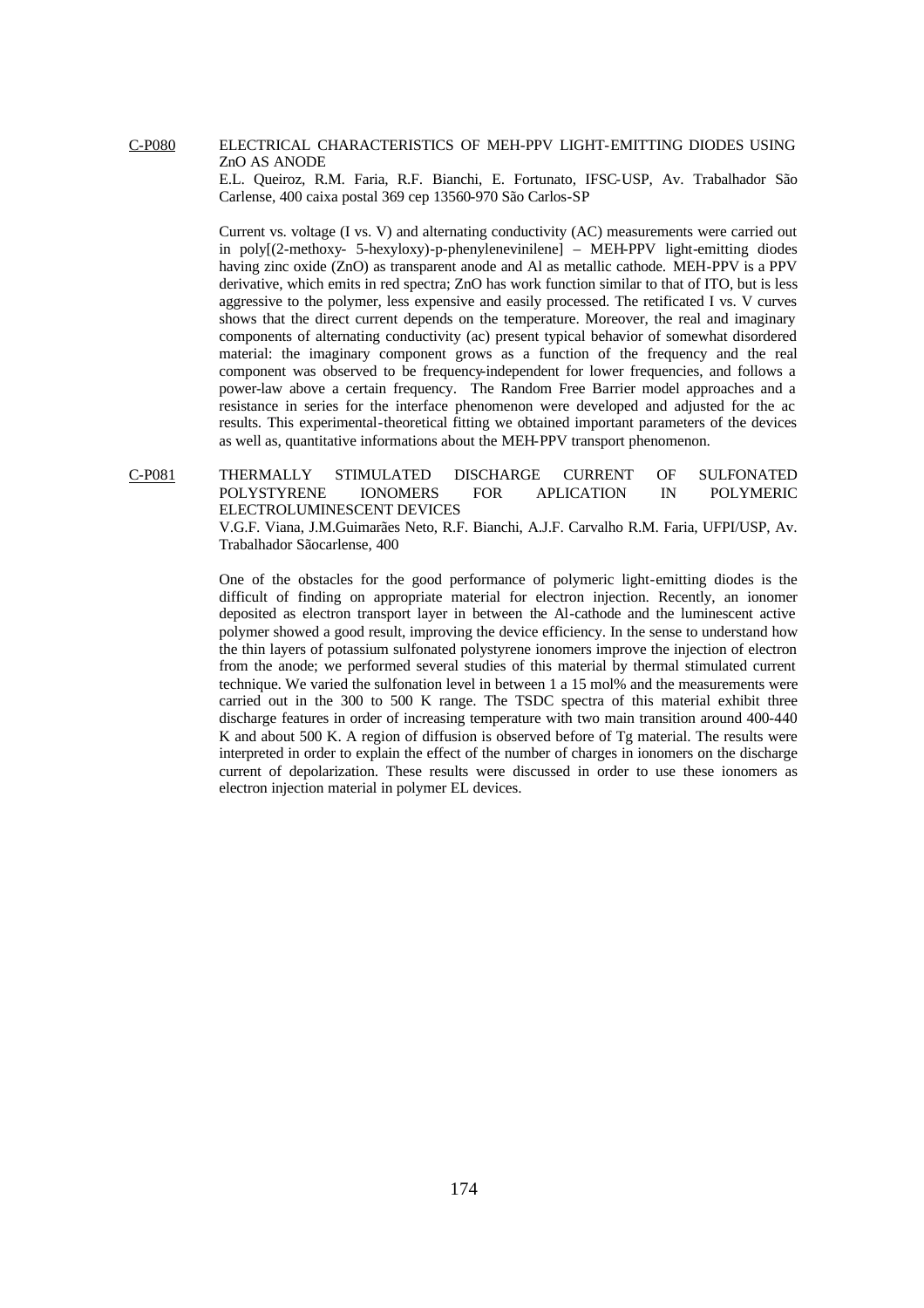C-P082 ELECTROCHEMICAL PREPARATION AND CHARACTERIZATION OF POLY(P-PHENYLENE) FILMS AND COPOLYMERS

J.C. Soares, M. Foschini, C. Eiras, D. Golçalves, USP, Instituto de Física de São Carlos-USP-Caixa Postal 369-13560-970-São Carlos-SP-Brazil

Conjugated polymers have attracted considerable attention in the last years mainly because the number of applications they find in electronic, opto-eletronic and electrochemical devices. Among a number of electroluminescent polymers, poly(p-phenylene) (PPP) and its derivatives have become potential candidates as active layers in display devices emitting in the visible region. Here, we investigated the optical and electrochemical properties of electrochemically synthesized PPP and copolymers based on poly(3-methylthiophene) (P3MET) and polypyrrole (PPY). The homopolymers PPP, PPY, P3MET, and copolymers poly(p-phenylene-pyrrole) (CPPY), and poly(p-phenylene-3-methylthiophene) (CP3MET) films were electrochemically polymerized on transparent fluorine-tin-oxide glass (FTO) electrodes in a non-aqueous medium by cyclic voltammetry. The electrochemical response of the films in a monomer-free solution and their optical properties were investigated by cyclic voltammetry and in situ spectroelectrochemical measurements, respectively, which allowed us to obtain characteristics of the films such as electrochemical stability and optical transitions under successive cycling and applied potentials. Since the spectra are taken at different states of doping of the films, i.e. at different applied potentials, we estimated the electronic and optical band gap of each polymer from the values of oxidation and reduction potentials of the polymer films and their optical responses in the UV-VIS range

# C-P083 OPTIMIZATION OF THE DEPOSITION PARAMETERS OF POMA OBTANIED BY SPIN COATING USING ARTIFICIAL NEURAL NETWORKS J.P.H. Lima, A.M. de Andrade, E.A.T. Dirani, R.F. Bianchi, F.J. Fonseca, EPUSP, LME, Av. Prof. Luciano Gualberto, tv 3, 158, Sao Paulo, Brazil, PO: 05508-970

Using Artificial Neural Networks it was possible to simulate and optimize deposition parameters of thin films of POMA deposited by spin coating and their morphological characteristics. This new approach allows the prediction of thickness and roughness of films with reasonable accuracy. Changing the concentration of the solution of POMA, the spin velocity and the times of rotation we obtained experimentally different films and fed the Neural Network with this data. We used a multilayer perceptron network because of its simplicity, robustness and ability to represent multivariable functions. The relations of deposition process parameters and the morphology of films was estimated and is shown that the rotational time is not a crucible deposition process factor. This work provides a new method for estimating parameters in spin coating deposition process based in some films obtained previously.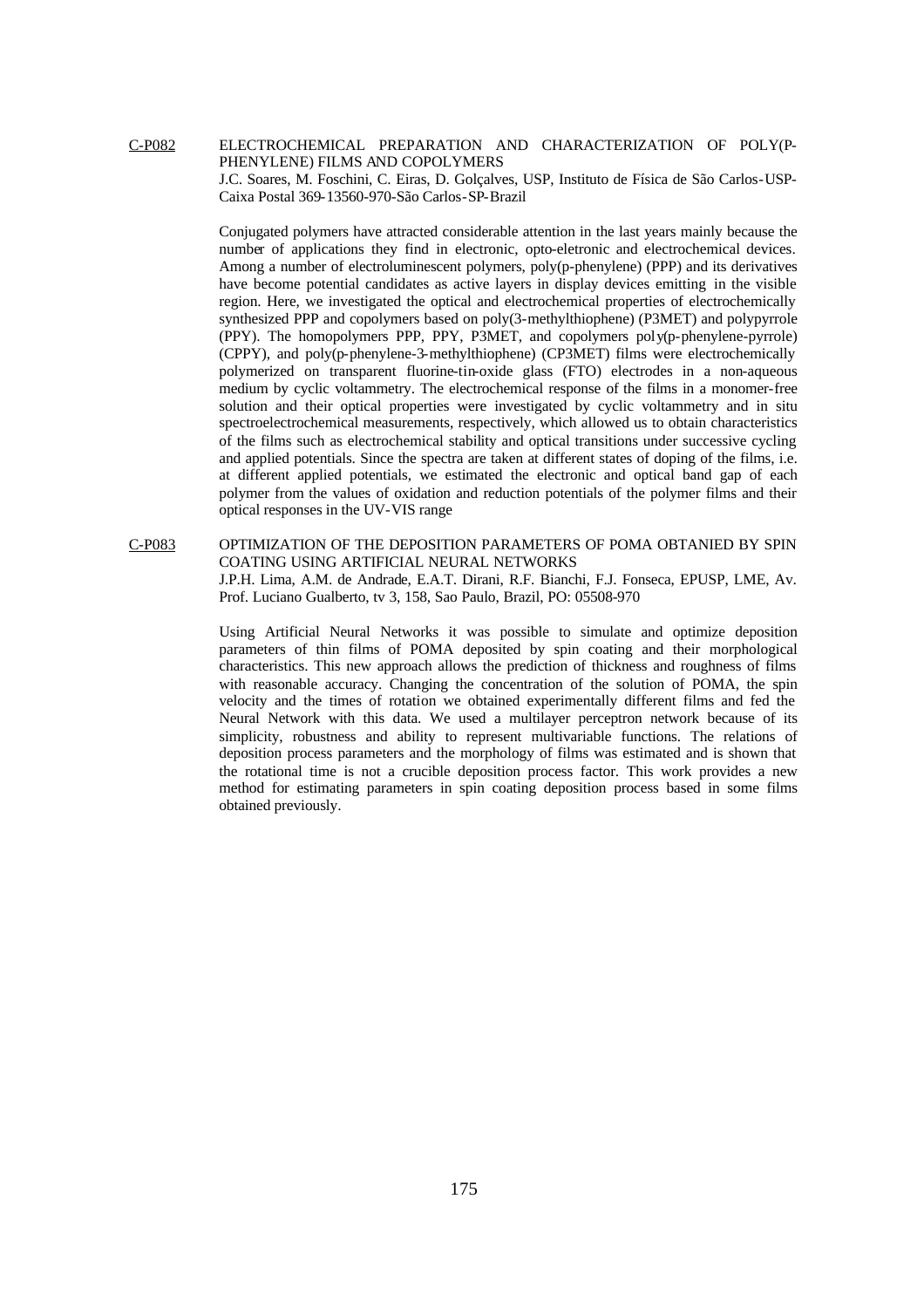#### C-P084 ELECTROMAGNETIC INTERFERENCE SHIELDING EFFICIENCY ON POLYANILINE FILMS

R.B. Nogueira, J. de los Santos Guerra, L.O.S. Bulhões, J.A. Eiras UFSCar, Laboratório Interdisciplinar de Eletroquímica e Cerâmica-Departamento de Química, Universidade Federal de São Carlos. Rod. Washington Luiz, Km235, São Carlos, SP-Brazil; 13565-905

The number and the variety of the electronic devices are in increasing demand today although the operation of these systems can be affected by the electromagnetic radiation emitted from the electro-electronic equipments. Therefore, it is necessary that these components be protected against interference of electromagnetic radiation. The aim of this work is to evaluate the properties of the polyaniline films synthesized by chemical methods to be used as electromagnetic interference shielding efficiency.

By using the reflectrometry technique on ultra-high microwave frequency region (50MHz-2GHz), it could be applied an electromagnetic radiation on the polyaniline film by mean of the transmission coaxial line with a subsequent measurement of the reflected radiation. Thus, the can be obtained in the whole continuous frequency spectrum, which makes possible to obtain the shielding efficiency in decibels units. The complex dielectric permittivity is directly obtained from the reflection coefficient data, and the frequency dependence of the real and imaginary component of the permittivity can be studied as a function of the temperature.

#### C-P086 DIELECTRIC CHARACTERIZATION IN POLYANILINE FILMS

R.B. Nogueira, J. de los Santos Guerra, L.O.S. Bulhões, J.A. Eiras, UFSCar, Laboratório Interdisciplinar de Eletroquímica e Cerâmica-Departamento de Química, Universidade Federal de São Carlos. Rod. Washington Luiz, Km235, São Carlos, SP-Brazil; 13565-905

The electric conduction in polymeric films intrinsically conductive has been object of countless works in the last decade due to the insertion of those materials in electro-electronic applications, such as, sensors, electronic components and in electromagnetic shielding. In order to prepare polyaniline films with the capacity for storing charge the dielectric behavior of selfsupporting films of polyaniline was investigated using the dielectric spectroscopy technique. The polyaniline films were obtained in the salt emeraldine form by oxidizing the aniline with ammonium persulphate. The polymer obtained was deprotonated and solved in chloroform with 5% v/v of meta-cresol. The polyaniline in solution was protonated with camphorsulfonic acid and dispersed in aluminum layers, and dried. The dielectric dispersion (frequency dependence of the real and imaginary components of the dielectric permittivity) was obtained as a function of the temperature in the frequency range of 100Hz to 10MHz. With these results, a mechanism was proposed for the electrical conduction along the polymeric chains and a conduction mechanism between the chains.

# C-P088 ELECTRICAL OPTIMIZATION OF SINGLE-LAYER LIGHT-EMITTING DIODES BASED ON BINARY ORGANIC SEMICONDUCTOR BLENDS A.Gusso, I.A. Hummelgen, M.G.E. da Luz, UFPR, Departamento de Física, Universidade Federal do Paraná, CEP 81531-990, Curitiba-PR, Brazil, C.P. 19044

We perform a theoretical analysis of the current-voltage characteristics optimization of singlelayer organic light-emitting diodes (OLEDs) made from binary organic semiconductors blends. Firstly, based on experimental results presented in the literature we propose a phenomenological expression to describe the electron and hole effective mobilites resulting from the mixing of two distinct organic semiconductors at different proportions. Using a simple model for bipolar charge and current distributions in OLEDs we then calculate the different J x V responses as a function of the blend concentration r. Finally, we discuss how a minimum in the power consumption during device operation can be achieved by choosing appropriate values of r. The influence on the optimization process of the quality of the ohmic contacts, assumed throughout our analysis, is also considered.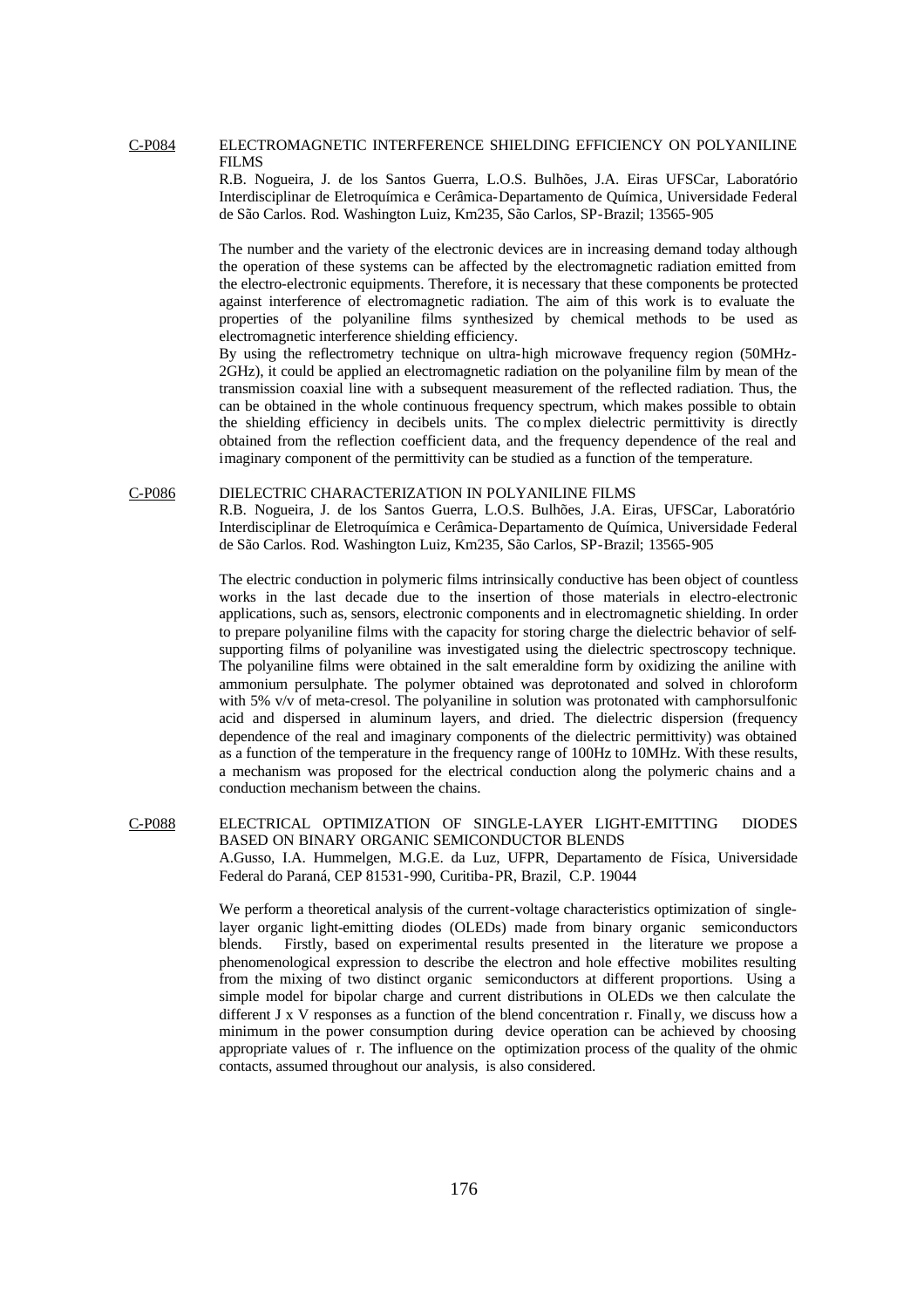## C-P089 CHARGE MOBILITIES VALUES OF ORGANIC MATERIALS IN THIN FIELD EFFECT TRANSISTORS

R. Possagno, F. Nadal, L.S. Roman, UFPR, Departamento de Física, Rua Francisco H. dos Santos, Centro Politécnico, 81531-990, Curitiba, Brazil, Caixa Postal 19044

The development of organic electronics is growing fast due to the potential advantages of using organic materials as the semiconducting layer in electronic devices. In this work we have investigated the electrical characteristics of polymers and molecules using thin field effect transistors. The FET charge mobility could be obtained measuring current-voltage characteristics of the transistor with known channel length, operating in depletion mode under different gate voltages. Current – voltage characteristics of FET devices of organic materials will be presented and their FET mobility values compared with conventional mobility values obtained form sandwich diodes previously published. The FET-transistors were constructed using gold as the gate electrode, poly methyl-metacrilate as the insulator and nickel electrodes as the source and drain electrodes. The channels length are lower than 40 µm. We would like to thank RENAMI/CNPq for financial support.

### C-P090 ELECTRICAL CHARACTERIZATION OF POST-GROWTH CRYSTALLIZED PECVD SIC FILMS

A.R. Oliveira, M.N.P. Carreño, EPUSP, Av. Prof. Luciano Gualberto, 158 - Trav. 3 - São Paulo - SP - CP 61548 - CEP 05424-970 - Sala C2-66

SiC based semiconductor electronic devices are developed for use in high-temperature, highpower, and/or high-radiation conditions under which conventional semiconductors cannot adequately perform. Its outstanding physical properties related to its high binding energy  $(\sim 5$ eV) and its large band gap (2.4 eV) makes it a very promising material for applications in aggressive environments. In this context, devices based on SiC electronic devices operating under high temperature are being fabricated with prospective for several industrial applications. However, the high production cost of SiC wafers has stimulated the development of growth of SiC on Si substrates. In previous works we have contributed in this direction, obtaining a-Si0.5C0.5:H films with high chemical and structural order by PECVD technique at low temperatures (~300 ºC), and performed the crystallization of this material at temperatures around 1000 ºC. However, the knowledge of the substrate doping level and the electrical behavior of the material is a requirement for device fabrication. So, in this present work, we report the electrical properties of unintentionally doped and phosphorus n-type and boron ptype ion implanted doping on crystallized SiC. The electrical properties were studied by Hall effect and electrical dark conductivity measurements. Based on these data, a comparison of the different effects of doping and annealing temperature on the properties of SiC are reported and discussed.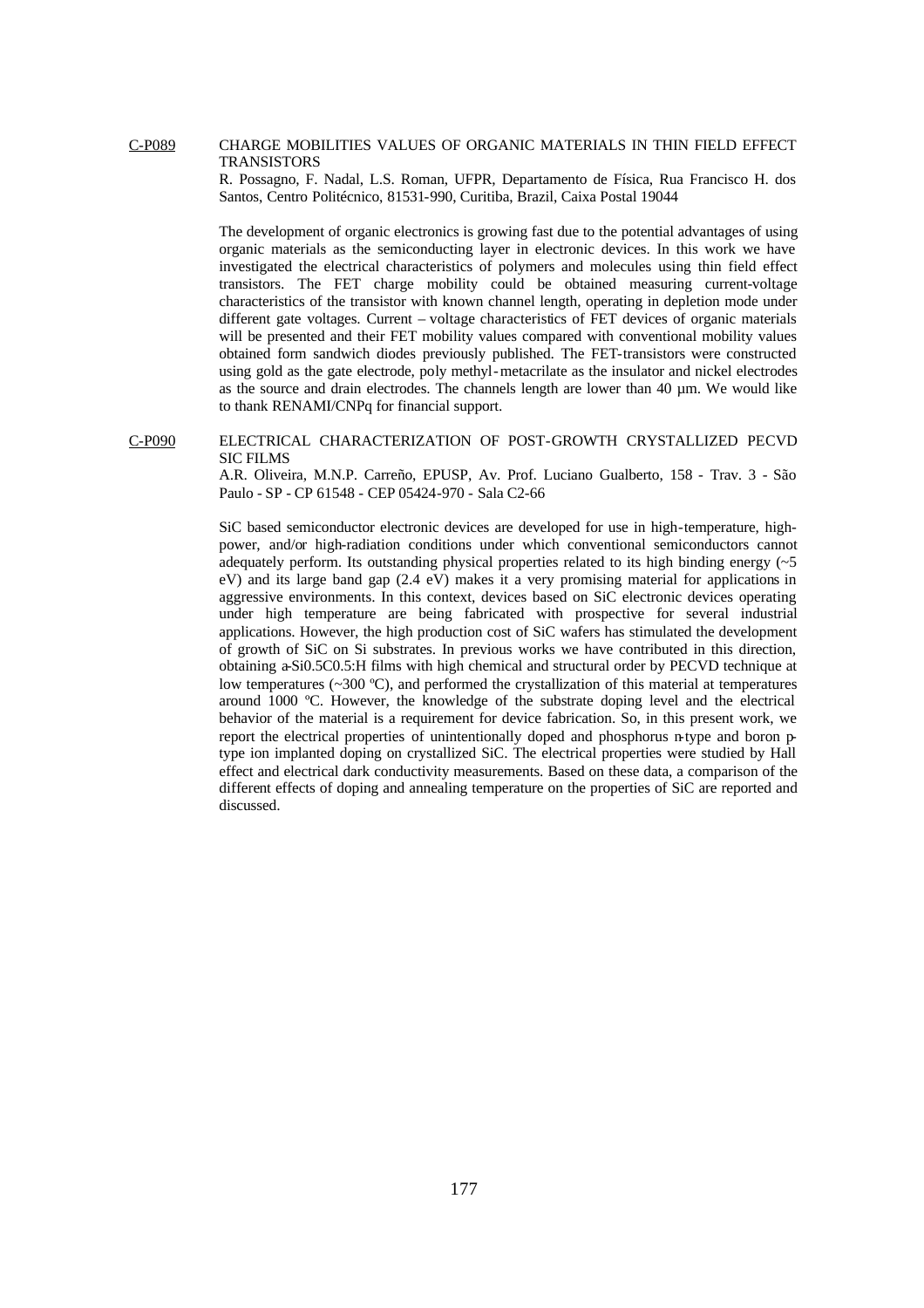C-P091 APPLICATION OF ATOMIC FORCE MICROSCOPY ON ADSORPTION PROCESS: CHARACTERIZATION AND MODELING F.L. Leite, P.S.P. Herrmann, C.E. Borato, O.N. Oliveira, L.H.C. Mattoso, Interunidades em Ciência e Eng. de Materiais - USP/ São Carlos, Embrapa Instrumentação Agropecuária, Rua

XV de Novembro 1452, São Carlos

Atomic force microscopy (AFM) and contact angle measurements are used to investigate the adsorption process of layer-by-layer (LBL) films of poly(o-ethoxyaniline) (POEA) on glass and mica substrates. AFM shows that LBL films of POEA grow via nucleation and growth of large primary islands, followed by the adsorption of secondary, smaller islands until coverage is complete. The shape and size of the islands and the kinetics of growth depend upon the substrate and film preparation conditions. A discussion is made of the effects from pH and number of the layers on the formation of POEA aggregates, as revealed by the images in the contact mode of AFM. The adsorption phenomenon of POEA is described by a theoretical model based on the fractal exponent, roughness and topography data. Surface roughness results provide a quantitative comparison among the different films, whereas the domain distribution and orientation were inferred using the fractal dimension method. Also was studied the effect from changing the polyelectrolyte charge density on the surface topography and adhesive properties. AFM was employed to image individual polymer chains at low adsorption densities and to characterize the layer topography and coverage at higher adsorption densities. The data indicate the formation of electrostatic bridges, particularly when highly charged polyelectrolyte (POEA) was used.

C-P092 CHARACTERIZATION OF THE NATURAL RUBBER USING BLANKETS OF COTTON AND JUTE WITH POLYANILINE AS CONDUCTING REINFORCEMENT AGENT G.S. Silva, F.C. Ferreira, N. Alves, A.E. Job, UNESP, Depto. de Física, Química e Biologia, FCT-UNESP, CP 467, CEP 19060-900

> The research on technologies with "ecologically correct" has been a great concern in the last years. In this context, the natural fibers are being explored for applications as reinforcements in polymeric composites. In this work is presented a method of preparation and characterization of composites of natural rubber and conducting reinforcement agent using blankets of cotton and jute, with and without a treatment with polyaniline. It was also investigated the possible advantages by treating the blankets with NaOH that acts as carrier of the polyaniline into the fiber. The characterization of the materials was carried out through optical microscopy (OM), vibrational spectrosocpy (FT-IR) and thermal analysis by differential scanning calorimetry (DSC) and dynamic mechanical analysis (DMA). The results showed that the composite films are uniform and present high storage modules (E') compared with natural rubber films. The glass tansition temperature  $(Tg)$  of the samples is between –58oC and –32oC, showing interaction among the compounds since the Tg of the rubber  $(-67 \text{oC})$ . The pre-treatment with NaOH provoked modifications in the thermal behavior of some samples, however it does not seem to have influenced in the dynamic mechanical properties. Samples of blankets treated with polyaniline shown conductivity in the order of 10-4 S/cm. The interation of the compounds was confirmed by FTIR. The application of this material will be tested in in-shoe pressure sensor.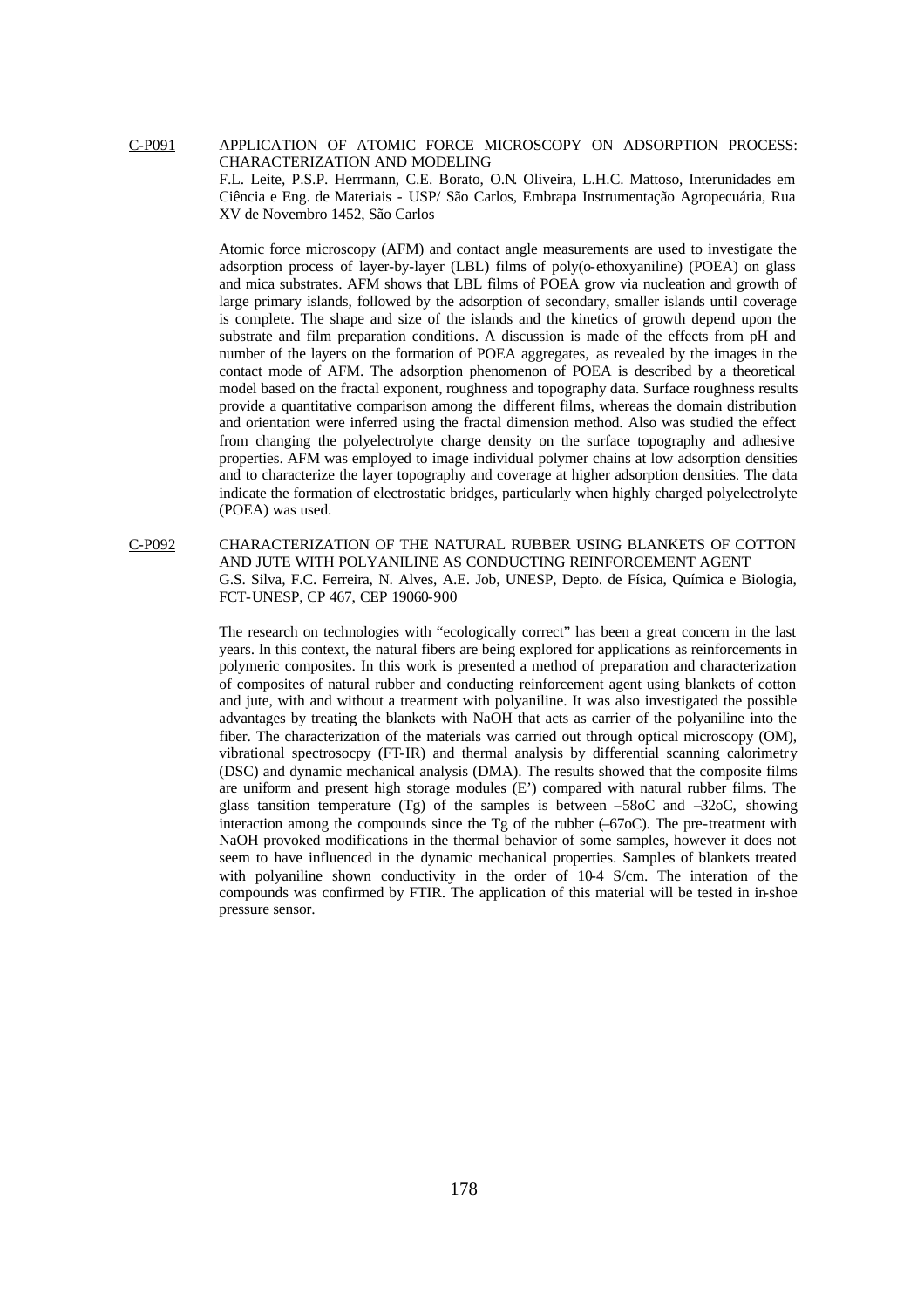C-P093 BIODEGRADATION OF POLY(E-CAPROLACTONE), CELLULOSE ACETATE AND THEIR BLENDS BY STURM TEST AND SELECTED FUNGUS CULTURES M.R. Calil, C.G.F. Guedes, D.S. Rosa, USF, Laboratorio de Polimeros Biodegradaveis e Soluções Ambientais. Rua Alexandre Rodrigues Barbosa, 45, Itatiba, SP, Brazil

> Considering disposal options, biodegradable polymers offer an attractive approach to environmental waste management and contribute to the solution of these disposal problems. Poly(e-caprolactone) is one of the most promising synthetic biodegradable polymers since it is degradable in aqueous medium or in contact with microorganisms and can be used to make compostable polymeric devices. However, the high cost of PCL has prevented the widespread industrial use of this polymer. Natural polymers such as starch and cellulose are good base materials for rapidly degrading plastic, which are easily digested by microorganisms and inexpensive. In this work, the biodegradation of poly(e-caprolactone) (PCL), cellulose acetate (CA) and their blends was assessed based on an aerobic biodegradation technique known as the Sturm test and by a pool of selecting biodegrading fungus strains in solid medium with the plastics samples as sole sources of carbon. In the latter, biodegradation rate was determined though of the mass loss. The polymers were also characterized by melt flow index (MFI), according to ASTM D1238 and by thermal analysis using differential scanning calorimeter (DSC). The results showed that 40PCL//60CA blend present bigger release of CO2 in the aerobic biodegradation. In the test on solid medium the pure PCL suffered a considerable attack from the fungus in relation to the AC, however, it presented less mass reduction, probably because a bigger water absorption. The 60PCL//40CA

C-P094 DEWETTING OF POLYMER THIN FILMS APPLIED TO POLYMERIC LIGHT EMITTING DEVICES

A.J.F. Carvalho, M.A. Pereira-da-Silva, R.M. Faria, IFSC-USP, Grupo de Polímeros, Av. Trabalhador Sãocarlense, 400 Cx. Postal 369 - CEP: 13560-970 - São Carlos - SP – Brazil

Polymer light-emitting diodes (PLEDs) technology uses thin polymer film structures and its properties are strongly dependent on the thin film processing. These polymeric devices consist of a thin film (100 to 300 nm) of an electroluminescent conjugated polymer sandwiched between two electrodes, where at least one is transparent. Additional layers used as electron or hole injection/blocking layer or to protect the electroluminescent polymer from contamination by ITO are of fundamental importance in PLEDs devices. These additional layers have thickness ranging from 10 to 30 nm and its structure and morphology are of great importance in the device characteristics. These thin polymer films with less than 100 nm are unstable and can goes to a dewetting process given rise to holes and drops affecting the PLED operation. In this work, we studied the application of ionic polymers (ionomers) as electron and hole injection layers for applications in PLEDs, focusing on the dewetting of these films as function of polymer composition and film thickness. The ionic polymers studied were low sulfonated copolymers of styrene and methyl methacrylate. The polymer films were obtained by spin coating deposition with thickness ranging from  $\sim$  5 and  $\sim$ 100 nm. Films were characterized by AFM in tapping mode and by optical microscopy. The increase in ion content of polymers decrease dewetting in all tested conditions and the most suitable solvent for polymer deposition was methyl ethyl ketone.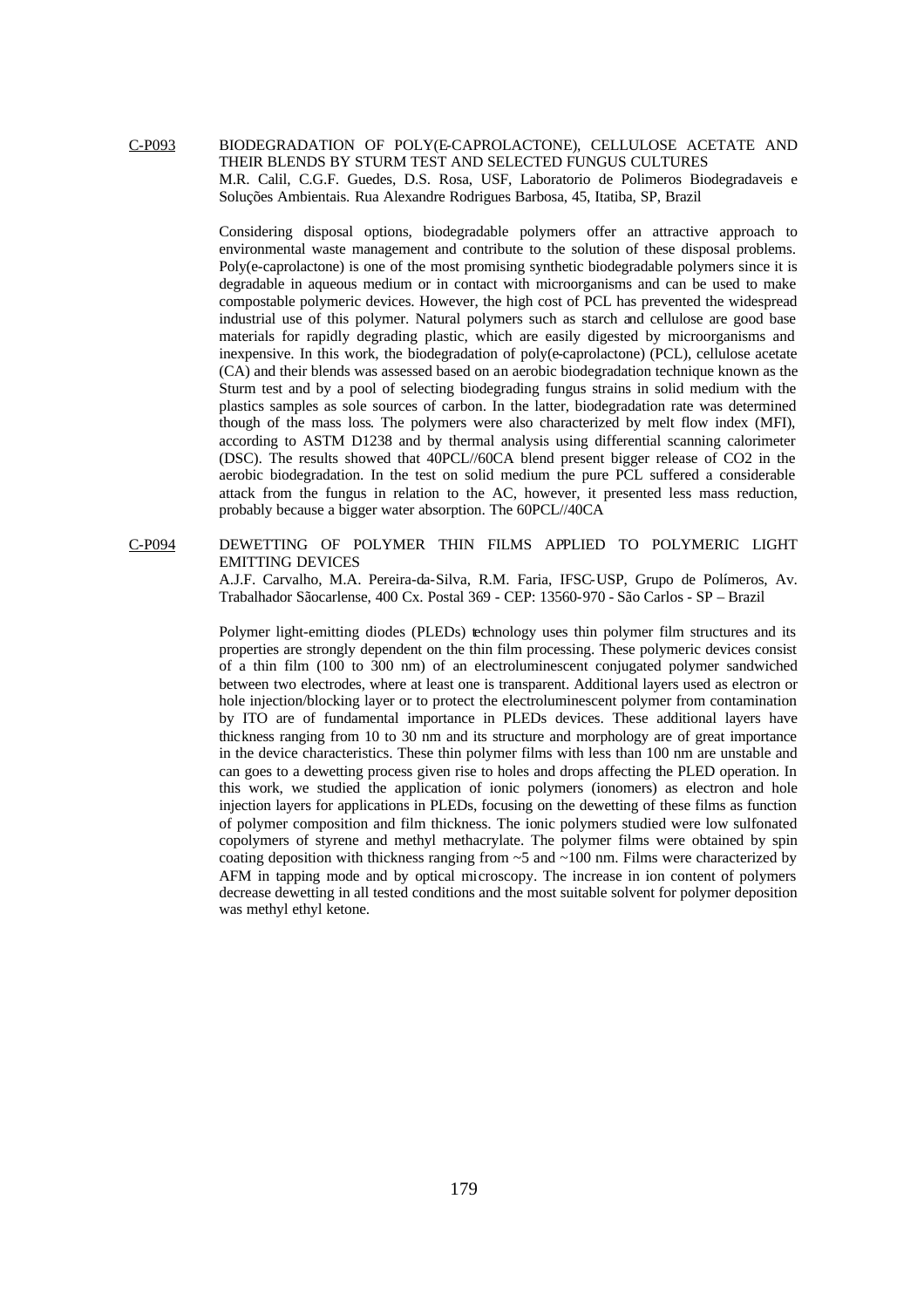C-P095 CHARACTERIZATION OF NATURAL RUBBER LATEX (HEVEA BRASILIENSIS) RRIM-600 CLONES FROM INDIANA – SP R.D.Simões, C.J.L. Constantino, N. Alves, A.E. Job, UNESP, Depto. de Física, Química e Biologia, FCT-UNESP, CP 467, CEP 19060-900

> The quality of the Brazilian latex is evaluated by simple methods, such as dried rubber content, alkalinity, plasticity, percentage of ashes, color test and percentage of nitrogen. In this work is presented a characterization of the as-collected and stabilized latex plus the natural rubber prepared from the respective latexes without the traditional vulcanization agents. The object is to explore their physical and chemical properties seeking to the preparation of blends and composites of natural rubber with other types of materials (polyaniline and carbon black). The latex was collected in Indiana, SP, Brazil, of rubber tree clones Hevea brasiliensis RRIM 600. A part of the latex was maintained as-collected while another was stabilized with 2% of ammonia and both were employed to prepare films of natural rubber using the casting method for what the temperature was kept at 65oC during 6 hours. The latexes and the natural rubber films were characterized using techniques such as electrical conductivity, thermal analysis (DSC, TGA, DMA), FTIR coupled with TGA and microscopy (MEV and AFM). The electrical conductivity of the as-collected and stabilized latexes is in the order of 10-3 Scm-1. The latex contains 40% of dried rubber as determined by TGA and films with uniform surface and low roughness were obtained as shown by microscopy. It is concluded that the rubber obtained either from as-collected or stabilized latex can be used in the preparation of blends and composites.

C-P096 THE INFLUENCE OF THE CATIONIC POLYELECTROLYTE ON THE PHOTOINDUCED BIREFRINGENCE OF AZOBENZENE-CONTAINING LAYER-BY-LAYER FILMS

A.C. Perinotto, V. Zucolotto, C.R. Mendonça, O.N. Oliveira Jr., IFSC-USP, Grupo de Polímeros, Av. Trabalhador Sãocarlense, 400, São Carlos - SP, Brazil, Cx. Postal 369 - CEP: 13560-970

Photoinduced birefringence is exploited in layer-by-layer (LbL) films of polyazobenze ne PS 119® assembled with three polycations, viz.: poly(allylamine hydrochloride) (PAH), poly(diallyldimethylammonium chloride) (PDAC) and poly(ethyleneimine) (PEI). The LbL films were prepared via the alternate immersion of glass substrates into the polycationic and polyanionic aqueous solutions. A linear increase was observed in the peak at 490 nm (assigned to the pi-pi\* transition of the azobenzene moiety), indicating that the same amount of material is deposited at each deposition step. Birefringence was optically induced in polycations/PS119 films using a 532 nm NdYAG laser. The writing time - corresponding to the time to achieve 50% of maximum birefringence – was estimated as 17 min. for PEI/PS119 films, 6.5 min. for PAH/PS119 films and ca. 3.5 min. for PDAC/PS119 films. These differences in writing times are probably related to the structural differences of the polycations, which determine the degree of interactions between polycation and polyanion. Indeed, interactions between PS119 and PDAC are expected to occur to a lesser extent (in comparison to the other films) due to the hindering promoted by the dimethyl group in the quaternary ammonium salt, minimizing the interaction with sulfonated groups from PS119. With less interaction the azobenzene groups are more mobile, thus causing the writing time to be shorter for PS119/PDAC films.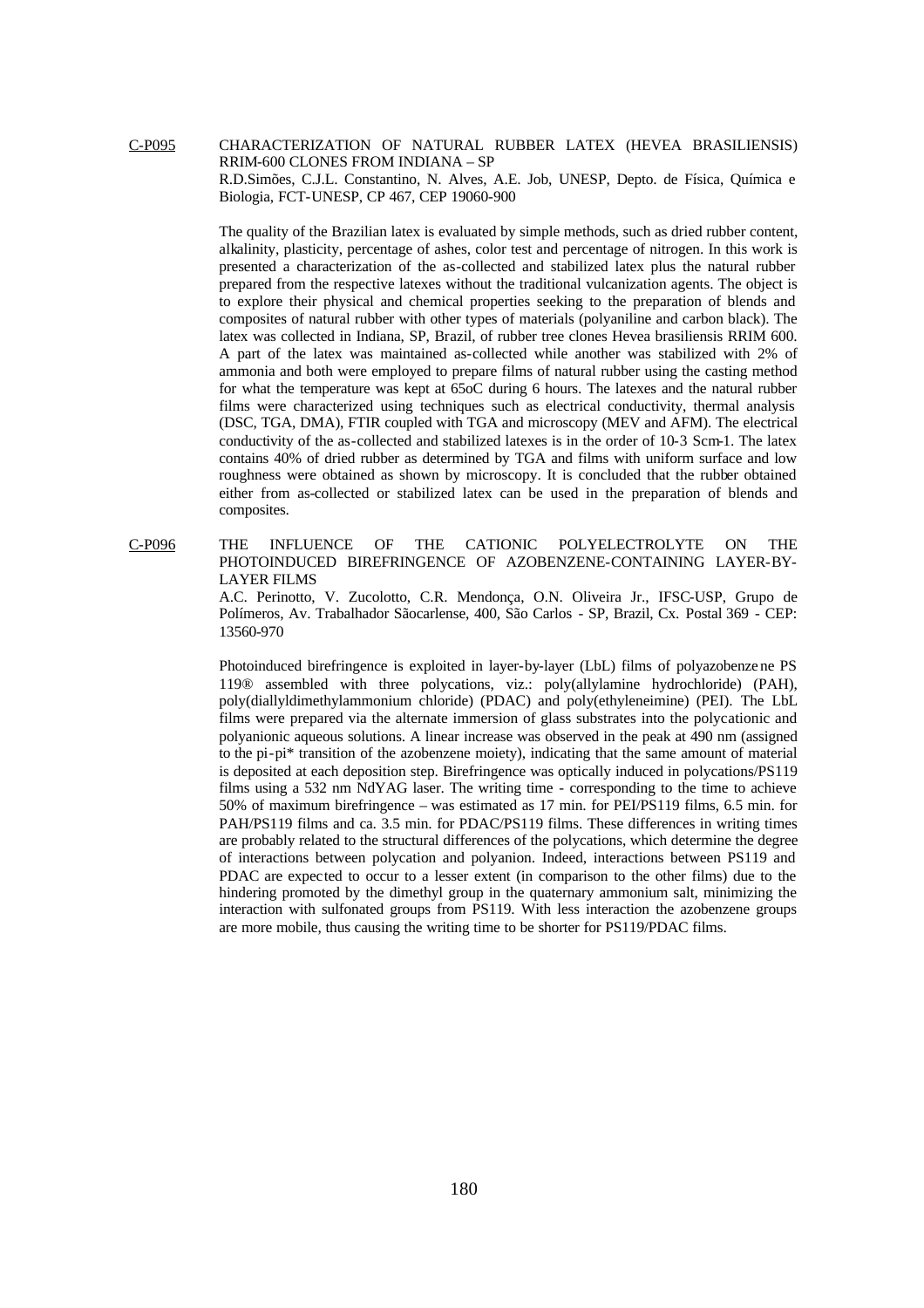# C-P097 SYNTHESIS AND CHARACTERIZATION OF BIODEGRADABLE TRIBLOCK COPOLYMER OF POLY(LACTIDE-CO-CAPROLACTONE)-PEG-POLY(LACTIDE-CO-CAPROLACTONE)

L. Zhao, W.S. Hui, D. Yung, Poli, Laboratório Macromoléculas, Departamento

Biodegradable and amphiphilic copolymers material are much searched recently. Polylactides (PLA), poly(e-caprolactone) (PCL) and their copolymers have widespread application in biomedical area as biodegradable sutures, resorbable protheses and containers for sustained drug release. In our recent work, we have successfully synthesized copolymer of PLA-PCL-PEG20K-PCL-PLA by ring opening copolymerization in the presence of the initiatior tin(II) octoate. The difficulty to copolymerize with poly(ethylene glycol) (PEG) of high molar mass was compensated by a long duration of the reaction. The products were characterized by permeation chromatography (GPC), differential scanning calorimetric (DSC), dynamic mechanical thermal analysis (DMTA) and nuclear magnetic resonance spectrometry. The results had been compared with other copolymers PLA-PCL of the same composition. All prepared copolymers presented good elastomeric properties.

C-P099 SYNTHESIS AND CHARACTERIZATION OF NANOFIBERS CONDUCTING POLYMERS USING INTERFACIAL POLYMERIZATION E.S. Medeiros, P.S.P. Herrmann, S. Manohar, A.G. MacDiarmid, L.H.C. Mattoso, Embrapa Instrumentação Agropec. e UFSCar, Rua XV de novembro n. 1452, São Carlos, SP, Brazil, C.P. 741, 13560-970

> Interfacial polymerizazion has arised as a very simple and promising method to produce nanofibers of conducting polymers. The use of nanofibers of conducting polymers in sensors can open up many possibilities such as the detection of chemical species at low concentration and fast sensor response due to their large surface area. In this sense, we are developing nanofibers of a conducting polymer, namely Polyaniline, to produce nanostructured films for sensor applications. These nanofibers have been characterized by cyclic voltammetry (CV), conductivity measurements, fourier transform infrared (FTIR), ultraviolet-visible spectroscopy (UV-Vis), field emission gun scanning electron microscopy (FEG/SEM) and electron paramagnetic resonance (EPR). The capability of nanostructured films as sensoactive layer in vapor and taste sensors are currently under investigation by electrochemical impedance spesctroscopy (EIS) and atomic force microscopy (AFM) measurements.

C-P100 TIME DOMAIN REFLECTOMETRY (TDR) TECHNIQUE FOR MEASUREMENT OF THE ELECTRIC RESPONSE OF THE TASTE SENSOR, BASED ON ULTRA THIN FILM OF CONDUCTIVE POLYMERS, IN SOLUTION M. Carrizo, C.M.P. Vaz, L.H.C. Mattoso, P.S.P. Herrmann, Embrapa Instrumentação Agropec.; Interunidades Ciência e Eng. dos Materiais da USP, Rua XV de novembro n. 1452, São Carlos, SP, Brazil, 741, 13560-970

> The electric response (dielectric permittivity and impedance) of the interdigitated electrodes coated with ultra thin film of conductive polymers, developed as a taste sensor, was investigated using time domain reflectometry (TDR) technique. The interaction between the polymer and the substances responsible for the different palate types, imply in the modification of the electric properties of the transducer material, that was measured by TDR. The membranes were obtained by using the self assembly technique through polymeric films adsorption on golden interdigitated electrodes. The devices were exposed to the basic substances, responsible for different palates (sodium chloride, sucrose, hydrochloric acid, quinine) and different beverages such milk, coffee and wine. To characterize the sensors, the Scanning Electron Microscopy (SEM) was used to evaluate the interaction between the polymers and the samples. The performance of the tasting sensors, according to their sensitivity and selectivity, were investigated. And with the use of AC measurements and Principal Component Analysis (PCA), it was possible to evaluate that the electronic tongue was selective.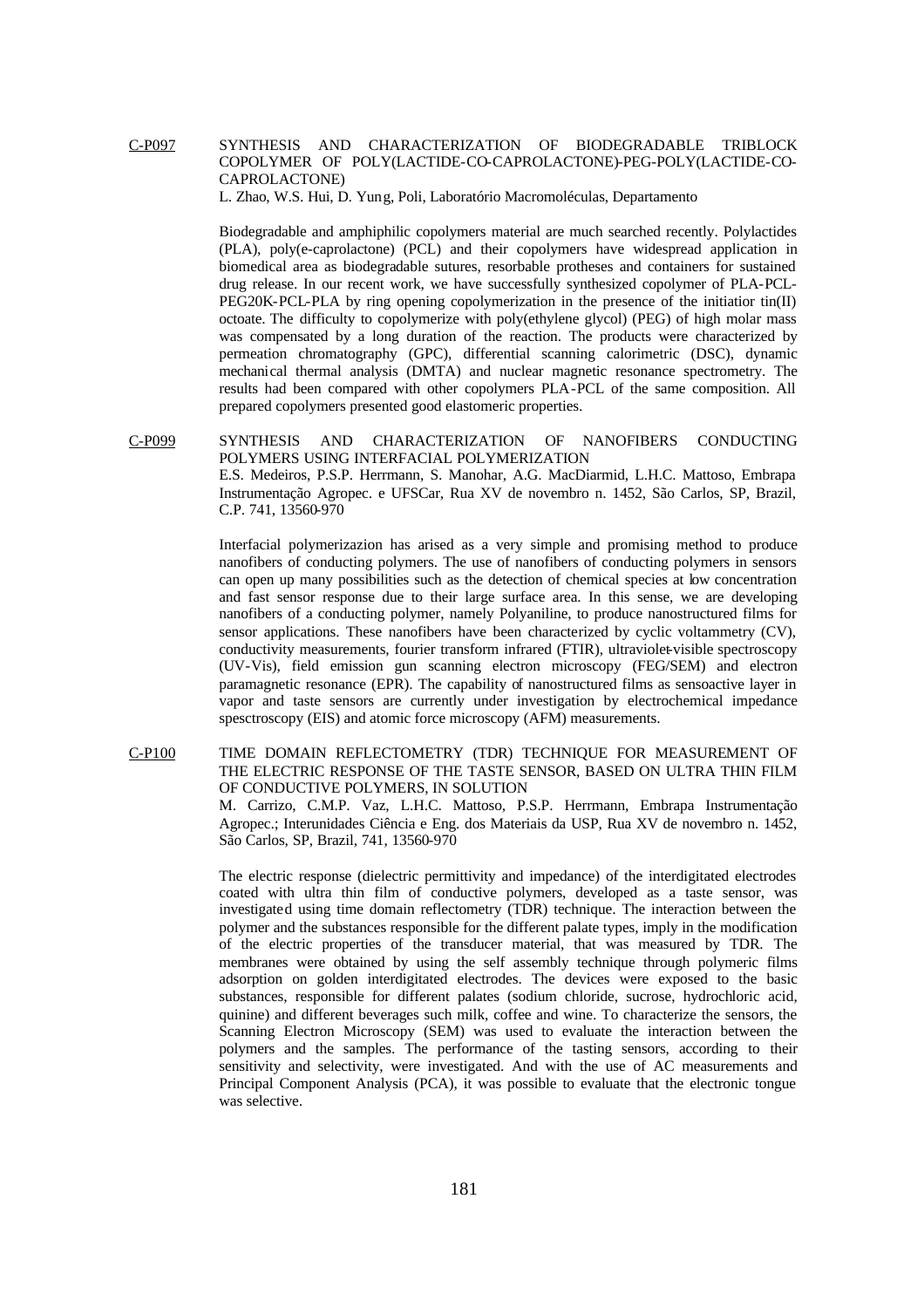C-P101 ANISOTROPY IN POLY(9,9-DIOCTYLFLUORENYL-2,7-DIYL) SOLUTIONS: THE ROLE OF THE SOLVENT PROPERTIES R.F. Cossiello, H.P.M. de Oliveira, P. Aramendía, T.D.Z. Atvars, UNICAMP, Instituto de Química, Campinas - SP, Caixa Postal 6154 CEP 13083-970

> Physicochemical properties of conjugated polymers depend critically on the environment. A great variety of properties of conjugated polymers have been studied by several spectral techniques. Poly(9,9-dioctylfluorenyl-2,7-diyl)-hole transport end capped (PF) shows red shift in both absorption and emission spectra in poor solvents, revealing a compact conformation of the macromolecular chain. This red shift is accompanied by a decrease of extinction molar coefficient at the maximum of absorption spectra. The steady state emission anisotropy correlates the appointed spectral characteristics: in poor solvents the anisotropy is higher than in good solvents. Time-resolved fluorescence shows that PF has excited state lifetime about hundreds of picoseconds range, displaying the shortest lifetime in poor solvents. The compact conformation of polymeric chain in poor solvents can explain the excited state deactivation by interaction with the solvent more probable than deactivation by interchain interaction. Opposite behavior is found in good solvents. In these media, stretched molecular conformation favors excited state deactivation by inter- and intrachain energy transfer.

#### C-P102 ORGANIC MATERIAL AS GAS SENSORS FOR FARM APPLICATION

E.A.T. Dirani, M.P. Regazzo, R.F. Bianchi, C.M.N. Heleno, V. Zucolotto, A.M. de Andrade, F.J. Fonseca, LME-EPUSP/PUCSP, Av. Prof. Luciano Gualberto, trav. 3, 158

Polyaniline and phthalocyanines are organic materials with potential use in \'electronic nose\' sensors and has been shown to be highly sensitive to ammonia. This paper shows results of the characterization of ultra thin films of polyaniline and/or phthalocyanines for applications as gaseous ammonia sensor at NH3 monitoring at chicken farms. A sensitive layer based on such materials deposited on the top of interdigital gold electrodes previously deposited onto a glass substrate, with 100 µm. The structure of the films are investigated by ultraviolet-visible (UV-VIS) and of the infrared (FTIR) absorption spectra. The electrical characteristics are obtained through conductivity measurements in continuous and alternate field, DC and AC, respectively, in order to determine its dependence with ammonia concentration, humidity and temperature, the main parameters to be controlled in the chicken's farm. The results show the potential of such class of device to be used as active material in chicken grows applications.

#### C-P103 LANGMUIR-SCHAEFER FILMS OF POLY(5-AMINO–1-NAPHTHOL)

C.P.L. Rubinger, R L. Moreira, G.N. Fontes, B.R A. Neves, R.M. Rubinger, C.A. Ferreira, A. Meneguzzi, UFMG, Pça Theodomiro Santiago 104/301B Itajubá MG CEP 37500-036

Poly(5-amino–1-naphthol), henceforth PAN, is a conductive organic polymer which has been synthesized by electropolymerization of 5-amino–1-naphthol. PAN is very suitable for protection of metallic surface against corrosion. PAN shows good response as the active element of a voltage-regulator device. In these applications, the characteristics of the polymeric film such as uniformity, roughness, thickness, have strong influence on the final quality and possible applications. Thus, in order to contribute to the understanding of the molecular organization and to the formation of good quality ultrathin solid films of PAN, we started a systematic study of Langmuir-type films of this material. We report on the preparation and characterization of Langmuir and LS-type PAN films. The thermodynamics of the Langmuir films at the air/water interface is investigated at different aqueous subphase pH values and compression speeds. The stability of the Langmuir PAN film is investigated by measuring the film behavior under subsequent compression/decompression cycles. Horizontal lifting procedure allowed the transfer of the Langmuir films to a solid substrate, under optimized transfer ratios. Atomic force microscopy (AFM) and Raman spectroscopy were used to characterize the resulting Langmuir-Schaefer films.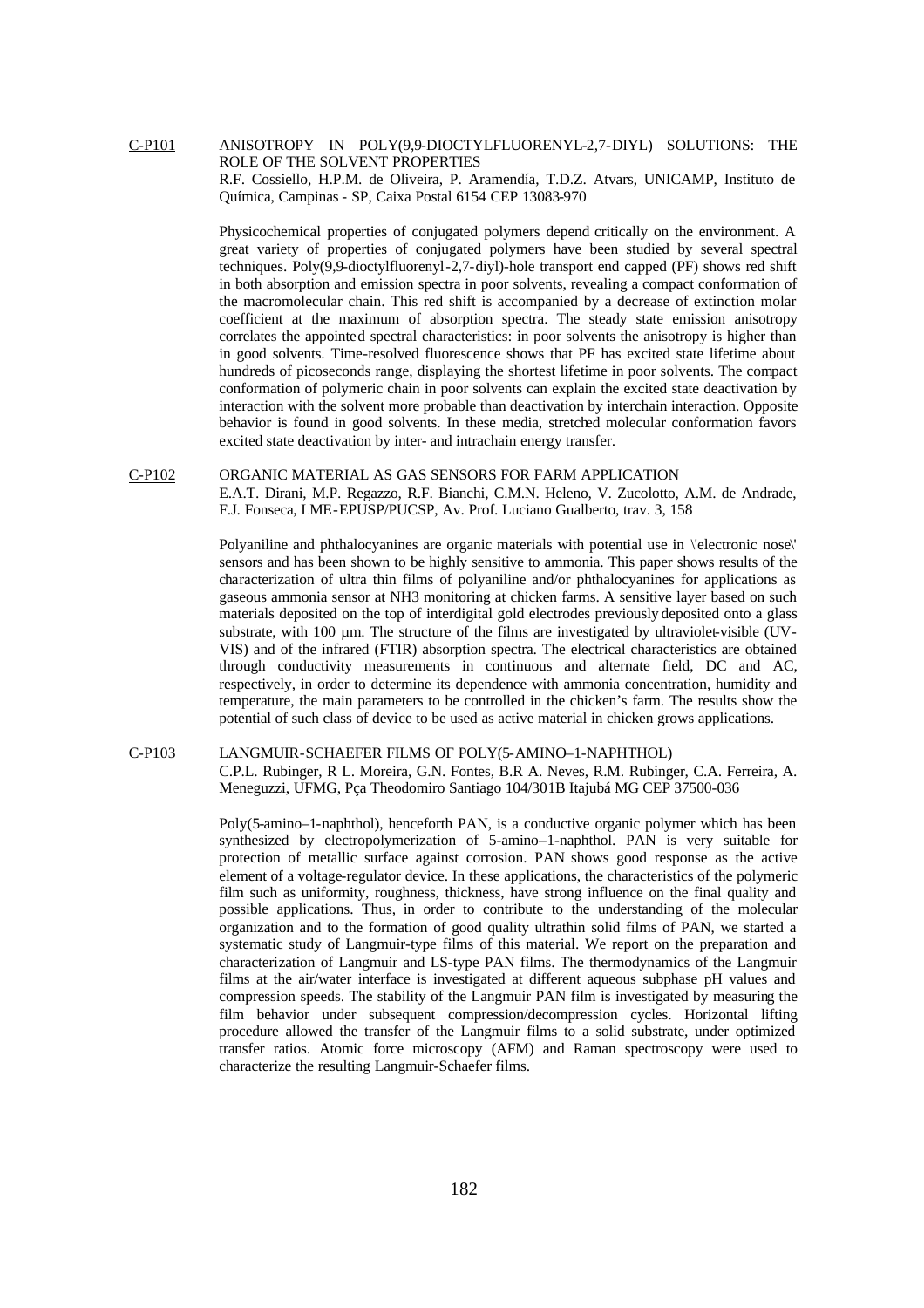C-P104 PHOTO AND THERMAL ISOMERIZATION KINETIC OF FUNCTIONALIZED POLYMERS USING AZO DYE

> V.D. Dias, M L. de Andrade, S.B. Barbosa, T D.Z. Atvars, UNICAMP,Instituto de Química - Caixa Postal 6154 - Campinas, SP - CEP 13083-970

> Memory optical storage and photo-induced birefringence are some of applications of azo dye in photo reactive organic film, which dependent the kind of the photochromic units are incorporated in the polymeric matrix. These can be gotten by two different ways: doping or functionalizing at different positions in polymer (side-chain or main-chain). The kinetic photo and thermoisomerization of polystyrene (PS) with the dye  $[4-(N-(2-hidroxiethyl)-N-ethyl)-2]$ chlore-4'nitroazobenzene] (DR13) doped (PS/DR13) and functionalized (PS-DR13) differs significantly. The doped polymer shows higher photo and thermoisomerization kinetic rate constant than functionalized polymer due the lower rotational and translational moving of dye in the ma trix. It was verified the influence of matrix polarity on kinetic behaviors through the copolymerization of methylmetacrylate (MMA) units and styrene with the copolymers functionalized with DR13, growing the dielectric constants of polymeric matrix, resulting an increase of conversion rate.

C-P105 EFFECT OF MICROSTRUCTURE ON THE THERMAL PROPERTIES OF THE PVDF AND P(VDF-TRFE) COPOLYMERS

R. Gregorio Jr., W.N. dos Santos, L.M.P. Pinheiro, UFSCar, Departamento de Engenharia de Materiais, São Carlos-SP,Brazil

The knowledge of the thermal properties (thermal diffusivity, thermal conductivity and specific heat) of polymers is crucial in the description and analysis of the extrusion process and it is also of fundamental importance in many processes and projects in polymer engineering. In this work it was studied the morphology influence of the poly(vinylidene fluoride) (PVDF) and P(VDF-TrFE) copolymers containing 50, 70 and 80 mol% of VDF on the thermal diffusivity, thermal conductivity and specific heat of these materials. Disc shaped samples 1.0 mm diameter and 0.3 mm thickness with different morphologies were obtained through different crystallization conditions. The micrographs of morphologies were obtained by scanning electron microscope (SEM). The laser flash techni que was employed in the experimental determination of the thermal diffusivity. Modulated DSC was employed in the specific heat determination. With the knowledge of the thermal diffusivity (a), specific heat (c) and the sample density (d), the thermal conductivity was derived by using the equation  $k = dca$ . Experimental results showed a strong influence of the morphology on the thermal diffusivity and specific heat. On the other hand, a week influence of the morphology on the thermal conductivity was observed. These results are then explained considering the different mechanisms of heat propagation throughout those materials.

C-P106 Pt3Co/C AND Pt3Ni/C ALLOYS AS ANODE AND CATHODE ELECTROCATALYSTS FOR DIRECT METHANOL FUEL CELLS J.R.C. Salgado, E. Antolini, E.R. Gonzalez, IQSC/USP, Lab. Eletroquímica, São Paulo, Brasil

> Among the different fuel cell technologies, direct methanol fuel cells (DMFCs) working at low temperatures, are promising candidates to be used as power sources for portable equipment and in transportation applications [1]. In these systems, carbon supported platinum and platinumruthenium alloys ( $Pt/C$ ,  $Pt-Ru/C$ ) were considered the most active catalysts for the oxygen reduction (ORR) and methanol oxidation reactions, respectively. Additionally, alloy catalysts are being developed to improve the catalytic activity and reduce the cost. The advantage of bimetallic materials for the ORR in relation to  $Pt/C$  is attributed to several factors, such as, more favourable Pt-Pt distance, electronic effects, changes in the crystallographic structure or preferential crystalline orientation [1]. In this work, Pt3Co/C and Pt3Ni/C commercial materials were characterized by using X-ray diffraction and X-ray absorption spectroscopy. The performance in single DMFC fed with metanol/O2 of Pt3Ni/C and Pt3Co/C in the cathode was more satisfactory than that of Pt3Ni/C and Pt-Co/C as anode materials. The enhanced performance of Pt3Ni/C and Pt3Co/C as cathode materials was ascribed both to the improved activity for oxygen reduction (electronic effect) and to the higher methanol-tolerance (ensemble effect) of the alloy.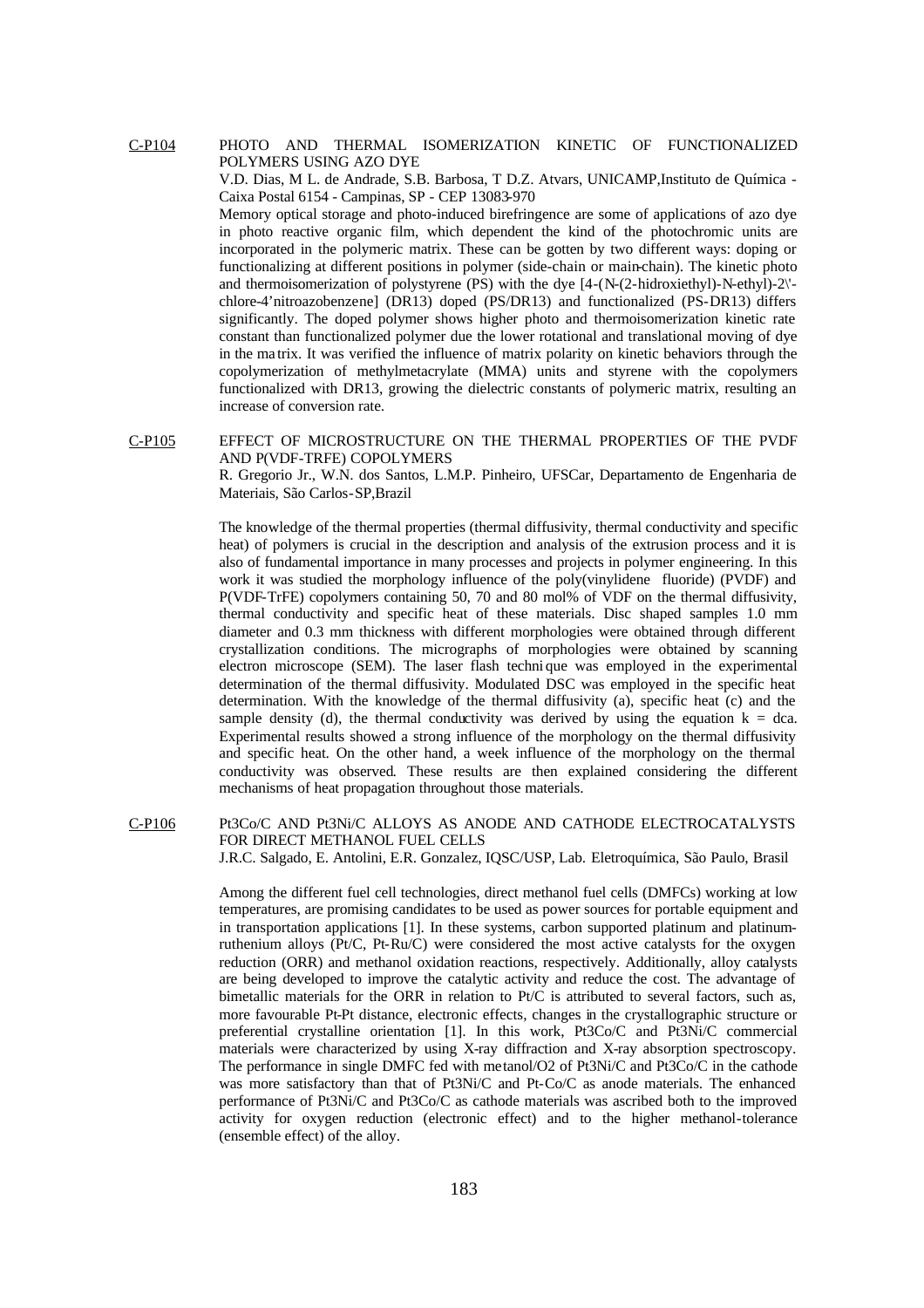C-P107 HIPERFINE INTERACTIONS IN INTERMETALIC SISTEMS RX (R = RARE EARTH,  $X =$ AG)

> F.H.M. Cavalcante, A.W. Carbonari, J. Mestnik-Filho, R.N. Saxena, IPEN, Laboratório de Interações Hiperfinas, Av. Lineu Preste, 2242, São Paulo-SP, Brasil, Caixa Postal 11049, CEP 05422-970

> In the present work, the Time Differential Perturbed Angular Correlation (PAC) was used to measure the magnetic hyperfine field (mhf) at the rare earth sites in intermetallic compounds RAg in order to study the behavior of the mhf with the variation 4f electrons density. 140Ce was used as probe nuclei in the PAC measurements carried out in the temperature range of 10 K to 300 K. X-Ray Difraction (XRD) was used to compound caracterization. The results of the temperature dependence of the mhf show a standard antiferromagnetic behavior below the magnetic order temperature. However, for lower temperatures, it was observed a sharp deviation from the expected Brillouin-like behavior with an increase of the mhf values. This behavior was observed for all the compounds studied in this work The explanation for the additional magnetic interaction is believed to result from the polarization of 140Ce spin moments induced by the magnetic field from rare earth moments. A comparative analysis of the mhf and the magnetic moment at rare earth sites as a function of the rare earth J spin projection shows that both have the same behavior.

C-P108 SAXS AND XRD CHARACTERIZATION OF CHEMICALLY CROSSLINKED PVA HYDROGELS

H.S. Mansur, R.L. Oréfice, A.A.P. Mansur, UFMG, Rua Espírito Santo, 35 - Sala 316 - Belo Horizonte - MG – Brasil

Poly (vinyl alcohol/PVA chemically crosslinked with glutaraldehyde has been characterized by Small Angle X-ray Scattering (SAXS) and X-ray Diffraction (XRD) techniques. The results obtained through synchrotron radiation curves and X-ray diffraction patterns have indicated the formation of nanostructured hydrogels, with crystal domains immersed in an amorphous polymer matrix. Also, swollen experiments have confirmed the crosslinking of PVA hydrogel by glutaraldehyde. We have successfully developed and characterized PVA hydrogels with nano-scale structure.

C-P109 SYNTHESIS AND CHARACTERIZATION OF COPOLYMERS WITH DIFFERENT RATIOS OF PPV AND DCNPPV UNITS

> J.R. Garcia, K. Wohnrath, M.R. Fernandes, F.C. Nart, DEQ/UNICENTRO, Rua Simeão Camargo Varela de Sá, 03-Vila Carli, 85040-080, Guarapuava, PR – Brazil

> The use of PPVs type polymers (poly-p-phenylenevinylene) as active layer in organic light emitting diodes (OLEDs), has received much of attention in the last two decades, resulting in commercial projects developed by great companies like DuPont, Kodak and Philips. However some intrinsic problems related to the poor efficiency and short display life impossibility the utilization of this kind of technology. For this mentioned reasons, the search for PPV like polymers with CN connected to the backbone is justified by the diminishment of the electron injection barrier and by the improvement in the electron mobility in the polymer matrix. Nevertheless the synthesis of this kind of materials has been to much complicate and the obtained polymer showed a sequence of problems. Facing theses problems, this work describe the preparation of a series of copolymers prepared with different ratio of PPV and DCVPPV units using the Wessling methodology. These copolymers, after purification and thermal treatment were characterized by FTIR, UV-vis, GPC and cyclic voltammetry. The obtained results showed that the copolymers films presented a low conjugation defects degree, a high molecular mass and a ratio of PPV and DCNPPV unit correspondent to the monomeric proportion using to the polymers preparation.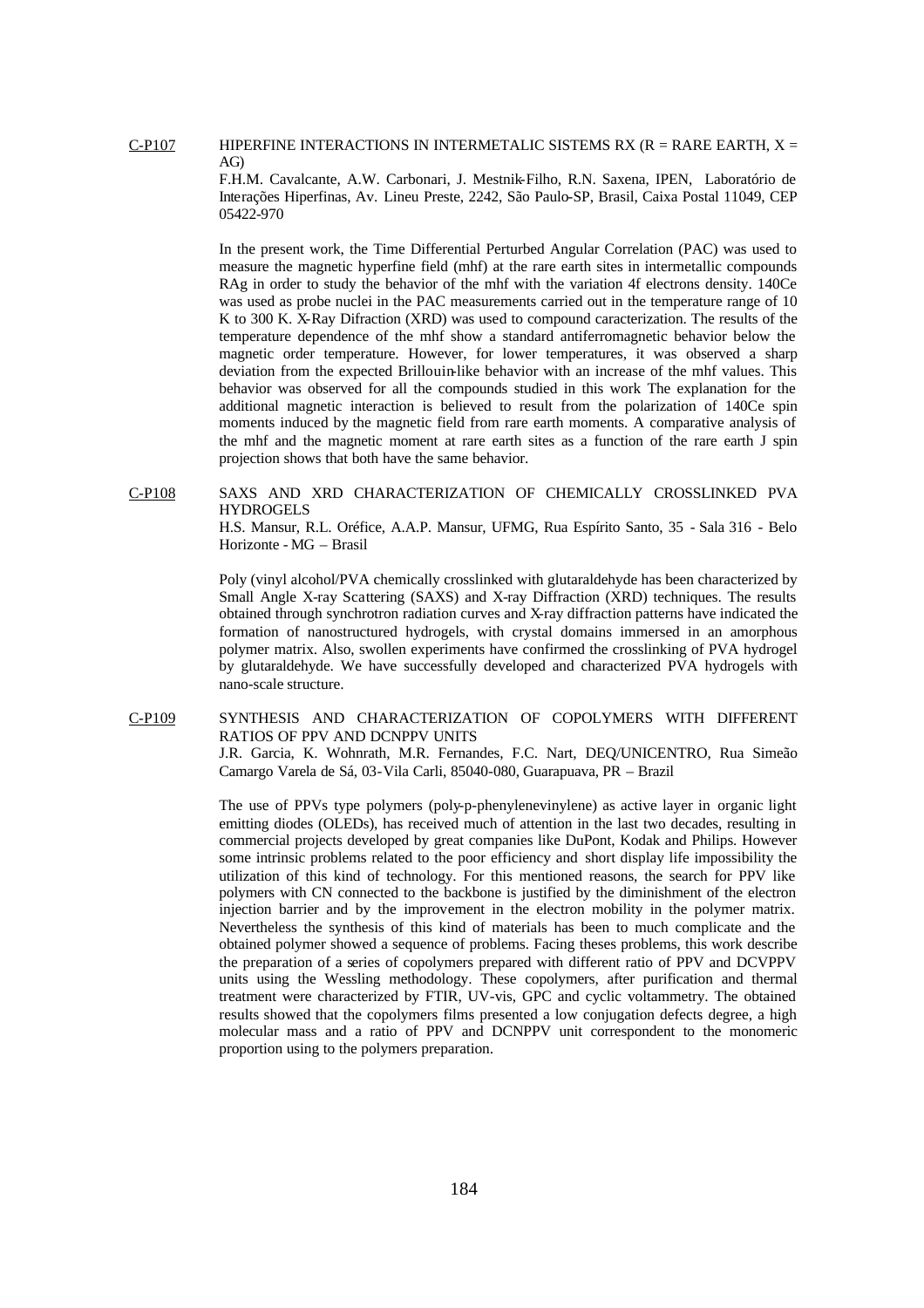### C-P110 SnO<sup>2</sup> - 3-AMINOPROPYLSILOXANE HYBRIDS H.W. Silva, R.R. Gonçalves, S.J. Ribeiro, Y. Messaddeq, UNESP-IQAr, Laboratory of

Photonic Materials, PoBox 355, Araraquara-SP, 14801-970, Brazil

The possibility of combining the properties of organic and inorganic compounds in unique material is an old challenge that started with the beginning of the industrial era 1. Therefore the Sol-Gel processes together with the organic-inorganic hybrids appear as a creative alternative for obtaining new materials with unusual features. Organic-inorganic materials ally the favourable optical properties of inorganic compounds with the functionality and processing of polymeric materials. In particular, tin oxide has been used for many applications, including gas sensors, special conducting coatings, resistors and electro-optical devices 2-3. With the objective of prepare new organic-inorganic material for wave guide application, Eu3+ doped tin oxide nanoparticles was incorporated in a modified siloxane (3-aminopropyltriethoxysilane) matrix. The sol obtained was deposited by spin coating technique under the glass substrates. The structural characterization of the materials using MET, X-ray , PCS and NMR techniques as such as optical characterization using fluorescence spectroscopy for Eu3+ and m-lime apparatus (Metricon Model 2010) based on the prism coupling are reporting in this work.

### C-P111 PRODUCTION OF SELECTIVE MEMBRANES USING NANOCHANNELED PLASMA DEPOSITED THIN FILMS

R.A.M. Carvalho, A.T. Carvalho, N.R. Demarquette, M L.P. Silva, EPUSP, Laboratório de Sistema Integrados, Avenida Luciano Gualberto, 158, trav. 3, São Paulo, Brasil

Tetraethoxysilane plasma polymerization films allow the formation of a nanochanneled silicone like structure when hydrolyzed. These nanochannels can be useful for the production of selective membranes. Therefore, the aim of this work is to test the use of these membranes for separation of organic compounds and/or water in gaseous phase and for salt permeation in liquid phase. The efficiency of separation or permeation was tested using quartz crystal microbalance (QCM) technique in gas phase and conductimetric analysis (CA) in liquid phase. The substrates used were: silicon for characterization of the deposited films, piezoelectric quartz crystal for tests of selective membranes, cellophane paper for tests of permeation and acrylic for test of adhesion on polymeric substrate. QCM analysis showed that the nanochannels allow the adsorption of organic compounds and water. The use of dodecane, hexane, acetone and 2-propanol as reactants showed that the adsorption efficiency is greater for more polar and/or smaller molecules. For water occurs not only adsorption but also permeation. CA showed that the film allows salt permeation. However, a time delay occurs in this permeation due to the necessary hydrolysis of the organic radicals within the film. The film also showed good adhesion in acrylic substrate. Due to the high amount of water used for hydrolysis, the films can be used for grains protection against microorganism proliferation during storage without preventing germination.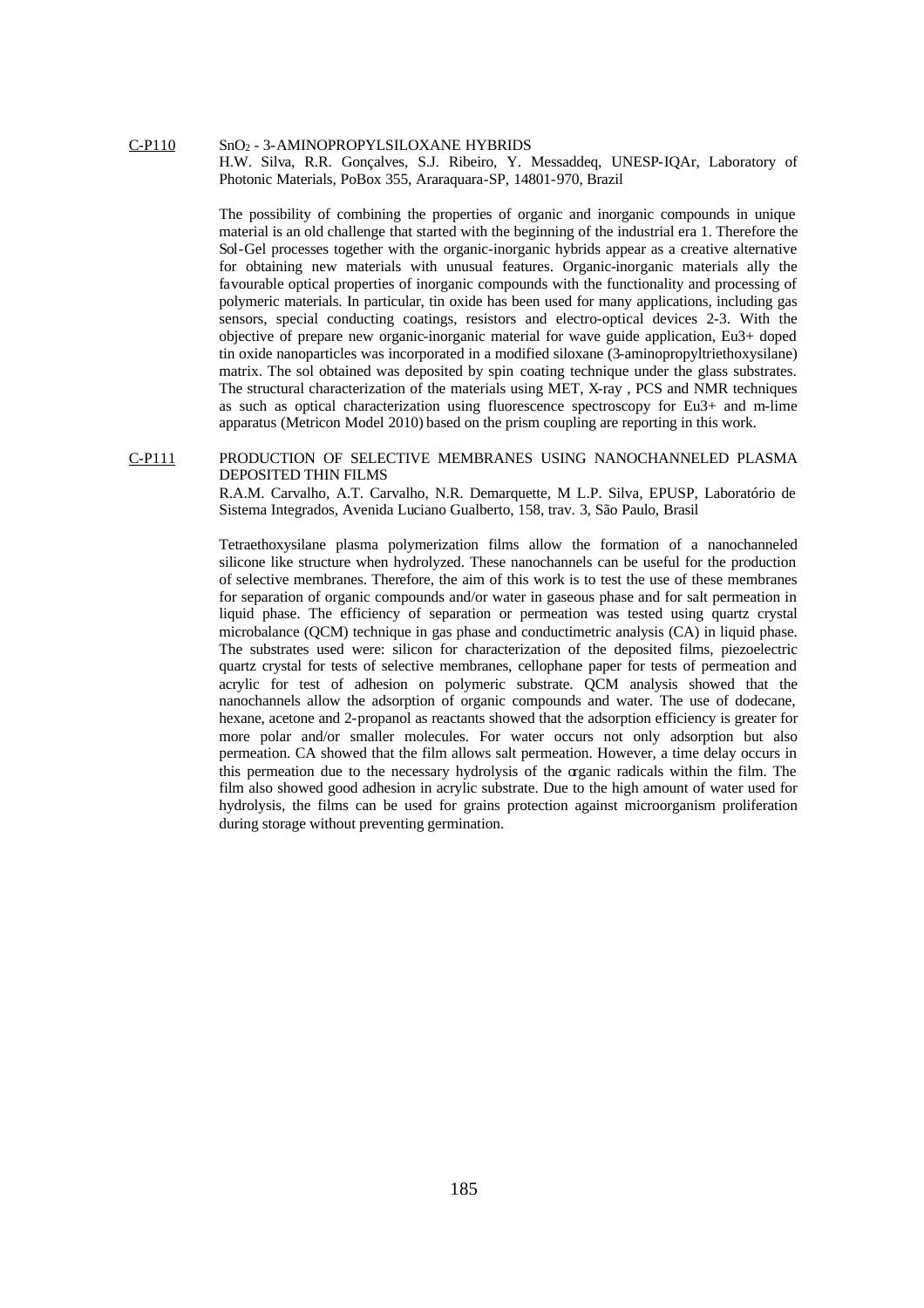C-P112 PHOTOLUMINESCENCE AND DIELECTRIC RELAXATION IN POLYANILINE/SURFACTANT NANOPARTICLES J.D. Ribeiro-Filho, H.P. de Oliveira, C.A.S. Andrade, C.P. de Melo, UFPE, Departamento de Física, Universidade Federal de Pernambuco, Rua Prof. Luiz Freire, S/N, Recife, Pernambuco, Brasil, CEP 50670-901

> The possibility of controlling the intrinsic properties of polyaniline (PAN) either by changes in the oxidation state of the polymeric backbone or by varying the pH of the medium has made this material one of the most investigated conducting polymers. We report an investigation of the influence of protonation upon the photoluminescence and dielectric relaxation properties of PAN/surfactant nanoparticles. We have used surfactants to provide a convenient ambient for the emulsion polymerization of aniline, using ammonium peroxysulfate as the oxidizing agent. Polyaniline was obtained in the form of emeraldine hydrochloride salt (ES). ES was converted in the emeraline base (EB) by treatment with concentrated ammonium hydroxide.. After filtration, the resulting solutions were progressively diluted and had their fluorescence monitored for different excitation frequencies. Analyzing the corresponding excitationemission matrices, we could observe a progressive hypsochromic shift in the emission spectra and could identify the presence of two maxima (330 to 326 nm and 404 to 400 nm) for the ES/surfactant and only one (359 to 343 nm) for the EB/surfactant system. A dielectric spectroscopy analysis of these solutions shows that the real part of the impedance at 1MHz increases exponentially with dilution, a fact that can be explained by assuming that the micelles are preserved and are present in smaller concentration as the dilution process continues.

## C-P113 PREPARATION AND CHARACTERIZATION OF NANOPARTICLES OF IRON AND POLYPYRROLE

H.P. de Oliveira, C.A.S. Andrade, C.P. de Melo, UFPE, Departamento de Física, Universidade Federal de Pernambuco, Rua Prof. Luiz Freire, S/N, Recife, Pernambuco, Brasil, CEP 50670- 901

We report impedance spectroscopy (IS) results of aqueous solutions of surfactant micelles that envelope nanoparticles of iron and polypyrrole (PPy). A solution of lutrol (a surfactant), FeCl3 and pyrrole (Py) was stirred until micelles are formed. When iron nanoparticles are added to this solution under agitation, the FeCl3-induced polymerization takes place and the metallic particles are enclosed by the micelles together with some PPY chains. Separating the largest aggregates by filtration, micelles are present in the remaining dark color solution. We prepared different solutions in which the relative amounts in mass of Fe and Py are varied in a reciprocal manner. Scanning electronic microscopy established that the micelles have a spherical form only if PPY is present, while cubic ones were found in the sample prepared without Py. This is taken as evidence that the PPY chains are present in the interior of the micelles. IS was then used to examine the dielectric response of the different solutions, when we were able to identify the existence of two regimes of conduction accordingly to the relative amounts of PPY and Fe (one of metallic nature for the samples with larger amount of Fe and the other with the charge transport determined by the PPy chains), with a maximum in the real part of the impedance associated to the transition between the two. These systems can find application as anti-corrosive paints, magnetic memories or contrasting agents in medical diagnosis.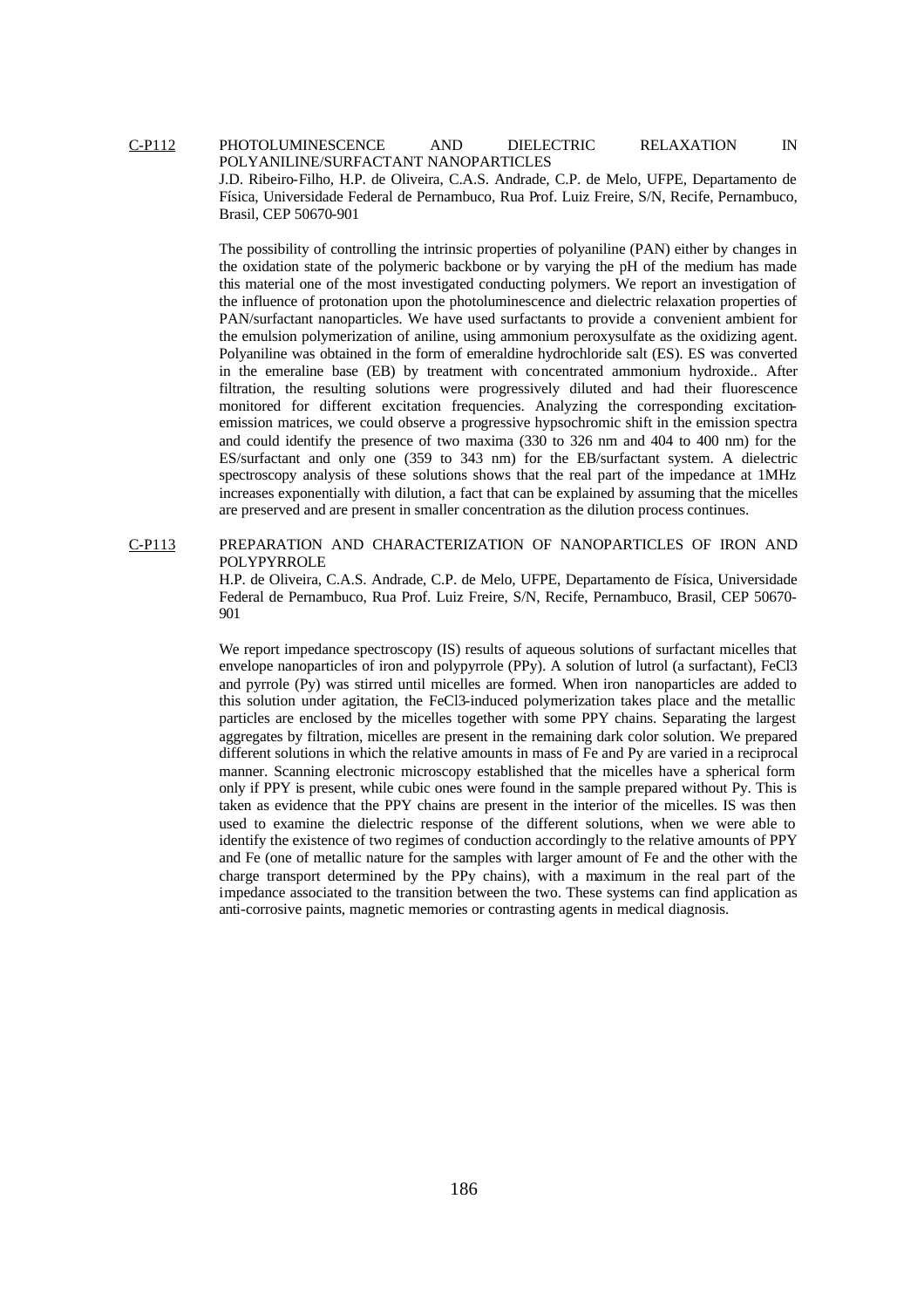# C-P114 PREPARATION AND CHARACTERIZATION OF POLYANILINE NANOPARTICLES FOR USE IN ALL-POLYMER ELECTRONICS C.A.S. Andrade, H.P. de Oliveira, UFPb, Recife, Pernambuco, Brasil,

We report the preparation of conducting microwires using polyaniline (PAN) nanoparticles. Aniline was introduced in an aqueous solution of a surfactant (at a concentration in which micelles are present), containing ammonium peroxysulphate. The oxidant-induced polymerization takes place in the solution and some of the PAN chains become enclosed into the micelles. As the conductivity of PAN is affected by the pH of the medium, we have prepared the polymer both in the emeraldine salt (ES) and emeraldine base (EB) forms. Scanning electronic microscopy analysis has revealed that the micelles are spherical and homogeneous in size. The characteristic polaron band (800nm), present in the ultravioletvisible absorption spectra, had a discrete shift as the pH varies, in an indication of the conducting character of the PAN. An impedance spectroscopy investigation of the different solutions has confirmed that in fact the ES form is more conducting than EB. We have used solutions 0.25M of the ES to fill patterns drilled into a polystyrene dielectric matrix accordingly to a typical resistive-capacitive (RC) circuit. The characteristics of the resistive microchannels and capacitive microwells components so constructed could be controlled both by the preparation conditions of the PAN nanoparticles and by the physical parameters (length and depth) of the patterned circuit, so that an all-polymer operational device could be appropriately constructed.

# C-P115 EFFECT OF ANNEALING IN Ni BASED AMORPHOUS RIBBONS AND MICROWIRES A.E.P. de Araújo, M. Provêncio, K.R. Pirota, F. Batallan, M. Vazquez, M. Knobel, UNICAMP Campinas Sao Paulo, Brazil

In recent years many works has been studied the magnetic properties of amorphous microwires. In this work we compare the thermal treatment in amorphous microwires and ribbons with the same composition. Crystallisation behaviour and magnetic properties of meltspun and annealed Ni73.5Cu1Nb3Si13.5B9 ribbons and microwires produced by Taylor-Ulstinov technique have been studied. The microwires has a metallic nucleus of 5 mm of radii and a glass cover of 3 mm thickness. The annealing was make in temperatures from 600 to 1000 oC in nitrogen atmosphere. The effect of the temperature and time of the thermal treatment was studied. XRD studies shows the formation of Nanocystalline composite diameter dispersed in an amorphous matrix. The as-cast samples do not present ferromagnetism at temperature ambient. After the annealed treatment the samples magnetization curve presents a ferromagnetic behaviour with a very small coercive field ( 1Oe). At the annealed temperature of 800 K for 1h we estimate the saturation magnetization of 410 emu/g for the microwire and 1.33 emu/g for the ribbon. In the work we discuss this difference how the effect of the glass cover in the microwire. It was also made measurements in microwires with composition Ni82B12Si6 with different diameters and glass cover thickness.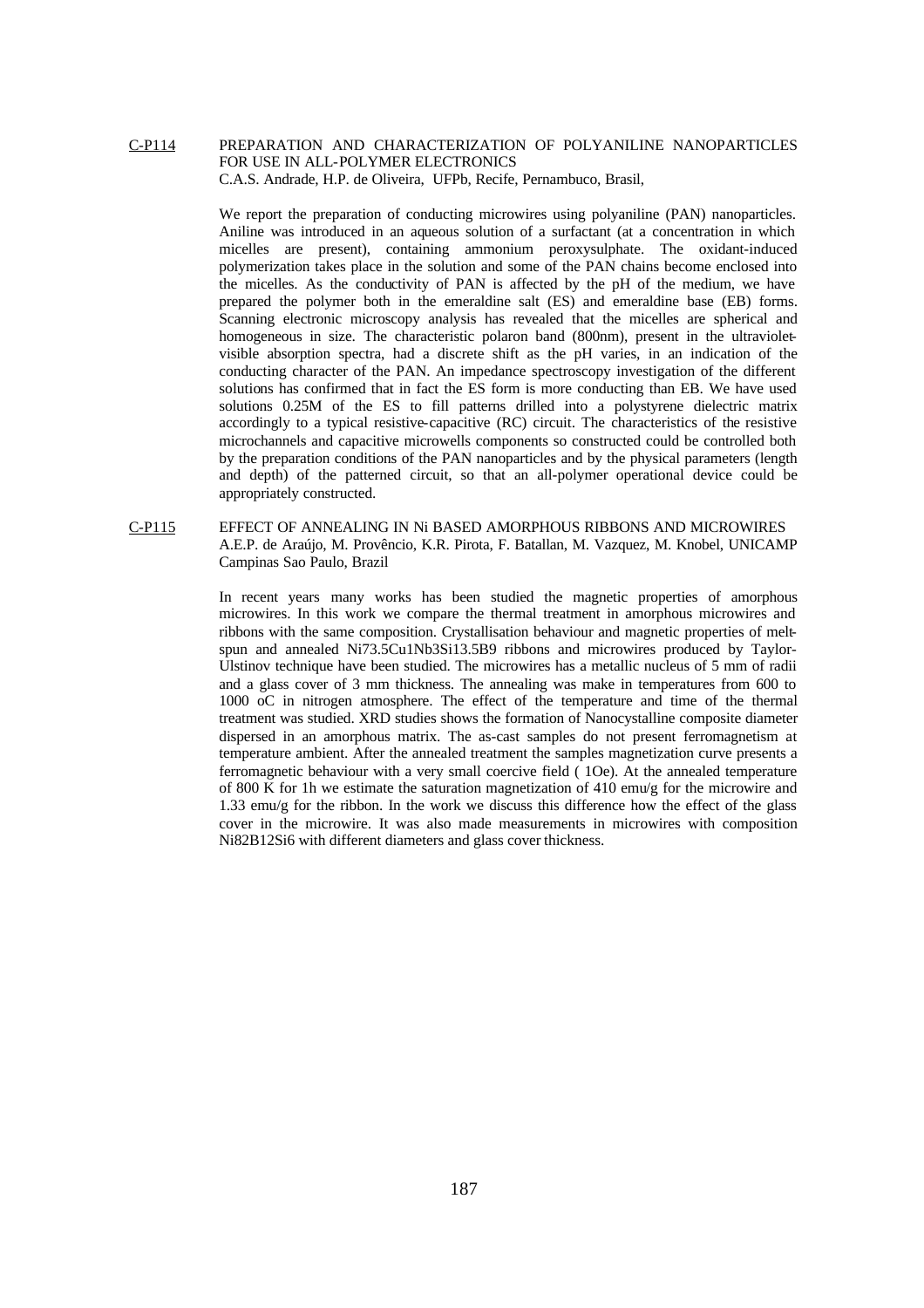## C-P116 CALCULATION OF THE MODULE OF BULK USING METHODS OF STRUCTURE OF BANDS

A.V. Santos, R.F. Krejci, URI, Departamento de Ciências Exatas e da Terra – C, Santo Ângelo, RS, Brasil.

With the evolution of the science of the material ones it also came the technological evolution, new leagues and its use, in the most diverse areas of the knowledge. Thus, in this work, we study the structures of bands of nitreto of Boron, in this case the structure of 3FeBN. To decide the structure of bands of the composition, we use the Linear Orbitals Method Muffin-Tin (LMTO) with the method of approach of the spheres (WING). Through this method we got as resulted of the energy of formation in function of the net parameter, a parameter of net of balance of 6,9569 u.a.. In elapsing of the work we will also argue I modulate it of Bulk, as well as the properties of the basic state.

C-P117 XANES AND EXAFS INVESTIGATIONS OF THE PLATINUM-SILVER ALLOYS F.H.B. de Lima, E.A. Ticianelli, IQSC, Laboratório de Eletroquímica, Av. Trabalhador Sancarlense 400, São Carlos, Brazil, Caixa Postal, 780

> Pt-Ag alloys with different compositions and dispersed on a high surface area carbon powder were prepared and investigated as electrocatalysts for the oxygen reduction reaction (ORR) for alkaline fuel cell application. The carbon-dispersed catalysts (20 wt.% metal/C) were prepared by chemical reduction of the precursors (H2PtCl6, Aldrich and Ag(NO3)2 Merck) with sodium borohydride (NaBH4) in the presence of the carbon powder, to form particles of Pt, Ag, and of Pt-Ag with 1:1, 1:2, 1:3, and 1:10 atomic proportions. The physical features of the materials were determined by XRD (X-ray diffraction) and in situ XAS (X-ray absorption spectroscopy), in the XANES (X-ray absorption near edge structure) and EXAFS (extended X-ray absorption fine structure) regions. Results showed formation of real alloys of Pt and Ag, resulting in an increase of the unit cell lattice parameter, a rise in the Pt 5d electronic band occupation, and an increase in the Pt-Ag coordination numbers with the increase of the insertion of Ag atoms. The electrochemical measurements indicated lower activity of the Pt-Ag/C alloys for the ORR compared to that of Pt/C, but higher activity compared to that of Ag/C. These electrochemical characteristics were correlated to the physical and electronics characteristics of the Pt-Ag catalyst particles.

C-P118 PROTONATION AND OPTICAL PROPERTIES OF THE MACROMOLECULAR COMPLEX SULFONATED POLY(STYRENE):POLYANILINE A.A.A. de Queiroz, C.P.L. Rubinger, R.M. Rubinger, D.A.W. Soares, C.M.A. Freire, F.F. Brito, UNIFEI, Departamento de Física e Química/Instituto de Ciências Exatas, Av. BPS, 1303, CEP: 37.500-903, Itajubá-MG, Brasil

> The synthesis and characterization of membranes with high protonic conductivities based on macromolecular complexes of sulfonated poly(styrene) and conducting polymers has received considerable attention in recent years due to their interesting electronic conduction and nonlinearity properties. In this work, the electrical and optical properties of the macromolecular complex sulfonated polystyrene:polyaniline (PSt/PANI) was investigated. The PSt/PANI were synthesized by the in situ redox polymerization of aniline in the sulfonated polystyrene matrix. The UV/VIS spectra of the PSt:PANI complex showed absorption bands at 730 nm and 817 nm characteristics of the polaron transition and protonation of the imine nitrogen of PANI by the sulfonic acid groups of PSt, respectively. The electrical conductivity at room temperature (298 K) was strongly dependent on the weight fraction of PANI in the PSt matrix, similarly to percolation systems with a low critical weight fraction of polyaniline in the PSt/PANI complex. At low temperatures, the conductivity temperature dependence follows the  $s(T)=soexp[-(To/T)m]$  law, witch has been explained within the framework of Mott's variable range hopping model (m  $= 0.3$ ).